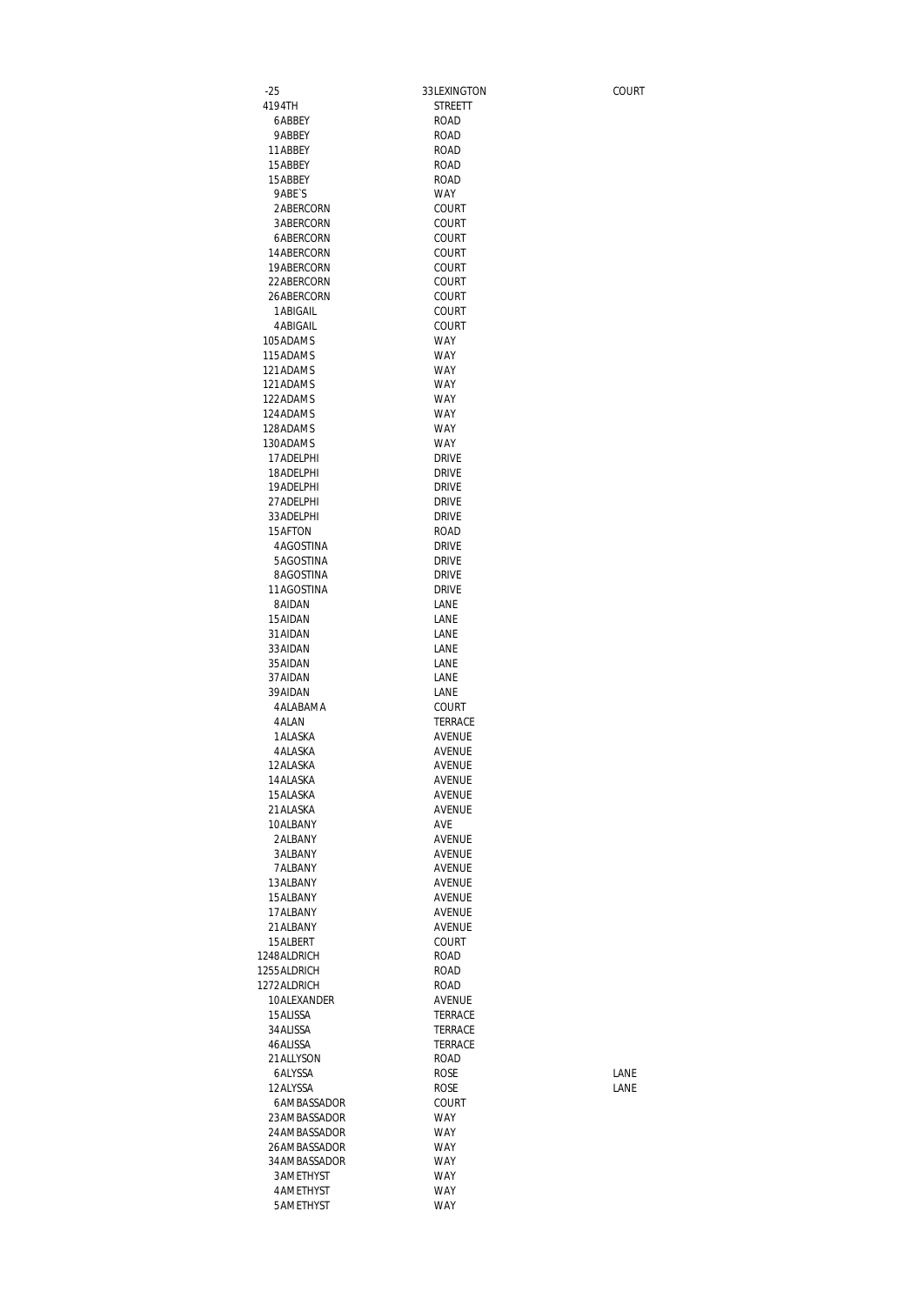| 9 AMETHYST                     | WAY                          |
|--------------------------------|------------------------------|
| 11 AMETHYST                    | WAY                          |
| 14 AMETHYST                    | <b>WAY</b>                   |
| 662ANDERSON                    | <b>ROAD</b>                  |
| 686ANDERSON                    | ROAD                         |
| 700 ANDERSON                   | ROAD                         |
| 711 ANDERSON                   | ROAD                         |
| 716ANDERSON                    | <b>ROAD</b>                  |
| 746ANDERSON                    |                              |
|                                | ROAD                         |
| 750ANDERSON                    | <b>ROAD</b>                  |
| 753ANDERSON                    | <b>ROAD</b>                  |
| 762 ANDERSON                   | <b>ROAD</b>                  |
| 890ANDERSON                    | ROAD                         |
| 896ANDERSON                    | ROAD                         |
| 912ANDERSON                    | ROAD                         |
| 924 ANDERSON                   | ROAD                         |
| 940ANDERSON                    | ROAD                         |
| 944 ANDERSON                   | <b>ROAD</b>                  |
| 89Andover                      | Rd                           |
| 97ANDOVER                      | RD                           |
|                                |                              |
| 2ANDOVER                       | ROAD                         |
| 15ANDOVER                      | ROAD                         |
| 36ANDOVER                      | ROAD                         |
| 40ANDOVFR                      | <b>ROAD</b>                  |
| 43ANDOVER                      | ROAD                         |
| 85ANDOVER                      | ROAD                         |
| 91ANDOVER                      | <b>ROAD</b>                  |
| 92ANDOVER                      | ROAD                         |
| 102 ANDOVER                    | ROAD                         |
| 1 ANGUS                        | COURT                        |
| 2ANGUS                         | COURT                        |
| 3ANGUS                         | COURT                        |
| 15ANGUS                        | COURT                        |
|                                |                              |
| 18ANGUS                        | COURT                        |
| 21ANGUS                        | COURT                        |
| 23ANGUS                        | COURT                        |
| 26ANGUS                        | COURT                        |
| 30 ANITA                       | DR                           |
| 9 ANITA                        | DRIVE                        |
| 12 ANITA                       | DRIVE                        |
| 13 ANITA                       | DRIVE                        |
| 19 ANITA                       | DRIVE                        |
| 22 ANITA                       | <b>DRIVE</b>                 |
| 24 ANITA                       | <b>DRIVE</b>                 |
| 25 ANITA                       | <b>DRIVE</b>                 |
| 29 ANITA                       | <b>DRIVE</b>                 |
|                                |                              |
| 47 ANITA                       | <b>DRIVE</b>                 |
| 2ANNAPOLIS                     | PLACE                        |
| 2 APPI FBY                     | COURT                        |
| <b>4 APPI FBY</b>              | COURT                        |
| <b>7 APPI FBY</b>              | COURT                        |
| 778APPLEWOOD                   | COURT                        |
| 781 APPLEWOOD                  | COURT                        |
| 790APPLEWOOD                   | COURT                        |
| 1ARBORETUM                     | <b>DRIVF</b>                 |
| 5ARBORETUM                     | DRIVE                        |
| 8ARBORETUM                     | <b>DRIVE</b>                 |
| 10ARBORETUM                    | <b>DRIVE</b>                 |
| 14ARBORETUM                    | <b>DRIVE</b>                 |
| 101 ARCADIA                    | COURT                        |
| 1006 ARCADIA                   | COURT                        |
| 1 ARCADIA                      | ST                           |
|                                |                              |
| 13ARCHER                       |                              |
| 17 ARISTOCRAT                  | SQUARE                       |
|                                | <b>WAY</b>                   |
| 21 ARISTOCRAT                  | <b>WAY</b>                   |
| 23 ARISTOCRAT                  | <b>WAY</b>                   |
| 34 ARISTOCRAT                  | WAY                          |
| 36 ARISTOCRAT                  | WAY                          |
| 2ARIZONA                       | AVENUE                       |
| 6ARIZONA                       | AVENUE                       |
| 7 ARIZONA                      | <b>AVENUE</b>                |
|                                |                              |
| 20ARIZONA                      | <b>AVENUE</b>                |
| 22 ARIZONA                     | <b>AVENUE</b>                |
| 32 ARIZONA                     | AVENUE                       |
| <b>4 ARKANSAS</b>              | <b>DRIVE</b>                 |
| 5 ARKANSAS<br><b>6ARKANSAS</b> | <b>DRIVE</b><br><b>DRIVE</b> |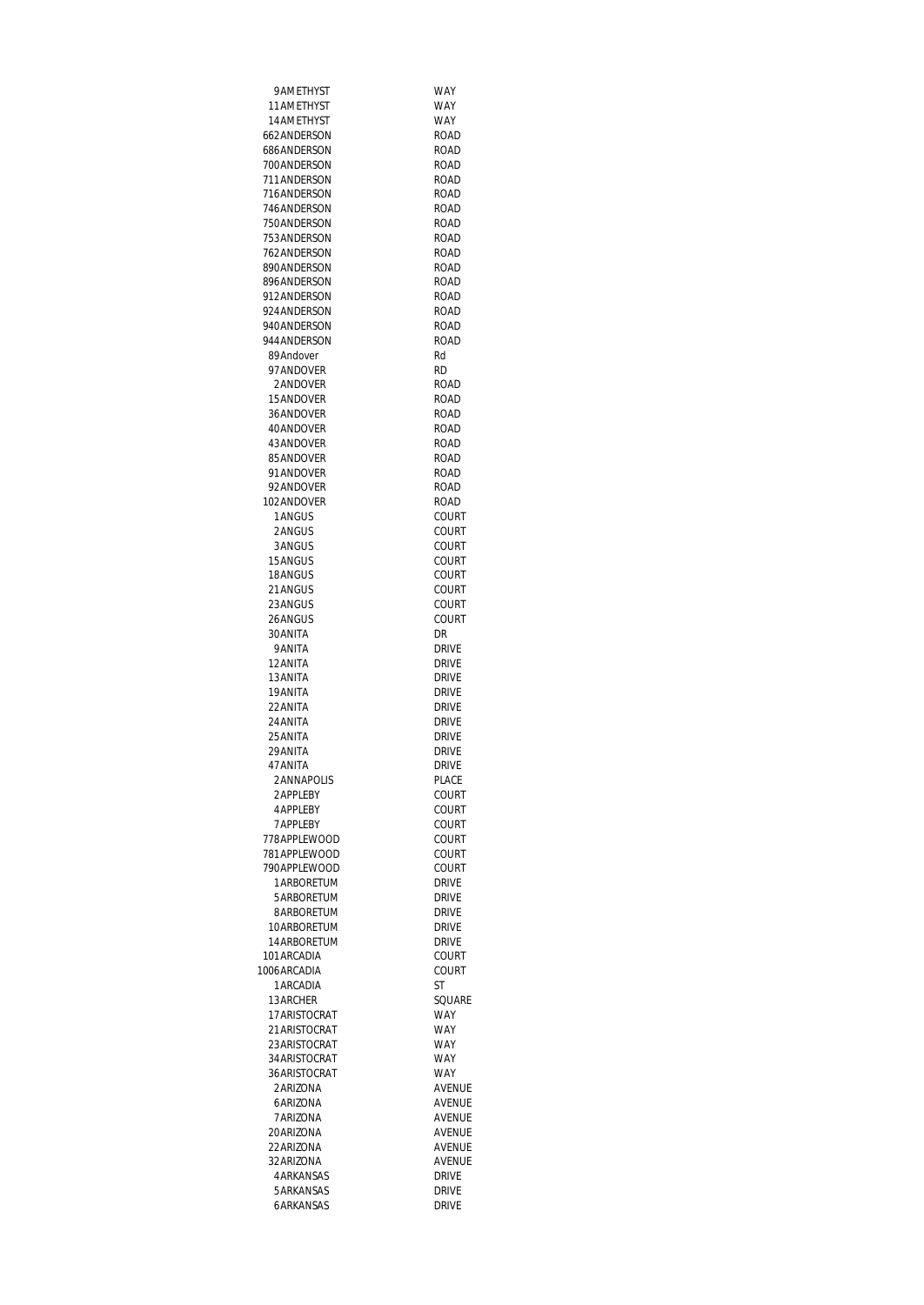| 7 ARKANSAS      | <b>DRIVE</b>                 |
|-----------------|------------------------------|
| 12 ARKANSAS     | <b>DRIVF</b>                 |
|                 |                              |
| 2ARLINGTON      | <b>WAY</b>                   |
| 9ARROWSHEAD     | <b>CIRCLE</b>                |
| 15 ARROWSHEAD   | <b>CIRCLE</b>                |
| 20ARROWSHEAD    | <b>CIRCLE</b>                |
| 1 ARTHUR        | COURT                        |
| 3 ARTHUR        | COURT                        |
| 6ARTHUR         | COURT                        |
| 7 ARTHUR        | COURT                        |
| 14 ARTHUR       | COURT                        |
| 20 ARTHUR       | COURT                        |
| 9ASH            | <b>ROAD</b>                  |
| 11ASH           | ROAD                         |
| <b>7ASHFORD</b> | ROAD                         |
| 8ASHFORD        | <b>ROAD</b>                  |
| 8ASHFORD        | <b>ROAD</b>                  |
| 9ASHFORD        | <b>ROAD</b>                  |
| 10ASHFORD       | <b>ROAD</b>                  |
| 11ASHFORD       | <b>ROAD</b>                  |
| 13ASHFORD       | ROAD                         |
|                 |                              |
| 19ASHFORD       | <b>ROAD</b>                  |
| 22ASHFORD       | ROAD                         |
| 23ASHFORD       | <b>ROAD</b>                  |
| 25 ASHEORD      | <b>ROAD</b>                  |
| 30ASHFORD       | <b>ROAD</b>                  |
| 31 ASHFORD      | <b>ROAD</b>                  |
| 35 ASHFORD      | ROAD                         |
| 38ASHFORD       | <b>ROAD</b>                  |
| 42 ASHFORD      | ROAD                         |
| 45 ASHFORD      | <b>ROAD</b>                  |
| 1ASPEN          | COURT                        |
| 3ASPEN          | COURT                        |
| 7ASPEN          | COURT                        |
| 10ASPEN         | COURT                        |
| 137ASTER        | COURT                        |
| 142ASTER        | COURT                        |
| <b>1ATLANTA</b> | <b>DRIVE</b>                 |
| 2ATLANTA        | <b>DRIVE</b>                 |
| <b>4ATLANTA</b> | <b>DRIVE</b>                 |
| <b>4ATLANTA</b> |                              |
|                 | <b>DRIVE</b><br><b>DRIVE</b> |
| 10ATLANTA       |                              |
| 11ATLANTA       | <b>DRIVE</b>                 |
| 11 ATLANTA      | <b>DRIVF</b>                 |
| 14 ATLANTA      | <b>DRIVE</b>                 |
| 15 ATLANTA      | <b>DRIVE</b>                 |
| 1004 AUMACK     | <b>ROAD</b>                  |
| 1014 AUMACK     | <b>ROAD</b>                  |
| 1016AUMACK      | ROAD                         |
| 1016AUMACK      | ROAD                         |
| 9031AUMACK      | ROAD                         |
| <b>1AUSTIN</b>  | COURT                        |
| 1 AUTUMN        | AVENUE                       |
| 3 AUTUMN        | AVENUE                       |
| 5AUTUMN         | AVENUE                       |
| 8AUTUMN         | AVENUE                       |
| 31AZALEA        | <b>CIRCLE</b>                |
| 95AZALEA        | <b>CIRCLE</b>                |
| 102AZALEA       | <b>CIRCLE</b>                |
| 113AZALEA       | <b>CIRCLE</b>                |
| 151AZALEA       | <b>CIRCIF</b>                |
| 192AZALEA       | <b>CIRCLE</b>                |
| 232AZALEA       | <b>CIRCLE</b>                |
| 234AZALEA       | <b>CIRCLE</b>                |
| 240AZALEA       | <b>CIRCLE</b>                |
|                 |                              |
| 257 AZALEA      | <b>CIRCLE</b>                |
| 1 BAILEY        | СT                           |
| 2BALMORAL       | <b>DRIVE</b>                 |
| 4BALMORAL       | <b>DRIVE</b>                 |
| 5BALMORAL       | <b>DRIVE</b>                 |
| 11 BALMORAL     | <b>DRIVE</b>                 |
| 21BALMORAL      | <b>DRIVE</b>                 |
| 35 BALMORAL     | <b>DRIVE</b>                 |
| 9BALTUSROL      | <b>DRIVE</b>                 |
| 10BALTUSROL     | <b>DRIVE</b>                 |
| 10BALTUSROL     | <b>DRIVE</b>                 |
|                 |                              |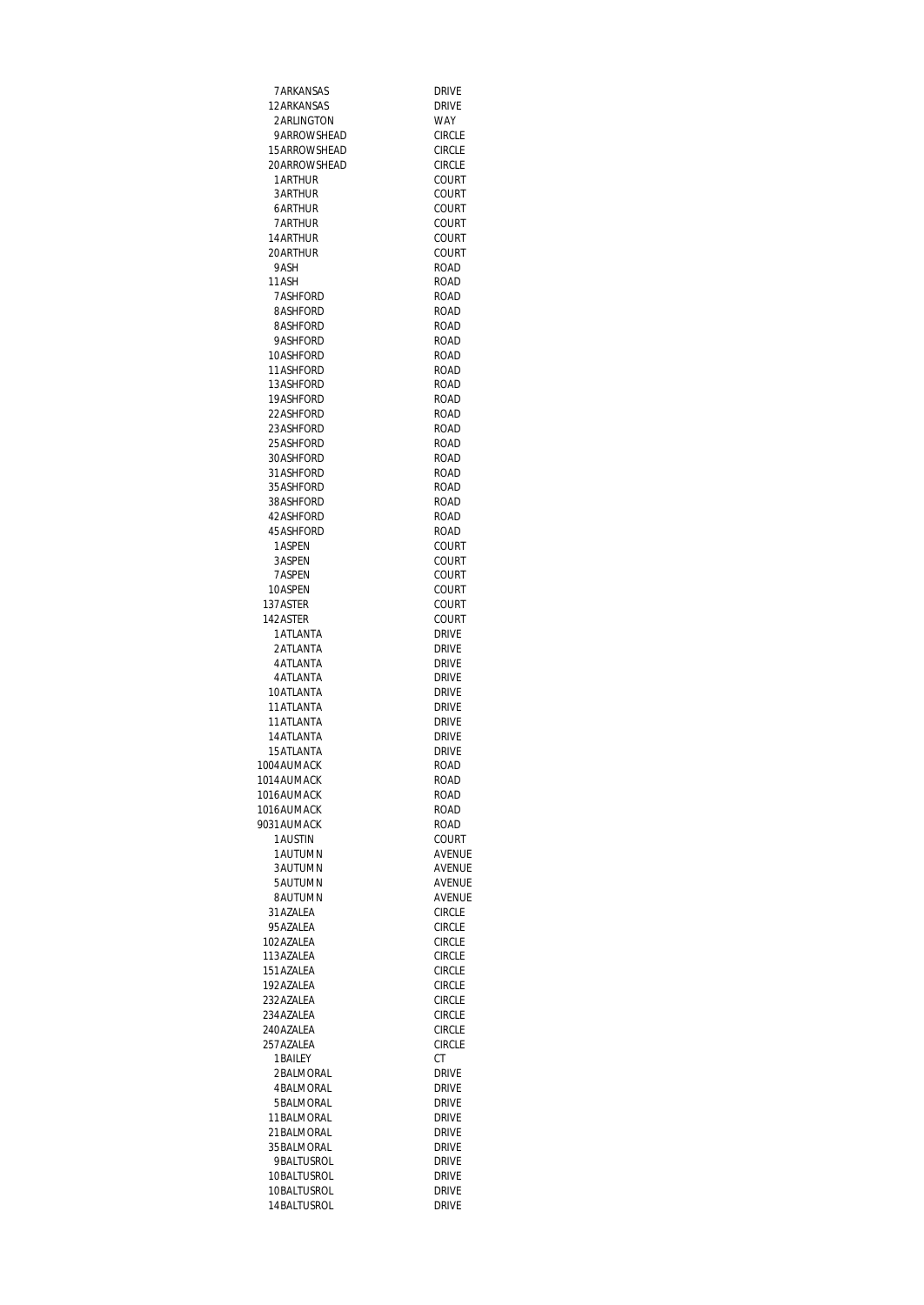| 17BALTUSROL          | <b>DRIVE</b>                   |             |
|----------------------|--------------------------------|-------------|
| 21 BALTUSROL         | <b>DRIVE</b>                   |             |
| 21 BALTUSROL         | <b>DRIVE</b>                   |             |
| 28 BALTUSROL         | <b>DRIVE</b>                   |             |
| 34 BALTUSROL         | <b>DRIVE</b>                   |             |
| 36 BALTUSROL         | <b>DRIVE</b>                   |             |
| 37BALTUSROL          | <b>DRIVE</b>                   |             |
| 37BALTUSROL          | <b>DRIVE</b>                   |             |
| 38 BALTUSROL         | <b>DRIVE</b>                   |             |
| 42BALTUSROL          | <b>DRIVE</b>                   |             |
| 48BALTUSROL          | <b>DRIVE</b>                   |             |
| 53BALTUSROL          | <b>DRIVE</b>                   |             |
| 59 BALTUSROL         | <b>DRIVE</b>                   |             |
| 63BALTUSROL          | <b>DRIVE</b>                   |             |
| 64 BAI TUSROI        | <b>DRIVE</b>                   |             |
| 67BALTUSROL          | <b>DRIVE</b>                   |             |
| 67BALTUSROL          | <b>DRIVE</b>                   |             |
| 69BALTUSROL          | <b>DRIVE</b>                   |             |
| 33BAMBI              | LANE                           |             |
| 14BANBURY            | LANE                           |             |
| 16BANBURY            | LANE                           |             |
| 19BANBURY            | LANE                           |             |
| 24BANBURY            | LANE                           |             |
| 26BANBURY            | LANE                           |             |
| 39BANBURY            | LANE                           |             |
| 2BANSTEAD            | WAY                            |             |
| 3BANSTEAD            | WAY                            |             |
| 4BANSTEAD            | WAY                            |             |
| 20BANSTEAD           | <b>WAY</b>                     |             |
| 1BANYAN              | COURT                          |             |
| 2BANYAN              | COURT                          |             |
| 6BANYAN              | COURT                          |             |
| 6BANYAN              | COURT                          |             |
| 7BANYAN              | COURT                          |             |
| 14 BARBARA'S         | WAY                            |             |
| 19BARBARA'S          | WAY                            |             |
| 25 BARBARA'S         | WAY                            |             |
| 204BARTLEY           | ROAD                           |             |
| 209BARTLEY           | <b>ROAD</b>                    |             |
| 212BARTLEY           | ROAD                           |             |
| 222BARTLEY           | <b>ROAD</b>                    |             |
| 230BARTLEY           | <b>ROAD</b>                    |             |
| 234BARTLEY           | <b>ROAD</b>                    |             |
| 409BARTLEY           | <b>ROAD</b>                    |             |
| 410BARTLEY           | ROAD                           |             |
| 420BARTLEY           | ROAD                           |             |
| 2BARTON              | <b>CREEK</b>                   | ROAD        |
| 3BARTON              | CREEK                          | ROAD        |
| 18BARTON             | <b>CREEK</b>                   | ROAD        |
| 19BARTON             | <b>CREEK</b>                   | ROAD        |
| 28BARTON             | <b>CREEK</b>                   | <b>ROAD</b> |
| 32BARTON             | <b>CREEK</b>                   | <b>ROAD</b> |
| 33 BARTON            | <b>CREEK</b>                   | ROAD        |
| 35 BARTON            | <b>CREEK</b>                   | <b>ROAD</b> |
| 44 BARTON            | <b>CREEK</b>                   | <b>ROAD</b> |
| 48BARTON             | <b>CREEK</b>                   | ROAD        |
| 50BARTON             | <b>CREEK</b>                   | ROAD        |
| 55 BARTON            | CREEK                          | <b>ROAD</b> |
| 58BARTON             | <b>CREEK</b>                   | ROAD        |
| 60BARTON             | <b>CREEK</b>                   | ROAD        |
| 473BASSO             | ST                             |             |
| 385BASSO             | <b>STREET</b>                  |             |
| 440BASSO<br>456BASSO | <b>STREET</b><br><b>STREET</b> |             |
|                      |                                |             |
| 530BASSO             | STREET                         |             |
| 535BASSO             | STREET                         |             |
| 551BASSO<br>568BASSO | STREET<br><b>STREET</b>        |             |
| 30BATES              | <b>ROAD</b>                    |             |
| 35 BATES             | <b>ROAD</b>                    |             |
| 59BATES              | <b>ROAD</b>                    |             |
| 71BATES              | <b>ROAD</b>                    |             |
| 5BAY                 | HILL                           | ROAD        |
| 7BAY                 | HILL                           | ROAD        |
| 12BAY                | HILL                           | <b>ROAD</b> |
| 14BAY                | HILL                           | ROAD        |
| 15BAY                | <b>HILL</b>                    | ROAD        |
|                      |                                |             |

| ROAD |  |
|------|--|
| ROAD |  |
| ROAD |  |
| ROAD |  |
| ROAD |  |
| ROAD |  |
| ROAD |  |
| ROAD |  |
| ROAD |  |
| ROAD |  |
| ROAD |  |
| ROAD |  |
| ROAD |  |
| ROAD |  |
|      |  |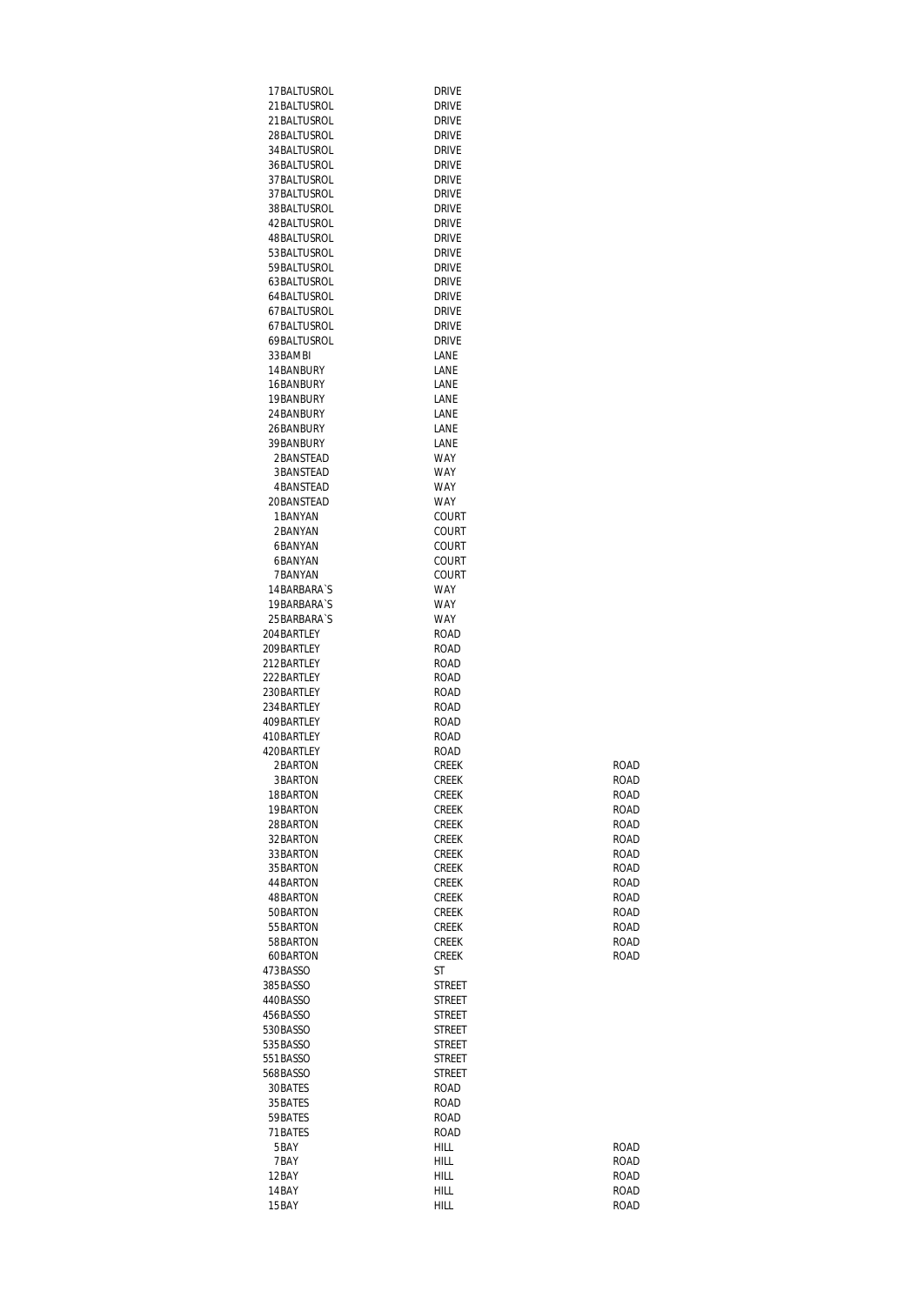| 17BAY             | HILL          | <b>ROAD</b> |
|-------------------|---------------|-------------|
| 19BAY             | HILL          | ROAD        |
| 22BAY             | HILL          | ROAD        |
| 23BAY             | HILL          | <b>ROAD</b> |
|                   |               |             |
| 31 BAY            | HILL          | ROAD        |
| 38BAY             | HILL          | ROAD        |
| 18BAYBERRY        | COURT         |             |
| 11 BEACON         | STREET        |             |
| 16BEACON          | STREET        |             |
|                   |               |             |
| 2Beam             | Ave           |             |
| 2BEAM             | <b>AVENUE</b> |             |
| 4BFAM             | AVENUE        |             |
| 11BEAM            | AVENUE        |             |
| 14 BEAM           | AVENUE        |             |
|                   |               |             |
| 15BEAM            | AVENUE        |             |
| 16BEAM            | AVENUE        |             |
| 20BEAM            | AVENUE        |             |
| 21BEAM            | AVENUE        |             |
| 23BEAM            | AVENUE        |             |
| 27BEAM            | AVENUE        |             |
|                   |               |             |
| 28BEAM            | AVENUE        |             |
| 33BEAM            | AVENUE        |             |
| 41BEAM            | <b>AVENUE</b> |             |
| 45BEAM            | AVENUE        |             |
| 9BEAR             | TRAIL         |             |
| 12BEAR            | TRAIL         |             |
| 8BEATRICE         | LANE          |             |
|                   |               |             |
| 9BEATRICE         | LANE          |             |
| 15 BEATRICE       | LANE          |             |
| 9BEDMINSTER       | LANE          |             |
| 1 BEECH           | COURT         |             |
| 6BEECH            | COURT         |             |
| 102BEGONIA        |               |             |
|                   | COURT         |             |
| 204BEGONIA        | <b>COURT</b>  |             |
| 207BEGONIA        | COURT         |             |
| 103BEGONIA        | СT            |             |
| 103BEGONIA        | СT            |             |
| 4 BELLAGIO        | ROAD          |             |
| 16BELLAGIO        | ROAD          |             |
|                   |               |             |
| 18BELLAGIO        | ROAD          |             |
| 36BENNETTS        | <b>MILLS</b>  | ROAD        |
| 80BENNETTS        | <b>MILLS</b>  | <b>ROAD</b> |
| 83BENNETTS        | <b>MILLS</b>  | ROAD        |
| 102BENNETTS       | <b>MILLS</b>  | ROAD        |
| 148 BENNETTS      | <b>MILLS</b>  | ROAD        |
|                   |               |             |
| 355 BENNETTS      | MILLS         | ROAD        |
| 401 BENNETTS      | <b>MILLS</b>  | ROAD        |
| 426BENNETTS       | <b>MILLS</b>  | ROAD        |
| 443BENNETTS       | <b>MILLS</b>  | ROAD        |
| 462BENNETTS       | <b>MILLS</b>  | ROAD        |
| 514 BENNETTS      | <b>MILLS</b>  | ROAD        |
| 555 BENNETTS      | <b>MILLS</b>  | ROAD        |
|                   |               |             |
| 617 BENNETTS      | <b>MILLS</b>  | ROAD        |
| 620BENNETTS       | <b>MILLS</b>  | <b>ROAD</b> |
| 767 BENNETTS      | <b>MILLS</b>  | ROAD        |
| 983BENNETTS       | <b>MILLS</b>  | ROAD        |
| 1004BENNETTS      | <b>MILLS</b>  | ROAD        |
| 1005BENNETTS      | <b>MILLS</b>  | ROAD        |
|                   |               |             |
| 1065BENNETTS      | <b>MILLS</b>  | ROAD        |
| 1068BENNETTS      | <b>MILLS</b>  | <b>ROAD</b> |
| 1069BENNETTS      | <b>MILLS</b>  | ROAD        |
| 1085BENNETTS      | <b>MILLS</b>  | ROAD        |
| 1098BENNETTS      | <b>MILLS</b>  | ROAD        |
| <b>6BERKSHIRE</b> | COURT         |             |
| 12 BERKSHIRE      | <b>COURT</b>  |             |
|                   |               |             |
| 3BERWYN           | LANE          |             |
| 886BETHEL         | <b>CHURCH</b> | ROAD        |
| 904BETHEL         | <b>CHURCH</b> | ROAD        |
| 911 BETHEL        | <b>CHURCH</b> | ROAD        |
| 917 BETHEL        | <b>CHURCH</b> | ROAD        |
| 935BETHEL         | <b>CHURCH</b> | ROAD        |
|                   |               |             |
| 944 BETHEL        | <b>CHURCH</b> | ROAD        |
| 950BETHEL         | <b>CHURCH</b> | <b>ROAD</b> |
| 1 BEVERLY         | <b>COURT</b>  |             |
| 3BEVERLY          | <b>COURT</b>  |             |
| 6BEVERLY          | COURT         |             |
| 8BEVERLY          | COURT         |             |
|                   |               |             |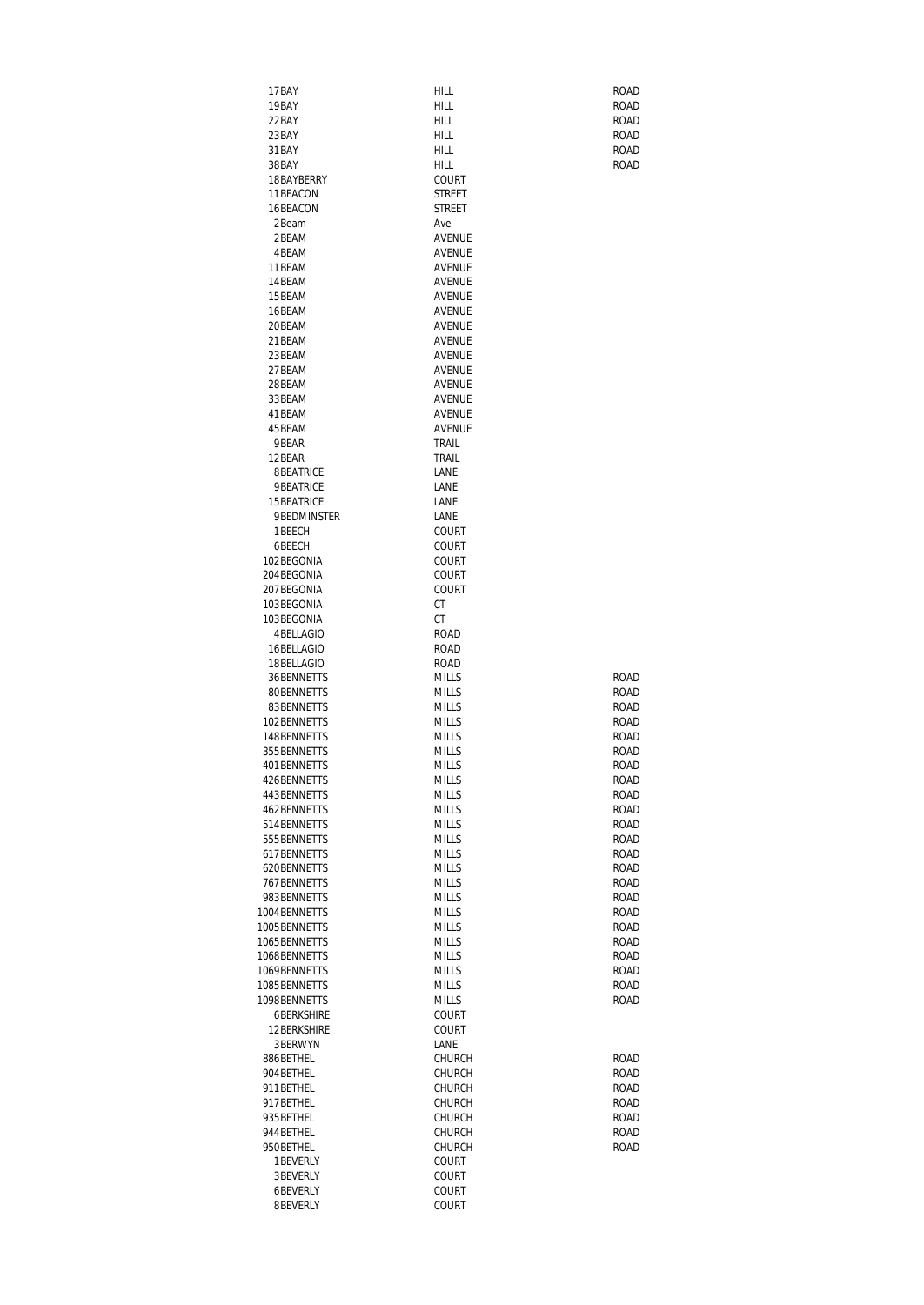| 8BILTMORE                      | COURT                          |              |
|--------------------------------|--------------------------------|--------------|
| 13BIRCH                        | <b>DRIVE</b>                   |              |
| 18BIRCH                        | <b>DRIVE</b>                   |              |
| 21 BIRCH<br>23BIRCH            | <b>DRIVE</b><br><b>DRIVE</b>   |              |
| 30Birch                        | Drive                          |              |
| 30BIRCH                        | <b>DRIVE</b>                   |              |
| 31BIRCH                        | <b>DRIVE</b>                   |              |
| 32BIRCH                        | <b>DRIVE</b>                   |              |
| 33BIRCH                        | <b>DRIVE</b>                   |              |
| 34 BIRCH                       | <b>DRIVE</b>                   |              |
| 40BIRCH                        | <b>DRIVE</b>                   |              |
| 15BIRMINGHAM                   | <b>DRIVE</b><br><b>DRIVE</b>   |              |
| 21 BIRMINGHAM<br>22 BIRMINGHAM | <b>DRIVE</b>                   |              |
| 25 BIRMINGHAM                  | <b>DRIVE</b>                   |              |
| 35 BIRMINGHAM                  | <b>DRIVE</b>                   |              |
| 38BIRMINGHAM                   | <b>DRIVE</b>                   |              |
| 41 BIRMINGHAM                  | <b>DRIVE</b>                   |              |
| 41 BIRMINGHAM                  | <b>DRIVE</b>                   |              |
| 5BISCAYNE                      | COURT                          |              |
| 14BITTERSWEET<br>19BITTERSWEET | <b>DRIVE</b><br><b>DRIVE</b>   |              |
| 24 BITTERSWEET                 | <b>DRIVE</b>                   |              |
| 15 BLACKMOOR                   | <b>DRIVE</b>                   |              |
| 17BLACKMOOR                    | <b>DRIVE</b>                   |              |
| 18BLACKMOOR                    | <b>DRIVE</b>                   |              |
| 19BLACKMOOR                    | <b>DRIVE</b>                   |              |
| 20BLACKMOOR                    | <b>DRIVE</b>                   |              |
| 21 BI ACKMOOR                  | <b>DRIVE</b>                   |              |
| 23BLACKMOOR<br>27BLACKMOOR     | <b>DRIVE</b><br><b>DRIVE</b>   |              |
| 33BLACKMOOR                    | <b>DRIVE</b>                   |              |
| 4BLUE                          | <b>HERON</b>                   | <b>DRIVE</b> |
| 8BLUE                          | <b>HERON</b>                   | <b>DRIVE</b> |
| 10BLUE                         | <b>HERON</b>                   | <b>DRIVE</b> |
| 13BLUE                         | <b>SPRUCE</b>                  | <b>DRIVE</b> |
| 19BLUE<br>201BLUEBELL          | SPRUCE<br><b>DRIVE</b>         | <b>DRIVE</b> |
| 602BLUEBELL                    | <b>DRIVE</b>                   |              |
| 607BLUEBELL                    | <b>DRIVE</b>                   |              |
| 709BLUEBELL                    | <b>DRIVE</b>                   |              |
| 803BLUEBELL                    | <b>DRIVE</b>                   |              |
| 1200BLUEBELL                   | <b>DRIVE</b>                   |              |
| 1203BLUEBELL<br>11BLYTH        | <b>DRIVE</b><br>LANE           |              |
| 12BLYTH                        | LANE                           |              |
| 21BLYTH                        | LANE                           |              |
| 24 BLYTH                       | LANE                           |              |
| 25 BLYTH                       | LANE                           |              |
| 24ABOTANICAL                   | WAY                            |              |
| 84BOWMAN<br>98BOWMAN           | <b>ROAD</b><br><b>ROAD</b>     |              |
| 811BOWMAN                      | <b>ROAD</b>                    |              |
| 812BOWMAN                      | ROAD                           |              |
| 827BOWMAN                      | ROAD                           |              |
| 835BOWMAN                      | <b>ROAD</b>                    |              |
| 839BOWMAN                      | <b>ROAD</b>                    |              |
| 839BOWMAN                      | ROAD                           |              |
| 886BOWMAN<br>19ABOXWOOD        | ROAD<br><b>DRIVE</b>           |              |
| 8BRATTLEBORO                   | ROAD                           |              |
| 12BRATTLEBORO                  | ROAD                           |              |
| 16BRATTLEBORO                  | ROAD                           |              |
| 18BRATTLEBORO                  | ROAD                           |              |
| 621BREEZY                      | ROAD                           |              |
| 2BRENTWOOD<br>8BRENTWOOD       | <b>DRIVE</b><br><b>DRIVE</b>   |              |
| 9BRENTWOOD                     | <b>DRIVE</b>                   |              |
| 12BRENTWOOD                    | <b>DRIVE</b>                   |              |
| 530BREWERS                     | <b>BRIDGE</b>                  | <b>RD</b>    |
| 211 BREWERS                    | <b>BRIDGE</b>                  | ROAD         |
| 362BREWERS                     | <b>BRIDGE</b>                  | ROAD         |
| 375 BREWERS                    | <b>BRIDGE</b>                  | ROAD         |
| 401 BREWERS<br>422BREWERS      | <b>BRIDGE</b><br><b>BRIDGE</b> | ROAD<br>ROAD |
| 426BREWERS                     | BRIDGE                         | ROAD         |
|                                |                                |              |

| RD     |
|--------|
| ROAD   |
| ROAD   |
| ROAD   |
| ROAD   |
| ROAD   |
| ח ג מח |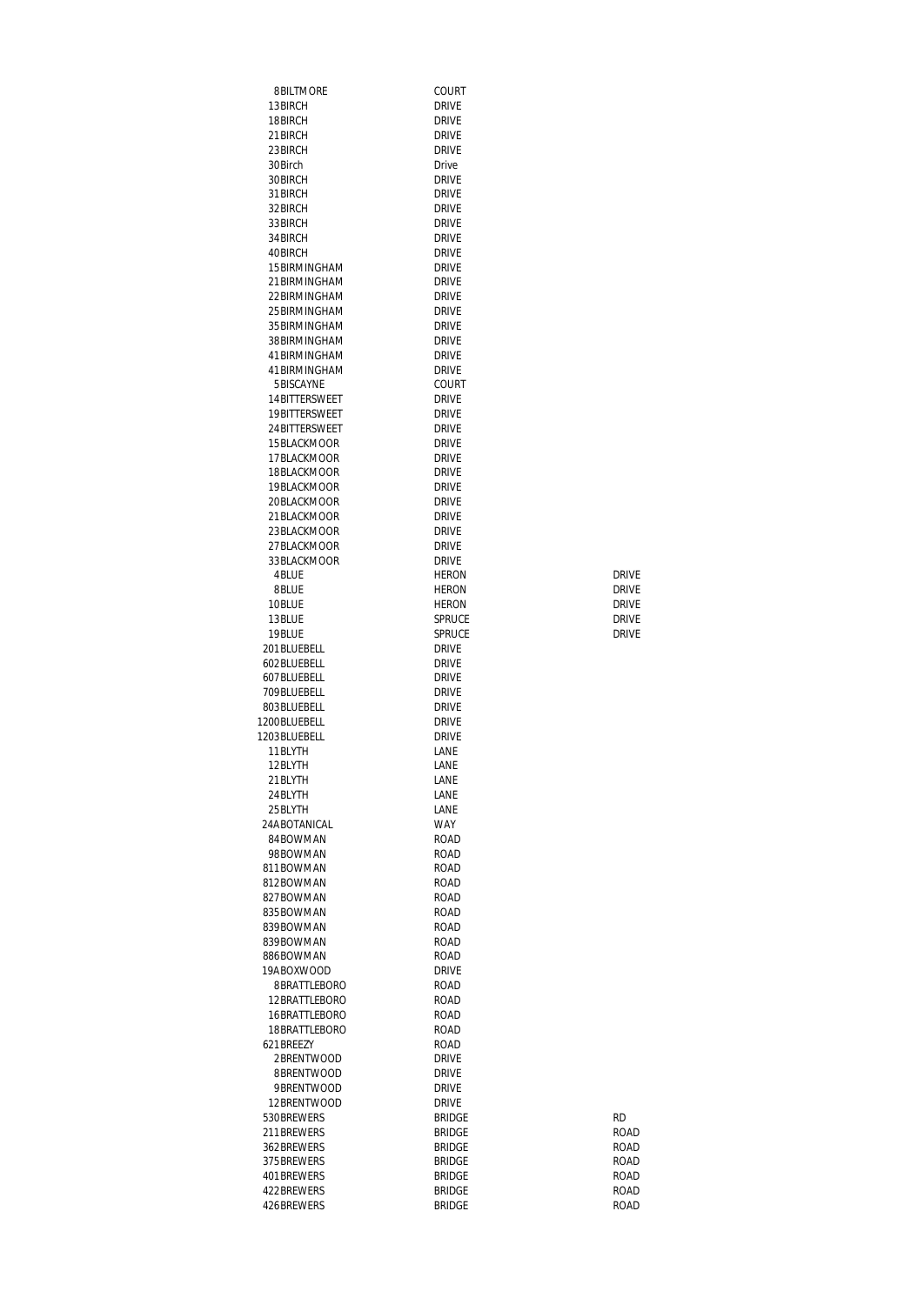| 451 BREWERS                        | Bridge                         | ROAD                |
|------------------------------------|--------------------------------|---------------------|
| 483BREWERS                         | <b>BRIDGE</b>                  | ROAD<br><b>ROAD</b> |
| 496BREWERS<br>499 BRF WERS         | <b>BRIDGE</b><br><b>BRIDGE</b> | ROAD                |
| 524 BREWERS                        | <b>BRIDGE</b>                  | <b>ROAD</b>         |
| 530BREWERS                         | BRIDGE                         | <b>ROAD</b>         |
| 531 BREWERS                        | <b>BRIDGE</b>                  | <b>ROAD</b>         |
| 648BREWERS                         | <b>BRIDGE</b>                  | <b>ROAD</b>         |
| 668BREWERS                         | <b>BRIDGE</b>                  | ROAD                |
| 740BREWERS                         | <b>BRIDGE</b>                  | <b>ROAD</b>         |
| 9 BRIARWOOD<br>6BRIDGE             | COURT<br>COURT                 |                     |
| 7 BRIDGE                           | COURT                          |                     |
| 14BRIDGE                           | COURT                          |                     |
| 16BRIDGE                           | COURT                          |                     |
| 16BRIDGE                           | COURT                          |                     |
| 17BRIDGE                           | COURT                          |                     |
| 18BRIDGE                           | COURT                          |                     |
| 11BRIDGEWATER<br>29 BRIDGEWATER    | COURT<br>COURT                 |                     |
| 30BRIDGEWATER                      | COURT                          |                     |
| 33 BRIDGEWATER                     | COURT                          |                     |
| 1 BRIDLE                           | COURT                          |                     |
| 4 BRIDLE                           | COURT                          |                     |
| 2BRITTANY                          | LANE                           |                     |
| 6BRITTANY                          | LANE                           |                     |
| 6BRITTANY                          | LANE                           |                     |
| 10Brittany<br>12BRITTANY           | Lane<br>LANE                   |                     |
| 25 BRITTANY                        | LN                             |                     |
| <b>7BROCKTON</b>                   | SQUARE                         |                     |
| 5 BRODRICK                         | DRIVE                          |                     |
| 8BRODRICK                          | DRIVE                          |                     |
| 600BROMELIA                        | COURT                          |                     |
| 604 BROMELIA                       | COURT                          |                     |
| <b>6BROOKFIELD</b><br>10BROOKFIELD | DRIVE                          |                     |
| 10BROOKFIELD                       | DRIVE<br>Drive                 |                     |
| 10BROOKFIELD                       | DRIVE                          |                     |
| 29 BROOKFIELD                      | DRIVE                          |                     |
| 42 BROOKFIELD                      | <b>DRIVE</b>                   |                     |
| 47BROOKFIELD                       | <b>DRIVE</b>                   |                     |
| 55 BROOKFIELD                      | <b>DRIVE</b>                   |                     |
| 63BROOKFIFLD                       | <b>DRIVE</b>                   |                     |
| 67BROOKFIELD<br>70BROOKFIELD       | <b>DRIVE</b><br>DRIVE          |                     |
| 71 BROOKFIELD                      | <b>DRIVE</b>                   |                     |
| 73BROOKFIELD                       | drive                          |                     |
| 78BROOKFIELD                       | <b>DRIVE</b>                   |                     |
| 83BROOKFIELD                       | <b>DRIVE</b>                   |                     |
| 86BROOKFIELD                       | Drive                          |                     |
| 90BROOKFIELD                       | Drive                          |                     |
| 93BROOKFIELD                       | <b>DRIVE</b>                   |                     |
| 102BROOKFIELD<br>103BROOKFIELD     | <b>DRIVE</b><br>Drive          |                     |
| 105BROOKFIELD                      | <b>DRIVE</b>                   |                     |
| 121BROOKFIELD                      | Drive                          |                     |
| 129BROOKFIELD                      | <b>DRIVE</b>                   |                     |
| 140BROOKFIELD                      | Drive                          |                     |
| 174BROOKFIELD                      | <b>DRIVE</b>                   |                     |
| 175BROOKFIELD                      | Drive                          |                     |
| 186BROOKFIELD<br>188BROOKFIELD     | <b>DRIVE</b><br><b>DRIVE</b>   |                     |
| 189BROOKFIELD                      | Drive                          |                     |
| 190BROOKFIELD                      | Drive                          |                     |
| 204BROOKFIELD                      | Drive                          |                     |
| 205BROOKFIELD                      | <b>DRIVE</b>                   |                     |
| 234BROOKFIELD                      | <b>DRIVE</b>                   |                     |
| 243BROOKFIELD                      | Drive                          |                     |
| 246BROOKFIELD                      | Drive                          |                     |
| 261BROOKFIELD                      | Drive                          |                     |
| 293BROOKFIELD<br>302BROOKFIELD     | <b>DRIVE</b><br><b>DRIVE</b>   |                     |
| 307BROOKFIELD                      | Drive                          |                     |
| 314BROOKFIELD                      | <b>DRIVE</b>                   |                     |
| 341BROOKFIELD                      | Drive                          |                     |
| 353BROOKFIELD                      | <b>DRIVE</b>                   |                     |
|                                    |                                |                     |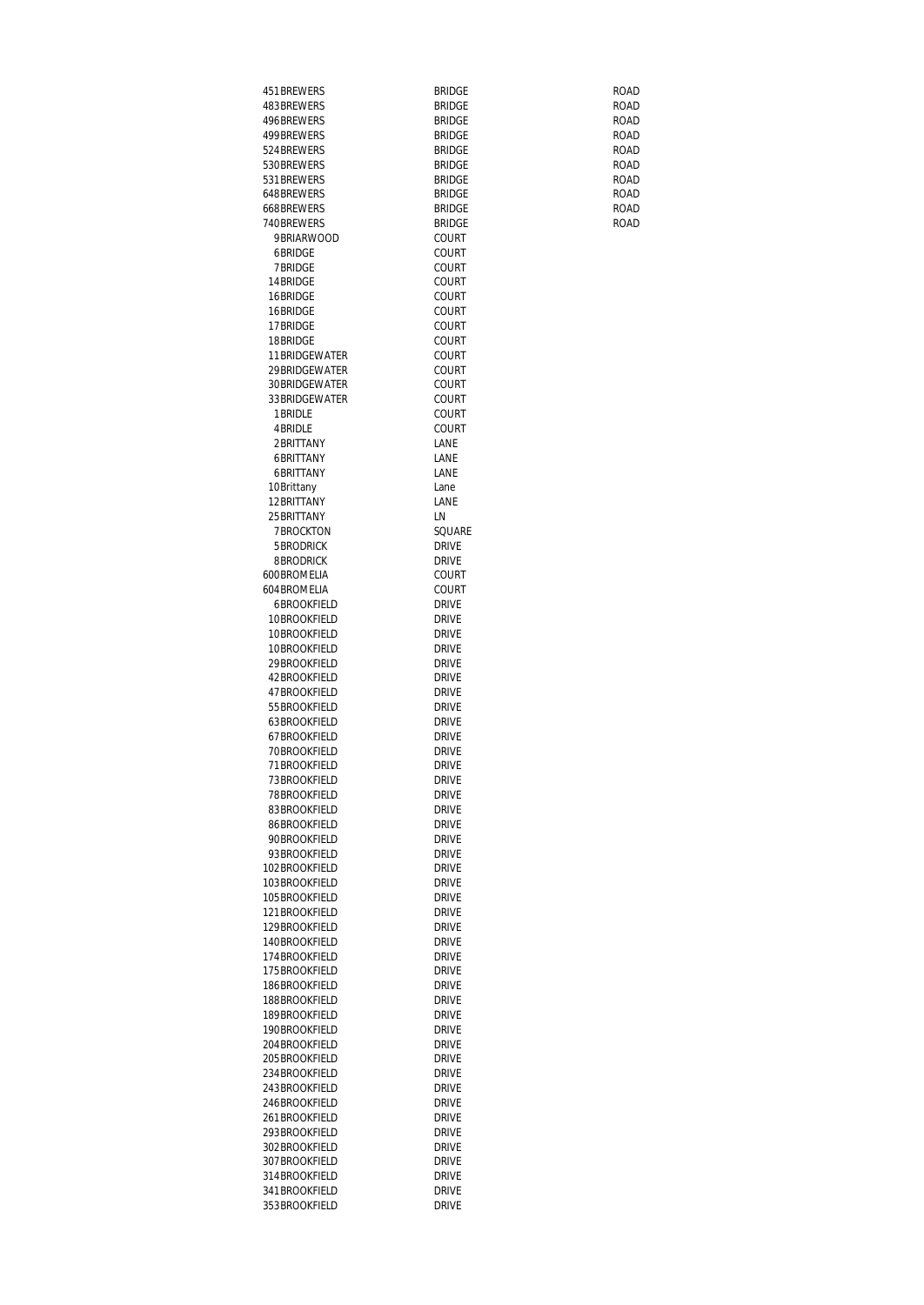7BROOKWOOD PARKWAY<br>8BROOKWOOD PARKWAY 8BROOKWOOD 26BROOKWOOD PARKWAY<br>28BROOKWOOD PARKWAY 28BROOKWOOD PARKWAY<br>38BROOKWOOD PARKWAY 38BROOKWOOD PARKWAY<br>43BROOKWOOD PARKWAY 43BROOKWOOD PARKWAY<br>44BROOKWOOD PARKWAY 44BROOKWOOD PARKWAY<br>45BROOKWOOD PARKWAY 45BROOKWOOD PARKWAY<br>46BROOKWOOD PARKWAY 46BROOKWOOD PARKWAY<br>54BROOKWOOD PARKWAY 54BROOKWOOD 64BROOKWOOD PARKWAY<br>67BROOKWOOD PARKWAY 67BROOKWOOD PARKWAY<br>68BROOKWOOD PARKWAY 68BROOKWOOD PARKWAY<br>70BROOKWOOD PARKWAY 70BROOKWOOD PARKWAY<br>75BROOKWOOD PARKWAY 75 BROOKWOOD<br>5 BRUCE 5BRUCE TERRACE<br>6BRUCE TERRACE 6BRUCE TERRACE<br>
TERRACE<br>
TERRACE PURINCE TERRACE<br>TERRACE TERRACE 2BRYANT<br>7BRYANT DRIVE DRIVE 7BRYANT DRIVE<br>8BRYANT DRIVE 8BRYANT DRIVE<br>1988 - PORTANT DRIVE 9BRYANT DRIVE<br>10BRYANT DRIVE 10BRYANT DRIVE<br>18BRYANT DRIVE 18BRYANT DRIVE<br>19BRYANT DRIVE 19BRYANT DRIVE<br>20BRYANT DRIVE 20BRYANT DRIVE<br>22BRYANT DRIVE 22BRYANT DRIVE<br>30BRYANT DRIVE 30BRYANT DRIVE<br>36BRYANT DRIVE 36BRYANT DRIVE<br>44BRYANT DRIVE 44 BRYANT 48BRYANT<br>54BRYANT DRIVE 54BRYANT<br>56BRYANT DRIVE 56BRYANT<br>2BUCHANAN 5BUCHANAN<br>6BUCHANAN 8BUCHANAN BOULEVARD<br>12BUCHANAN BOULEVARD 12BUCHANAN 13BUCKINGHAM<br>23BUCKINGHAM DRIVE 23BUCKINGHAM<br>32BUCKINGHAM DRIVE 32BUCKINGHAM DRIVE<br>50BUCKINGHAM DRIVE 50BUCKINGHAM<br>52BUCKINGHAM DRIVE 52BUCKINGHAM 60BUCKINGHAM DRIVE<br>61BUCKINGHAM DRIVE 61 BUCKINGHAM DRIVE<br>65 BUCKINGHAM DRIVE 65BUCKINGHAM TO THE TABLE TO THE SERVE THE TABLE TO THE TABLE THE TABLE TO THE TABLE THE TABLE THE TABLE THE TABLE THE TABL<br>THE DRIVE THE TABLE TABLE TABLE TABLE THE DRIVE THE THE STATE STATE STATE STATE STATE STATE STATE STATE STATE STATE STATE STATE STATE STATE STATE STATE STATE<br>The STATE STATE STATE STATE STATE STATE STATE STATE STATE STATE STATE STATE STATE STATE STATE STATE STATE STAT TTBUCKINGHAM DRIVE<br>T8BUCKINGHAM DRIVE 78BUCKINGHAM<br>80BUCKINGHAM DRIVE 80BUCKINGHAM 81 BUCKINGHAM DRIVE<br>83 BUCKINGHAM DRIVE 83BUCKINGHAM<br>94BUCKINGHAM DRIVE 94BUCKINGHAM 95BUCKINGHAM<br>100BUCKINGHAM DRIVE 100BUCKINGHAM DRIVE<br>101BUCKINGHAM DRIVE 101 BUCKINGHAM DRIVE<br>102 BUCKINGHAM DRIVE 102BUCKINGHAM DRIVE<br>438BURKE ROAD 438BURKE 444BURKE ROAD<br>468BURKE ROAD 468BURKE ROAD<br>518BURKE ROAD 518BURKE 527BURKE ROAD<br>546BURKE ROAD 546BURKE ROAD<br>615BURKE ROAD 615BURKE ROAD 655BURKE ROAD 674BURKE 678BURKE ROAD 694BURKE ROAD ROAD ROAD ROAD ROAD ROAD ROAD RESEARCH PARTIES AND RESEARCH PARTIES AND RESEARCH PARTIES AND RES<br>AND RESEARCH PARTIES AND RESEARCH PARTIES AND RESEARCH PARTIES AND RESEARCH PARTIES AND RESEARCH PARTIES AND R<br> 65BUTTERFLY 16BUTTERFLY ROAD 46BUTTERFLY<br>57BUTTERFLY ROAD 57BUTTERFLY 65BUTTERFLY ROAD 82BUTTERFLY

**TERRACE** 

TERRACE<br>DRIVE

BOULEVARD<br>BOULEVARD

BOULEVARD<br>BOULEVARD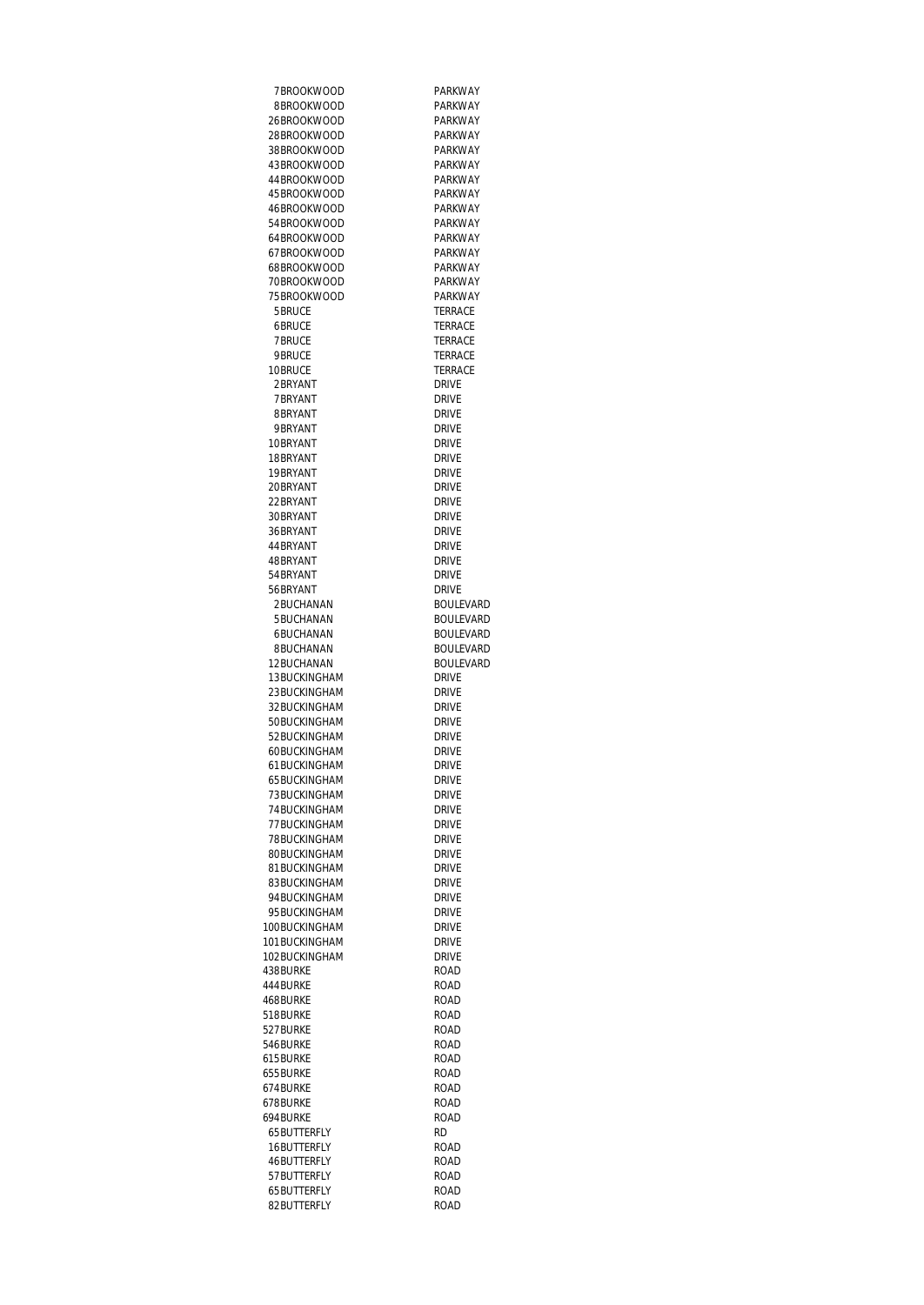116BUTTERFLY ROAD 150BUTTERFLY 160BUTTERFLY ROAD<br>250BUTTERFLY ROAD 250BUTTERFLY<br>276BUTTERFLY ROAD 276BUTTERFLY<br>302BUTTERFLY ROAD 302BUTTERFLY<br>344BUTTERFLY ROAD 344BUTTERFLY<br>396BUTTERFLY ROAD 396BUTTERFLY ROAD<br>430BUTTERFLY ROAD 430BUTTERFLY<br>435BUTTERFLY ROAD 435BUTTERFLY<br>538BUTTONWOOD DRIVE 538BUTTONWOOD DRIVE<br>551BUTTONWOOD DRIVE 551 BUTTONWOOD DRIVE<br>558 BUTTONWOOD DRIVE 558BUTTONWOOD DRIVE<br>561BUTTONWOOD DRIVE 561BUTTONWOOD DRIVE<br>569BUTTONWOOD DRIVE 569BUTTONWOOD DRIVE<br>1BUXTON ROAD 1BUXTON ROAD<br>5BUXTON ROAD 5BUXTON ROAD<br>7BUXTON ROAD 7BUXTON ROAD<br>1CALENDULA COURT 1CALENDULA COURTECALIFORNIA 5CALIFORNIA<br>32CALIFORNIA DRIVE 32CALIFORNIA DRIVE<br>203CALLAS COURT 903CALLAS COURT<br>2CALVARY COURT 2CALVARY COURT<br>22CALVARY COURT 22CALVARY CO<br>24CALVARY CT 24 CALVARY CT CT<br>15 CAMBRIDGE DRIVE 15CAMBRIDGE DRIVE<br>16CAMBRIDGE DRIVE 16CAMBRIDGE DRIVE<br>18CAMBRIDGE DRIVE 18CAMBRIDGE DRIVE<br>24CAMBRIDGE DRIVE 24CAMBRIDGE DRIVE<br>28CAMBRIDGE DRIVE 28CAMBRIDGE DRIVE<br>30CAMBRIDGE DRIVE 30CAMBRIDGE DRIVE<br>36CAMBRIDGE DRIVE 36CAMBRIDGE 37CAMBRIDGE DRIVE<br>38CAMBRIDGE DRIVE 38CAMBRIDGE DRIVE<br>42CAMBRIDGE DRIVE 42CAMBRIDGE DRIVE<br>45CAMBRIDGE DRIVE 45CAMBRIDGE DRIVE<br>48CAMBRIDGE DRIVE 48CAMBRIDGE DRIVE<br>53CAMBRIDGE DRIVE 53CAMBRIDGE DRIVE<br>2CAMELOT TERRACE 2CAMELOT TERRACE 6CAMELOT 26CAMELOT TERRACE 39CANNON<br>75CANNON BOULEVARD 112CANNON BOULE<br>2CANTERBURY COURT 2CANTERBURY 5CANTERBURY COURT<br>44CARDINAL DRIVE 44CARDINAL DRIVE<br>63CARDINAL DRIVE 63CARDINAL 73CARDINAL DRIVE<br>93CARDINAL DRIVE 93CARDINAL DRIVE<br>97CARDINAL DRIVE 97CARDINAL DRIVE<br>101CARDINAL DRIVE 101CARDINAL DRIVE<br>4CARLISLE DRIVE 4 CARLISLE 8CARLISLE DRIVE 11CARLISLE<br>15CARLISLE DRIVE 15 CARLISLE 33CARLISLE<br>33CARLISLE DRIVE 33CARLISLE<br>49CARLISLE<br>DRIVE DRIVE 49CARLISLE<br>52CARLISLE DRIVE 52CARLISLE DRIVE<br>1CARLSON COURT 1 CARLSON 4CARLSON COURT<br>11CARLSON COURT 11CARLSON COURT<br>5CARRIAGE COURT 5CARRIAGE 1CARROLL COURT<br>3CARROLL COURT 3CARROLL COURT<br>4CARROLL COURT 4CARROLL COURT<br>8CARROLL COURT 8CARROLL COURT<br>9CARROLL COURT 9CARROLL 14CARROLL COURT<br>310CASEY LANE 310CASEY LANE 322CASEY 61CASSVILLE ROAD 137CASSVILLE<br>155CASSVILLE ROAD 155CASSVILLE 171CASSVILLE<br>178CASSVILLE ROAD 178CASSVILLE

BOULEVARD<br>BOULEVARD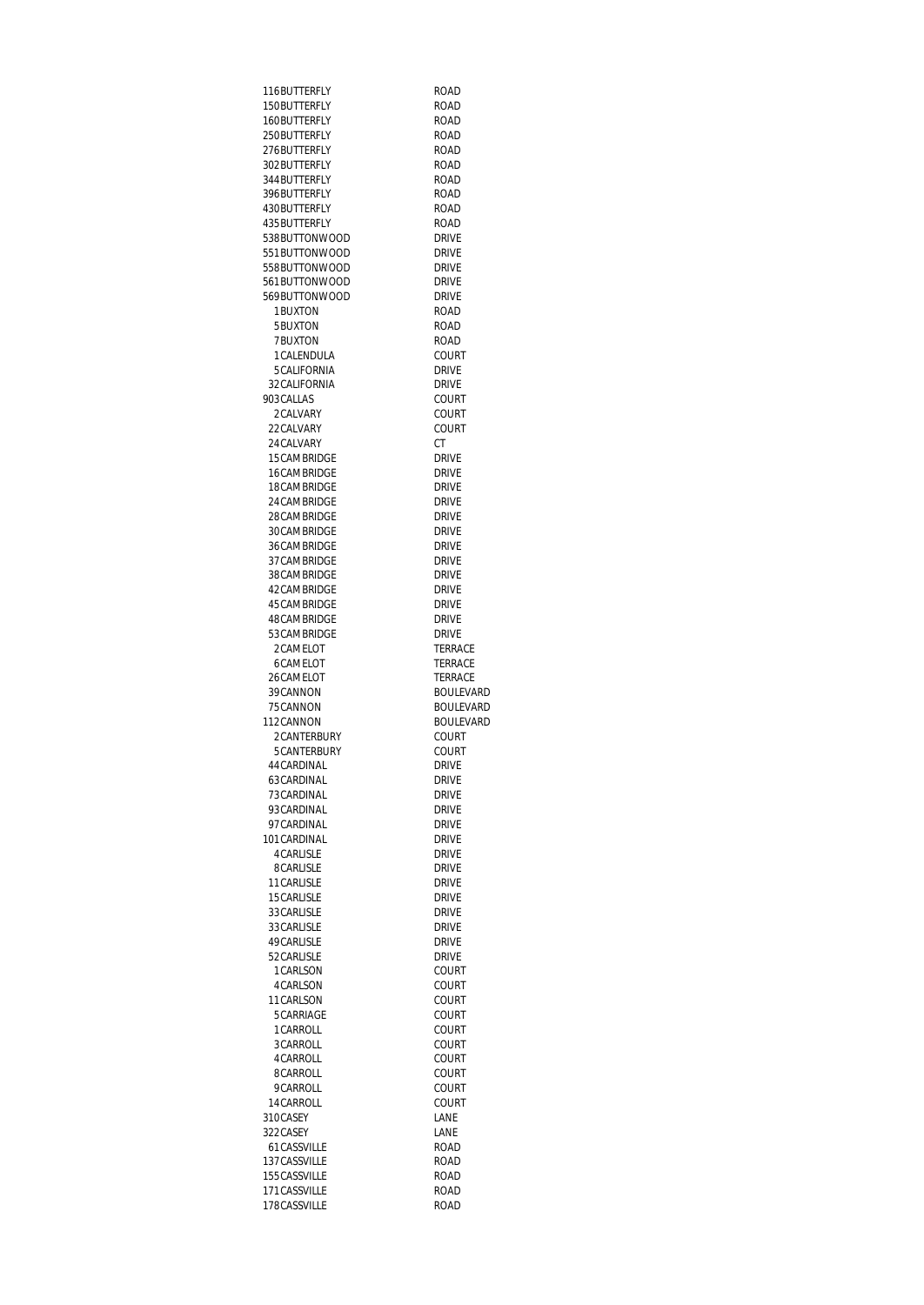| 225CASSVILLE                 | ROAD                |                            |
|------------------------------|---------------------|----------------------------|
| 405CASSVILLE                 | ROAD                |                            |
| 437CASSVILLE                 | ROAD                |                            |
| 442CASSVILLE                 | ROAD                |                            |
| 464 CASSVILLE                | <b>ROAD</b>         |                            |
| 674CASSVILLE<br>698CASSVILLE | ROAD                |                            |
| 765CASSVILLE                 | ROAD<br><b>ROAD</b> |                            |
| 780CASSVILLE                 | <b>ROAD</b>         |                            |
| 2CASTLE                      | AVENUE              |                            |
| 4 CASTLE                     | AVENUE              |                            |
| 7CASTLE                      | AVENUE              |                            |
| 9CASTLE                      | AVENUE              |                            |
| 16CASTLE                     | AVENUE              |                            |
| 24 CASTLE                    | AVENUE              |                            |
| 27 CASTLE                    | AVENUE              |                            |
| 36CASTLE                     | AVENUE              |                            |
| 37 CASTLE                    | AVENUE              |                            |
| 45 CASTLE<br>328CAYUGA       | AVENUE<br>LANE      |                            |
| 331 CAYUGA                   | LANE                |                            |
| 3CEDAR                       | COURT               |                            |
| 7CEDAR                       | COURT               |                            |
| 15CEDAR                      | COURT               |                            |
| 17CEDAR                      | <b>KNOLL</b>        | RD                         |
| 2CEDAR                       | KNOLL               | ROAD                       |
| 3CEDAR                       | KNOLL               | ROAD                       |
| 4 CEDAR                      | <b>KNOLL</b>        | ROAD                       |
| 6CEDAR                       | <b>KNOLL</b>        | ROAD                       |
| 7CEDAR                       | KNOLL               | ROAD                       |
| 10CEDAR<br>11 CEDAR          | KNOLL<br>KNOLL      | ROAD<br>ROAD               |
| 26CEDAR                      | KNOLL               | ROAD                       |
| 44 CEDAR                     | SWAMP               | <b>ROAD</b>                |
| 60CEDAR                      | SWAMP               | ROAD                       |
| 99CEDAR                      | SWAMP               | ROAD                       |
| 147CEDAR                     | SWAMP               | ROAD                       |
| 177CEDAR                     | SWAMP               | <b>ROAD</b>                |
| 194 CEDAR                    | SWAMP               | ROAD                       |
| 214CEDAR                     | SWAMP               | ROAD                       |
| 221 CEDAR                    | SWAMP               | ROAD                       |
| 240CEDAR                     | SWAMP               | ROAD                       |
| 294 CEDAR<br>301 CEDAR       | SWAMP<br>SWAMP      | <b>ROAD</b><br><b>ROAD</b> |
| 329CEDAR                     | SWAMP               | ROAD                       |
| 348CEDAR                     | SWAMP               | <b>ROAD</b>                |
| 348CFDAR                     | <b>SWAMP</b>        | <b>ROAD</b>                |
| 359CEDAR                     | SWAMP               | ROAD                       |
| 365CEDAR                     | <b>SWAMP</b>        | ROAD                       |
| 421 CEDAR                    | <b>SWAMP</b>        | ROAD                       |
| 463CEDAR                     | SWAMP               | ROAD                       |
| 510CEDAR                     | <b>SWAMP</b>        | ROAD                       |
| 2CEDARVIEW                   | <b>AVENUE</b>       |                            |
| 6CEDARVIEW<br>6CEDARVIEW     | <b>AVENUE</b>       |                            |
| 7CEDARVIEW                   | AVENUE<br>AVENUE    |                            |
| 15CEDARVIEW                  | AVENUE              |                            |
| 19CEDARVIEW                  | <b>AVENUE</b>       |                            |
| 26CEDARVIEW                  | AVENUE              |                            |
| 2CHADWICK                    | SQUARE              |                            |
| 8CHADWICK                    | SQUARE              |                            |
| 578CHALLENGER                | WAY                 |                            |
| 578CHALLENGER                | WAY                 |                            |
| 165CHANDLER                  | ROAD                |                            |
| 222CHANDLER                  | ROAD                |                            |
| 265 CHANDLER                 | ROAD                |                            |
| 275CHANDLER<br>276CHANDLER   | ROAD<br>ROAD        |                            |
| 281CHANDLER                  | <b>ROAD</b>         |                            |
| 312CHANDLER                  | ROAD                |                            |
| 383CHANDLER                  | ROAD                |                            |
| 501 CHANDLER                 | ROAD                |                            |
| 534 CHANDLER                 | ROAD                |                            |
| 955 CHARLES                  | STREET              |                            |
| 20 CHELSEA                   | ROAD                |                            |
| 21 CHELSEA                   | <b>ROAD</b>         |                            |
| 29 CHELSEA                   | <b>ROAD</b>         |                            |

| RD          |
|-------------|
| ROAD        |
| ROAD        |
| ROAD        |
| ROAD        |
| ROAD        |
| <b>ROAD</b> |
| ROAD        |
| <b>ROAD</b> |
| ROAD        |
| ROAD        |
| ROAD        |
| <b>ROAD</b> |
| ROAD        |
| <b>ROAD</b> |
| ROAD        |
| <b>ROAD</b> |
| ROAD        |
| ROAD        |
| ROAD        |
| ROAD        |
| ROAD        |
| <b>ROAD</b> |
| ROAD        |
| <b>ROAD</b> |
| ROAD        |
| <b>ROAD</b> |
| ROAD        |
|             |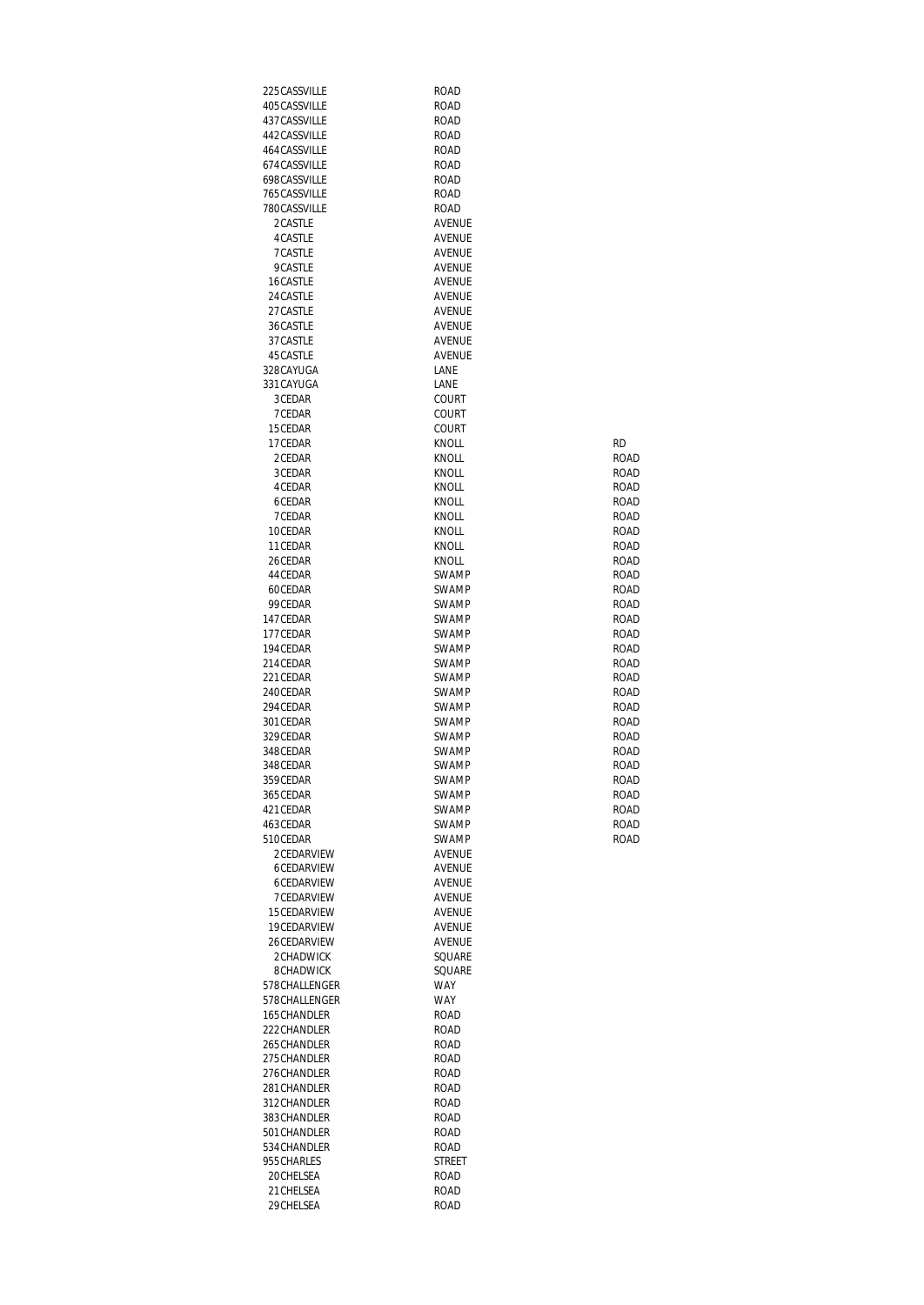| 41 CHELSEA                             | ROAD         |                              |
|----------------------------------------|--------------|------------------------------|
| 52 CHELSEA                             | ROAD         |                              |
| 53 CHELSEA                             | ROAD         |                              |
| 59CHELSEA                              | ROAD         |                              |
| 61 CHELSEA                             | ROAD         |                              |
| <b>4CHERISE</b>                        | COURT        |                              |
| 9Cherise                               | Court        |                              |
| 6CHESTERFIELD                          | <b>DRIVE</b> |                              |
| 10CHESTERFIELD                         | <b>DRIVE</b> |                              |
| 27 CHESTERFIELD                        | <b>DRIVE</b> |                              |
| 29 CHESTERFIELD                        | <b>DRIVE</b> |                              |
| 33 CHESTERFIELD                        | <b>DRIVE</b> |                              |
| 45 CHESTERFIELD                        | <b>DRIVE</b> |                              |
| 51 CHESTERFIELD                        | DRIVE        |                              |
| 55 CHESTERFIELD                        | <b>DRIVE</b> |                              |
| 63CHESTERFIELD                         | <b>DRIVE</b> |                              |
| 1 CHESTNUT                             | <b>DRIVE</b> |                              |
| 305 CHIPPEWA                           | <b>DRIVE</b> |                              |
| 309CHIPPEWA                            | <b>DRIVE</b> |                              |
| 23 CHISWICK                            | COURT        |                              |
| 1 CHISWICK                             | DRIVE        |                              |
| <b>3CHISWICK</b>                       | <b>DRIVE</b> |                              |
| <b>7CHISWICK</b>                       | <b>DRIVE</b> |                              |
| 8CHISWICK                              | <b>DRIVE</b> |                              |
| 9CHISWICK                              | <b>DRIVE</b> |                              |
| 10CHISWICK                             | DRIVE        |                              |
| 12CHISWICK                             | <b>DRIVE</b> |                              |
| 20CHISWICK                             | DRIVE        |                              |
| <b>7CHOPIN</b>                         | <b>PLACE</b> |                              |
| 3 CHRIS                                | ANN          | COURT                        |
| 7CHRIS                                 | ANN          | COURT                        |
| 9CHRIS                                 | ANN          | COURT                        |
| 11 CHRIS                               | ANN          | COURT                        |
| 1 CHRISTIAN                            | <b>WAY</b>   |                              |
| 5CHRISTIAN                             | <b>WAY</b>   |                              |
| 2CHRISTINA                             | COURT        |                              |
| <b>4 CHRISTINA</b>                     | COURT        |                              |
| <b>3CHRISTINE</b><br><b>5CHRISTINE</b> | LYNN         | COURT                        |
| 6CHRISTINE                             | LYNN         | <b>COURT</b><br><b>COURT</b> |
| <b>7CHRISTINE</b>                      | LYNN<br>LYNN | COURT                        |
| <b>9CHRISTINE</b>                      | LYNN         | COURT                        |
| <b>3CHURCHILL</b>                      | COURT        |                              |
| <b>4CHURCHILL</b>                      | COURT        |                              |
| 6CHURCHILL                             | COURT        |                              |
| 8CHURCHILL                             | COURT        |                              |
| 10CHURCHILL                            | COURT        |                              |
| 7CITADEL                               | COURT        |                              |
| 26CITADEL                              | DRIVE        |                              |
| 30CITADEL                              | Drive        |                              |
| 39CITADEL                              | <b>DRIVE</b> |                              |
| 43CITADEL                              | <b>DRIVE</b> |                              |
| 45 CITADEL                             | <b>DRIVE</b> |                              |
| 46CITADEL                              | <b>DRIVE</b> |                              |
| 47 CITADEL                             | <b>DRIVE</b> |                              |
| 61 CITADEL                             | Drive        |                              |
| 76CITADEL                              | Drive        |                              |
| 77 CITADEL                             | Drive        |                              |
| 80CITADEL                              | Drive        |                              |
| 82CITADEL                              | Drive        |                              |
| 86CITADEL                              | Drive        |                              |
| 88CITADEL                              | Drive        |                              |
| 35 CLARIDGE                            | DRIVE        |                              |
| 36CLARIDGE                             | Drive        |                              |
| 38CLARIDGE                             | Drive        |                              |
| 39CLARIDGE                             | DRIVE        |                              |
| 43 CLARIDGE                            | Drive        |                              |
| 49CLARIDGE                             | Drive        |                              |
| 51 CLARIDGE                            | Drive        |                              |
| 54 CLARIDGE                            | Drive        |                              |
| 55 CLARIDGE                            | Drive        |                              |
| 64CLARIDGE                             | Drive        |                              |
| 69CLARIDGE                             | DRIVE        |                              |
| 307 CLEARSTREAM                        | ROAD         |                              |
| 324 CLEARSTREAM                        | ROAD         |                              |
| 440CLEARSTREAM                         | ROAD         |                              |
| 443CLEARSTREAM                         | ROAD         |                              |

| COURT  |
|--------|
| COURT  |
| COURT  |
| COURT  |
| COLIRT |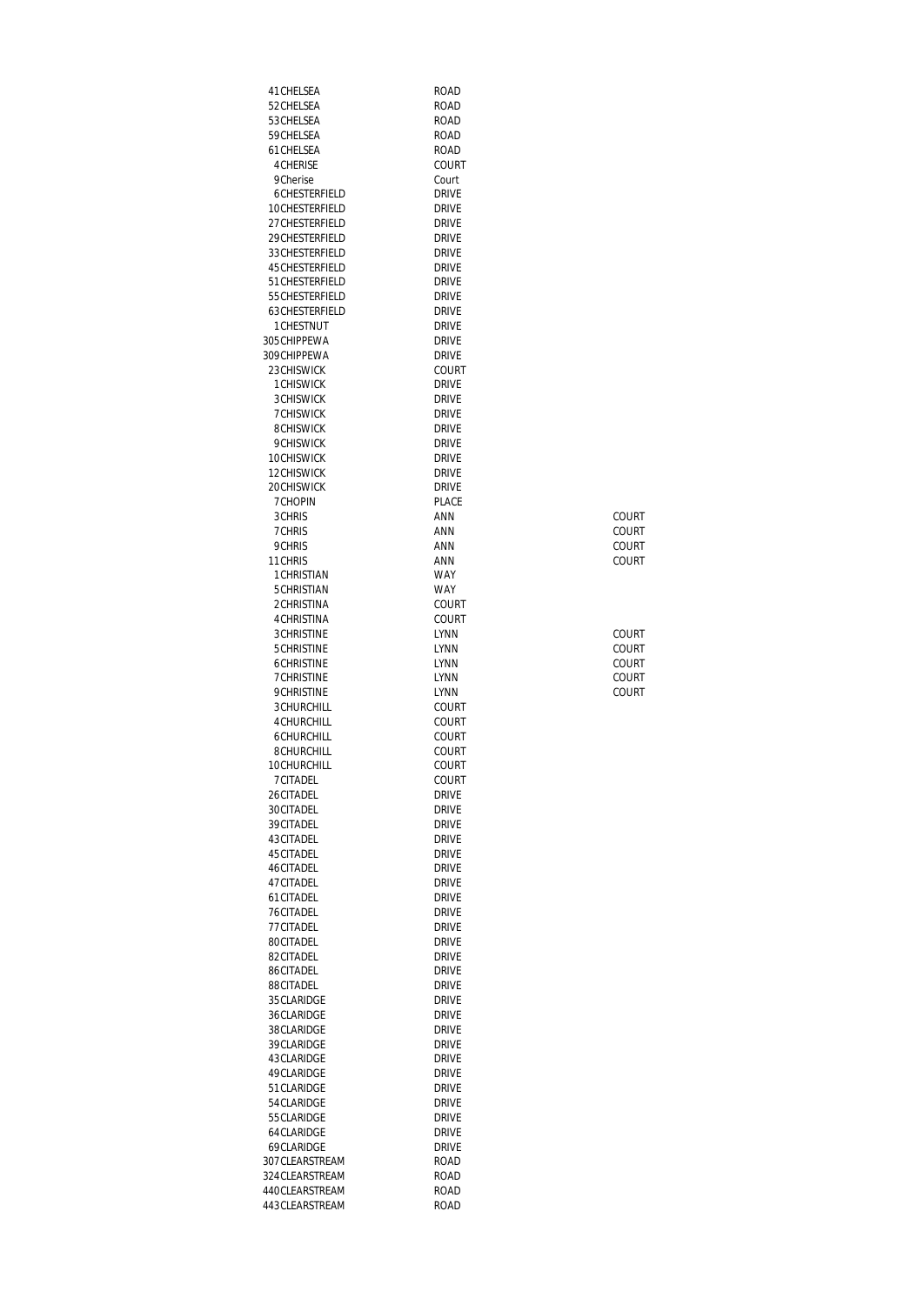| 453 CLEARSTREAM                    | ROAD                         |                              |
|------------------------------------|------------------------------|------------------------------|
| 1 CLIFFWOOD                        | COURT                        |                              |
| 2CLOVER<br>3CLOVER                 | HILL<br>HILL                 | <b>DRIVE</b><br><b>DRIVE</b> |
| 4CLOVER                            | HILL                         | <b>DRIVE</b>                 |
| 6CLOVER                            | HILL                         | <b>DRIVE</b>                 |
| 7CLOVER                            | <b>HILL</b>                  | <b>DRIVE</b>                 |
| 9CLOVER                            | HILL                         | <b>DRIVE</b>                 |
| 12CLOVER<br>15CLOVER               | HILL<br>HILL                 | <b>DRIVE</b><br><b>DRIVE</b> |
| 20CLOVER                           | HILL                         | <b>DRIVE</b>                 |
| 21 CLOVER                          | HILL                         | <b>DRIVE</b>                 |
| 31 CLOVER                          | <b>HILL</b>                  | <b>DRIVE</b>                 |
| 31 CLOVER                          | <b>HILL</b>                  | <b>DRIVE</b>                 |
| 33CLOVER                           | <b>HILL</b>                  | <b>DRIVE</b>                 |
| 4CLYDE<br>10CLYDE                  | SQUARE<br>SQUARE             |                              |
| 414COBAIN                          | ROAD                         |                              |
| 419COBAIN                          | ROAD                         |                              |
| 432COBAIN                          | <b>ROAD</b>                  |                              |
| 448COBAIN                          | <b>ROAD</b>                  |                              |
| 502COBAIN<br>519COBAIN             | <b>ROAD</b><br><b>ROAD</b>   |                              |
| 531 COBAIN                         | <b>ROAD</b>                  |                              |
| 14COG                              | <b>HILL</b>                  | COURT                        |
| 5COLCHESTER                        | <b>DRIVE</b>                 |                              |
| 18COLCHESTER                       | <b>DRIVE</b>                 |                              |
| 21 COLCHESTER                      | <b>DRIVE</b>                 |                              |
| 25 COLCHESTER<br>34 COLCHESTER     | <b>DRIVE</b><br><b>DRIVE</b> |                              |
| 39COLCHESTER                       | <b>DRIVE</b>                 |                              |
| 51 COLCHESTER                      | <b>DRIVE</b>                 |                              |
| 2COLLIERS                          | СT                           |                              |
| 3COLLIERS                          | СT                           |                              |
| 6COLLIERS<br>10COLLIERS            | СT<br>СT                     |                              |
| 11COLONIAL                         | COURT                        |                              |
| 21 COLONIAL                        | COURT                        |                              |
| 2COLONY                            | COURT                        |                              |
| 4COLONY                            | COURT                        |                              |
| 6COLONY<br>12COLORADO              | COURT<br><b>DRIVE</b>        |                              |
| 16COLORADO                         | <b>DRIVE</b>                 |                              |
| 2COLTS                             | COURT                        |                              |
| 5COLTS                             | COURT                        |                              |
| 6COLTS                             | COURT                        |                              |
| 2CONGRESSIONAL<br>5CONGRESSIONAL   | ROAD<br><b>ROAD</b>          |                              |
| 11CONGRESSIONAL                    | ROAD                         |                              |
| 17CONGRESSIONAL                    | ROAD                         |                              |
| 21 CONGRESSIONAL                   | <b>ROAD</b>                  |                              |
| 22CONGRESSIONAL                    | <b>ROAD</b>                  |                              |
| 24CONGRESSIONAL                    | <b>ROAD</b>                  |                              |
| 47CONGRESSIONAL<br>48CONGRESSIONAL | <b>ROAD</b><br>ROAD          |                              |
| 11DCONNIE                          | LANE                         |                              |
| 14BCONNIE                          | LANE                         |                              |
| 15ACONNIE                          | LANE                         |                              |
| 15BCONNIE                          | LANE                         |                              |
| 20CONOR<br>608CONSTITUTION         | <b>ROAD</b><br><b>DRIVE</b>  |                              |
| 466COOK                            | RD                           |                              |
| 393COOK                            | ROAD                         |                              |
| 395COOK                            | ROAD                         |                              |
| 427COOK                            | ROAD                         |                              |
| 2CCOREY<br>2DCOREY                 | LANE                         |                              |
| 5BCOREY                            | LANE<br>LANE                 |                              |
| 5CCOREY                            | LANE                         |                              |
| 5DCOREY                            | LANE                         |                              |
| 5DCOREY                            | LANE                         |                              |
| 7ACOREY                            | LANE                         |                              |
| 8ACOREY<br>2CORINNE                | LANE<br>COURT                |                              |
| 5CORINNE                           | COURT                        |                              |
| 7CORINNE                           | COURT                        |                              |
| 2CORNELL                           | COURT                        |                              |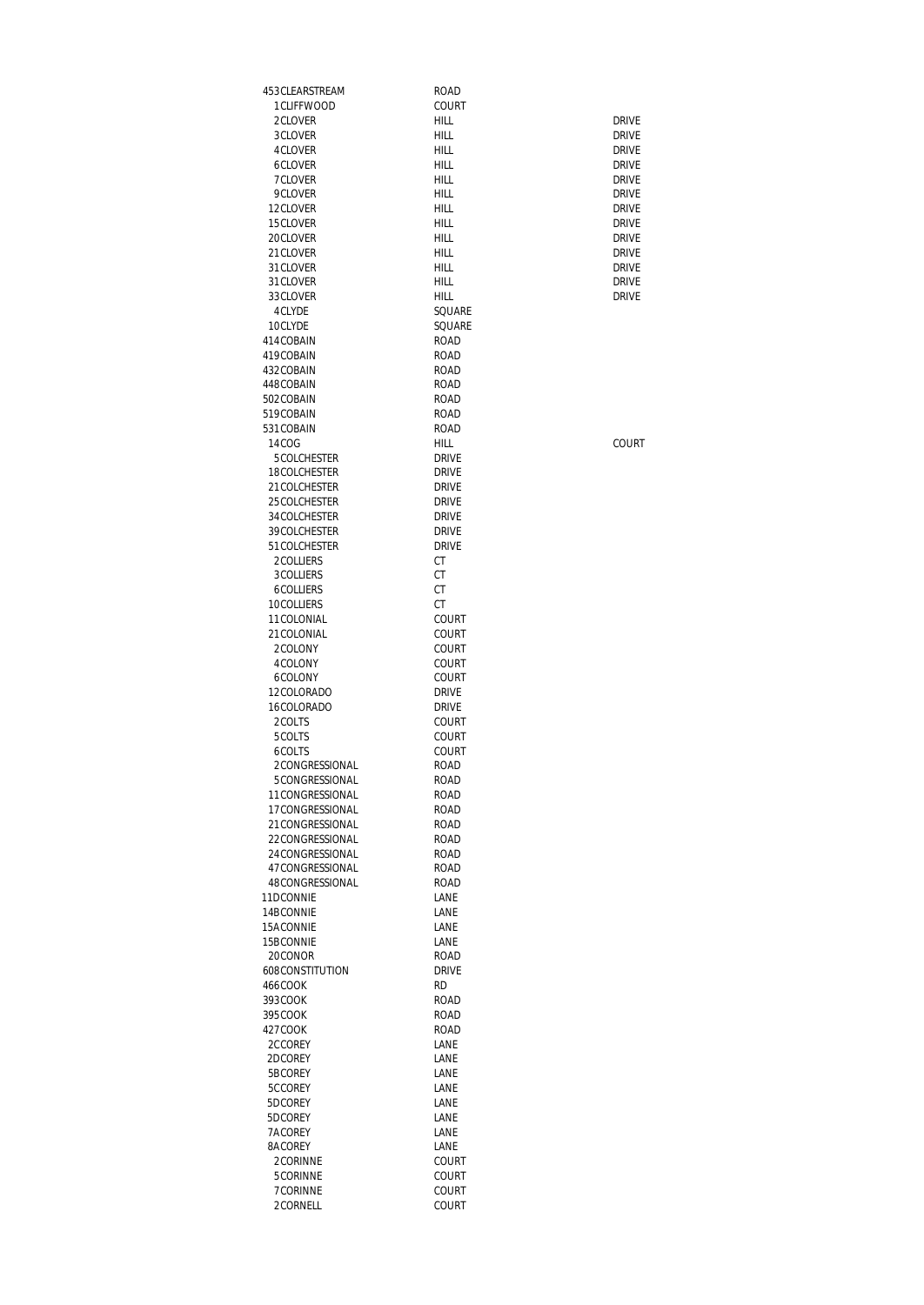| 1 CORTELYOU  | <b>ROAD</b>    |              |
|--------------|----------------|--------------|
| 3CORTELYOU   | ROAD           |              |
| 6CORTELYOU   | ROAD           |              |
| 9CORTELYOU   | ROAD           |              |
| 10CORTELYOU  | ROAD           |              |
| 11CORTELYOU  | <b>ROAD</b>    |              |
| 16CORTELYOU  | ROAD           |              |
| 18CORTELYOU  | ROAD           |              |
| 23CORTELYOU  | ROAD           |              |
| 619COSY      | LANE           |              |
| 3COTTONWOOD  | <b>DRIVE</b>   |              |
|              |                |              |
| 5COTTONWOOD  | <b>DRIVE</b>   |              |
| 12COTTONWOOD | <b>DRIVE</b>   |              |
| 14COTTONWOOD | <b>DRIVE</b>   |              |
| 15COTTONWOOD | <b>DRIVE</b>   |              |
| 19COTTONWOOD | <b>DRIVE</b>   |              |
| 29COTTONWOOD | <b>DRIVE</b>   |              |
| 31COTTONWOOD | <b>DRIVE</b>   |              |
| 33COTTONWOOD | <b>DRIVE</b>   |              |
| 53COTTONWOOD | <b>DRIVE</b>   |              |
| 3COUNTRY     | ROAD           |              |
| 15COUNTRY    | <b>ROAD</b>    |              |
|              |                |              |
| 17COUNTRY    | ROAD           |              |
| 11 CRAIG     | COURT          |              |
| 12CRANBERRY  | <b>HARVEST</b> | СT           |
| 158CRESCENT  | AVENUE         |              |
| 179CRESCENT  | AVENUE         |              |
| 180CRESCENT  | AVENUE         |              |
| 253CRESCENT  | AVENUE         |              |
| 265CRESCENT  | AVENUE         |              |
| 272CRESCENT  | AVENUE         |              |
| 11 CREST     | <b>ROAD</b>    |              |
|              |                |              |
| 16CREST      | ROAD           |              |
| 17 CREST     | ROAD           |              |
| 18CREST      | ROAD           |              |
| 4 CRIMSON    | MAPLE          | <b>DRIVE</b> |
| 5CROMWELL    | LANE           |              |
| 5CROMWELL    | LANE           |              |
| 15CROMWELL   | LANE           |              |
| 17CROMWELL   | LANE           |              |
| 27CROMWELL   | LANE           |              |
| 44CROMWELL   | LANE           |              |
| 55CROMWELL   | LANE           |              |
| 61 CROMWELL  | LANE           |              |
|              |                |              |
| 86CROMWELL   | LANE           |              |
| 47CROOKED    | <b>STICK</b>   | <b>RD</b>    |
| 1 CROOKED    | <b>STICK</b>   | ROAD         |
| 2CROOKED     | <b>STICK</b>   | <b>ROAD</b>  |
| 2CROOKED     | <b>STICK</b>   | ROAD         |
| 2CROOKED     | <b>STICK</b>   | <b>ROAD</b>  |
| 17CROOKED    | <b>STICK</b>   | <b>ROAD</b>  |
| 22CROOKED    | <b>STICK</b>   | ROAD         |
| 23CROOKED    | <b>STICK</b>   | ROAD         |
| 28CROOKED    | <b>STICK</b>   | <b>ROAD</b>  |
| 31 CROOKED   | <b>STICK</b>   | <b>ROAD</b>  |
| 37CROOKED    | <b>STICK</b>   | <b>ROAD</b>  |
|              |                |              |
| 58CROOKED    | <b>STICK</b>   | <b>ROAD</b>  |
| 59CROOKED    | <b>STICK</b>   | ROAD         |
| 62CROOKED    | <b>STICK</b>   | <b>ROAD</b>  |
| 64CROOKED    | <b>STICK</b>   | ROAD         |
| 66CROOKED    | <b>STICK</b>   | <b>ROAD</b>  |
| 78CROOKED    | <b>STICK</b>   | ROAD         |
| 80CROOKED    | <b>STICK</b>   | <b>ROAD</b>  |
| 84CROOKED    | <b>STICK</b>   | <b>ROAD</b>  |
| 88CROOKED    | <b>STICK</b>   | ROAD         |
| 92CROOKED    | <b>STICK</b>   | ROAD         |
|              |                |              |
| 97CROOKED    | <b>STICK</b>   | ROAD         |
| 97CROOKED    | <b>STICK</b>   | <b>ROAD</b>  |
| 4CROSS       | <b>FARMS</b>   | <b>ROAD</b>  |
| 6CROSS       | <b>FARMS</b>   | ROAD         |
| 10CROSS      | <b>FARMS</b>   | <b>ROAD</b>  |
| 48CROSS      | STREET         |              |
| 1 CULPEPPER  | COURT          |              |
| 6CULPEPPER   | COURT          |              |
| 7CULPEPPER   | COURT          |              |
| 9CULPEPPER   | COURT          |              |
|              |                |              |
| 10CULPEPPER  | COURT          |              |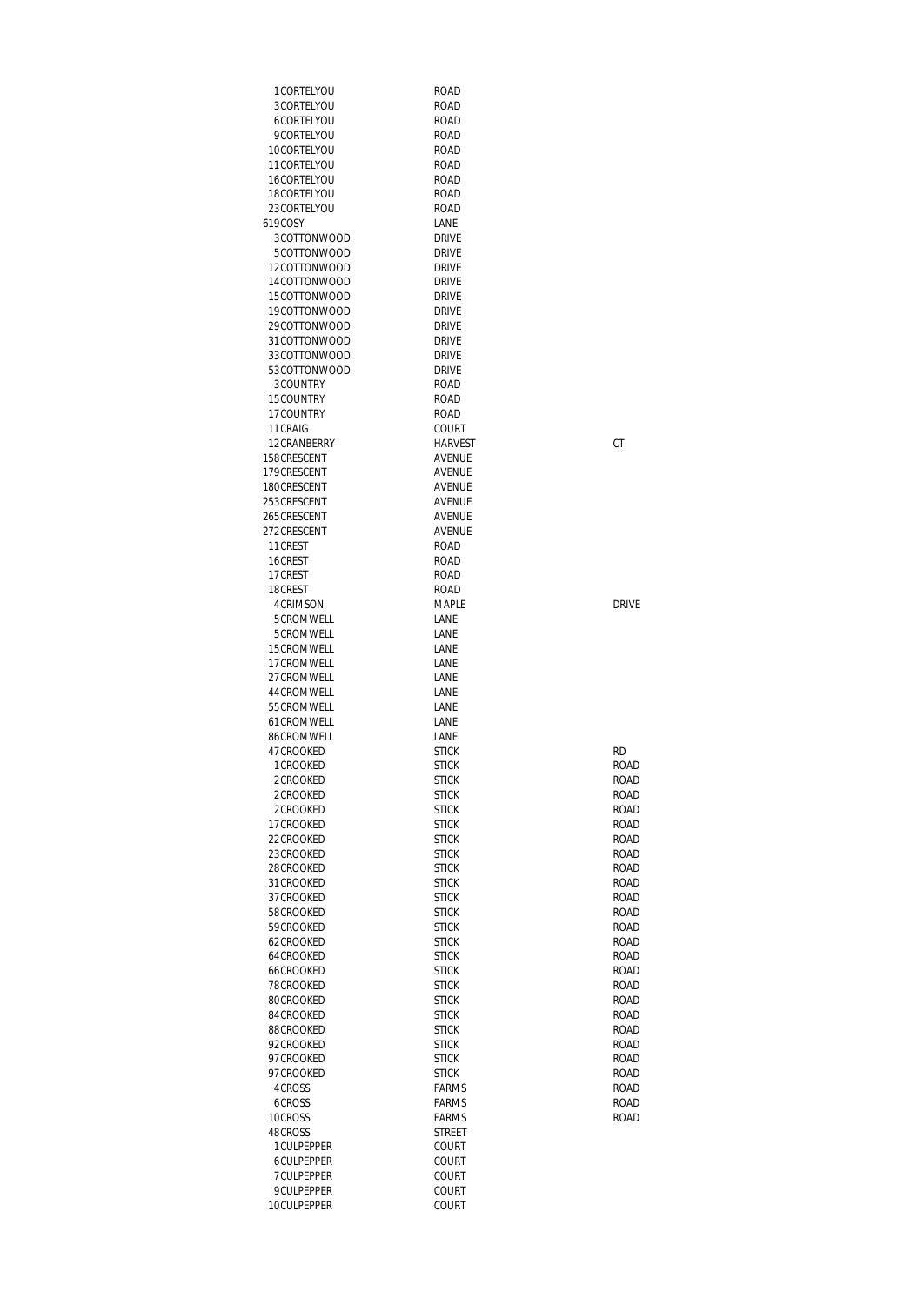| 14CYPRESS                  | AVENUE                       |              |
|----------------------------|------------------------------|--------------|
| 15CYPRESS                  | AVENUE                       |              |
| 24 CYPRESS                 | AVENUE                       |              |
| 30CYPRESS                  | AVENUE                       |              |
| 31 CYPRESS<br>5CYPRESS     | AVENUE<br><b>POINT</b>       | LANE         |
| <b>9CYPRESS</b>            | <b>POINT</b>                 | LANE         |
| 17 CYPRESS                 | <b>POINT</b>                 | LANE         |
| 19CYPRESS                  | <b>POINT</b>                 | LANE         |
| 20CYPRESS                  | POINT                        | LANE         |
| 28CYPRESS                  | <b>POINT</b>                 | LANE         |
| 29CYPRESS                  | POINT                        | LANE         |
| 34 CYPRESS                 | POINT                        | LANE         |
| 40CYPRESS                  | <b>POINT</b>                 | LANE         |
| 42CYPRESS                  | POINT                        | LANE         |
| 46CYPRESS                  | <b>POINT</b>                 | LANE         |
| 46CYPRESS                  | POINT                        | LANE         |
| 46CYPRESS                  | <b>POINT</b>                 | LANE         |
| 49CYPRESS                  | POINT                        | LANE         |
| 59CYPRESS                  | <b>POINT</b>                 | LANE         |
| 63CYPRESS<br>72CYPRESS     | <b>POINT</b><br>POINT        | LANE<br>LANE |
| 76CYPRESS                  | POINT                        | LANE         |
| 77 CYPRESS                 | <b>POINT</b>                 | LANE         |
| 77 CYPRESS                 | <b>POINT</b>                 | LANE         |
| 81 CYPRESS                 | POINT                        | LANE         |
| 83CYPRESS                  | <b>POINT</b>                 | LANE         |
| 84CYPRESS                  | <b>POINT</b>                 | LANE         |
| 91 CYPRESS                 | <b>POINT</b>                 | LANE         |
| 103CYPRESS                 | <b>POINT</b>                 | LANE         |
| 107CYPRESS                 | POINT                        | LANE         |
| 110DAFFODIL                | <b>DRIVE</b>                 |              |
| 401DAFFODIL                | <b>DRIVE</b>                 |              |
| 401DAFFODIL                | <b>DRIVE</b>                 |              |
| 402DAFFODIL                | <b>DRIVE</b>                 |              |
| 505DAFFODIL<br>705DAFFODIL | <b>DRIVE</b><br><b>DRIVE</b> |              |
| 1202DAHLIA                 | COURT                        |              |
| 1303DAHLIA                 | <b>COURT</b>                 |              |
| 307DAISY                   | COURT                        |              |
| 7DANBURY                   | COURT                        |              |
| 10DANBURY                  | COURT                        |              |
| 23DANBURY                  | COURT                        |              |
| 1DANIELLE                  | COURT                        |              |
| <b>4DANIELLE</b>           | COURT                        |              |
| 6DANIELLE                  | COURT                        |              |
| 7DANIELLE                  | COURT                        |              |
| 15DANIELLE                 | COURT                        |              |
| 20DANIELLE<br>22DANIELLE   | COURT<br>COURT               |              |
| 24DANIELLE                 | COURT                        |              |
| 28DANIELLE                 | COURT                        |              |
| 33DANIELLE                 | COURT                        |              |
| 35DANIELLE                 | COURT                        |              |
| 37DANIELLE                 | COURT                        |              |
| 38DANIELLE                 | COURT                        |              |
| 4DANTE                     | COURT                        |              |
| 4DANTE                     | COURT                        |              |
| 14DANTE                    | COURT                        |              |
| 4DARTMOUTH                 | <b>DRIVE</b>                 |              |
| 6DARTMOUTH                 | DRIVE                        |              |
| 10DARTMOUTH                | <b>DRIVE</b>                 |              |
| 14DARTMOUTH                | <b>DRIVE</b>                 |              |
| 15DARTMOUTH<br>17DARTMOUTH | <b>DRIVE</b><br><b>DRIVE</b> |              |
| 23DARTMOUTH                | <b>DRIVE</b>                 |              |
| 25DARTMOUTH                | <b>DRIVE</b>                 |              |
| 20DAWN                     | <b>CYPRESS</b>               | LANE         |
| 23DAWN                     | <b>CYPRESS</b>               | LANE         |
| 26DAWN                     | <b>CYPRESS</b>               | LANE         |
| 27DAWN                     | <b>CYPRESS</b>               | LANE         |
| 30DAWN                     | <b>CYPRESS</b>               | LANE         |
| 39DAWN                     | <b>CYPRESS</b>               | LANE         |
| 8DAWN                      | <b>WAY</b>                   |              |
| 505 DECLARATION            | LANE                         |              |
| 515 DECLARATION            | LANE                         |              |
| 524 DECLARATION            | LANE                         |              |

| I ANF |
|-------|
| I ANF |
| I ANF |
| I ANF |
| I ANF |
| I ANF |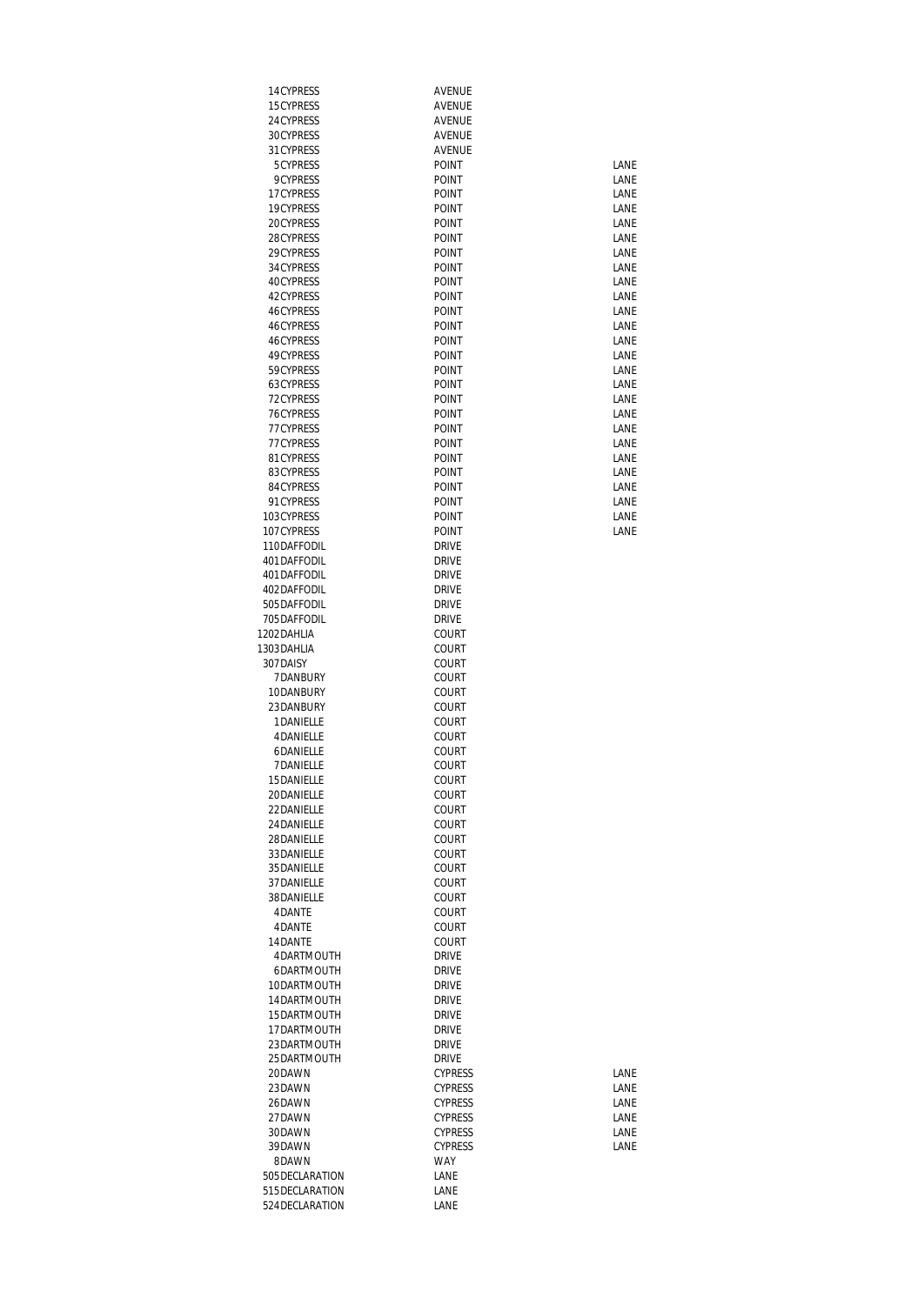540DECLARATION<br>553DECLARATION LANE 553DECLARATION 528DEER CREEK COURT 532DEER CREEK COURT 536DEER CREEK COURT 3DEER LANE<br>5DEER LANE 5 DEER LANE<br>7 DEER LANE 7 DEER LANE<br>9 DEER LANE 9DEER 16DEER LANE 504 DEERFOOT WAY<br>226 DELAWARE TRAIL 226DELAWARE 1 DENISE<br>5 DENISE DRIVE 5DENISE<br>6DENISE DRIVE<br>DRIVE DRIVE 6DENISE DRIVE<br>8DENISE DRIVE 8DENISE<br>14DENISE DRIVE DRIVE 14DENISE DRIVE<br>155 DENTON LANE 155DENTON 63Detroit Avenue<br>
8DETROIT COURT 8DETROIT 4DEVONSHIRE WAY<br>5DEVONSHIRE WAY 5DEVONSHIRE WAY 11 DEVONSHIRE WAY<br>20 DEVONSHIRE WAY 20DEVONSHIRE WAY<br>25DEVONSHIRE WAY 25 DEVONSHIRE WAY<br>2 DEXTER LANE 2DEXTER LANE<br>7DEXTER LANE 7DEXTER LANE<br>9DEXTER LANE 9DEXTER<br>13DEXTER LANE 13DEXTER LANE<br>19DEXTER LANE 19DEXTER LANE<br>23DEXTER LANE 23DEXTER 25 DEXTER LANE 326DIAMOND ROAD<br>330DIAMOND ROAD 330DIAMOND<br>342DIAMOND ROAD 342DIAMOND ROAD<br>346DIAMOND ROAD 346DIAMOND<br>362DIAMOND ROAD 362DIAMOND 456DIAMOND ROAD<br>462DIAMOND ROAD 462DIAMOND<br>462DIAMOND ROAD 462DIAMOND 476DIAMOND ROAD<br>522DIAMOND ROAD 522DIAMOND<br>526DIAMOND ROAD 526DIAMOND ROAD<br>530DIAMOND ROAD 530DIAMOND ROAD 538DIAMOND 550DIAMOND ROAD 565DIAMOND<br>1DINA PLACE 2Dina Place<br>4DINA PLACI PLACE 5DINA PLACE<br>8DINA PLACE 8DINA PLACE<br>20DINA PLACE 20DINA 16DIXIE LANE<br>17ADIXIE LANE LANE 17ADIXIE LANE<br>19BDIXIE LANE 19BDIXIE 20ADIXIE LANE<br>169DOCARE ROAD 169DOCARE ROAD<br>7DOGWOOD DRIVE 7DOGWOOD DRIVE<br>13DOGWOOD DRIVE 13DOGWOOD DRIVE<br>14DOGWOOD DRIVE 14DOGWOOD 17DOGWOOD DRIVE<br>18DOGWOOD DRIVE 18DOGWOOD DRIVE<br>21DOGWOOD DRIVE 21DOGWOOD 26DOGWOOD DRIVE<br>27DOGWOOD DRIVE 27DOGWOOD DRIVE<br>29DOGWOOD DRIVE 29DOGWOOD DRIVE<br>38DOGWOOD DRIVE 38DOGWOOD DRIVE<br>48DOGWOOD DRIVE 48DOGWOOD 50DOGWOOD DRIVE<br>52DOGWOOD DRIVE 52DOGWOOD DRIVE<br>54DOGWOOD DRIVE 54DOGWOOD DRIVE<br>56DOGWOOD DRIVE 56DOGWOOD DRIVE<br>60DOGWOOD DRIVE 60DOGWOOD DRIVE<br>70DOGWOOD DRIVE 70DOGWOOD 2DOLPHIN COURT<br>3DOLPHIN COURT 3DOLPHIN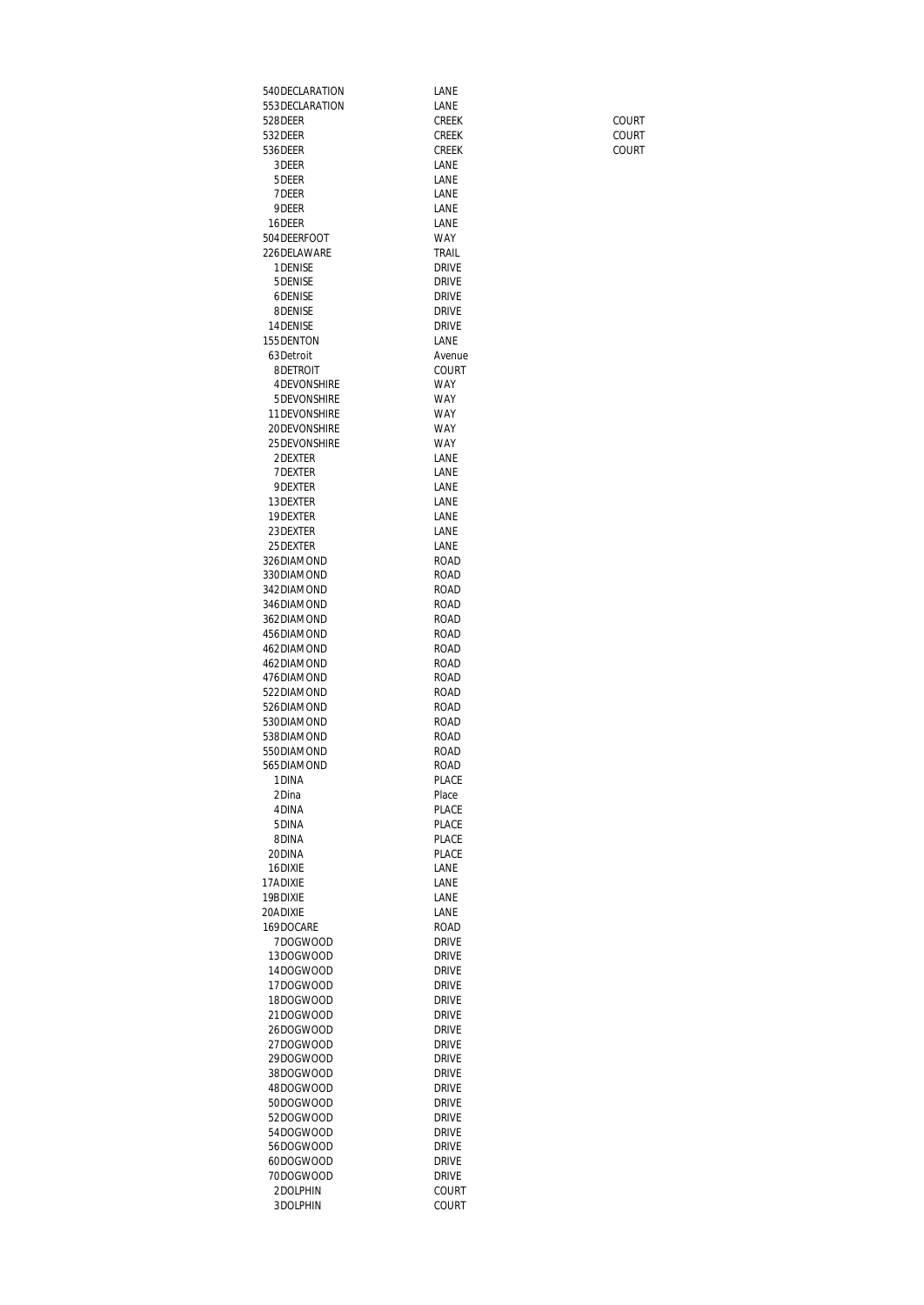| 8DOLPHIN                            | COURT                        |                      |              |
|-------------------------------------|------------------------------|----------------------|--------------|
| 12DOLPHIN                           | <b>COURT</b>                 |                      |              |
| 10DOMINION                          | <b>DRIVE</b>                 |                      |              |
| 134DON                              | CONNOR                       | <b>BOULEVARD</b>     |              |
| <b>680DORATHY'S</b><br>726DORATHY'S | LANE<br>LANE                 |                      |              |
| 732DORATHY'S                        | LANE                         |                      |              |
| 743DORATHY'S                        | LANE                         |                      |              |
| 747 DORATHY'S                       | LANE                         |                      |              |
| 751DORATHY`S                        | LANE                         |                      |              |
| 763DORATHY'S                        | LANE                         |                      |              |
| 788DORATHY`S                        | LANE                         |                      |              |
| 791DORATHY`S                        | LANE                         |                      |              |
| 5DORCHESTER                         | <b>COURT</b>                 |                      |              |
| 6DORCHESTER                         | COURT                        |                      |              |
| 6DORCHESTER                         | <b>COURT</b>                 |                      |              |
| 7DORCHESTER                         | <b>COURT</b>                 |                      |              |
| 9DORCHESTER<br>11DORCHESTER         | COURT<br><b>COURT</b>        |                      |              |
| 13DORCHESTER                        | <b>COURT</b>                 |                      |              |
| 44DOUGLAS                           | <b>DRIVE</b>                 |                      |              |
| 51DOUGLAS                           | <b>DRIVE</b>                 |                      |              |
| 5DOVE                               | MILL                         | CRESCENT             |              |
| 7DOVE                               | MILL                         | CRESCENT             |              |
| 17DOVE                              | MILL                         | CRESCENT             |              |
| 21DOVE                              | MILL                         | CRESCENT             |              |
| 3DOVER                              | STREET                       |                      |              |
| 5DOVER                              | <b>STREET</b>                |                      |              |
| 11DOVER                             | <b>STREET</b>                |                      |              |
| 1DOWING                             | LANE                         |                      |              |
| 2DOWING<br>21DOWING                 | LANE                         |                      |              |
| 34DOWING                            | LANE<br>LANE                 |                      |              |
| 38DOWING                            | LANE                         |                      |              |
| 51DOWING                            | LANE                         |                      |              |
| 54DOWING                            | LANE                         |                      |              |
| 2DREW                               | COURT                        |                      |              |
| 4DREW                               | <b>COURT</b>                 |                      |              |
| 5DREW                               | <b>COURT</b>                 |                      |              |
| 3DREXEL                             | <b>DRIVE</b>                 |                      |              |
| 18DREXEL                            | <b>DRIVE</b>                 |                      |              |
| 19DREXEL                            | DRIVE                        |                      |              |
| 24 DREXEL                           | <b>DRIVE</b>                 |                      |              |
| 25 DREXEL<br>26DREXEL               | <b>DRIVE</b><br><b>DRIVE</b> |                      |              |
| 35 DREXEL                           | <b>DRIVE</b>                 |                      |              |
| 36DREXEL                            | <b>DRIVE</b>                 |                      |              |
| 38DREXEL                            | DRIVE                        |                      |              |
| 39DREXEL                            | <b>DRIVE</b>                 |                      |              |
| 1BDRIFTWOOD                         | <b>DRIVE</b>                 |                      |              |
| 2DUNBARTON                          | ROAD                         |                      |              |
| 3DUNBARTON                          | <b>ROAD</b>                  |                      |              |
| 4DUNBARTON                          | <b>ROAD</b>                  |                      |              |
| 5DUNBARTON                          | ROAD                         |                      |              |
| 9DUNBARTON                          | <b>ROAD</b>                  |                      |              |
| 12DUNBARTON                         | <b>ROAD</b>                  |                      |              |
| 14DUNBARTON<br>17DUNBARTON          | <b>ROAD</b>                  |                      |              |
| 15DUNHILL                           | ROAD<br>ROAD                 |                      |              |
| 16DUNHILL                           | <b>ROAD</b>                  |                      |              |
| 2DURELL                             | <b>DRIVE</b>                 |                      |              |
| 3DURELL                             | <b>DRIVE</b>                 |                      |              |
| 9DURELL                             | <b>DRIVE</b>                 |                      |              |
| 10DURELL                            | <b>DRIVE</b>                 |                      |              |
| 12DURELL                            | <b>DRIVE</b>                 |                      |              |
| 15DURELL                            | <b>DRIVE</b>                 |                      |              |
| 17DURELL                            | <b>DRIVE</b>                 |                      |              |
| 296E                                | <b>BIRD</b>                  | <b>RD</b><br>VILLAGE |              |
| 302E                                | <b>BIRD</b>                  | VILLAGE              | <b>ROAD</b>  |
| 311E                                | <b>BIRD</b>                  | VILLAGE              | ROAD         |
| 314E<br>330E                        | <b>BIRD</b><br><b>BIRD</b>   | VILLAGE<br>VILLAGE   | ROAD<br>ROAD |
| 340E                                | <b>BIRD</b>                  | VILLAGE              | ROAD         |
| 355E                                | <b>BIRD</b>                  | VILLAGE              | ROAD         |
| 391E                                | <b>BIRD</b>                  | VILLAGE              | ROAD         |
| 412E                                | <b>BIRD</b>                  | VILLAGE              | ROAD         |
| 81E                                 | COMMODORE                    | <b>BOULEVARD</b>     |              |

| VILLAGE | <b>RD</b>   |
|---------|-------------|
| VILLAGE | <b>ROAI</b> |
| VILLAGE | <b>ROAI</b> |
| VILLAGE | <b>ROAI</b> |
| VILLAGE | <b>ROAI</b> |
| VILLAGE | <b>ROAI</b> |
| VILLAGE | <b>ROAI</b> |
| VILLAGE | <b>ROAI</b> |
| VILLAGE | ROAI        |
|         |             |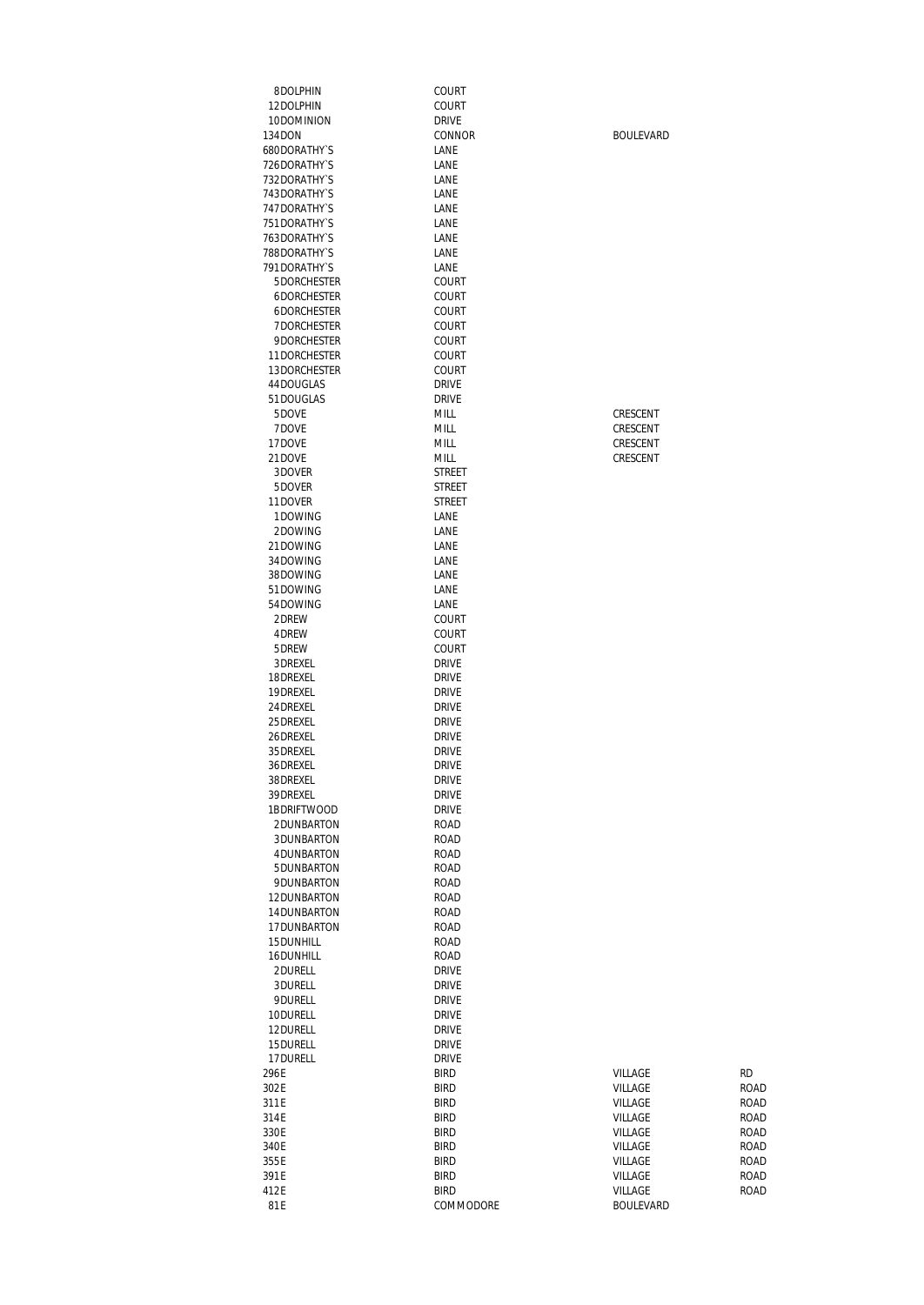| 89E        | COMMODORE       | <b>BOULEVARD</b> |              |
|------------|-----------------|------------------|--------------|
| 112E       | COMMODORE       | <b>BOULEVARD</b> |              |
|            |                 |                  |              |
| 127E       | COMMODORE       | <b>BOULEVARD</b> |              |
| 11E        | CONNECTICUT     | <b>CONCOURS</b>  |              |
| 14E        | CONNECTICUT     | CONCOURS         |              |
| 22E        | CONNECTICUT     | CONCOURS         |              |
| 25E        | CONNECTICUT     | <b>CONCOURS</b>  |              |
| 26E        | CONNECTICUT     | <b>CONCOURS</b>  |              |
|            |                 |                  |              |
| 38E        | CONNECTICUT     | CONCOURS         |              |
| 44 E       | CONNECTICUT     | CONCOURS         |              |
| 47E        | CONNECTICUT     | CONCOURS         |              |
| 49E        | CONNECTICUT     | <b>CONCOURS</b>  |              |
| 55E        | CONNECTICUT     | <b>CONCOURS</b>  |              |
| 57E        | CONNECTICUT     | CONCOURS         |              |
| 62E        | CONNECTICUT     | CONCOURS         |              |
|            |                 |                  |              |
| 67E        | CONNECTICUT     | CONCOURS         |              |
| 69E        | CONNECTICUT     | CONCOURS         |              |
| 82E        | CONNECTICUT     | CONCOURS         |              |
| 83E        | CONNECTICUT     | CONCOURS         |              |
| 85E        | CONNECTICUT     | CONCOURS         |              |
| 89E        | CONNECTICUT     | CONCOURS         |              |
| 93E        | CONNECTICUT     | CONCOURS         |              |
|            |                 |                  |              |
| 99 E       | CONNECTICUT     | CONCOURS         |              |
| 7E         | CONNECTICUT     | CONCOURSE        |              |
| 1E         | <b>DICKENS</b>  | COURT            |              |
| 4E         | <b>DICKENS</b>  | COURT            |              |
| 56E        | <b>FISH</b>     | <b>ROAD</b>      |              |
| 92E        | <b>FISH</b>     | <b>ROAD</b>      |              |
| 104E       | <b>FISH</b>     | <b>ROAD</b>      |              |
|            |                 |                  |              |
| 112E       | <b>FISH</b>     | <b>ROAD</b>      |              |
| 18E        | PLEASANT        | <b>GROVE</b>     | <b>ROAD</b>  |
| <b>18E</b> | PLEASANT        | <b>GROVE</b>     | <b>ROAD</b>  |
| 47E        | PLEASANT        | <b>GROVE</b>     | <b>ROAD</b>  |
| 48E        | PLEASANT        | <b>GROVE</b>     | <b>ROAD</b>  |
| 55E        | PLEASANT        | <b>GROVE</b>     | <b>ROAD</b>  |
| 59E        | PLEASANT        | <b>GROVE</b>     | <b>ROAD</b>  |
|            |                 |                  | <b>ROAD</b>  |
| 68E        | PLEASANT        | <b>GROVE</b>     |              |
| 197E       | PLEASANT        | <b>GROVE</b>     | <b>ROAD</b>  |
| 279E       | PLEASANT        | <b>GROVE</b>     | <b>ROAD</b>  |
| 288E       | PLEASANT        | <b>GROVE</b>     | ROAD         |
| 294E       | PLEASANT        | <b>GROVE</b>     | ROAD         |
| 310E       | PLEASANT        | <b>GROVE</b>     | ROAD         |
| <b>15E</b> | <b>SCARLET</b>  | OAK              | <b>COURT</b> |
| 23E        | <b>VETERANS</b> | <b>HIGHWAY</b>   |              |
|            |                 |                  |              |
| 35E        | VETERANS        | <b>HIGHWAY</b>   |              |
| 111E       | VETERANS        | <b>HIGHWAY</b>   |              |
| 111E       | VETERANS        | <b>HIGHWAY</b>   |              |
| 138E       | VETERANS        | <b>HIGHWAY</b>   |              |
| 164E       | VETERANS        | <b>HIGHWAY</b>   |              |
| 164E       | VETERANS        | <b>HIGHWAY</b>   |              |
| 196E       | VETERANS        | HIGHWAY          |              |
|            |                 |                  |              |
| 220E       | VETERANS        | <b>HIGHWAY</b>   |              |
| 237E       | VETERANS        | HIGHWAY          |              |
| 266E       | VETERANS        | <b>HIGHWAY</b>   |              |
| 435E       | VETERANS        | <b>HIGHWAY</b>   |              |
| 441E       | VETERANS        | <b>HIGHWAY</b>   |              |
| 493E       | VETERANS        | <b>HIGHWAY</b>   |              |
| 532E       | VETERANS        | <b>HIGHWAY</b>   |              |
| 562E       | VETERANS        | <b>HIGHWAY</b>   |              |
|            |                 |                  |              |
| 593E       | VETERANS        | HIGHWAY          |              |
| 600E       | VETERANS        | HIGHWAY          |              |
| 756E       | VETERANS        | <b>HIGHWAY</b>   |              |
| 908E       | VETERANS        | <b>HIGHWAY</b>   |              |
| 916E       | VETERANS        | <b>HIGHWAY</b>   |              |
| 995E       | VETERANS        | HIGHWAY          |              |
| 1068E      | VETERANS        | <b>HIGHWAY</b>   |              |
| 1 EARL     | COURT           |                  |              |
|            |                 |                  |              |
| 3EARL      | COURT           |                  |              |
| 6EARL      | COURT           |                  |              |
| 8EARL      | COURT           |                  |              |
| 10EARL     | <b>COURT</b>    |                  |              |
| 12EARL     | <b>COURT</b>    |                  |              |
| 14 EARL    | COURT           |                  |              |
| 12BEAST    | ROAD            |                  |              |
|            |                 |                  |              |
| 13DEAST    | ROAD            |                  |              |
| 18BEAST    | <b>ROAD</b>     |                  |              |
| 19DEAST    | <b>ROAD</b>     |                  |              |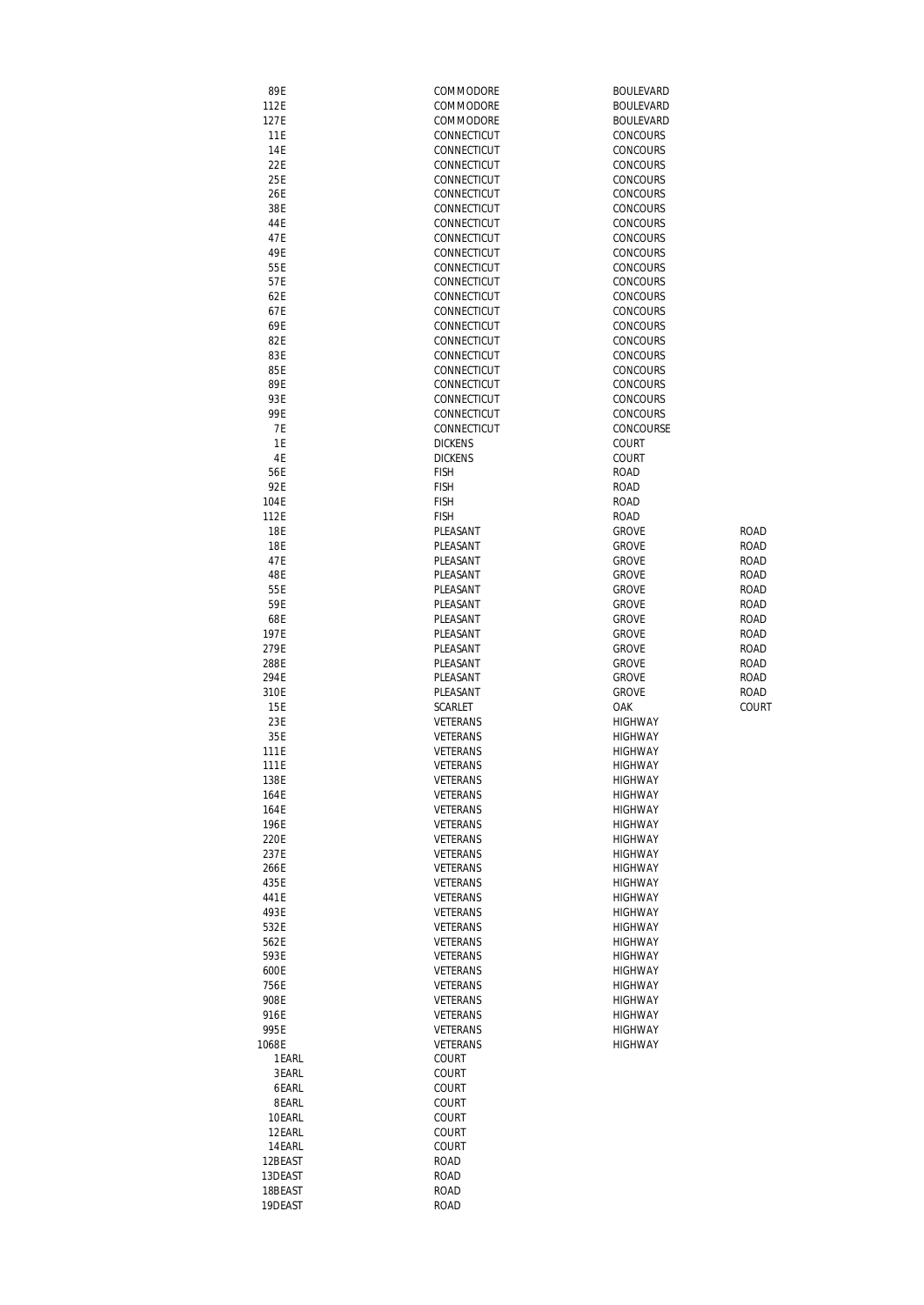| 23AEAST                          | ROAD                         |
|----------------------------------|------------------------------|
| 23BEAST                          | <b>ROAD</b>                  |
| 24BEAST                          | ROAD                         |
| 24BEAST                          | ROAD                         |
| 26DEAST                          | ROAD                         |
| 27AFAST                          | <b>ROAD</b>                  |
| 27CEAST<br>28AEAST               | ROAD<br><b>ROAD</b>          |
| 7DEAST                           | <b>ROAD</b>                  |
| 6BEASTROAD                       |                              |
| 1EATON                           | COURT                        |
| <b>4EATON</b>                    | COURT                        |
| 5FATON                           | COURT                        |
| 9EATON                           | COURT                        |
| 13EATON                          | COURT                        |
| 18EATON                          | COURT                        |
| 16EDGAR<br>3 EDINBURGH           | ROAD<br>COURT                |
| 6EDINBURGH                       | COURT                        |
| 22DEDMOND                        | COURT                        |
| 22CFdmond                        | Ct                           |
| 22BEdmund                        | Ct                           |
| 24 ELANA                         | DR                           |
| 7ELANA                           | <b>DRIVE</b>                 |
| 10FI ANA                         | <b>DRIVF</b>                 |
| 12ELANA                          | <b>DRIVE</b>                 |
| 15ELANA<br>18ELANA               | <b>DRIVE</b><br><b>DRIVF</b> |
| 20ELANA                          | <b>DRIVE</b>                 |
| 23FI ANA                         | <b>DRIVE</b>                 |
| 14ELM                            | <b>STREET</b>                |
| 16ELM                            | STREET                       |
| 36ELM                            | STREET                       |
| 36ELM                            | <b>STREET</b>                |
| 40ELM                            | <b>STREET</b>                |
| 4 ELMSWELL                       | COURT                        |
| 14ELMSWELL                       | COURT                        |
| 18ELMSWELL<br>596ELTONE          | COURT<br><b>ROAD</b>         |
| 806ELTONE                        | ROAD                         |
| 9EMMA                            | LANE                         |
| 11 EMMA                          | LANE                         |
| 14FMMA                           | LANE                         |
| 15EMMA                           | LANE                         |
| 17EMMA                           | LANE                         |
| 7 EMMA<br>18FRIN                 | LN                           |
| 22ERIN                           | drive<br><b>DRIVE</b>        |
| 115FRIN                          | <b>DRIVE</b>                 |
| 8ERNEST                          | WAY                          |
| 31 EUCALYPTUS                    | COURT                        |
| 21 EUCALYPTUS                    | СT                           |
| 174FVA                           | COURT                        |
| 175EVA                           | COURT                        |
| 2EVERGREEN<br>18EVERGREEN        | COURT<br>COURT               |
| 165FARMERS                       | LANE                         |
| 179FARMFRS                       | <b>LANF</b>                  |
| 182FARMERS                       | LANE                         |
| 188FARMERS                       | LANE                         |
| 975FARMINGDALE                   | RD.                          |
| 825FARMINGDALE                   | <b>ROAD</b>                  |
| 848FARMINGDALE<br>898FARMINGDALE | <b>ROAD</b>                  |
| 940FARMINGDALE                   | ROAD<br>ROAD                 |
| 961 FARMINGDALE                  | ROAD                         |
| 1045 FARMINGDALE                 | <b>ROAD</b>                  |
| 1069FARMINGDALE                  | <b>ROAD</b>                  |
| <b>1FEATHER</b>                  | LANE                         |
| 2FEATHER                         | LANE                         |
| 8FEATHER                         | LANE                         |
| <b>1107FERN</b><br>3FIR          | COURT<br>COURT               |
| 4FIRENZE                         | ROAD                         |
| 5FIRENZE                         | ROAD                         |
| 16FIRENZE                        | ROAD                         |
| 6FLATBROOK                       | <b>RUN</b>                   |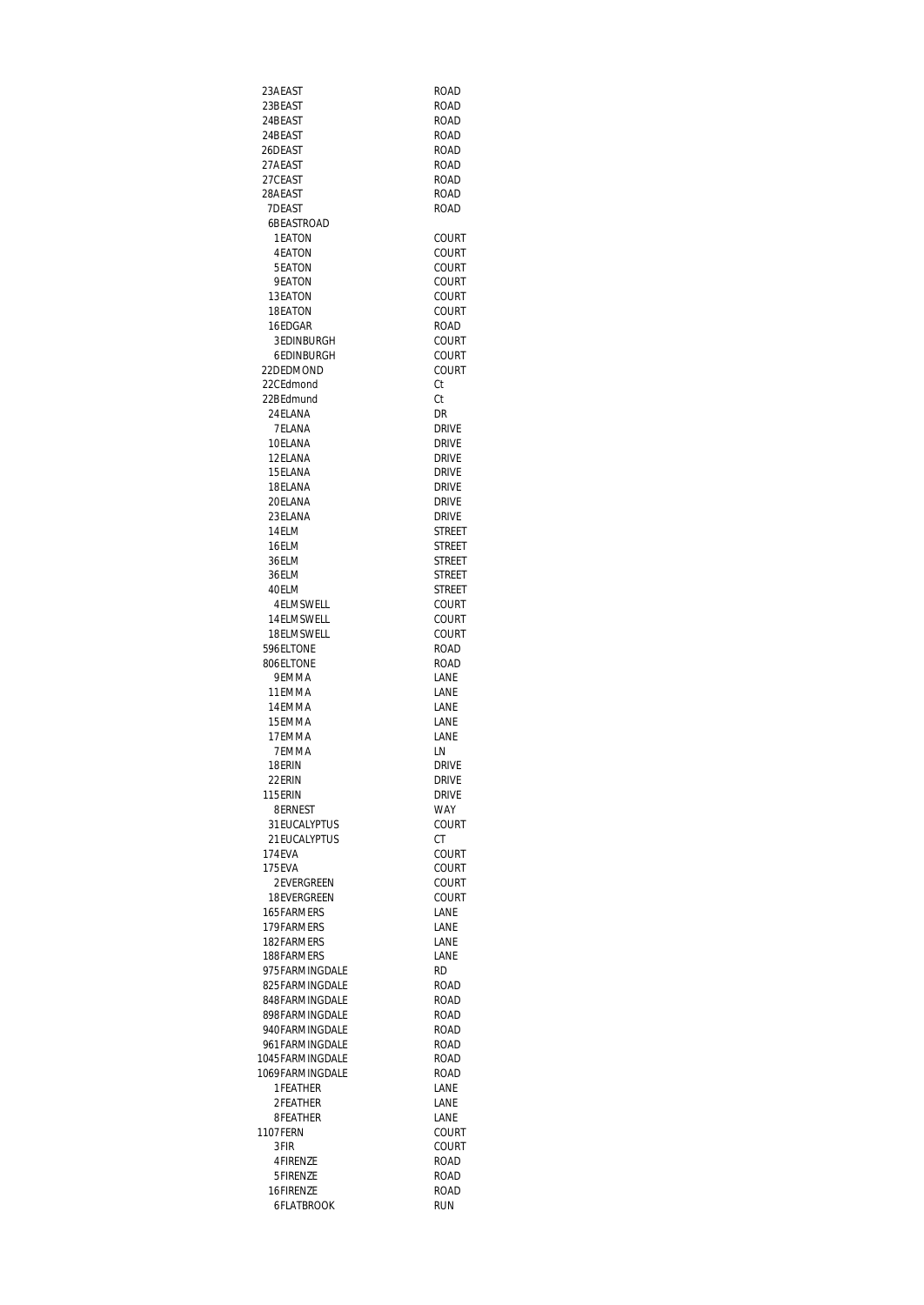| 6FLATBROOK            | run                            |                              |
|-----------------------|--------------------------------|------------------------------|
| 2FLORENCE             | COURT                          |                              |
| 8FLORENCE             | <b>COURT</b>                   |                              |
| 16FLORENCE            | COURT                          |                              |
| 3FLORIDA              | PLACE                          |                              |
| 6FORDHAM              | <b>ROAD</b>                    |                              |
| 11FORDHAM             | <b>ROAD</b>                    |                              |
| 15FORDHAM             | <b>ROAD</b>                    |                              |
| 19FORDHAM             | <b>ROAD</b>                    |                              |
| 20FORDHAM             | ROAD                           |                              |
| 24FORDHAM             | <b>ROAD</b>                    |                              |
| 25FORDHAM<br>39FOREST | <b>ROAD</b><br>DR              |                              |
| 31FOREST              | <b>DRIVE</b>                   |                              |
| 44FOREST              | <b>DRIVE</b>                   |                              |
| 49FOREST              | <b>DRIVE</b>                   |                              |
| 54FOREST              | <b>DRIVE</b>                   |                              |
| 55FOREST              | <b>DRIVE</b>                   |                              |
| 64FOREST              | <b>DRIVE</b>                   |                              |
| 69FOREST              | <b>DRIVE</b>                   |                              |
| 70FOREST              | <b>DRIVE</b>                   |                              |
| 15FOREST              | <b>HILL</b>                    | AVENUE                       |
| 16FOREST              | HILL                           | AVENUE                       |
| 19FOREST              | HILL                           | <b>AVENUE</b>                |
| 20FOREST              | <b>HILL</b>                    | AVENUE                       |
| 25FOREST              | HILL                           | AVENUE                       |
| 31FOREST              | HILL                           | AVENUE                       |
| 37FOREST              | HILL                           | AVENUE                       |
| 38FOREST              | HILL                           | AVENUE                       |
| 15FORGE               | COURT                          |                              |
| 31FORGE               | COURT                          |                              |
| 8FOUNTAIN             | <b>VIEW</b>                    | <b>WEST</b><br>DR            |
| 18FOUNTAIN            | <b>VIEW</b>                    | DR<br><b>WEST</b>            |
| 19FOX                 | <b>DRIVE</b>                   |                              |
| 23FOX                 | <b>DRIVE</b>                   |                              |
| 40FOX                 | <b>DRIVE</b>                   |                              |
| 42FOX                 | <b>DRIVE</b>                   |                              |
| 5FOX                  | <b>HOLLOW</b>                  | <b>DRIVE</b>                 |
| 6FOX                  | <b>HOLLOW</b>                  | <b>DRIVE</b><br><b>DRIVE</b> |
| 14FOX<br>15FOX        | <b>HOLLOW</b><br><b>HOLLOW</b> | <b>DRIVE</b>                 |
| 4FRANCESCA            | LANE                           |                              |
| 7FRANCESCA            | LANE                           |                              |
| 31 FRANK              | APPLEGATE                      | ROAD                         |
| 103FRANK              | APPLEGATE                      | ROAD                         |
| 113FRANK              | APPLEGATE                      | ROAD                         |
| 129FRANK              | APPLEGATE                      | ROAD                         |
| 158FRANK              | APPLEGATE                      | <b>ROAD</b>                  |
| 169FRANK              | APPLEGATE                      | ROAD                         |
| 262FRANK              | APPLEGATE                      | <b>ROAD</b>                  |
| 277FRANK              | APPLEGATE                      | ROAD                         |
| 290FRANK              | APPLEGATE                      | <b>ROAD</b>                  |
| 291 FRANK             | APPLEGATE                      | ROAD                         |
| 295FRANK              | APPLEGATE                      | ROAD                         |
| 311FRANK              | APPLEGATE                      | <b>ROAD</b>                  |
| 319FRANK              | APPLEGATE                      | <b>ROAD</b>                  |
| 327FRANK              | APPLEGATE                      | ROAD                         |
| 394FRANK              | APPLEGATE                      | ROAD                         |
| 398FRANK              | APPLEGATE                      | ROAD<br><b>ROAD</b>          |
| 402FRANK<br>409FRANK  | APPLEGATE<br>APPLEGATE         | ROAD                         |
| 432FRANK              | APPLEGATE                      | <b>ROAD</b>                  |
| 439FRANK              | APPLEGATE                      | <b>ROAD</b>                  |
| 442FRANK              | APPLEGATE                      | ROAD                         |
| 494FRANK              | APPLEGATE                      | ROAD                         |
| 506FRANK              | APPLEGATE                      | ROAD                         |
| 529FRANK              | APPLEGATE                      | ROAD                         |
| 538FRANK              | APPLEGATE                      | <b>ROAD</b>                  |
| 575FRANK              | APPLEGATE                      | <b>ROAD</b>                  |
| 25FREEHOLD            | <b>ROAD</b>                    |                              |
| 434FREEHOLD           | <b>ROAD</b>                    |                              |
| 461 FREEHOLD          | ROAD                           |                              |
| 471FREEHOLD           | ROAD                           |                              |
| 478FREEHOLD           | ROAD                           |                              |
| 485FREEHOLD           | <b>ROAD</b>                    |                              |
| 488FREEHOLD           | <b>ROAD</b>                    |                              |
| 502FREEHOLD           | ROAD                           |                              |

| <b>DRIVE</b><br><b>DRIVE</b><br><b>DRIVE</b><br><b>DRIVE</b>                                                                                                                                                                                                                                                                                                                                        |
|-----------------------------------------------------------------------------------------------------------------------------------------------------------------------------------------------------------------------------------------------------------------------------------------------------------------------------------------------------------------------------------------------------|
| <b>ROAD</b><br><b>ROAI</b><br>)<br>.<br>JAC<br>R(<br>j<br>ROAD<br>j<br><b>ROAD</b><br><b>ROAD</b><br><b>ROAD</b><br><b>ROAD</b><br><b>ROAD</b><br><b>ROAD</b><br><b>ROAD</b><br><b>ROAD</b><br>ROAD<br><b>ROAD</b><br><b>ROAD</b><br><b>ROAD</b><br><b>CAD</b><br>F<br><b>ROAD</b><br><b>ROAD</b><br><b>ROAD</b><br><b>ROAD</b><br><b>ROAD</b><br><b>ROAD</b><br><b>ROAD</b><br>ROAD<br><b>ROAD</b> |
|                                                                                                                                                                                                                                                                                                                                                                                                     |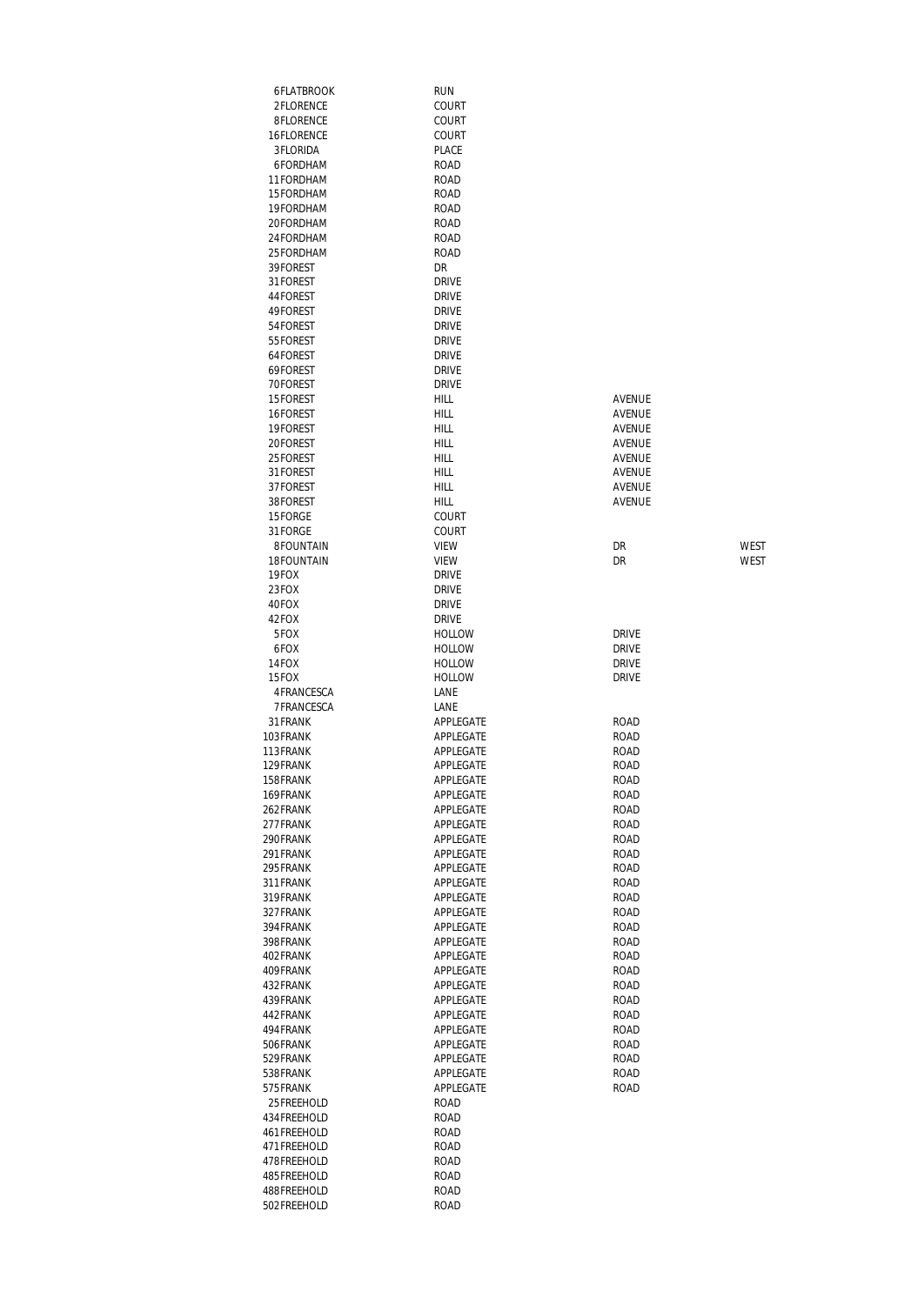| 524FREEHOLD                 | <b>ROAD</b>                  |      |
|-----------------------------|------------------------------|------|
| 570FREEHOLD                 | <b>ROAD</b>                  |      |
| 576FREEHOLD                 | ROAD                         |      |
| 710FREEHOLD                 | ROAD                         |      |
| 3FRIAR                      | COURT                        |      |
| 4 FRIAR<br>1 FRONTIER       | СT                           |      |
| 2FRONTIER                   | LANE<br>LANE                 |      |
| 4 FRONTIER                  | LANE                         |      |
| 3GABLES                     | WAY                          |      |
| 8GABLES                     | <b>WAY</b>                   |      |
| 21 GABLES                   | <b>WAY</b>                   |      |
| 28GABLES                    | <b>WAY</b>                   |      |
| 33 GABLES                   | WAY                          |      |
| 35 GABLES                   | <b>WAY</b>                   |      |
| 54 GABLES                   | <b>WAY</b>                   |      |
| 61 GABLES                   | WAY                          |      |
| 71 GABLES                   | <b>WAY</b>                   |      |
| 73 GABLES<br>76GABLES       | <b>WAY</b><br><b>WAY</b>     |      |
| 83GABLES                    | <b>WAY</b>                   |      |
| 91 GABLES                   | <b>WAY</b>                   |      |
| 92GABLES                    | <b>WAY</b>                   |      |
| 94 GABLES                   | <b>WAY</b>                   |      |
| 96GABLES                    | <b>WAY</b>                   |      |
| 97 GABLES                   | <b>WAY</b>                   |      |
| 107 GABLES                  | WAY                          |      |
| 119GABLES                   | <b>WAY</b>                   |      |
| 127 GABLES                  | <b>WAY</b>                   |      |
| 133 GABLES                  | <b>WAY</b>                   |      |
| 1 GAELIC<br>7 GAELIC        | COURT<br>COURT               |      |
| 719GAIL                     | CHAMBERS                     | ROAD |
| 725 GAIL                    | CHAMBERS                     | ROAD |
| 745 GAIL                    | CHAMBERS                     | ROAD |
| 748GAIL                     | CHAMBERS                     | ROAD |
| 9GALASSI                    | COURT                        |      |
| 21 GALASSI                  | <b>COURT</b>                 |      |
| 21 GALASSI                  | COURT                        |      |
| 10GASKIN                    | LANE                         |      |
| 5 GEORGIA<br>8GEORGIA       | STREET<br>STREET             |      |
| 10GEORGIAN                  | <b>BOULEVARD</b>             |      |
| 17 GEORGIAN                 | <b>BOULEVARD</b>             |      |
| 24 GEORGIAN                 | <b>BOULEVARD</b>             |      |
| 44 GEORGIAN                 | <b>BOULEVARD</b>             |      |
| 45 GEORGIAN                 | <b>BOULEVARD</b>             |      |
| 5GLADSTON                   | COURT                        |      |
| 12GLADSTON                  | COURT                        |      |
| 397 GLENN                   | ROAD                         |      |
| 423GLENN                    | ROAD                         |      |
| 447 GLENN                   | ROAD                         |      |
| 7GOLDFINCH<br>16GOLDFINCH   | ROAD<br>ROAD                 |      |
| 18GOLDFINCH                 | <b>ROAD</b>                  |      |
| 32GOLDFINCH                 | ROAD                         |      |
| 48GOLDFINCH                 | ROAD                         |      |
| 609 GOLDTHREAD              | COURT                        |      |
| 23GOLDWEBER                 | <b>AVENUE</b>                |      |
| 24 GOLDWEBER                | AVENUE                       |      |
| 25GOLDWEBER                 | AVENUE                       |      |
| 25 GOLDWEBER                | AVENUE                       |      |
| 30GOLDWEBER<br>31 GOLDWEBER | AVENUE<br>AVENUE             |      |
| 1GORHAM                     | COURT                        |      |
| 5GORHAM                     | COURT                        |      |
| 7GORHAM                     | COURT                        |      |
| 204 GRANT                   | LANE                         |      |
| 267GRAWTOWN                 | ROAD                         |      |
| 285GRAWTOWN                 | ROAD                         |      |
| 297GRAWTOWN                 | <b>ROAD</b>                  |      |
| 795 GREEN                   | VALLEY                       | ROAD |
| 800GREEN                    | VALLEY                       | ROAD |
| 878GREEN                    | VALLEY                       | ROAD |
| 1 GREENTREE                 | <b>DRIVE</b>                 |      |
| 9GREENTREE<br>19GREENTREE   | <b>DRIVE</b><br><b>DRIVE</b> |      |
|                             |                              |      |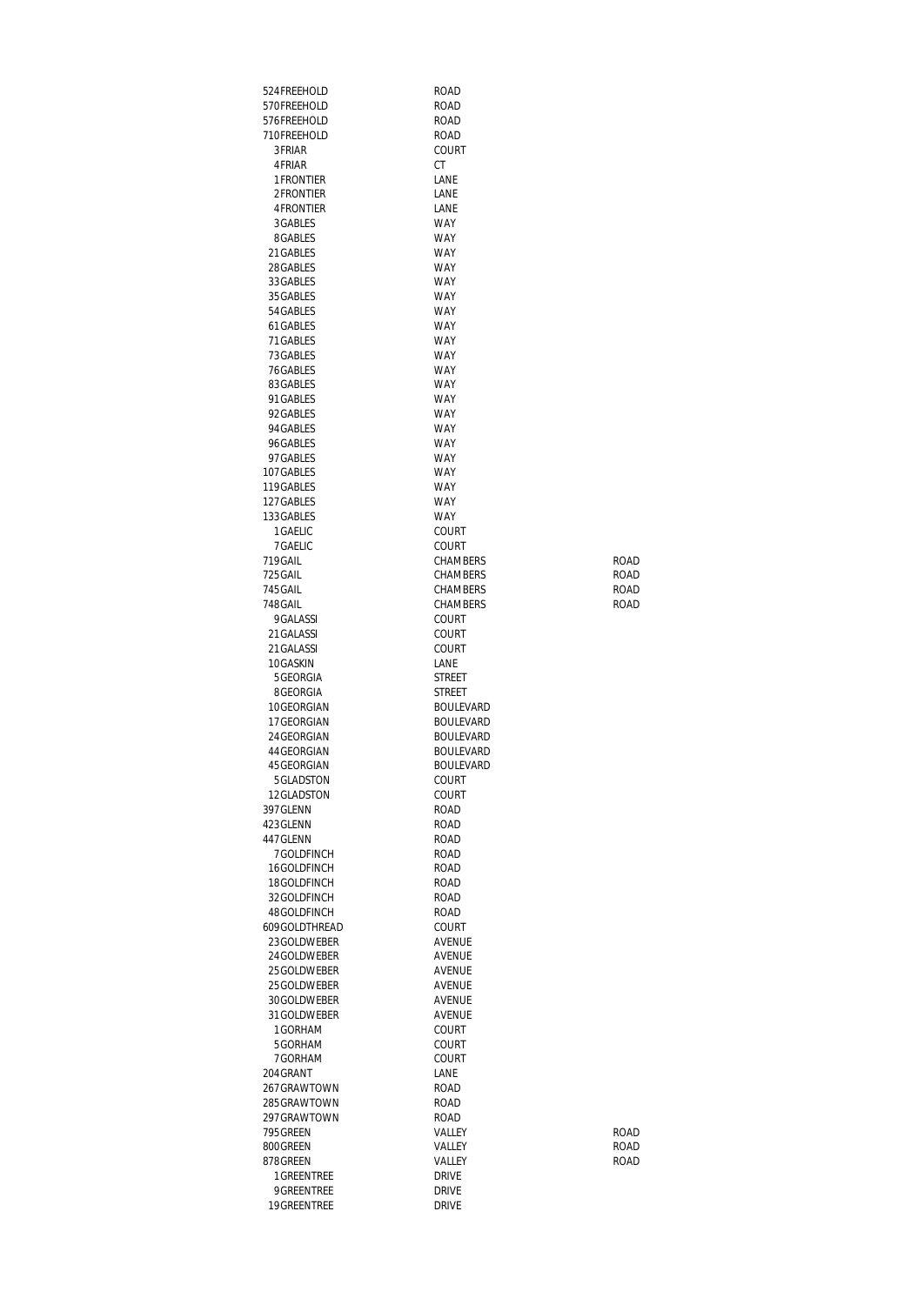| 19GREENTREE                  | <b>DRIVE</b>                         |       |
|------------------------------|--------------------------------------|-------|
| 48GREENTREE                  | <b>DRIVE</b>                         |       |
| 23 GREENWICH<br>2GRFFNWICH   | DR<br><b>DRIVE</b>                   |       |
| 21 GREENWICH                 | <b>DRIVE</b>                         |       |
| 24 GREENWICH                 | <b>DRIVE</b>                         |       |
| 27 GREENWICH                 | <b>DRIVE</b>                         |       |
| 45 GREENWICH                 | <b>DRIVE</b>                         |       |
| 46GREENWICH<br>53 GREENWICH  | <b>DRIVE</b><br><b>DRIVE</b>         |       |
| 54 GREENWICH                 | <b>DRIVE</b>                         |       |
| 59GREENWICH                  | <b>DRIVE</b>                         |       |
| 65 GREENWICH                 | <b>DRIVE</b>                         |       |
| 15GROSUNOR<br>17GROSUNOR     | COURT<br>COURT                       |       |
| 1 GROVER                     | COURT                                |       |
| 10GROVER                     | COURT                                |       |
| 12GROVER                     | COURT                                |       |
| 14 GROVER                    | COURT                                |       |
| 16GROVER<br>17 GROVER        | COURT<br>COURT                       |       |
| 20GROVER                     | COURT                                |       |
| 870HALLMARK                  | COURT                                |       |
| 874 HALLMARK                 | <b>COURT</b>                         |       |
| 32 HAMPSHIRF                 | <b>BOULEVARD</b>                     |       |
| 34 HAMPSHIRE<br>35 HAMPSHIRE | <b>BOULEVARD</b><br><b>BOULEVARD</b> |       |
| 36 HAMPSHIRE                 | <b>BOULEVARD</b>                     |       |
| 37 HAMPSHIRE                 | <b>BOULEVARD</b>                     |       |
| 39 HAMPSHIRF                 | <b>BOULEVARD</b>                     |       |
| 41 HAMPSHIRE<br>43 HAMPSHIRE | <b>BOULEVARD</b><br><b>BOULEVARD</b> |       |
| 1HAMPTON                     | <b>DRIVE</b>                         |       |
| 3HAMPTON                     | <b>DRIVE</b>                         |       |
| 4HAMPTON                     | <b>DRIVE</b>                         |       |
| 8HAMPTON                     | <b>DRIVE</b>                         |       |
| 9HAMPTON<br>10HAMPTON        | <b>DRIVE</b><br><b>DRIVE</b>         |       |
| 11HAMPTON                    | <b>DRIVE</b>                         |       |
| 12HAMPTON                    | <b>DRIVE</b>                         |       |
| 1HARDWICK                    | COURT                                |       |
| 12HARDWICK<br>15HARDWICK     | COURT<br>COURT                       |       |
| 17HARDWICK                   | COURT                                |       |
| 8HARDWOOD                    | <b>DRIVE</b>                         |       |
| 14HARDWOOD                   | <b>DRIVE</b>                         |       |
| 3HARFIELD<br>1HARMONY        | <b>DRIVE</b><br>HILL                 | COURT |
| 5HARMONY                     | HILL                                 | COURT |
| 10HARMONY                    | <b>HILL</b>                          | COURT |
| 441 HARMONY                  | <b>ROAD</b>                          |       |
| 465HARMONY<br>515HARMONY     | <b>ROAD</b>                          |       |
| 519HARMONY                   | <b>ROAD</b><br><b>ROAD</b>           |       |
| 540HARMONY                   | <b>ROAD</b>                          |       |
| 570HARMONY                   | <b>ROAD</b>                          |       |
| 585HARMONY                   | <b>ROAD</b>                          |       |
| 603HARMONY<br>622HARMONY     | <b>ROAD</b><br><b>ROAD</b>           |       |
| 680HARMONY                   | <b>ROAD</b>                          |       |
| 690HARMONY                   | <b>ROAD</b>                          |       |
| 702HARMONY                   | <b>ROAD</b>                          |       |
| 708HARMONY<br>708HARMONY     | <b>ROAD</b><br><b>ROAD</b>           |       |
| 734 HARMONY                  | <b>ROAD</b>                          |       |
| 782HARMONY                   | <b>ROAD</b>                          |       |
| 796HARMONY                   | <b>ROAD</b>                          |       |
| 809HARMONY<br>839HARMONY     | <b>ROAD</b>                          |       |
| 866HARMONY                   | <b>ROAD</b><br><b>ROAD</b>           |       |
| 6HARROW                      | COURT                                |       |
| 8HARROW                      | COURT                                |       |
| 7Hartford                    | Rd                                   |       |
| 1HARTFORD<br>3HARTFORD       | <b>ROAD</b><br><b>ROAD</b>           |       |
| 6HARTFORD                    | <b>ROAD</b>                          |       |
| 10HARTFORD                   | <b>ROAD</b>                          |       |
|                              |                                      |       |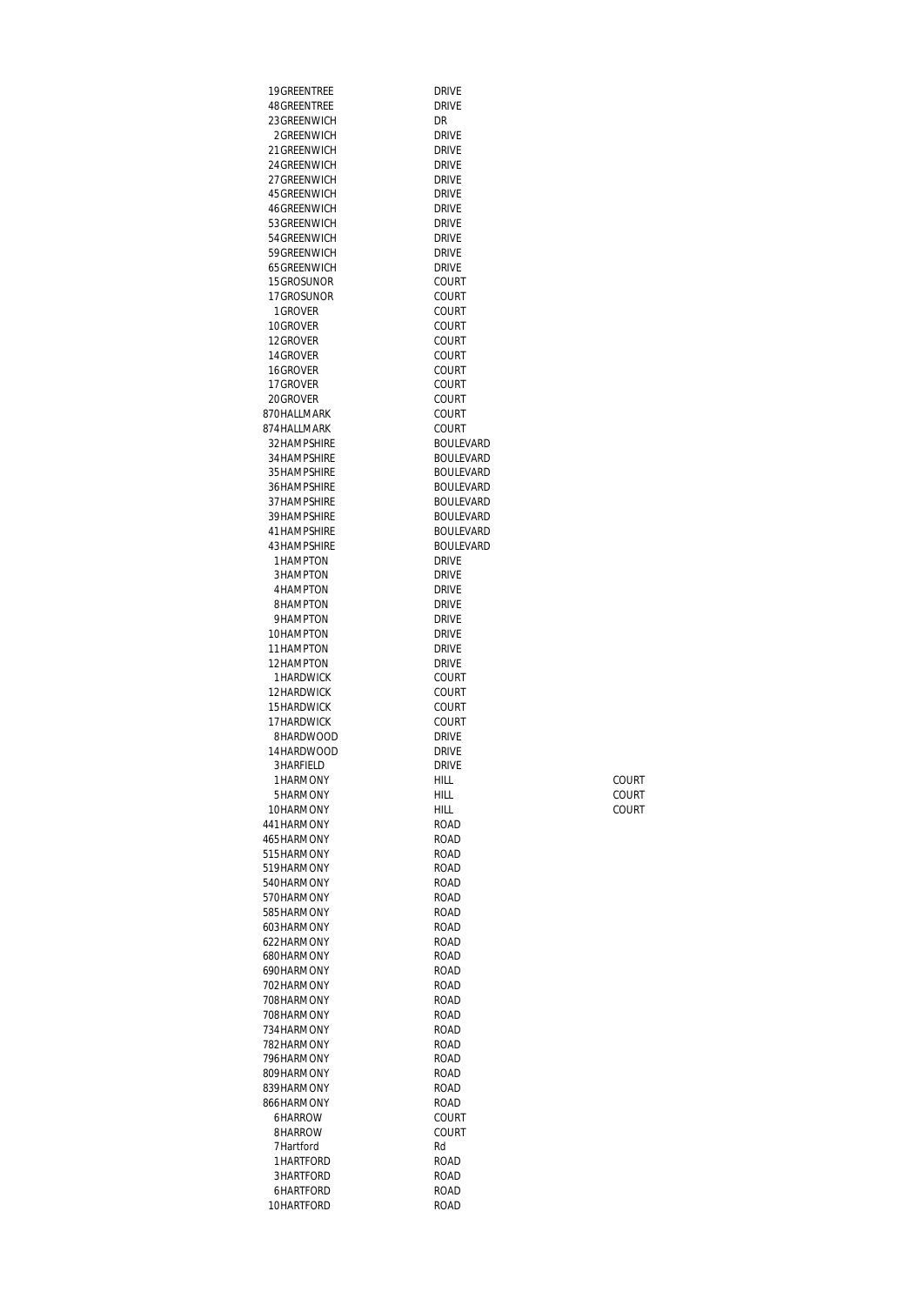| 1HARVARD                    | WEST                         | <b>DRIVE</b>                 |
|-----------------------------|------------------------------|------------------------------|
| 2HARVARD                    | WEST                         | <b>DRIVE</b>                 |
| 3HARVARD                    | WEST                         | <b>DRIVE</b>                 |
| 5HARVARD                    | WEST                         | <b>DRIVE</b>                 |
| 14 HARVARD                  | WEST                         | <b>DRIVE</b>                 |
| 1HARVEST                    | COURT                        |                              |
| 3HARVEST<br>3HARVEST        | COURT<br>COURT               |                              |
| 4HARVEST                    | COURT                        |                              |
| 6HARVEST                    | COURT                        |                              |
| 7HARVEST                    | COURT                        |                              |
| 8HARVEST                    | COURT                        |                              |
| 12HARVEST                   | COURT                        |                              |
| 16HARVEST                   | COURT                        |                              |
| 23HARVEY                    | <b>JONES</b>                 | <b>DRIVE</b>                 |
| 35 HARVEY                   | <b>JONES</b>                 | <b>DRIVE</b>                 |
| 39HARVEY                    | <b>JONES</b>                 | <b>DRIVE</b>                 |
| 45HARVEY                    | <b>JONES</b>                 | <b>DRIVE</b>                 |
| 64 HARVEY                   | <b>JONES</b>                 | <b>DRIVE</b>                 |
| 67HARVEY<br>78HARVEY        | <b>JONES</b>                 | <b>DRIVE</b><br><b>DRIVE</b> |
| 100HARVEY                   | <b>JONES</b><br><b>JONES</b> | <b>DRIVE</b>                 |
| 104 HARVEY                  | <b>JONES</b>                 | <b>DRIVE</b>                 |
| 2HASTINGS                   | COURT                        |                              |
| 4HASTINGS                   | COURT                        |                              |
| 6HASTINGS                   | COURT                        |                              |
| 9HASTINGS                   | COURT                        |                              |
| 10HASTINGS                  | COURT                        |                              |
| 12 HASTINGS                 | COURT                        |                              |
| 14 HASTINGS                 | COURT                        |                              |
| 16HASTINGS                  | COURT                        |                              |
| 10HAWAII<br>4HAWAII         | <b>RD</b><br><b>ROAD</b>     |                              |
| 5HAWAII                     | ROAD                         |                              |
| 7HAWAII                     | ROAD                         |                              |
| 9HAWAII                     | <b>ROAD</b>                  |                              |
| 171 HAWKIN                  | <b>ROAD</b>                  |                              |
| 177HAWKIN                   | <b>ROAD</b>                  |                              |
| 269HAWKIN                   | <b>ROAD</b>                  |                              |
| 8HAZELTINE                  | LANE                         |                              |
| 14 HAZELTINE                | LANE                         |                              |
| 16HAZELTINE                 | LANE                         |                              |
| 9HEATH                      | LANE                         |                              |
| 21HEATH<br>23HEATH          | LANE<br>LANE                 |                              |
| 25 HEATH                    | LANE                         |                              |
| 33HFATH                     | LANE                         |                              |
| 3HEATHWOOD                  | AVENUE                       |                              |
| 4HEATHWOOD                  | AVENUE                       |                              |
| 8HEATHWOOD                  | AVENUE                       |                              |
| 18HEATHWOOD                 | AVENUE                       |                              |
| 19HEATHWOOD                 | AVENUE                       |                              |
| 4 HELEN                     | AVENUE                       |                              |
| 2HEMLOCK                    | COURT                        |                              |
| <b>3HEMLOCK</b><br>5HEMLOCK | COURT                        |                              |
|                             | COURT                        |                              |
| 9HEMLOCK<br>9HEMLOCK        | COURT<br>COURT               |                              |
| 3HEMLOCK                    | <b>HILL</b>                  | ROAD                         |
| 10HEMLOCK                   | HILL                         | <b>ROAD</b>                  |
| 13HEMLOCK                   | HILL                         | ROAD                         |
| 14 HEMLOCK                  | HILL                         | ROAD                         |
| 15HEMLOCK                   | HILL                         | ROAD                         |
| 16HEMLOCK                   | <b>HILL</b>                  | ROAD                         |
| 17HEMLOCK                   | HILL                         | ROAD                         |
| 18HEMLOCK                   | HILL                         | ROAD                         |
| 19HEMLOCK                   | HILL                         | ROAD                         |
| 20HEMLOCK<br>23HEMLOCK      | HILL                         | ROAD<br>ROAD                 |
| 27 HEMLOCK                  | HILL<br>HILL                 | ROAD                         |
| 29HEMLOCK                   | HILL                         | ROAD                         |
| 30HEMLOCK                   | <b>HILL</b>                  | ROAD                         |
| 31 HEMLOCK                  | HILL                         | ROAD                         |
| 32HEMLOCK                   | HILL                         | ROAD                         |
| 37HEMLOCK                   | HILL                         | ROAD                         |
| 41HEMLOCK                   | HILL                         | ROAD                         |
| 570HENRY                    | <b>STREET</b>                |                              |

| ROAD |
|------|
| ROAD |
| ROAD |
| ROAD |
| ROAD |
| ROAD |
| ROAD |
| ROAD |
| ROAD |
| ROAD |
| ROAD |
| ROAD |
| ROAD |
| ROAD |
| ROAD |
| ROAD |
| ROAD |
| ROAD |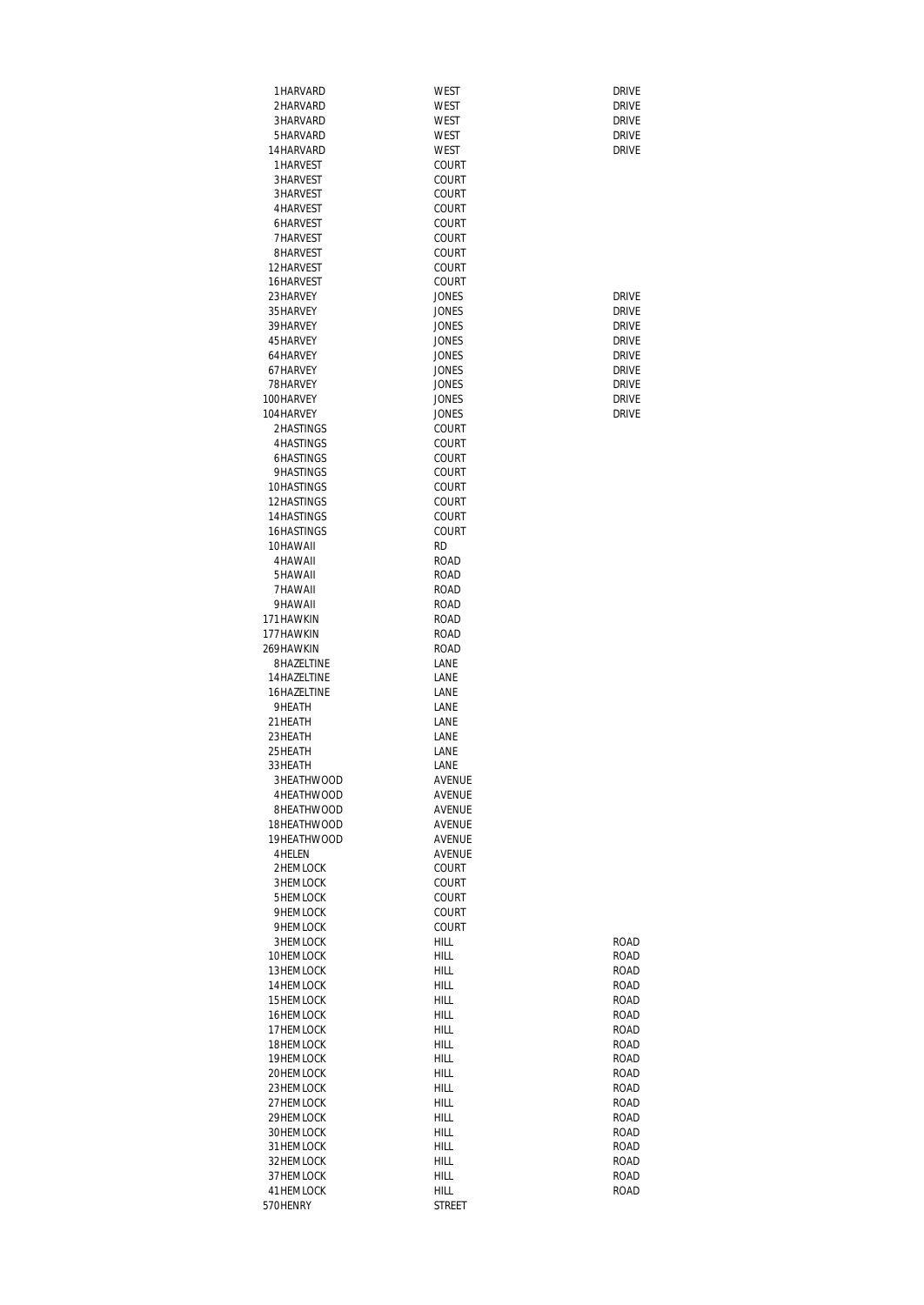| 573HENRY                           | <b>STREET</b>                |                            |
|------------------------------------|------------------------------|----------------------------|
| 598HENRY<br>601 HENRY              | STREET<br><b>STREET</b>      |                            |
| 609HENRY                           | <b>STREET</b>                |                            |
| 10HERITAGE                         | <b>TERRACE</b>               |                            |
| 617HERMAN                          | ROAD                         |                            |
| 637HERMAN                          | ROAD                         |                            |
| <b>3HICKORY</b>                    | HILL                         | <b>ROAD</b>                |
| 5HICKORY<br>9HICKORY               | HILL<br>HILL                 | ROAD<br><b>ROAD</b>        |
| 12HICKORY                          | HILL                         | <b>ROAD</b>                |
| 15HICKORY                          | HILL                         | <b>ROAD</b>                |
| 17HICKORY                          | HILL                         | <b>ROAD</b>                |
| 24 HICKORY                         | HILL                         | <b>ROAD</b>                |
| 25 HICKORY                         | <b>HILL</b>                  | <b>ROAD</b>                |
| 27HICKORY<br>28HICKORY             | HILL<br>HILL                 | <b>ROAD</b><br><b>ROAD</b> |
| 29HICKORY                          | HILL                         | <b>ROAD</b>                |
| 31 HICKORY                         | HILL                         | <b>ROAD</b>                |
| 33HICKORY                          | HILL                         | <b>ROAD</b>                |
| 33HICKORY                          | HILL                         | <b>ROAD</b>                |
| 38HICKORY<br>55 HICKORY            | HILL<br>HILL                 | <b>ROAD</b><br><b>ROAD</b> |
| 57 HICKORY                         | HILL                         | <b>ROAD</b>                |
| 59HICKORY                          | HILL                         | <b>ROAD</b>                |
| 63HICKORY                          | HILL                         | <b>ROAD</b>                |
| 67HICKORY                          | HILL                         | <b>ROAD</b>                |
| 80HICKORY                          | HILL                         | <b>ROAD</b>                |
| 85HICKORY<br>87HICKORY             | HILL<br>HILL                 | <b>ROAD</b><br><b>ROAD</b> |
| 89HICKORY                          | HILL                         | <b>ROAD</b>                |
| 92HICKORY                          | HILL.                        | <b>ROAD</b>                |
| 97 HICKORY                         | HILL                         | <b>ROAD</b>                |
| 137HICKORY                         | ROAD                         |                            |
| 168HICKORY                         | ROAD                         |                            |
| 198HICKORY<br>1HIDDEN              | ROAD<br>COURT                |                            |
| 8HIDDEN                            | <b>HOLLOW</b>                |                            |
| 9HIDDEN                            | <b>HOLLOW</b>                |                            |
| 12HIDDEN                           | <b>HOLLOW</b>                |                            |
| 915HIGH                            | <b>STREET</b>                |                            |
| 918HIGH<br>2HIGHLAND               | STREET<br><b>DRIVE</b>       |                            |
| 4HIGHLAND                          | <b>DRIVE</b>                 |                            |
| 7HIGHLAND                          | <b>DRIVE</b>                 |                            |
| 8HIGHLAND                          | DRIVE                        |                            |
| 10HIGHLAND                         | DRIVE                        |                            |
| 16HIGHLAND<br>28HIGHLAND           | Drive<br><b>DRIVE</b>        |                            |
| 34 HIGHLAND                        | <b>DRIVE</b>                 |                            |
| 35 HIGHLAND                        | <b>DRIVE</b>                 |                            |
| 38HIGHLAND                         | <b>DRIVE</b>                 |                            |
| 39HIGHLAND                         | <b>DRIVE</b>                 |                            |
| 40HIGHLAND                         | <b>DRIVE</b>                 |                            |
| 6HOLLY<br>7HOLLY                   | <b>HILL</b><br>HILL          | COURT<br>COURT             |
| 7HOLLY                             | <b>TREE</b>                  | COURT                      |
| 5HOLLY                             | <b>TREE</b>                  | СT                         |
| 7HOLLY                             | <b>TREE</b>                  | СT                         |
| 12HONEYSUCKLE                      | LANE                         |                            |
| <b>6HOPKINS</b><br><b>7HOPKINS</b> | PLACE<br>PLACE               |                            |
| 9HUMMINGBIRD                       | <b>WAY</b>                   |                            |
| 15HUMMINGBIRD                      | <b>WAY</b>                   |                            |
| 494HUNTINGTON                      | DR                           |                            |
| 55HUNTINGTON                       | <b>DRIVE</b>                 |                            |
| 57HUNTINGTON<br>71HUNTINGTON       | <b>DRIVE</b><br><b>DRIVE</b> |                            |
| 89HUNTINGTON                       | <b>DRIVE</b>                 |                            |
| 91HUNTINGTON                       | <b>DRIVE</b>                 |                            |
| 103HUNTINGTON                      | <b>DRIVE</b>                 |                            |
| 123HUNTINGTON                      | <b>DRIVE</b>                 |                            |
| 124HUNTINGTON<br>136HUNTINGTON     | <b>DRIVE</b><br>Drive        |                            |
| 142HUNTINGTON                      | Drive                        |                            |
| 145HUNTINGTON                      | <b>DRIVE</b>                 |                            |
| 153HUNTINGTON                      | DRIVE                        |                            |
|                                    |                              |                            |

| ROAD        |
|-------------|
| ROAD        |
| <b>ROAD</b> |
| <b>ROAD</b> |
| ROAD        |
| ROAD        |
| <b>ROAD</b> |
| <b>ROAD</b> |
| ROAD        |
| ROAD        |
| ROAD        |
| ROAD        |
| <b>ROAD</b> |
| ROAD        |
| ROAD        |
| ROAD        |
| ROAD        |
| <b>ROAD</b> |
| ROAD        |
| ROAD        |
| ROAD        |
| ROAD        |
| <b>ROAD</b> |
| <b>ROAD</b> |
| ROAD        |
| ROAD        |
|             |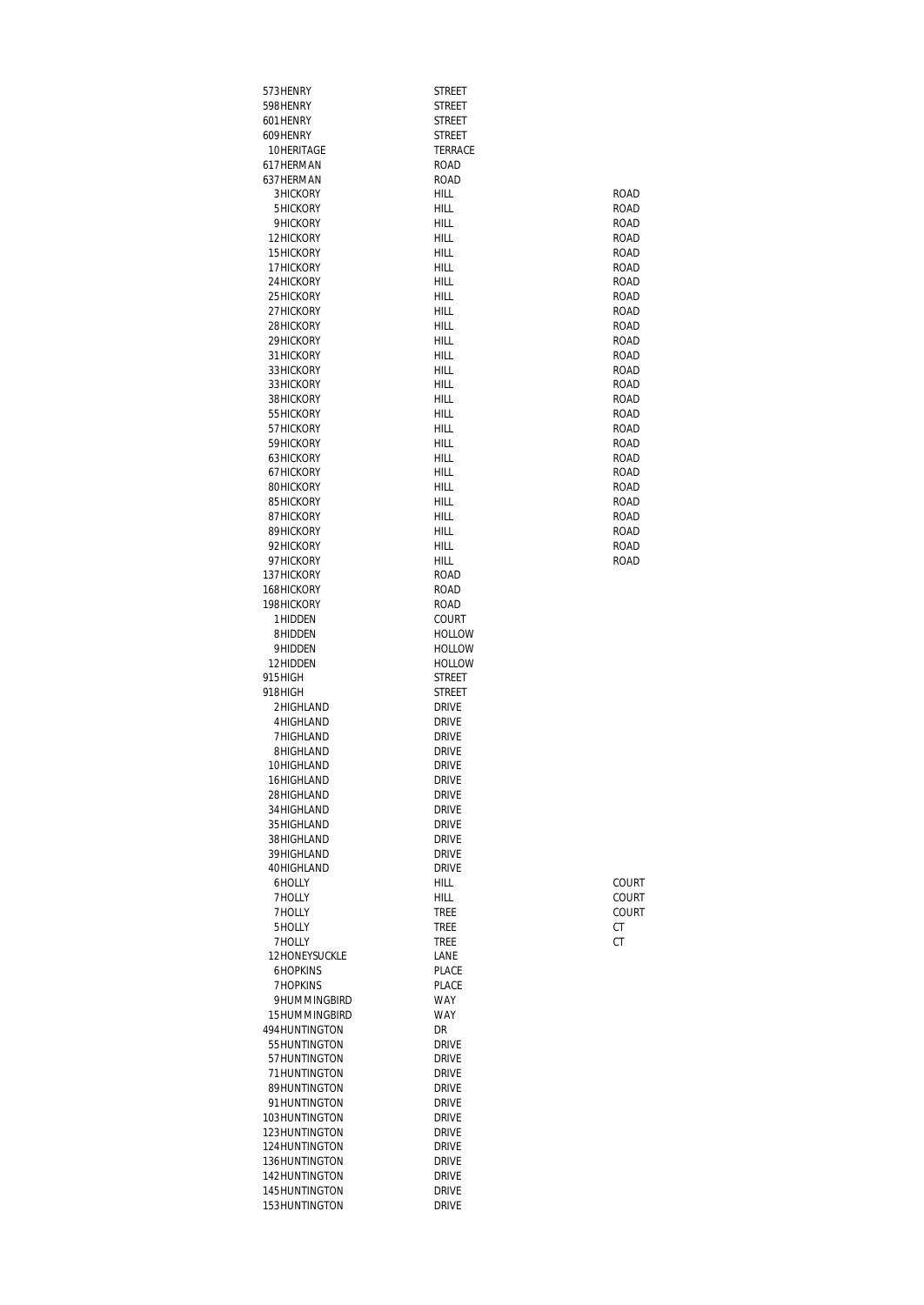| 155HUNTINGTON    | <b>DRIVE</b>  |
|------------------|---------------|
| 156HUNTINGTON    | <b>DRIVE</b>  |
| 157HUNTINGTON    | <b>DRIVE</b>  |
| 161HUNTINGTON    | <b>DRIVE</b>  |
| 190HUNTINGTON    | <b>DRIVE</b>  |
|                  |               |
| 481 HUNTINGTON   | <b>DRIVE</b>  |
| 490HYSON         | <b>ROAD</b>   |
| 494HYSON         | ROAD          |
| 520HYSON         | ROAD          |
|                  |               |
| 544HYSON         | ROAD          |
| 552HYSON         | ROAD          |
| 560HYSON         | ROAD          |
| 580HYSON         | <b>ROAD</b>   |
| 584HYSON         | ROAD          |
|                  |               |
| 595HYSON         | <b>ROAD</b>   |
| 599HYSON         | <b>ROAD</b>   |
| 611HYSON         | ROAD          |
| 612HYSON         | <b>ROAD</b>   |
| 649HYSON         | <b>ROAD</b>   |
|                  |               |
| 674HYSON         | <b>ROAD</b>   |
| 751HYSON         | <b>ROAD</b>   |
| 756HYSON         | <b>ROAD</b>   |
| 831 HYSON        | ROAD          |
| 881HYSON         | <b>ROAD</b>   |
|                  |               |
| 908HYSON         | <b>ROAD</b>   |
| 909HYSON         | <b>ROAD</b>   |
| 935HYSON         | <b>ROAD</b>   |
| 942HYSON         | <b>ROAD</b>   |
| 964HYSON         | <b>ROAD</b>   |
|                  |               |
| 973HYSON         | <b>ROAD</b>   |
| 986HYSON         | <b>ROAD</b>   |
| 995HYSON         | <b>ROAD</b>   |
| 700-AHYSON       | <b>ROAD</b>   |
| <b>7ILLINOIS</b> | <b>AVENUE</b> |
|                  |               |
| 12ILLINOIS       | <b>AVENUE</b> |
| 15 ILLINOIS      | AVENUE        |
| 27 ILLINOIS      | AVENUE        |
| 39 IMPERIAL      | PLACE         |
| 45 IMPERIAL      | PLACE         |
| 46 IMPERIAL      | PLACE         |
| 47 IMPERIAL      | PLACE         |
|                  |               |
| 49 IMPFRIAI      | PI ACF        |
| 52 IMPERIAL      | PLACE         |
| 52 IMPERIAL      | PLACE         |
| 52 IMPERIAL      | PLACE         |
| 54 IMPERIAL      | PLACE         |
| 54 IMPERIAL      | PI ACF        |
| 56IMPERIAL       | <b>PLACE</b>  |
|                  |               |
| 62 IMPERIAL      | PLACE         |
| 63IMPERIAL       | PLACE         |
| 64 IMPERIAL      | PLACE         |
| 10INDEPENDENCE   | COURT         |
| 31 INDEPENDENCE  | <b>COURT</b>  |
|                  |               |
| 35 INDEPENDENCE  | COURT         |
| 41INDEPENDENCE   | COURT         |
| 15 INDIANA       | <b>AVENUE</b> |
| 16INDIANA        | <b>AVENUE</b> |
| 516INDIFRO       | <b>ROAD</b>   |
| 520INDIFRO       | <b>ROAD</b>   |
|                  |               |
| 524 INDIERO      | ROAD          |
| 535 INDIERO      | ROAD          |
| 10INVERNESS      | LANE          |
| 19INVERNESS      | LANE          |
| 27INVERNESS      | LANE          |
| 28INVERNESS      | LANE          |
|                  |               |
| 34 INVERNESS     | LANE          |
| 41INVERNESS      | LANE          |
| 210WA            | COURT         |
| 410WA            | COURT         |
| 510WA            | COURT         |
| 610WA            | COURT         |
| 710WA            | COURT         |
|                  |               |
| 1 IRIS           | <b>DRIVE</b>  |
| 7 IRIS           | <b>DRIVE</b>  |
| 14 IRIS          | DRIVE         |
| 1IRONWOOD        | COURT         |
| 711IVY           | COURT         |
|                  |               |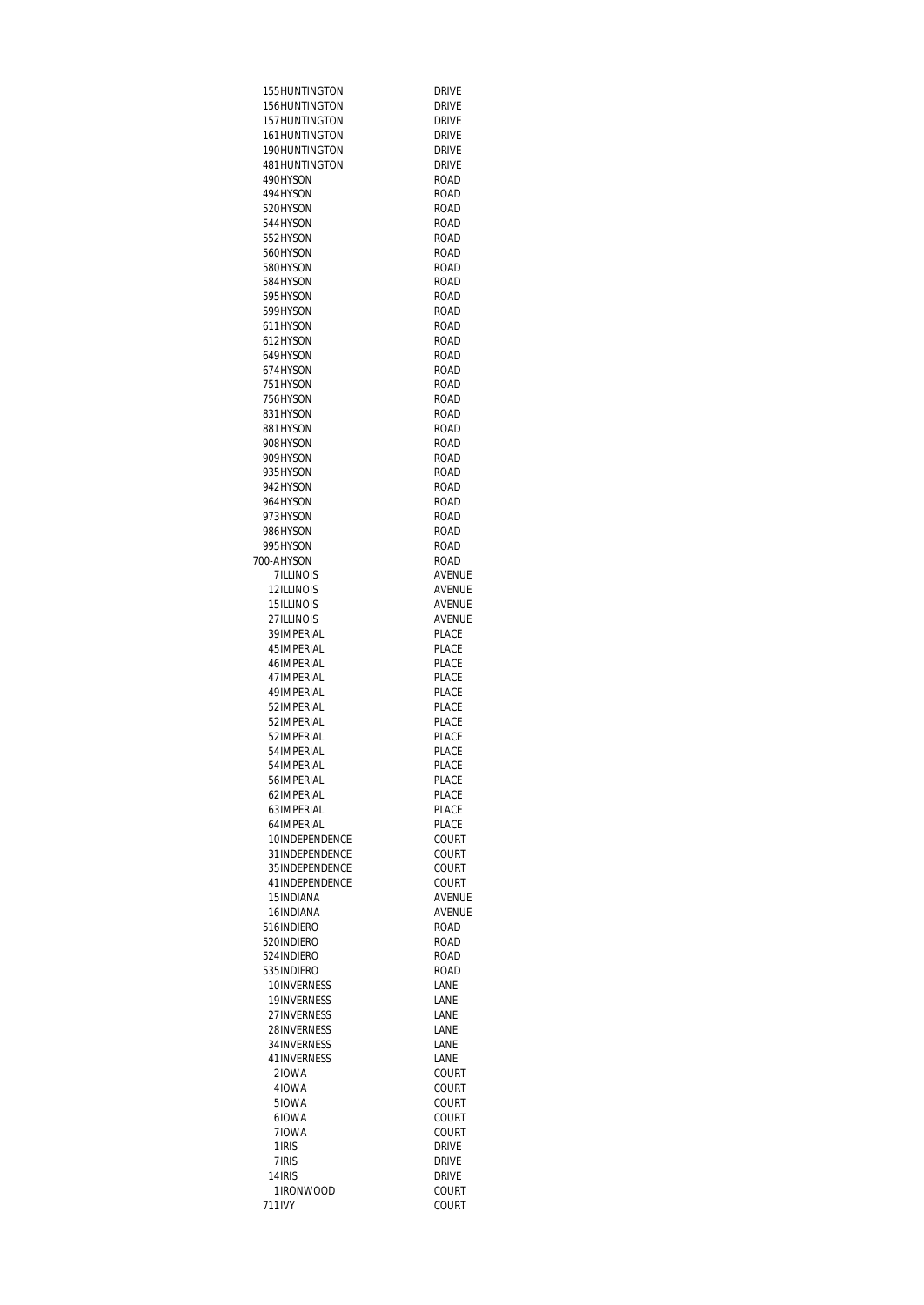| 53JACKSON                  | MILLS                        | ROAD                       |
|----------------------------|------------------------------|----------------------------|
| 112JACKSON                 | <b>MILLS</b>                 | ROAD                       |
| 301 JACKSON                | <b>MILLS</b>                 | <b>ROAD</b>                |
| 329JACKSON<br>382JACKSON   | <b>MILLS</b><br><b>MILLS</b> | <b>ROAD</b><br><b>ROAD</b> |
| 394 JACKSON                | <b>MILLS</b>                 | <b>ROAD</b>                |
| 606JACKSON                 | <b>MILLS</b>                 | <b>ROAD</b>                |
| 631 JACKSON                | <b>MILLS</b>                 | <b>ROAD</b>                |
| 649JACKSON                 | <b>MILLS</b>                 | <b>ROAD</b>                |
| 727 JACKSON                | <b>MILLS</b>                 | ROAD                       |
| 279JACKSON                 | <b>PINES</b>                 | <b>ROAD</b>                |
| 303JACKSON                 | <b>PINES</b>                 | ROAD                       |
| 319JACKSON                 | <b>PINES</b>                 | ROAD                       |
| 326JACKSON                 | <b>PINES</b>                 | <b>ROAD</b>                |
| 1506JASMINE                | <b>COURT</b>                 |                            |
| 1JASON<br>2JASON           | COURT<br><b>COURT</b>        |                            |
| 2JEFFERSON                 | COURT                        |                            |
| 5JEFFERSON                 | COURT                        |                            |
| 6JEFFERSON                 | COURT                        |                            |
| <b>7JEFFERSON</b>          | COURT                        |                            |
| 7 JEFFERSON                | COURT                        |                            |
| 8JEFFERSON                 | COURT                        |                            |
| 10JEFFERSON                | <b>COURT</b>                 |                            |
| 11JEFFERSON                | COURT                        |                            |
| 14JEFFERSON                | COURT                        |                            |
| 15JEFFERSON<br>16JEFFERSON | COURT                        |                            |
| 18.JFFFFRSON               | COURT<br>COURT               |                            |
| 22JEFFERSON                | <b>COURT</b>                 |                            |
| 26JEFFERSON                | <b>COURT</b>                 |                            |
| 28JEFFERSON                | COURT                        |                            |
| 29JEFFERSON                | COURT                        |                            |
| 30JEFFERSON                | <b>COURT</b>                 |                            |
| 32JEFFERSON                | COURT                        |                            |
| 8JHAN                      | <b>DRIVE</b>                 |                            |
| 9JHAN                      | <b>DRIVE</b>                 |                            |
| 10JHAN<br>11JHAN           | <b>DRIVE</b><br><b>DRIVE</b> |                            |
| 12JHAN                     | <b>DRIVE</b>                 |                            |
| 14JHAN                     | <b>DRIVE</b>                 |                            |
| 95JOAN                     | COURT                        |                            |
| 96JOAN                     | <b>COURT</b>                 |                            |
| 97JOAN                     | COURT                        |                            |
| 101JOAN                    | COURT                        |                            |
| 102JOAN                    | COURT                        |                            |
| 109JOAN                    | COURT                        |                            |
| 116JOAN<br>39JOHNSON       | COURT<br>LANE                |                            |
| 50JOHNSON                  | LANE                         |                            |
| 57JOHNSON                  | LANE                         |                            |
| 74JOHNSON                  | LANE                         |                            |
| 78JOHNSON                  | LANE                         |                            |
| 115JOHNSON                 | LANE                         |                            |
| 1467JORDAN                 | <b>AVFNUF</b>                |                            |
| 1467JORDAN                 | AVENUE                       |                            |
| 28JUDITH                   | <b>WAY</b>                   |                            |
| 13JUNIPER<br><b>4KACIE</b> | LANE<br><b>LYNN</b>          |                            |
| 8 KACIE                    | <b>LYNN</b>                  | COURT<br>COURT             |
| 12KACIE                    | <b>LYNN</b>                  | <b>COURT</b>               |
| 5KANSAS                    | <b>DRIVE</b>                 |                            |
| 10KANSAS                   | <b>DRIVE</b>                 |                            |
| 12KANSAS                   | <b>DRIVE</b>                 |                            |
| 2KARI                      | COURT                        |                            |
| 9KARI                      | <b>COURT</b>                 |                            |
| 10KARI                     | <b>COURT</b>                 |                            |
| 3KEITH                     | <b>COURT</b>                 |                            |
| 8KEITH<br>108KENNETH       | COURT<br>LANE                |                            |
| 108KENNETH                 | LANE                         |                            |
| 2KENSINGTON                | <b>COURT</b>                 |                            |
| <b>3KENSINGTON</b>         | <b>COURT</b>                 |                            |
| <b>4KENSINGTON</b>         | COURT                        |                            |
| 5KENSINGTON                | COURT                        |                            |
| <b>6KENSINGTON</b>         | <b>COURT</b>                 |                            |
| 1KENT                      | COURT                        |                            |
|                            |                              |                            |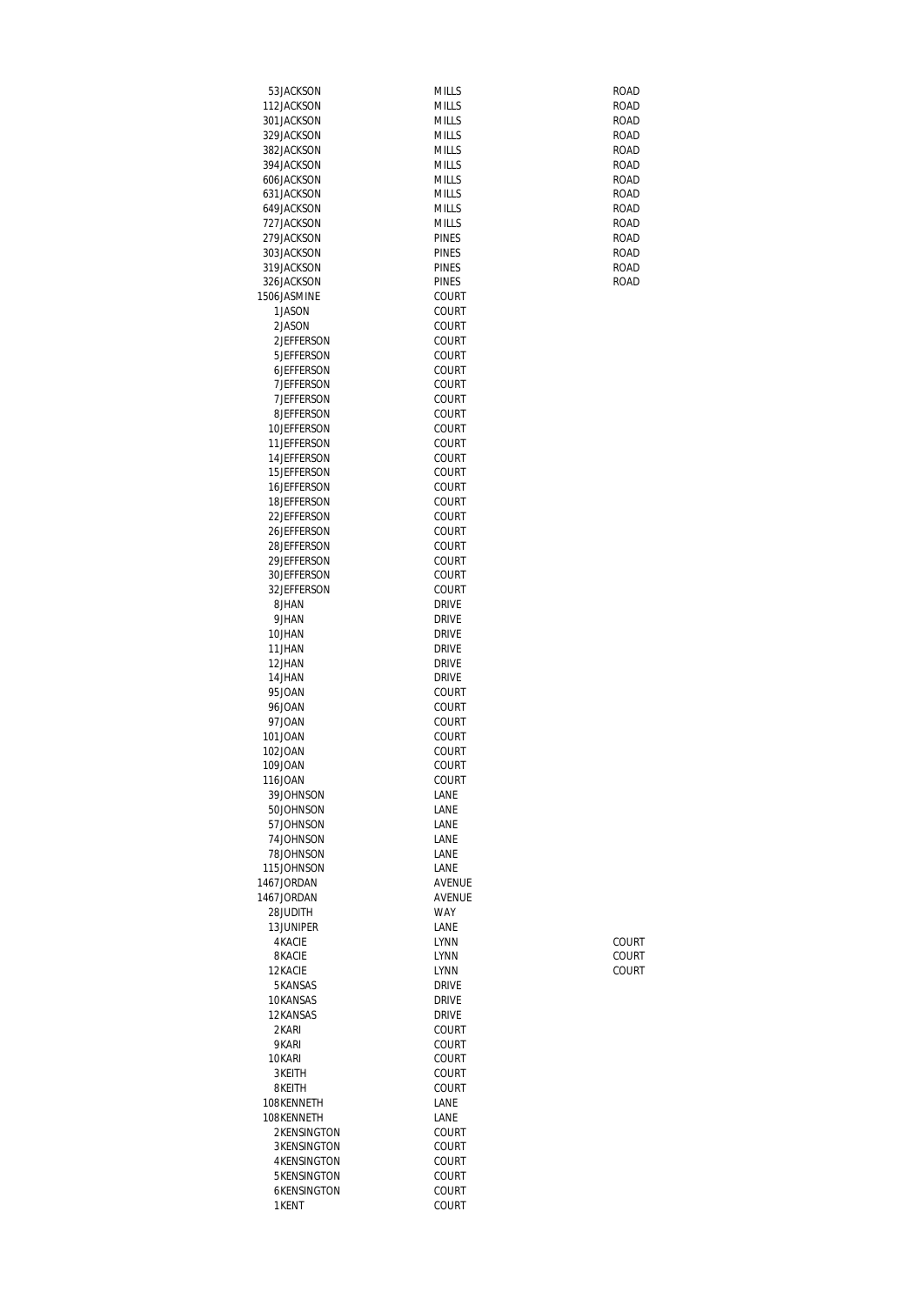| 8KENT                              | COURT                        |              |
|------------------------------------|------------------------------|--------------|
| <b>1KENTUCKY</b><br>2KEVIN         | COURT<br>DALE                | PLACE        |
| 4KEVIN                             | DALE                         | <b>PLACE</b> |
| 18KEVIN                            | DALE                         | <b>PLACE</b> |
| 8KEVINS                            | COURT                        |              |
| 16KEVINS                           | <b>COURT</b>                 |              |
| 9KILDARE                           | LANE                         |              |
| 13KIM                              | COURT                        |              |
| 14KIM                              | COURT                        |              |
| 27KIM                              | <b>COURT</b>                 |              |
| 28KIM                              | COURT                        |              |
| 2KIMBERLY<br>5KIMBERLY             | STREET<br>STREET             |              |
| 12KIMBERLY                         | <b>STREET</b>                |              |
| 7KINDLING                          | WAY                          |              |
| 10KINDLING                         | <b>WAY</b>                   |              |
| 8KINGFISHER                        | COURT                        |              |
| 10KINGFISHER                       | СT                           |              |
| 1KINGS                             | COURT                        |              |
| 5KINGS<br>1KINGS                   | COURT<br><b>NORTH</b>        | ROAD         |
| 6KINGS                             | <b>NORTH</b>                 | ROAD         |
| 21 KINGS                           | <b>NORTH</b>                 | ROAD         |
| 23KINGS                            | <b>NORTH</b>                 | ROAD         |
| 25KINGS                            | <b>NORTH</b>                 | ROAD         |
| 30KINGS                            | NORTH                        | ROAD         |
| 2KINGSTON                          | <b>DRIVE</b>                 |              |
| 6KINGSTON                          | <b>DRIVE</b>                 |              |
| 8KINGSTON                          | <b>DRIVE</b>                 |              |
| 22KINGSTON<br>33KINGSTON           | <b>DRIVE</b><br><b>DRIVE</b> |              |
| 34KINGSTON                         | <b>DRIVE</b>                 |              |
| 38KINGSTON                         | <b>DRIVE</b>                 |              |
| 48KINGSTON                         | <b>DRIVE</b>                 |              |
| <b>4KNIGHTSBRIDGE</b>              | PLACE                        |              |
| 6KNIGHTSBRIDGE                     | PLACE                        |              |
| 8KNIGHTSBRIDGE                     | <b>PLACE</b>                 |              |
| 8KNIGHTSBRIDGE<br>9KNIGHTSBRIDGE   | PLACE<br>PLACE               |              |
| 10KNIGHTSBRIDGE                    | PLACE                        |              |
| 12KNIGHTSBRIDGF                    | PLACE                        |              |
| 18KNIGHTSBRIDGE                    | PLACE                        |              |
| 19KNIGHTSBRIDGF                    | PLACE                        |              |
| 20KNIGHTSBRIDGE                    | PLACE<br><b>PLACE</b>        |              |
| 23KNIGHTSBRIDGE<br>25KNIGHTSBRIDGE | PLACE                        |              |
| 29KNIGHTSBRIDGE                    | PLACE                        |              |
| 40KNIGHTSBRIDGE                    | PLACE                        |              |
| 43KNIGHTSBRIDGE                    | PLACE                        |              |
| 45KNIGHTSBRIDGE                    | PLACE                        |              |
| 10Knolls                           | Dr                           |              |
| 1KNOLLS<br>3KNOLLS                 | <b>DRIVE</b><br><b>DRIVE</b> |              |
| 5KNOLLS                            | <b>DRIVE</b>                 |              |
| 12KNOLLS                           | <b>DRIVE</b>                 |              |
| 13KNOLLS                           | <b>DRIVE</b>                 |              |
| 16KNOLLS                           | <b>DRIVE</b>                 |              |
| 20KNOLLS                           | <b>DRIVE</b>                 |              |
| 13KRULL                            | <b>DRIVE</b>                 |              |
| 2KYLE<br>941 lakehurst             | COURT<br>ave                 |              |
| 751LAKEHURST                       | AVENUE                       |              |
| 778LAKEHURST                       | AVENUE                       |              |
| 810LAKEHURST                       | AVENUE                       |              |
| 812LAKEHURST                       | AVENUE                       |              |
| 827LAKEHURST                       | AVENUE                       |              |
| 833LAKEHURST<br>891LAKEHURST       | AVENUE<br>AVENUE             |              |
| 928LAKEHURST                       | AVENUE                       |              |
| 978LAKEHURST                       | AVENUE                       |              |
| 988LAKEHURST                       | AVENUE                       |              |
| 992LAKEHURST                       | AVENUE                       |              |
| 1036LAKEHURST                      | AVENUE                       |              |
| 1045LAKEHURST<br>1051LAKEHURST     | AVENUE<br>AVENUE             |              |
| 1170LAKEHURST                      | AVENUE                       |              |
|                                    |                              |              |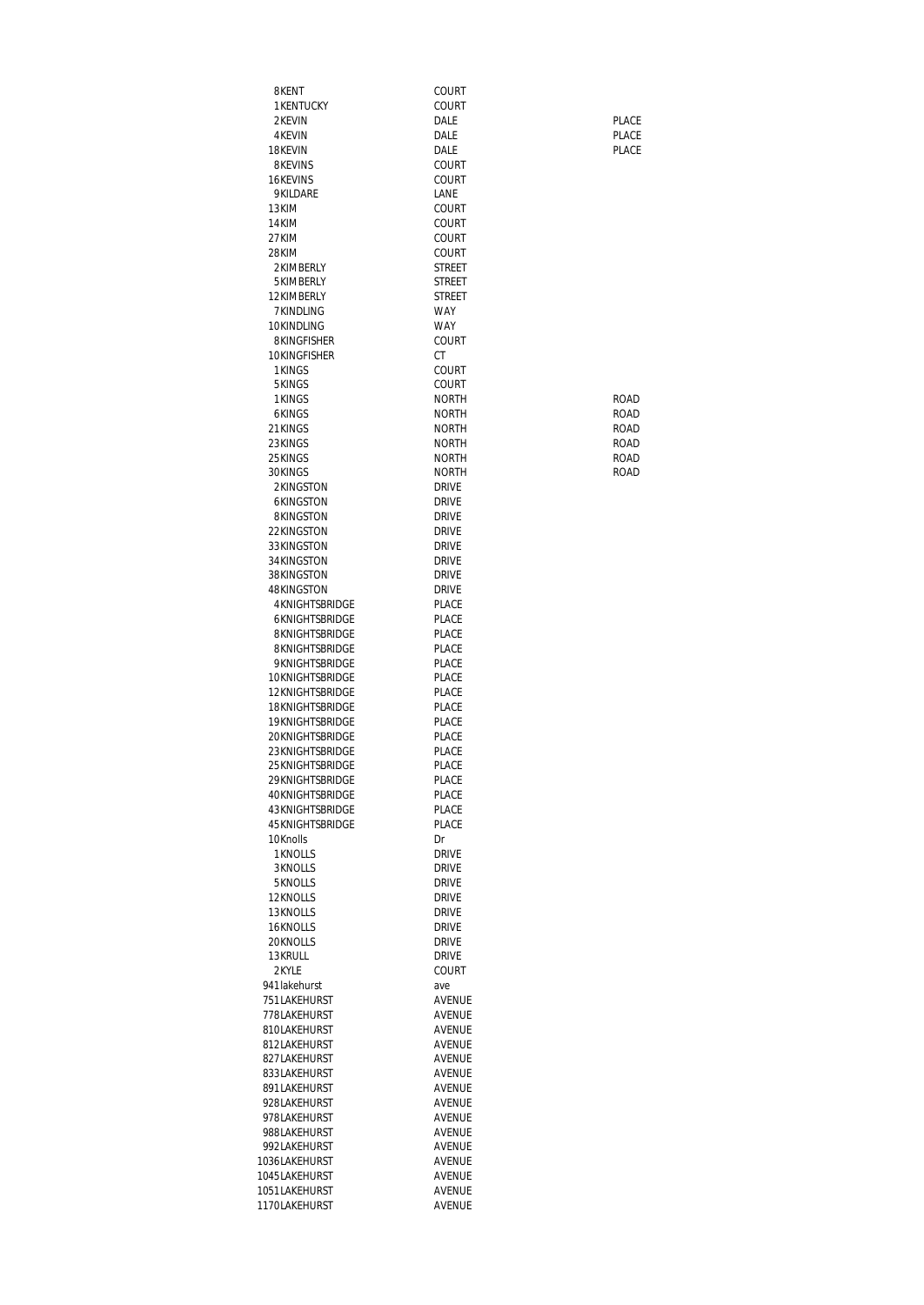| 2LAKESIDE                    | <b>DRIVE</b>                         |          |           |      |
|------------------------------|--------------------------------------|----------|-----------|------|
| 17LAKESIDE                   | <b>DRIVE</b>                         |          |           |      |
| 2LANCASTER                   | <b>WAY</b>                           |          |           |      |
| 5LANCASTER                   | <b>WAY</b>                           |          |           |      |
| 6LANCASTER                   | <b>WAY</b>                           |          |           |      |
| 8LANCASTER                   | <b>WAY</b><br><b>WAY</b>             |          |           |      |
| 9LANCASTER<br>11LANCASTER    | <b>WAY</b>                           |          |           |      |
| 13LANCASTER                  | <b>WAY</b>                           |          |           |      |
| 18LANCASTER                  | <b>WAY</b>                           |          |           |      |
| 22LANCASTER                  | <b>WAY</b>                           |          |           |      |
| 26LANCASTER                  | <b>WAY</b>                           |          |           |      |
| 29LANCASTER                  | <b>WAY</b>                           |          |           |      |
| 104LARKSPUR                  | LANE                                 |          |           |      |
| 304LARKSPUR                  | LANE                                 |          |           |      |
| 404LARKSPUR                  | LANE                                 |          |           |      |
| 1101LARSEN                   | <b>ROAD</b>                          |          |           |      |
| 1105LARSEN                   | <b>ROAD</b>                          |          |           |      |
| 1112LARSEN                   | <b>ROAD</b>                          |          |           |      |
| 1115LARSEN                   | <b>ROAD</b>                          |          |           |      |
| 25LAUREL                     | AVENUE                               |          |           |      |
| 31LAUREL                     | AVENUE                               |          |           |      |
| 31LAUREL                     | AVENUE                               |          |           |      |
| 37LAUREL                     | AVENUE                               |          |           |      |
| 38LAUREL                     | AVENUE                               |          |           |      |
| 9LAURELTON<br>10LAURELTON    | AVENUE<br>AVENUE                     |          |           |      |
| 11LAURELTON                  | AVENUE                               |          |           |      |
| 12LAURELTON                  | AVENUE                               |          |           |      |
| 15LAURELTON                  | AVENUE                               |          |           |      |
| 16LAURELTON                  | AVENUE                               |          |           |      |
| 19LAURELTON                  | AVENUE                               |          |           |      |
| 25LAURELTON                  | AVENUE                               |          |           |      |
| 27LAURELTON                  | AVENUE                               |          |           |      |
| 32LAURELTON                  | AVENUE                               |          |           |      |
| 43LAURELTON                  | AVENUE                               |          |           |      |
| 44LAURELTON                  | AVENUE                               |          |           |      |
| 8LAWRENCE                    | <b>STREET</b>                        |          |           |      |
| 17LAWRENCE                   | <b>STREET</b>                        |          |           |      |
| 20LAWRENCE<br>24LAWRENCE     | <b>STREET</b><br><b>STREET</b>       |          |           |      |
| 111LEANNE                    | <b>DRIVE</b>                         |          |           |      |
| 113LEANNE                    | <b>DRIVE</b>                         |          |           |      |
| 114LEANNE                    | <b>DRIVE</b>                         |          |           |      |
| 124LEANNE                    | <b>DRIVE</b>                         |          |           |      |
| 6LEE                         | COURT                                |          |           |      |
|                              |                                      |          |           | 8527 |
| 3LEE                         | CT                                   | JACKSON, | <b>NJ</b> |      |
| 72LEESVILLE                  | <b>RD</b>                            |          |           |      |
| 103LEESVILLE                 | <b>ROAD</b>                          |          |           |      |
| 115LEESVILLE                 | <b>ROAD</b>                          |          |           |      |
| 255LEESVILLE                 | <b>ROAD</b>                          |          |           |      |
| 265LEESVILLE                 | ROAD                                 |          |           |      |
| 325LEESVILLE                 | ROAD                                 |          |           |      |
| 364LEESVILLE                 | <b>ROAD</b>                          |          |           |      |
| 368LEESVILLE                 | <b>ROAD</b>                          |          |           |      |
| 388LEESVILLE                 | <b>ROAD</b>                          |          |           |      |
| 392LEESVILLE                 | <b>ROAD</b>                          |          |           |      |
| 396LEESVILLE<br>406LEESVILLE | <b>ROAD</b><br><b>ROAD</b>           |          |           |      |
| 417LEESVILLE                 | <b>ROAD</b>                          |          |           |      |
| 480LEESVILLE                 | ROAD                                 |          |           |      |
| 484LEESVILLE                 | <b>ROAD</b>                          |          |           |      |
| 572LEESVILLE                 | ROAD                                 |          |           |      |
| 576LEESVILLE                 | <b>ROAD</b>                          |          |           |      |
| 3LEHIGH                      | <b>BOULEVARD</b>                     |          |           |      |
| 7LEHIGH                      | <b>BOULEVARD</b>                     |          |           |      |
| 13LEHIGH                     | <b>BOULEVARD</b>                     |          |           |      |
| 14LEHIGH                     | <b>BOULEVARD</b>                     |          |           |      |
| 14LEHIGH                     | <b>BOULEVARD</b>                     |          |           |      |
| 15LEHIGH                     | <b>BOULEVARD</b>                     |          |           |      |
| 16LEHIGH                     | <b>BOULEVARD</b>                     |          |           |      |
| 17LEHIGH<br>20LEHIGH         | <b>BOULEVARD</b><br><b>BOULEVARD</b> |          |           |      |
| 24 LEHIGH                    | <b>BOULEVARD</b>                     |          |           |      |
| 421 LEMING                   | <b>ROAD</b>                          |          |           |      |
| 450LEMING                    | ROAD                                 |          |           |      |
| 204LENAPE                    | TRAIL                                |          |           |      |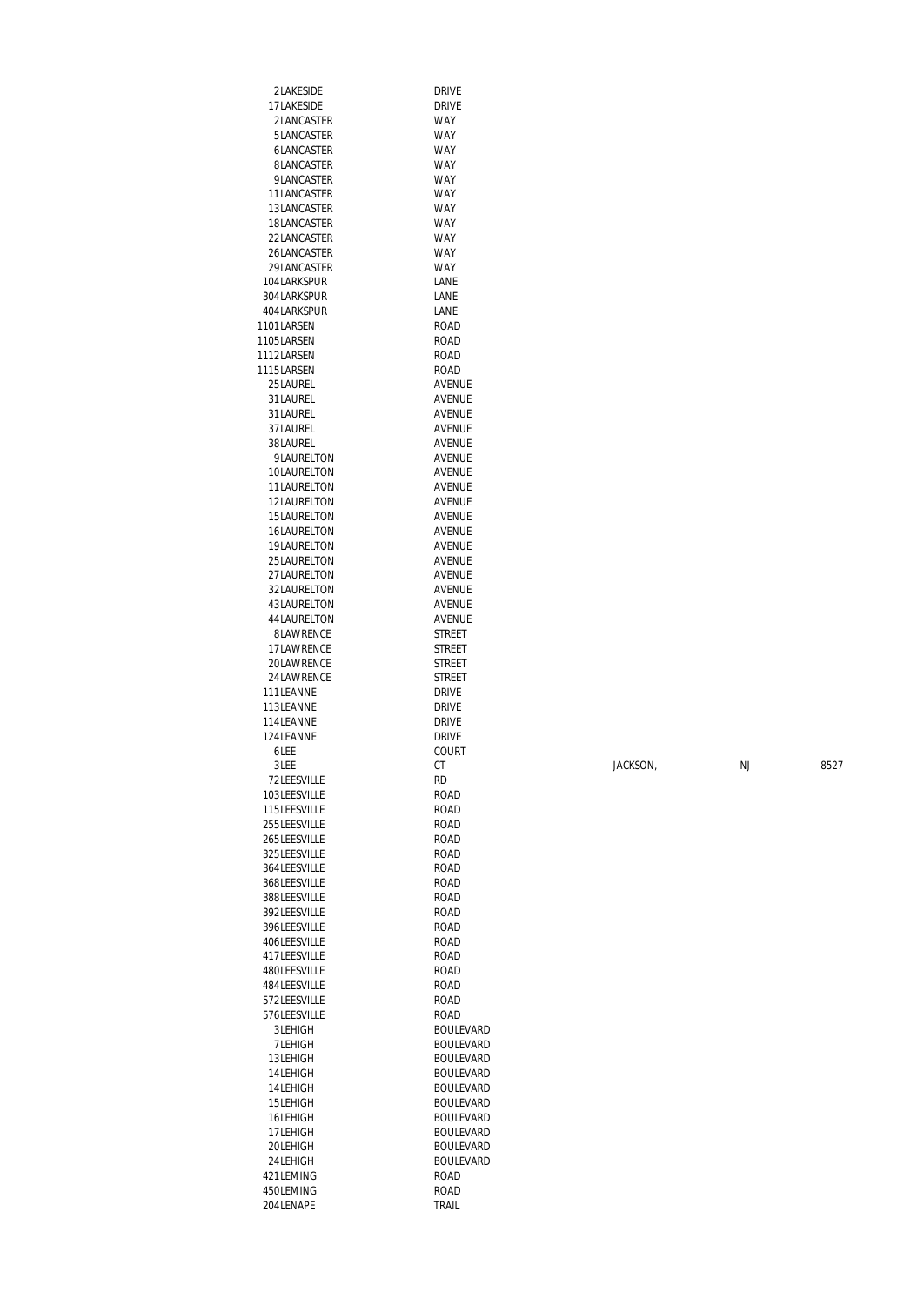220LENAPE TRAIL<br>12LENOX ROAD 12LENOX 18LENOX ROAD<br>8LEONE BOULE 8LEONE BOULEVARD 10LEONE BOULEVARD 18LEONE BOULEVARD 28LEONE BOULEVARD<br>29LEONE BOULEVARD 30LEONE BOULEVARD 25-37LEXINGTON<br>25-4LEXINGTON COURT 25-4LEXINGTON<br>25-47LEXINGTON COURT 25-47LEXINGTON COURT<br>1LIBERTY PLACE 1LIBERTY PLACE<br>2LIBERTY PLACE 2LIBERTY 6LIBERTY PLACE 160LILAC COURT<br>160LILAC COURT 160LILAC COUR<br>1102LILLY LANE 1102LILLY LANE<br>5LINDA DRIVE 5LINDA DRIVE 12LINDA DRIVE<br>16LINDA DRIVE 16LINDA<br>18LINDA DRIVE 18LINDA DRIVE 8LIVERPOOL COURT<br>9LIVERPOOL COURT 9LIVERPOOL COURT<br>11LIVERPOOL COURT 11LIVERPOOL COURT<br>19LIVERPOOL COURT 19LIVERPOOL<br>1LOCH 1LOCH COURT<br>2LOCH COURT 2LOCH COURT<br>4LOCH COURT 4LOCH COURT<br>8LOCH COURT 8LOCH COURT<br>8LOCH COURT 16LOCUST AVENUE<br>23LOCUST AVENUE 23LOCUST<br>26LOCUST 32LOCUST AVENUE<br>37LOCUST AVENUE 37LOCUST 207LOMBARDI STREET<br>7LONDON DRIVE TLONDON DRIVE<br>10LONDON DRIVE 10LONDON 12LONDON DRIVE<br>18LONDON DRIVE 18LONDON DRIVE<br>201 ONDON DRIVE 20LONDON DRIVE<br>26LONDON DRIVE 26LONDON DRIVE<br>28LONDON DRIVE 28LONDON 32LONDON DRIVE<br>1LONG BAY 1LONG ROAD BAY BAY 3LONG ROAD BAY BAY 6LONG BAY ROAD 16LONG ROAD BAY BAY ROAD 2LONS LANE<br>3LONS LANE 3LONS<br>1LOUISIANA PARKWAY 1LOUISIANA 4LOUISIANA PARKWAY 5LOUISIANA PARKWAY 6LOUISIANA 7LOUISIANA PARKWAY 10LOUISIANA PARKWAY<br>16LOUISIANA PARKWAY 16LOUISIANA PARKWAY<br>20LOUISIANA PARKWAY 20LOUISIANA PARKWAY<br>22LOUISIANA PARKWAY 22LOUISIANA 23LOUISIANA PARKWAY<br>30LOUISIANA PARKWAY 30LOUISIANA PARKWAY<br>31LOUISIANA PARKWAY 31LOUISIANA 2MACINTOSH COURT<br>4MACINTOSH COURT 4MACINTOSH COURT<br>5MACINTOSH COURT 5MACINTOSH COURT 6MACINTOSH COURT 8MACINTOSH 300MACKENZIE DR DR<br>314MACKENZIE DRIVE 314 MACKENZIE DRIVE<br>315 MACKENZIE DRIVE 315 MACKENZIE DRIVE<br>317 MACKENZIE DRIVE 317MACKENZIE DRIVE<br>319MACKENZIE DRIVE 319MACKENZIE DRIVE<br>320MACKENZIE DRIVE 320MACKENZIE 322MACKENZIE DRIVE<br>326MACKENZIE DRIVE 326MACKENZIE

**BOULEVARD BOULEVARD** COURT AVENUE<br>AVENUE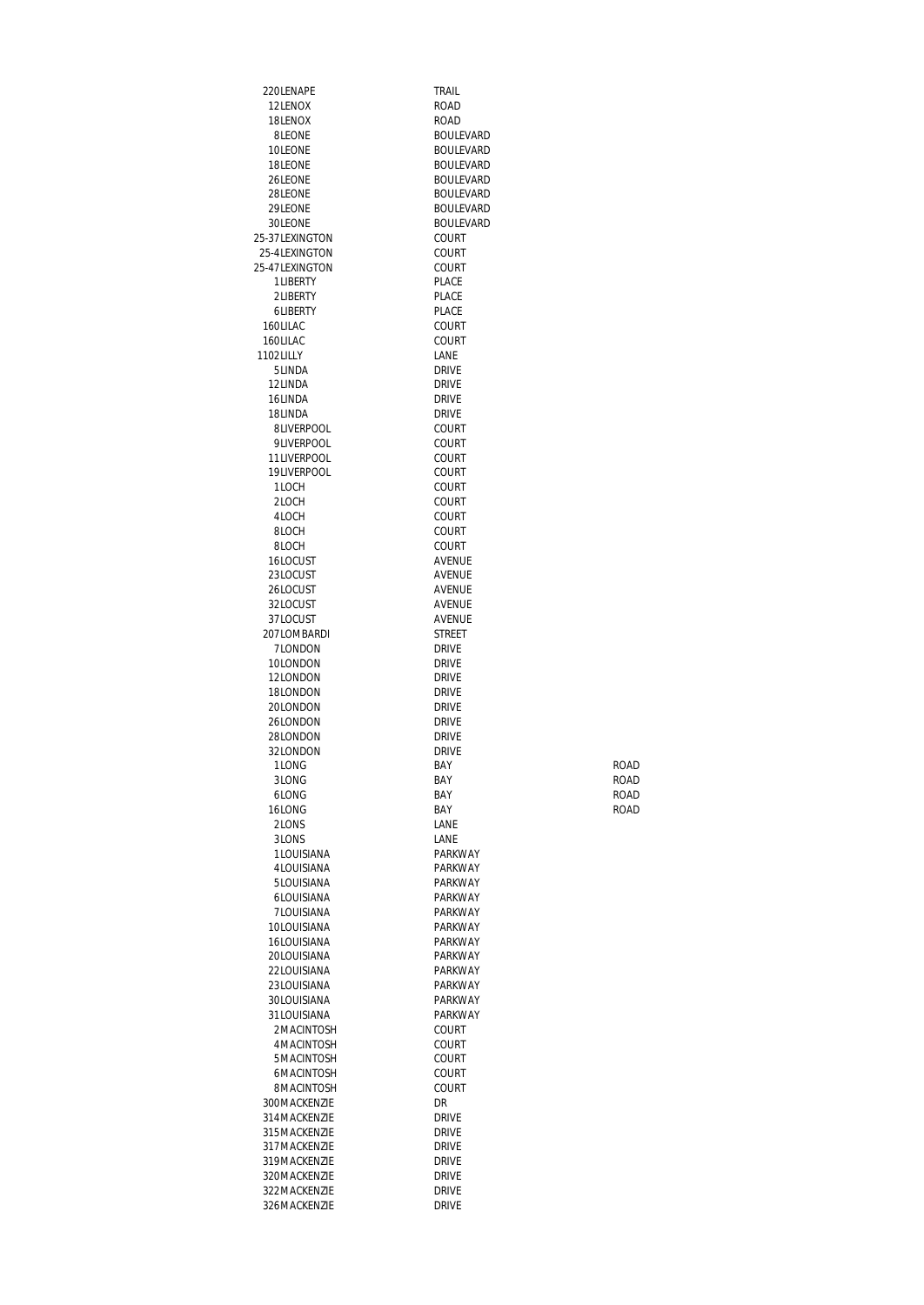| 327 MACKENZIE                 | <b>DRIVE</b>                   |              |
|-------------------------------|--------------------------------|--------------|
| 331 MACKENZIE<br>332MACKENZIE | <b>DRIVE</b><br><b>DRIVE</b>   |              |
| 333MACKENZIE                  | <b>DRIVE</b>                   |              |
| 15MAGNOLIA                    | <b>DRIVE</b>                   |              |
| 30MAGNOLIA                    | <b>DRIVE</b>                   |              |
| 86MAGNOLIA                    | <b>DRIVE</b>                   |              |
| 7MAGPIE                       | COURT                          |              |
| 7 MAGPIE<br>8MAGPIE           | COURT<br>COURT                 |              |
| 2MAINE                        | PLACE                          |              |
| 3 MAINE                       | <b>PLACE</b>                   |              |
| 6MAINE                        | PLACE                          |              |
| 2MALIBU                       | COURT                          |              |
| 3 MALIBU                      | COURT                          |              |
| 5 MALIBU<br>1 MANCHESTER      | COURT<br>COURT                 |              |
| 3MANCHESTER                   | COURT                          |              |
| 5MANCHESTER                   | COURT                          |              |
| <b>7MANCHESTER</b>            | COURT                          |              |
| 60MANHATTAN                   | <b>STREET</b>                  |              |
| 107MANHATTAN                  | <b>STREET</b>                  |              |
| 108MANHATTAN<br>118MANHATTAN  | <b>STREET</b><br><b>STREET</b> |              |
| 127MANHATTAN                  | <b>STREET</b>                  |              |
| 128MANHATTAN                  | <b>STREET</b>                  |              |
| 15MAPLE                       | <b>ST</b>                      |              |
| 6MAPLE                        | <b>STREET</b>                  |              |
| 12 MAPI F                     | <b>STREET</b>                  |              |
| 21 MAPLE                      | <b>STREET</b>                  |              |
| 930MAPLEHURST<br>4 MARC       | AVENUE<br><b>ALTON</b>         | COURT        |
| 14 MARCIA                     | MEMORIAL                       | CIRCLE       |
| 71 MARGINAL                   | ROAD                           |              |
| 89MARGINAL                    | ROAD                           |              |
| 2 MARK                        | PLACE                          |              |
| 3 MARK<br>4 MARK              | PLACE<br>PLACE                 |              |
| 6MARK                         | PLACE                          |              |
| 10MARK                        | <b>PLACE</b>                   |              |
| 13 MARK                       | <b>PLACE</b>                   |              |
| 5MARLBOROUGH                  | COURT                          |              |
| 3 MARLIN                      | COURT                          |              |
| 5MARLOW<br>6MARLOW            | <b>DRIVE</b><br><b>DRIVE</b>   |              |
| 11 MARLOW                     | <b>DRIVE</b>                   |              |
| 17 MARLOW                     | <b>DRIVE</b>                   |              |
| 65 MARLOW                     | <b>DRIVE</b>                   |              |
| 67MARLOW                      | <b>DRIVE</b>                   |              |
| 86MARLOW<br>90MARLOW          | <b>DRIVE</b><br><b>DRIVE</b>   |              |
| 118MARLOW                     | <b>DRIVE</b>                   |              |
| 124 MARLOW                    | <b>DRIVE</b>                   |              |
| 6MARY                         | BETH                           | LANE         |
| 7 MARY                        | <b>BETH</b>                    | LANE         |
| 9MARY                         | <b>BETH</b>                    | LANE         |
| 16MARY<br>18MARY              | <b>BETH</b><br><b>BETH</b>     | LANE<br>LANE |
| 22 MARY                       | BETH                           | LANE         |
| 1 MARYLAND                    | <b>DRIVE</b>                   |              |
| 4 MARYLAND                    | <b>DRIVE</b>                   |              |
| 10MARYLAND                    | <b>DRIVE</b>                   |              |
| 14 MASON<br>16MASON           | DR<br>DR                       |              |
| 20MASON                       | DR                             |              |
| 21MASON                       | DR                             |              |
| 22MASON                       | DR                             |              |
| 37 MASON                      | DR                             |              |
| 41MASON                       | DR                             |              |
| 435 MATTHEWS<br>482MATTHEWS   | LANE<br>LANE                   |              |
| 431 MATTHEWS                  | LN                             |              |
| 16MAXIM                       | COURT                          |              |
| 25 MAXIM                      | COURT                          |              |
| 26MAXIM                       | COURT                          |              |
| 7 MAY                         | <b>BOULEVARD</b>               |              |
| 10MAY                         | <b>BOULEVARD</b>               |              |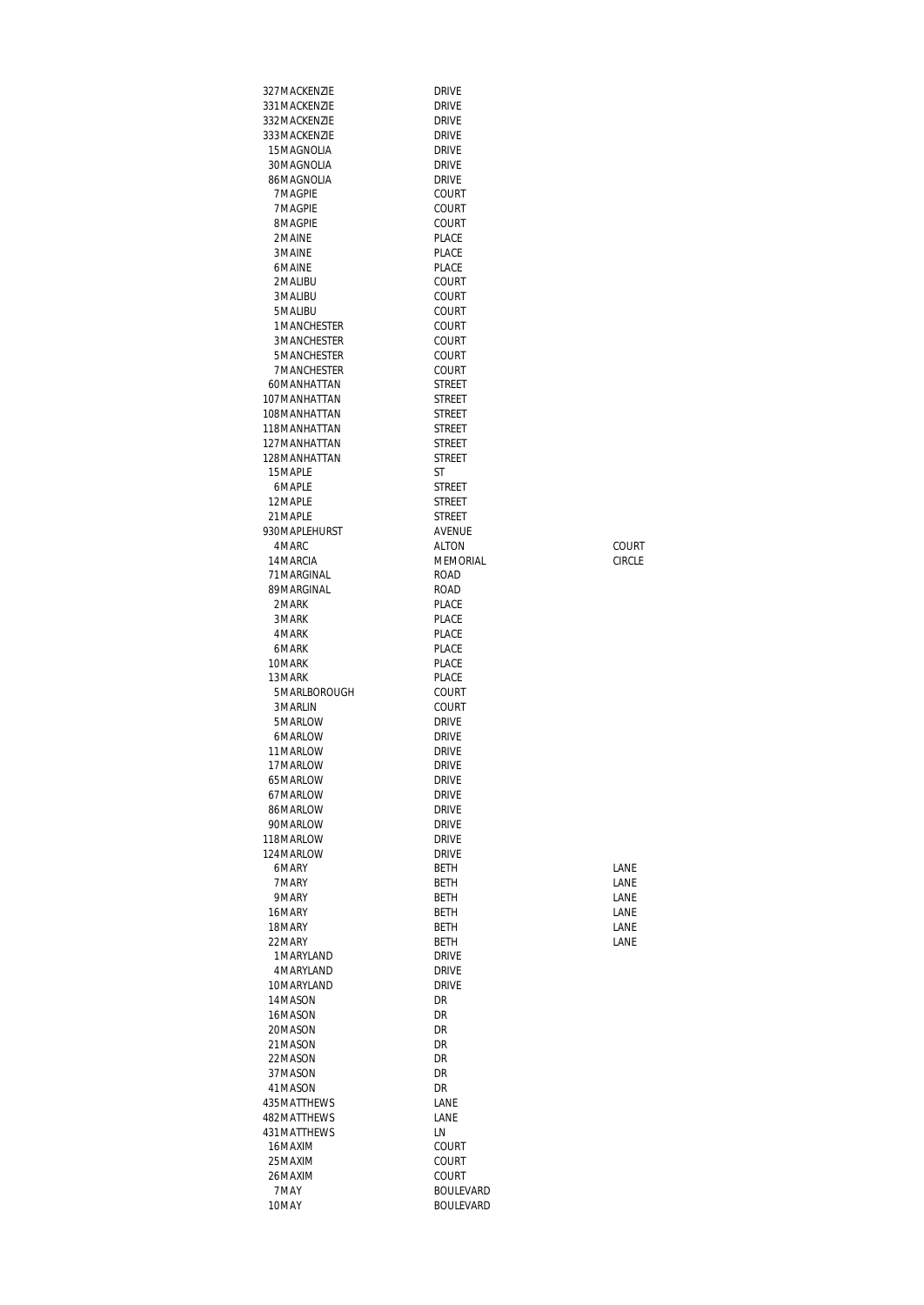| 15MAY                          | <b>BOULEVARD</b>              |                              |
|--------------------------------|-------------------------------|------------------------------|
| 2MAYFAIR                       | COURT                         |                              |
| 4 MAYFAIR                      | COURT                         |                              |
| 5 MAYFAIR<br>7 MAYFAIR         | COURT<br>COURT                |                              |
| 37 <sub>MC</sub>               | <b>CURDY</b>                  | LANE                         |
| 1MFADOW                        | <b>RUN</b>                    | COURT                        |
| 4 MF ADOW                      | <b>RUN</b>                    | COURT                        |
| 8MEADOW                        | <b>RUN</b>                    | COURT                        |
| 26MEADOW                       | <b>RUN</b>                    | COURT                        |
| 29 MEADOW                      | <b>RUN</b>                    | COURT                        |
| 2MEADOWLARK<br>12 MFADOWI ARK  | COURT<br>COURT                |                              |
| 486MEADOWOOD                   | <b>RD</b>                     |                              |
| 321 MEADOWOOD                  | ROAD                          |                              |
| 325MEADOWOOD                   | ROAD                          |                              |
| 328MEADOWOOD                   | ROAD                          |                              |
| 329MEADOWOOD                   | ROAD                          |                              |
| 336MEADOWOOD                   | ROAD                          |                              |
| 340MEADOWOOD<br>344MEADOWOOD   | <b>ROAD</b><br>ROAD           |                              |
| 352 MEADOWOOD                  | <b>ROAD</b>                   |                              |
| 362MEADOWOOD                   | <b>ROAD</b>                   |                              |
| 374MEADOWOOD                   | ROAD                          |                              |
| 375MEADOWOOD                   | ROAD                          |                              |
| 384MEADOWOOD                   | ROAD                          |                              |
| 391 MEADOWOOD                  | <b>ROAD</b>                   |                              |
| 399 MEADOWOOD<br>407 MEADOWOOD | <b>ROAD</b><br><b>ROAD</b>    |                              |
| 408MEADOWOOD                   | ROAD                          |                              |
| 411MEADOWOOD                   | ROAD                          |                              |
| 412MEADOWOOD                   | ROAD                          |                              |
| 433MEADOWOOD                   | ROAD                          |                              |
| 435MEADOWOOD                   | <b>ROAD</b>                   |                              |
| 443MEADOWOOD<br>444 MEADOWOOD  | ROAD<br>ROAD                  |                              |
| 447MEADOWOOD                   | ROAD                          |                              |
| 448MEADOWOOD                   | ROAD                          |                              |
| 451 MEADOWOOD                  | <b>ROAD</b>                   |                              |
| 452MEADOWOOD                   | ROAD                          |                              |
| 455 MEADOWOOD                  | ROAD                          |                              |
| 456MEADOWOOD                   | ROAD                          |                              |
| 460MEADOWOOD<br>463MEADOWOOD   | ROAD<br>ROAD                  |                              |
| 466MEADOWOOD                   | ROAD                          |                              |
| 474 MEADOWOOD                  | ROAD                          |                              |
| 494 MEADOWOOD                  | road                          |                              |
| 10MEDINAH                      | Court                         |                              |
| 12MEDINAH                      | COURT                         |                              |
| 14 MEDINAH<br>17 MEDINAH       | COURT                         |                              |
| 21 MEDINAH                     | COURT<br><b>COURT</b>         |                              |
| 25 MEDINAH                     | COURT                         |                              |
| 49 MEDINAH                     | COURT                         |                              |
| 1 MEHAR                        | COURT                         |                              |
| 2MEHAR                         | COURT                         |                              |
| 9MEHAR                         | <b>COURT</b>                  |                              |
| 132 MELI<br>138 MELI           | <b>BOULEVARD</b><br>BOULEVARD |                              |
| 161 MELI                       | <b>BOULEVARD</b>              |                              |
| 165 MELI                       | <b>BOULEVARD</b>              |                              |
| 4 MELISSA                      | LEE                           | <b>DRIVE</b>                 |
| 10MELISSA                      | LEE                           | <b>DRIVE</b>                 |
| 11 MELISSA                     | LEE                           | <b>DRIVE</b>                 |
| 12 MELISSA                     | LEE                           | <b>DRIVE</b>                 |
| 14 MELISSA                     | LEE                           | <b>DRIVE</b>                 |
| 15 MELISSA<br>17 MELISSA       | LEE<br>LEE                    | <b>DRIVE</b><br><b>DRIVE</b> |
| 18 MELISSA                     | LEE                           | <b>DRIVE</b>                 |
| 19 MELISSA                     | LEE                           | <b>DRIVE</b>                 |
| 20 MELISSA                     | LEE                           | <b>DRIVE</b>                 |
| 21 MELISSA                     | LEE                           | <b>DRIVE</b>                 |
| 21 MELISSA                     | LEE                           | <b>DRIVE</b>                 |
| 23 MELISSA                     | LEE                           | <b>DRIVE</b>                 |
| 24 MERION                      | LANE                          |                              |
| 29 MERION<br>36MERION          | LANE<br>LANE                  |                              |
|                                |                               |                              |

| drivf |
|-------|
| drivf |
| DRIVF |
| drivf |
| DRIVF |
| drivf |
| drivf |
| drivf |
| drivf |
| drivf |
| drivf |
| drivf |
| drivf |
|       |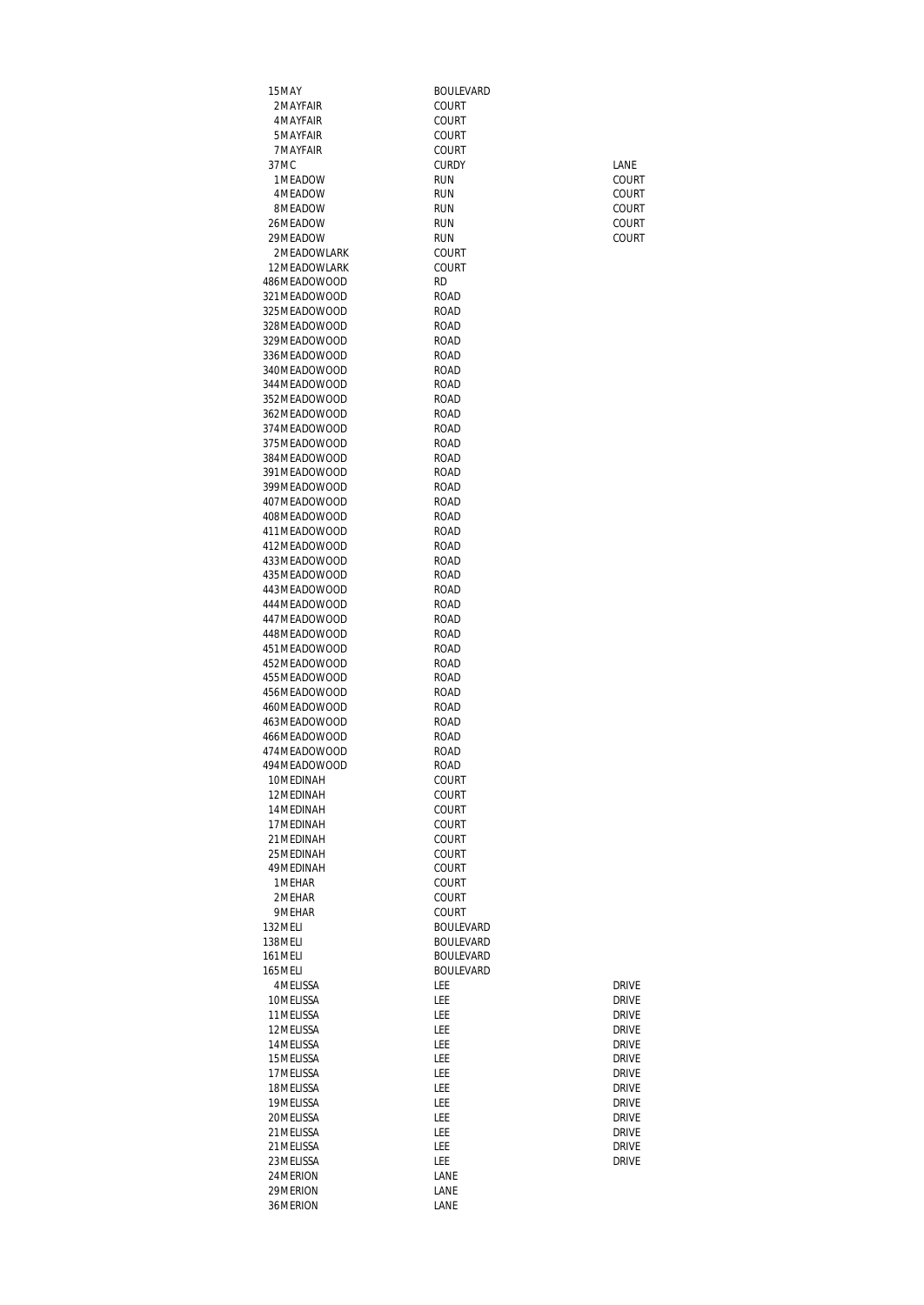| 42 MERION      | LANE          |             |
|----------------|---------------|-------------|
| 47 MERION      | LANE          |             |
| 54 MERION      | LANE          |             |
| 62MFRION       | LANE          |             |
| 66MERION       | LANE          |             |
|                |               |             |
| 70MERION       | LANE          |             |
| 253 METEDECONK | TRAIL         |             |
| 254 METEDECONK | TRAIL         |             |
| 255 METEDECONK | TRAIL         |             |
| 278 METEDECONK | TRAIL         |             |
| 289 METEDECONK | TRAIL         |             |
| 5MIAMI         | ROAD          |             |
| 2MICHAEL       | COURT         |             |
| 4 MICHAEL      | COURT         |             |
| 5 MICHIGAN     | COURT         |             |
| 24 MILL        | POND          | ROAD        |
| 29 MILL        | POND          | <b>ROAD</b> |
| 35 MILL        | POND          | ROAD        |
|                |               |             |
| 43 MILL        | POND          | ROAD        |
| 50 MILL        | POND          | <b>ROAD</b> |
| 51 MILL        | POND          | <b>ROAD</b> |
| 53 MILL        | POND          | ROAD        |
| 54 MILL        | POND          | ROAD        |
| 58MILL         | POND          | ROAD        |
| 64 MILL        | POND          | <b>ROAD</b> |
| 65 MILL        | POND          | <b>ROAD</b> |
| 69MILL         | POND          | ROAD        |
| 70 MILL        | POND          | ROAD        |
| 71 MILL        | POND          | <b>ROAD</b> |
| 72MILL         | POND          | <b>ROAD</b> |
| 75 MILL        | POND          | ROAD        |
| 81 MILL        | POND          | ROAD        |
| 756MILLER      | AVENUE        |             |
|                |               |             |
| 762 MILLER     | <b>AVENUE</b> |             |
| 796 MILLER     | AVENUE        |             |
| 798 MILLER     | AVENUE        |             |
| 802 MILLER     | AVENUE        |             |
| 830MILLER      | AVENUE        |             |
| 834 MILLER     | AVENUE        |             |
| 853 MILLER     | AVENUE        |             |
| 5MILLS         | LANE          |             |
| 5MILLS         | LANE          |             |
| 13 MILLS       | LN            |             |
| 4MIMI          | COURT         |             |
| 5MIMOSA        | COURT         |             |
| 9MIMOSA        | COURT         |             |
| 13MIMOSA       | COURT         |             |
|                |               |             |
| 15MIMOSA       | COURT         |             |
| 16MIMOSA       | COURT         |             |
| 17MIMOSA       | COURT         |             |
| 19MIMOSA       | COURT         |             |
| 3MIMOSA        | СT            |             |
| 12MIMOSA       | СT            |             |
| 2MINNESOTA     | <b>DRIVE</b>  |             |
| 1 MIRTA        | COURT         |             |
| 3 MIRTA        | COURT         |             |
| 7 MIRTA        | COURT         |             |
| 10MIRTA        | COURT         |             |
| 1 MISSOURI     | STREET        |             |
| 2MISSOURI      | <b>STREET</b> |             |
| 10MOET         | COURT         |             |
| 14 MOET        | COURT         |             |
| 4MONARCH       | COURT         |             |
|                |               |             |
| 14MONARCH      | COURT         |             |
| 15MONARCH      | COURT         |             |
| 16MONARCH      | COURT         |             |
| 8MONARCH       | СT            |             |
| 1 MONTANA      | <b>DRIVE</b>  |             |
| 4 MONTANA      | <b>DRIVE</b>  |             |
| 6MONTANA       | <b>DRIVE</b>  |             |
| 9MONTANA       | <b>DRIVE</b>  |             |
| 15MONTANA      | <b>DRIVE</b>  |             |
| 18MONTANA      | <b>DRIVE</b>  |             |
| 20MONTANA      | <b>DRIVE</b>  |             |
| 22MONTANA      | <b>DRIVE</b>  |             |
| 24MONTANA      | <b>DRIVE</b>  |             |
| 26MONTANA      |               |             |
|                | <b>DRIVE</b>  |             |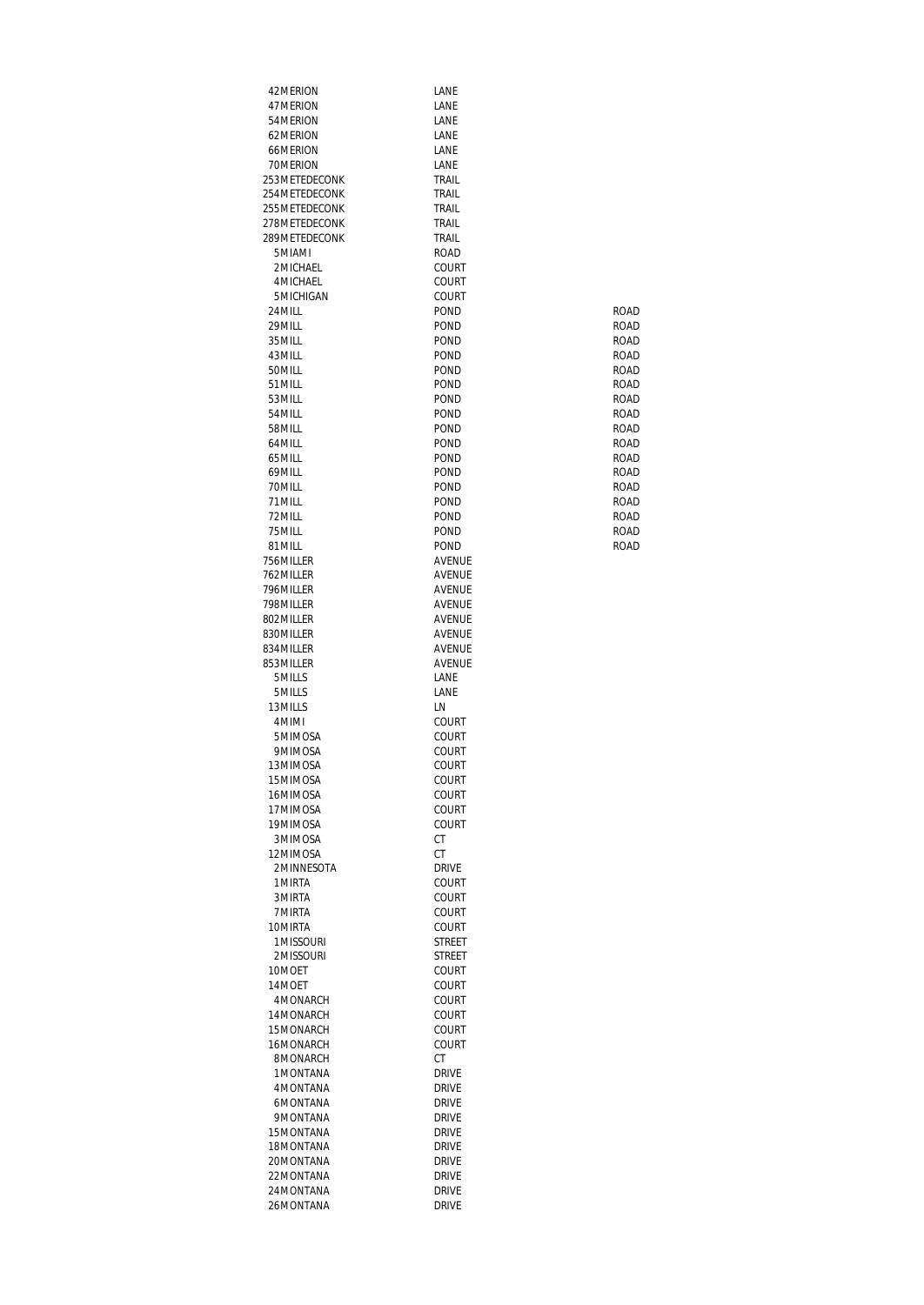| 433MONTEFIORE           | AVENUE                      |                                |              |
|-------------------------|-----------------------------|--------------------------------|--------------|
| 9MONTEREY               | COURT                       |                                |              |
| 9MONTEREY               | COURT                       |                                |              |
| 12MONTEREY              | COURT                       |                                |              |
| 506MOORES               | COURT                       |                                |              |
| 515MOORES               | <b>COURT</b>                |                                |              |
| 518MOORES               | COURT                       |                                |              |
| 903 MORNING             | <b>GLORY</b>                | COURT                          |              |
| 904 MORNING<br>3MORNING | <b>GLORY</b><br><b>STAR</b> | COURT<br>LANE                  |              |
| 12MOSS                  | LANE                        |                                |              |
| 14MOSS                  | LANE                        |                                |              |
| 17MOSS                  | LANE                        |                                |              |
| 18MOSS                  | LANE                        |                                |              |
| 33MOSS                  | LANE                        |                                |              |
| 7 MUIRFIELD             | <b>ROAD</b>                 |                                |              |
| 7 MUIRFIELD             | <b>ROAD</b>                 |                                |              |
| 12 MUIRFIELD            | <b>ROAD</b>                 |                                |              |
| 14 MUIRFIELD            | <b>ROAD</b>                 |                                |              |
| 33 MUIRFIELD            | <b>ROAD</b>                 |                                |              |
| 35 MUIRFIELD            | <b>ROAD</b>                 |                                |              |
| 37 MUIRFIELD            | <b>ROAD</b>                 |                                |              |
| 44 MUIRFIELD            | <b>ROAD</b>                 |                                |              |
| 54 MUIRFIELD            | <b>ROAD</b>                 |                                |              |
| 100 MUIRFIELD           | <b>ROAD</b>                 |                                |              |
| 1 MULBERRY              | COURT                       |                                |              |
| 5MULBERRY               | COURT                       |                                |              |
| 6MULBERRY               | <b>COURT</b>                |                                |              |
| 6MULBERRY               | <b>COURT</b>                |                                |              |
| 8MULBERRY<br>9MULBERRY  | COURT<br>COURT              |                                |              |
| 11 MULBERRY             | COURT                       |                                |              |
| 334 MURRAY              | <b>DRIVE</b>                |                                |              |
| 336MURRAY               | <b>DRIVE</b>                |                                |              |
| 343MURRAY               | <b>DRIVE</b>                |                                |              |
| 1 N                     | <b>AVON</b>                 | <b>DRIVE</b>                   |              |
| 2N                      | <b>AVON</b>                 | <b>DRIVE</b>                   |              |
| 2N                      | <b>AVON</b>                 | <b>DRIVE</b>                   |              |
| 21N                     | <b>AVON</b>                 | <b>DRIVE</b>                   |              |
| 25N                     | <b>AVON</b>                 | <b>DRIVE</b>                   |              |
| 40N                     | <b>AVON</b>                 | <b>DRIVE</b>                   |              |
| 4 N                     | <b>BAKER</b>                | <b>DRIVE</b>                   |              |
| 29N                     | <b>BAKER</b>                | <b>DRIVE</b>                   |              |
| 71N                     | <b>BOSTON</b>               | ROAD                           |              |
| 13N                     | COOKS                       | <b>BRIDGE</b>                  | <b>ROAD</b>  |
| 52N                     | COOKS                       | <b>BRIDGE</b>                  | <b>ROAD</b>  |
| 84N                     | COOKS                       | <b>BRIDGE</b>                  | ROAD         |
| 93N                     | COOKS                       | <b>BRIDGE</b>                  | ROAD         |
| 98N<br>102N             | COOKS<br>COOKS              | <b>BRIDGE</b><br><b>BRIDGE</b> | ROAD<br>ROAD |
| 108N                    | COOKS                       | <b>BRIDGE</b>                  | ROAD         |
| 61N                     | COUNTY                      | LINE                           | ROAD         |
| 190N                    | COUNTY                      | LINE                           | ROAD         |
| 16N                     | <b>HOPE</b>                 | CHAPEL                         | ROAD         |
| 20N                     | <b>HOPE</b>                 | CHAPEL                         | ROAD         |
| 20N                     | <b>HOPE</b>                 | CHAPEL                         | ROAD         |
| 93N                     | <b>HOPE</b>                 | CHAPEL                         | ROAD         |
| 255N                    | HOPE                        | CHAPEL                         | ROAD         |
| 255N                    | <b>HOPE</b>                 | CHAPEL                         | ROAD         |
| 17N                     | LAKESIDE                    | AVENUE                         |              |
| 18N                     | LAKESIDE                    | AVENUE                         |              |
| 21N                     | LAKESIDE                    | AVENUE                         |              |
| 25N                     | LAKESIDE                    | AVENUE                         |              |
| 29N                     | LAKESIDE                    | AVENUE                         |              |
| 33N                     | LAKESIDE                    | AVENUE                         |              |
| 35N                     | LAKESIDE                    | AVENUE                         |              |
| 39N                     | LAKESIDE                    | AVENUE                         |              |
| 40N                     | LAKESIDE                    | AVENUE                         |              |
| 43N                     | LAKESIDE                    | AVENUE                         |              |
| 45N                     | LAKESIDE                    | AVENUE                         |              |
| 46N                     | LAKESIDE                    | AVENUE                         |              |
| 50N                     | LAKESIDE                    | AVENUE                         |              |
| 53N                     | LAKESIDE                    | AVENUE                         |              |
| 56N<br>57N              | LAKESIDE<br>LAKESIDE        | AVENUE<br>AVENUE               |              |
| 61N                     | LAKESIDE                    | AVENUE                         |              |
| 63N                     | <b>LAKESIDE</b>             | <b>AVFNUF</b>                  |              |
|                         |                             |                                |              |

| <b>RIVE</b>                  |                                  |
|------------------------------|----------------------------------|
| RIVE                         |                                  |
| RIVE                         |                                  |
| RIVE                         |                                  |
| RIVE                         |                                  |
| RIVE                         |                                  |
| <b>JAD</b>                   |                                  |
| RIDGE                        | R(                               |
| RIDGE                        | R <sub>C</sub>                   |
| RIDGE                        | R <sub>(</sub>                   |
| RIDGE                        | R <sub>(</sub>                   |
| RIDGE                        | R <sub>(</sub>                   |
| RIDGE                        | R <sub>(</sub>                   |
| RIDGE                        | R <sub>C</sub>                   |
| NE                           | R <sub>(</sub>                   |
| NE                           | R <sub>(</sub>                   |
| <b>HAPEL</b>                 | R <sub>(</sub>                   |
| HAPEL                        | R <sub>(</sub>                   |
| <b>HAPEL</b>                 | R <sub>(</sub>                   |
| <b>HAPEL</b><br><b>HAPFI</b> | R <sub>(</sub>                   |
|                              | R <sub>(</sub><br>R <sub>C</sub> |
| <b>HAPEL</b><br>/ENUE        |                                  |
| /ENUE                        |                                  |
| /ENUE                        |                                  |
| /ENUE                        |                                  |
| /ENUE                        |                                  |
| /ENUE                        |                                  |
| /ENUE                        |                                  |
| /ENUE                        |                                  |
| /ENUE                        |                                  |
| /ENUE                        |                                  |
| /ENUE                        |                                  |
| /ENUE                        |                                  |
| /ENUE                        |                                  |
| /ENUE                        |                                  |
| /ENUE                        |                                  |
| <b>/FNUF</b>                 |                                  |

AVENUE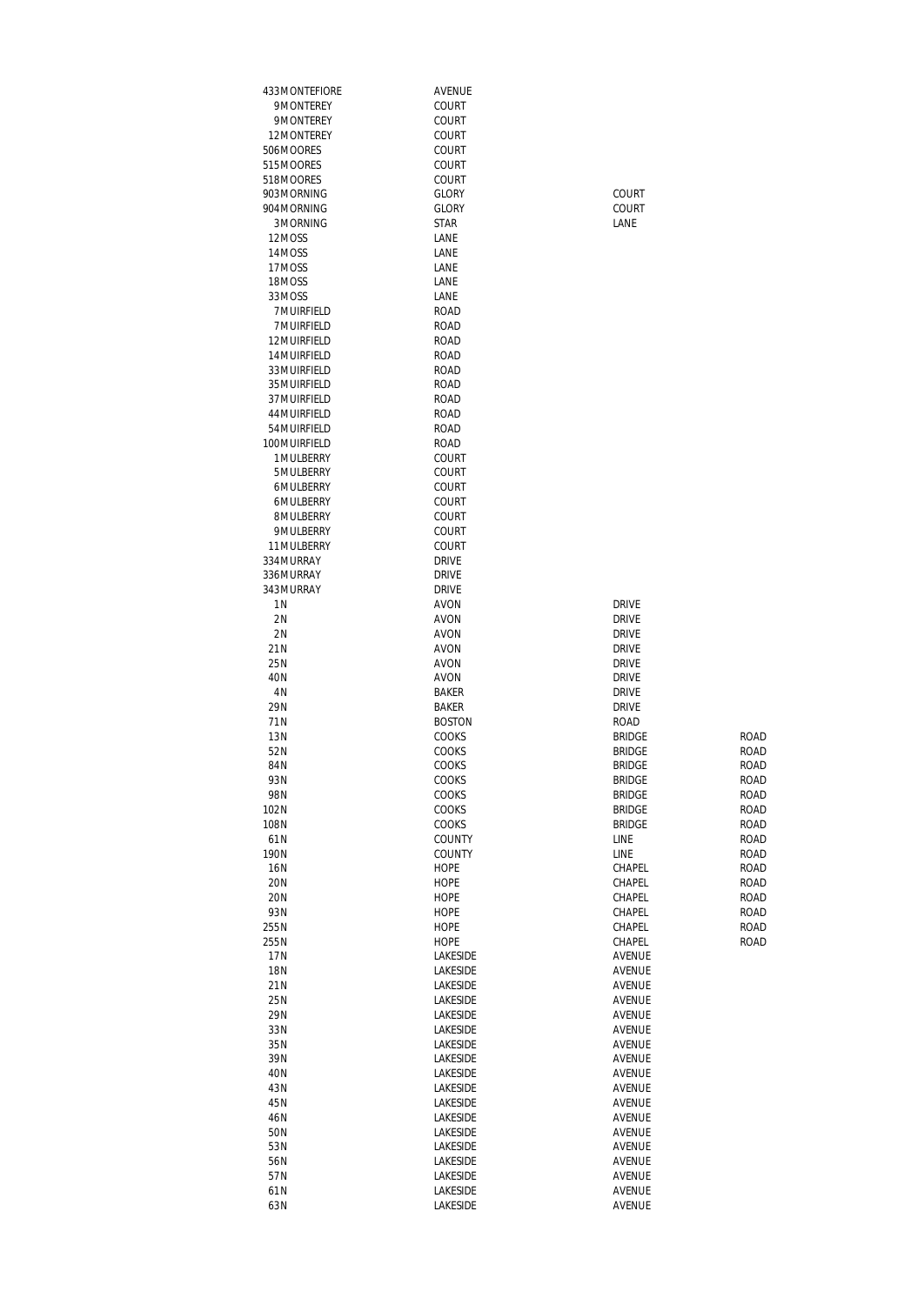| 63N           | LAKESIDE         | <b>AVENUE</b> |             |
|---------------|------------------|---------------|-------------|
| 66N           | LAKESIDE         | <b>AVENUE</b> |             |
| 70N           | LAKESIDE         | <b>AVENUE</b> |             |
| 26N           | LAKESIDE         | <b>DRIVE</b>  |             |
| 23N           | <b>NEW</b>       | PROSPECT      | <b>ROAD</b> |
|               |                  |               |             |
| 88N           | <b>NEW</b>       | PROSPECT      | <b>RD</b>   |
| 108N          | <b>NEW</b>       | PROSPECT      | <b>RD</b>   |
| 108N          | <b>NEW</b>       | PROSPECT      | <b>ROAD</b> |
| 160N          | <b>NEW</b>       | PROSPECT      | ROAD        |
| 195N          | <b>NEW</b>       | PROSPECT      | ROAD        |
| 59N           | <b>STUMP</b>     | <b>TAVERN</b> | <b>RD</b>   |
| 5NANCY        | COURT            |               |             |
| 6NANCY        | COURT            |               |             |
| 12NANCY       | COURT            |               |             |
| 22NANCY       | COURT            |               |             |
| 3NATURE       | <b>BOULEVARD</b> |               |             |
| 7NATURE       |                  |               |             |
|               | <b>BOULEVARD</b> |               |             |
| 28NATURE      | <b>BOULEVARD</b> |               |             |
| 32 NATURE     | <b>BOULEVARD</b> |               |             |
| 54 NATURE     | <b>BOULEVARD</b> |               |             |
| 7 NEAL        | <b>STREET</b>    |               |             |
| 11NEAL        | <b>STREET</b>    |               |             |
| 15NEAL        | <b>STREET</b>    |               |             |
| 20Neal        | Street           |               |             |
| 21 NEAL       | <b>STREET</b>    |               |             |
| 23 NEAL       | <b>STREET</b>    |               |             |
| 25 NEAL       | <b>STREET</b>    |               |             |
| 3 NEBRASKA    | <b>DRIVE</b>     |               |             |
| 4 NEBRASKA    | <b>DRIVE</b>     |               |             |
|               |                  |               |             |
| 5NEBRASKA     | <b>DRIVE</b>     |               |             |
| 6NEBRASKA     | <b>DRIVE</b>     |               |             |
| 11 NEBRASKA   | <b>DRIVE</b>     |               |             |
| 13 NEBRASKA   | <b>DRIVE</b>     |               |             |
| 4 NEVADA      | COURT            |               |             |
| 6NEVADA       | COURT            |               |             |
| 10NEW         | CASTLE           | COURT         |             |
| 13NEW         | CASTLE           | <b>COURT</b>  |             |
| 17NEW         | CASTLE           | COURT         |             |
| 20NEW         | CASTLE           | COURT         |             |
| 21NEW         | CASTLE           | COURT         |             |
| 23NEW         | CASTLE           | COURT         |             |
| 25NEW         | CASTLE           | COURT         |             |
|               |                  |               |             |
| 214NEW        | CENTRAL          | <b>AVENUE</b> |             |
| 255NEW        | CENTRAL          | AVENUE        |             |
| <b>261NEW</b> | CENTRAL          | AVENUE        |             |
| 273NEW        | CENTRAL          | AVENUE        |             |
| 275NEW        | CENTRAL          | <b>AVENUE</b> |             |
| 355NEW        | CENTRAL          | AVENUE        |             |
| 8NEW          | HAMPSHIRE        | <b>STREET</b> |             |
| 3NEW          | <b>JERSEY</b>    | AVENUE        |             |
| 4NEW          | MEXICO           | STREET        |             |
| 5NEW          | MEXICO           | STREET        |             |
| 16NEW         | <b>MEXICO</b>    | STREET        |             |
| 17NEW         | MEXICO           | <b>STREET</b> |             |
| 8NEWBURY      | COURT            |               |             |
| 9NEWBURY      | COURT            |               |             |
|               |                  |               |             |
| 11NEWBURY     | COURT            |               |             |
| 3NICHOLAS     | <b>BOULEVARD</b> |               |             |
| 13NICHOLAS    | <b>BOULEVARD</b> |               |             |
| 7 NICOLE      | COURT            |               |             |
| 302NIGHTHAWK  | LANE             |               |             |
| 355NIGHTHAWK  | LANE             |               |             |
| 371 nighthawk | lane             |               |             |
| 371NIGHTHAWK  | LANE             |               |             |
| 3NOBLE        | СT               |               |             |
| 4NOBLE        | СT               |               |             |
| 2NORMANDY     | DR               |               |             |
| 5NORMANDY     | <b>DRIVE</b>     |               |             |
| 7NORMANDY     | <b>DRIVE</b>     |               |             |
|               |                  |               |             |
| 9NORMANDY     | <b>DRIVE</b>     |               |             |
| 17NORMANDY    | <b>DRIVE</b>     |               |             |
| 18NORMANDY    | <b>DRIVE</b>     |               |             |
| 4 NORWICK     | COURT            |               |             |
| 23NORWICK     | COURT            |               |             |
| 8NOTTINGHAM   | WAY              |               |             |
| 20NOTTINGHAM  | WAY              |               |             |
| 20NOTTINGHAM  | <b>WAY</b>       |               |             |
|               |                  |               |             |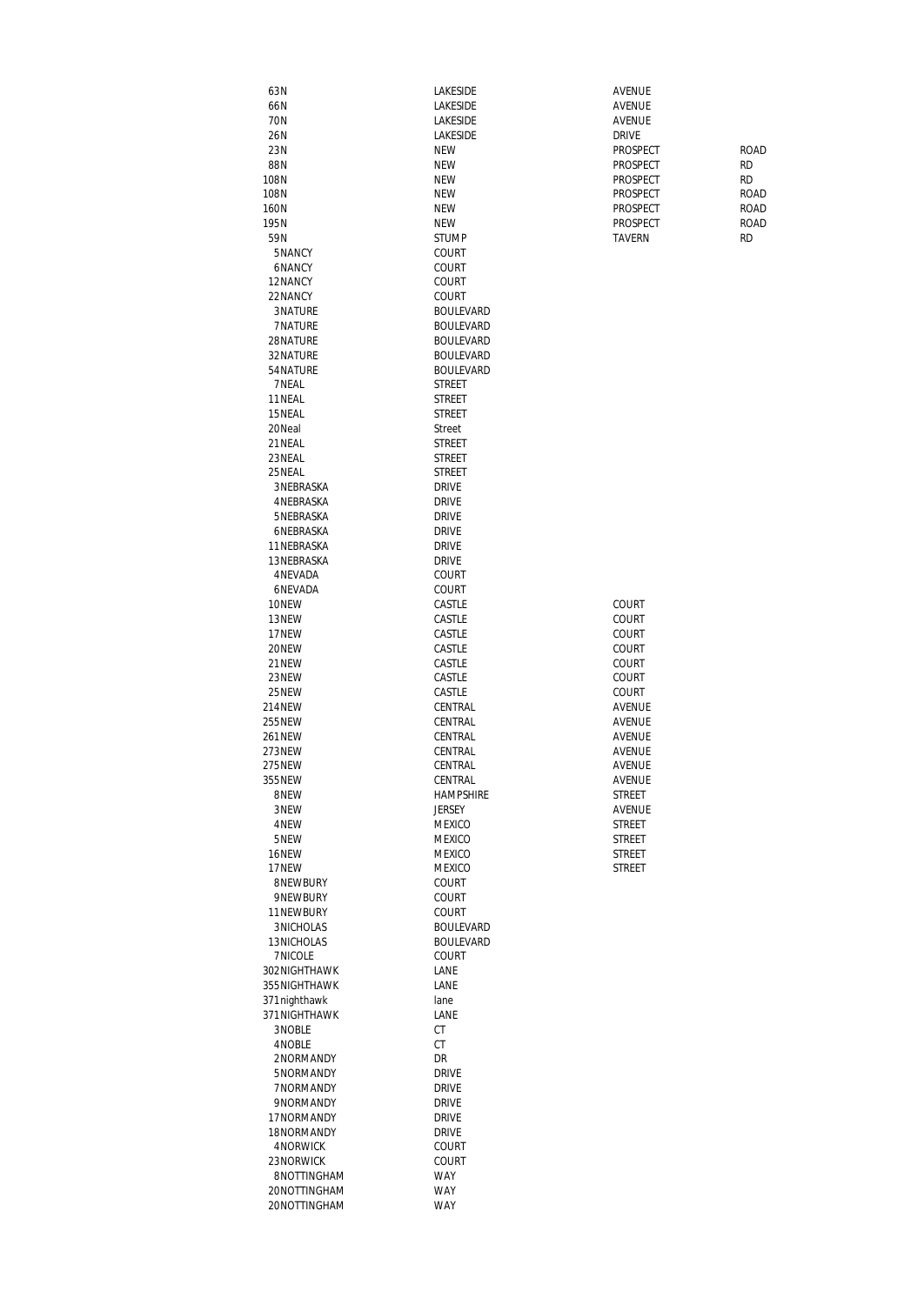| 40NOTTINGHAM                  | WAY                          |       |
|-------------------------------|------------------------------|-------|
| 51 NOTTINGHAM                 | WAY                          |       |
| 55 NOTTINGHAM<br>59NOTTINGHAM | <b>WAY</b><br>WAY            |       |
| 72NOTTINGHAM                  | WAY                          |       |
| 97NOTTINGHAM                  | WAY                          |       |
| 101NOTTINGHAM                 | <b>WAY</b>                   |       |
| <b>120AK</b>                  | <b>DRIVE</b>                 |       |
| 30AK                          | HILL                         | COURT |
| 8OAKLAND                      | <b>DRIVE</b>                 |       |
| 10OAKLAND                     | <b>DRIVE</b>                 |       |
| 17 OAKLAND                    | <b>DRIVE</b>                 |       |
| 18OAKLAND<br>21 OAKLAND       | <b>DRIVE</b><br>DRIVE        |       |
| 28 OAKLAND                    | DRIVE                        |       |
| 32 OAKLAND                    | <b>DRIVE</b>                 |       |
| 36OAKLAND                     | <b>DRIVE</b>                 |       |
| 608OAKLEAF                    | <b>STREET</b>                |       |
| 10AKMONT                      | LANE                         |       |
| 3 OAKMONT                     | LANE                         |       |
| 90AKMONT<br>120AKMONT         | LANE<br>LANE                 |       |
| 22OAKMONT                     | LANE                         |       |
| 280AKMONT                     | LANE                         |       |
| 32OAKMONT                     | LANE                         |       |
| 33 OAKMONT                    | LANE                         |       |
| 40OAKMONT                     | LANE                         |       |
| 42OAKMONT                     | LANE                         |       |
| 44 OAKMONT                    | LANE                         |       |
| 45 OAKMONT<br>47 OAKMONT      | LANE                         |       |
| 52OAKMONT                     | LANE<br>LANE                 |       |
| 54 OAKMONT                    | LANE                         |       |
| 57 OAKMONT                    | LANE                         |       |
| 590AKMONT                     | LANE                         |       |
| 60OAKMONT                     | LANE                         |       |
| 81OAKMONT                     | LANE                         |       |
| 89OAKMONT<br>539OAKTREE       | LANE<br>LANE                 |       |
| 539OAKTREE                    | LANE                         |       |
| 550OAKTREE                    | LANE                         |       |
| 588OAKWOOD                    | AVENUE                       |       |
| 604 OAKWOOD                   | AVENUE                       |       |
| 614OAKWOOD                    | AVENUE                       |       |
| 620OAKWOOD<br>628OAKWOOD      | AVENUE<br>AVENUE             |       |
| 642OAKWOOD                    | AVENUE                       |       |
| 648OAKWOOD                    | AVENUE                       |       |
| 21 OCEAN                      | AVENUE                       |       |
| 39 OCEAN                      | AVENUE                       |       |
| 60HIO                         | COURT                        |       |
| 80HIO<br>10OHIO               | <b>COURT</b>                 |       |
| 120HIO                        | <b>COURT</b><br><b>COURT</b> |       |
| 3 OKLAHOMA                    | <b>DRIVE</b>                 |       |
| 5 OKLAHOMA                    | Drive                        |       |
| 6OKLAHOMA                     | <b>DRIVE</b>                 |       |
| 18 OKLAHOMA                   | Drive                        |       |
| 20OKLAHOMA                    | <b>DRIVE</b>                 |       |
| 6OLENA<br>16OLENA             | DR<br>DR                     |       |
| 3 OLENA                       | <b>DRIVE</b>                 |       |
| 10OLENA                       | <b>DRIVE</b>                 |       |
| 38OLEV                        | <b>DRIVE</b>                 |       |
| 14 OLIVIA                     | WAY                          |       |
| 180LIVIA                      | <b>WAY</b>                   |       |
| 190LIVIA                      | <b>WAY</b>                   |       |
| 22 OLIVIA<br>22 OLIVIA        | <b>WAY</b><br><b>WAY</b>     |       |
| 24 OLIVIA                     | <b>WAY</b>                   |       |
| 25 OLIVIA                     | <b>WAY</b>                   |       |
| 26 OLIVIA                     | <b>WAY</b>                   |       |
| 33 OLIVIA                     | <b>WAY</b>                   |       |
| 34 OLIVIA                     | <b>WAY</b>                   |       |
| 37 OLIVIA                     | <b>WAY</b>                   |       |
| 39 OLIVIA<br>43 OLIVIA        | <b>WAY</b><br><b>WAY</b>     |       |
|                               |                              |       |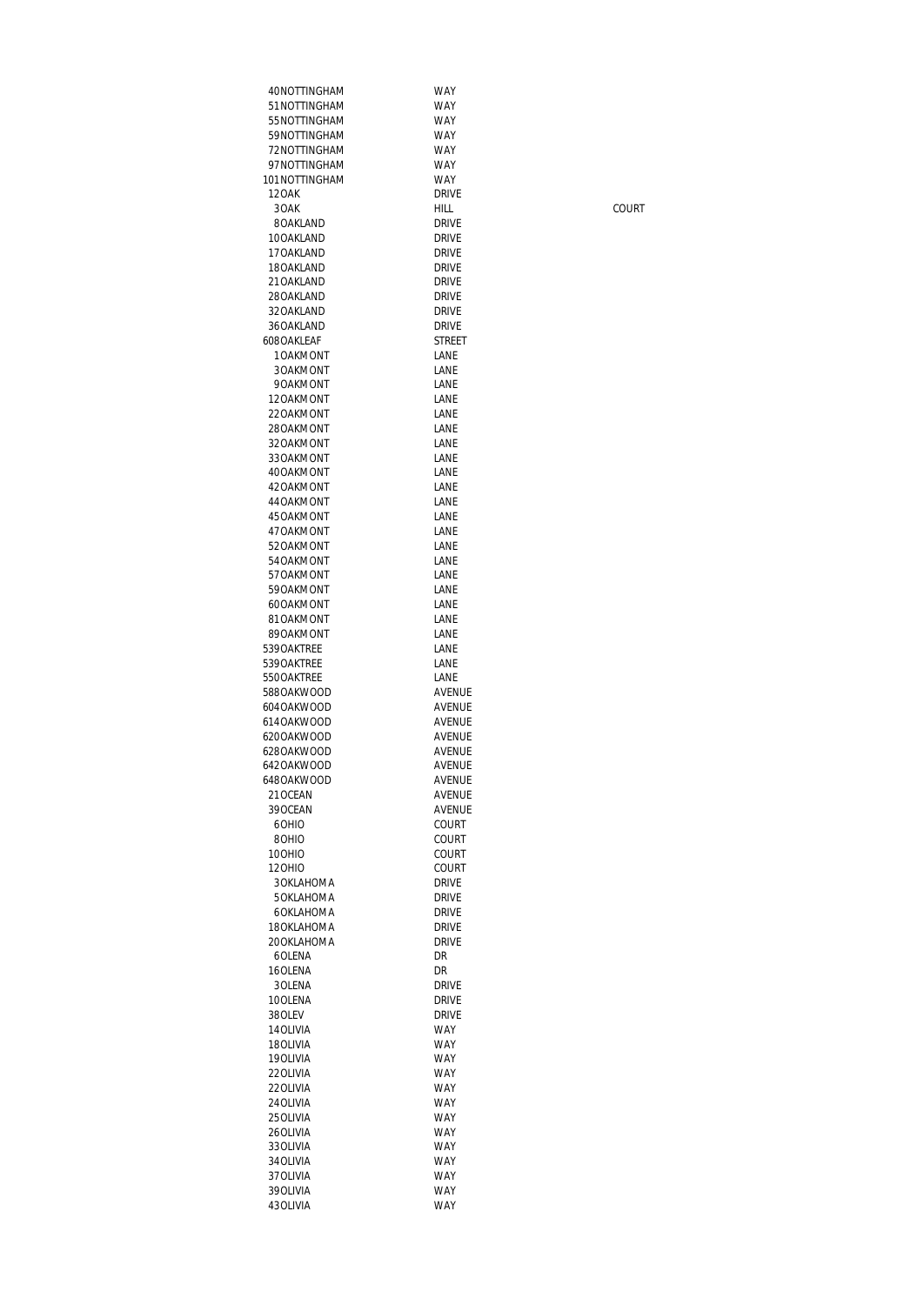| 557 OLLIE                 | <b>BURKE</b>                 | ROAD         |
|---------------------------|------------------------------|--------------|
| 557 OLLIE                 | <b>BURKE</b>                 | ROAD         |
| 610OLLIE<br>615 OLLIE     | BURKE<br><b>BURKE</b>        | ROAD<br>ROAD |
| 622 OLLIE                 | BURKE                        | ROAD         |
| 627 OLLIE                 | <b>BURKE</b>                 | <b>ROAD</b>  |
| 646 OLLIE                 | <b>BURKE</b>                 | <b>ROAD</b>  |
| 661 OLLIE                 | <b>BURKE</b>                 | ROAD         |
| 6OPAL<br>43 ORCHARD       | COURT<br>COURT               |              |
| 55 ORCHARD                | COURT                        |              |
| 9 OREGON                  | <b>AVENUE</b>                |              |
| 10OREGON                  | AVENUE                       |              |
| 13OREGON<br>15 OREGON     | AVENUE<br><b>AVENUE</b>      |              |
| 22OREGON                  | AVENUE                       |              |
| 29 OREGON                 | AVENUE                       |              |
| 32 OREGON                 | AVENUE                       |              |
| 38 OREGON                 | AVENUE                       |              |
| 41 OREGON<br>45 OREGON    | AVENUE<br>AVENUE             |              |
| 269OSPREY                 | PLACE                        |              |
| 270OSPREY                 | PLACE                        |              |
| 4 OVERLOOK                | <b>DRIVE</b>                 |              |
| 5 Overlook<br>8OVERLOOK   | Drive                        |              |
| 12OVERLOOK                | <b>DRIVE</b><br><b>DRIVE</b> |              |
| 22OVERLOOK                | <b>DRIVE</b>                 |              |
| 24 OVERLOOK               | <b>DRIVE</b>                 |              |
| 34 OVERLOOK               | <b>DRIVE</b>                 |              |
| 34 OVERLOOK<br>42OVERLOOK | <b>DRIVE</b><br><b>DRIVE</b> |              |
| 50OVERLOOK                | <b>DRIVE</b>                 |              |
| 55 OVERLOOK               | <b>DRIVE</b>                 |              |
| 60OVERLOOK                | <b>DRIVE</b>                 |              |
| 63OVERLOOK                | <b>DRIVE</b>                 |              |
| 10WL<br>40WL              | COURT<br><b>COURT</b>        |              |
| 50WL                      | COURT                        |              |
| 60WL                      | <b>COURT</b>                 |              |
| 70WL                      | COURT                        |              |
| 90WL<br>301 OWLS          | COURT<br><b>NEST</b>         | COURT        |
| 302 OWLS                  | <b>NEST</b>                  | COURT        |
| 403 OWLS                  | <b>NEST</b>                  | COURT        |
| 10XFORD                   | ROAD                         |              |
| 3OXFORD<br>4OXFORD        | ROAD<br>ROAD                 |              |
| 6OXFORD                   | ROAD                         |              |
| 70XFORD                   | ROAD                         |              |
| 11OXFORD                  | ROAD                         |              |
| 12OXFORD                  | ROAD                         |              |
| 14OXFORD<br>16OXFORD      | <b>ROAD</b><br>ROAD          |              |
| 180XFORD                  | ROAD                         |              |
| 1PALAMINO                 | <b>DRIVE</b>                 |              |
| 19PALAMINO                | <b>DRIVE</b>                 |              |
| 30PALAMINO<br>3PAMELA     | <b>DRIVE</b><br>COURT        |              |
| 14 PAMELA                 | COURT                        |              |
| 102PARK                   | AVENUE                       |              |
| 138PARK                   | AVENUE                       |              |
| 141 PARK                  | AVENUE                       |              |
| 8PARK<br>32 PARK          | <b>RIDGE</b><br><b>RIDGE</b> | WAY<br>WAY   |
| 44 PARK                   | <b>RIDGE</b>                 | <b>WAY</b>   |
| 46PARK                    | <b>RIDGE</b>                 | <b>WAY</b>   |
| 48PARK                    | <b>RIDGE</b>                 | WAY          |
| 18 PARKHILL<br>20PARKSIDE | STREET<br>DR                 |              |
| 22 PARKSIDE               | DR                           |              |
| 1PARKSIDE                 | <b>DRIVE</b>                 |              |
| 8PARKSIDE                 | <b>DRIVE</b>                 |              |
| 25 PARKSIDE               | <b>DRIVE</b>                 |              |
| 2PARTREE                  | ROAD                         |              |
| 4PARTREE<br>6PARTREE      | ROAD<br><b>ROAD</b>          |              |
|                           |                              |              |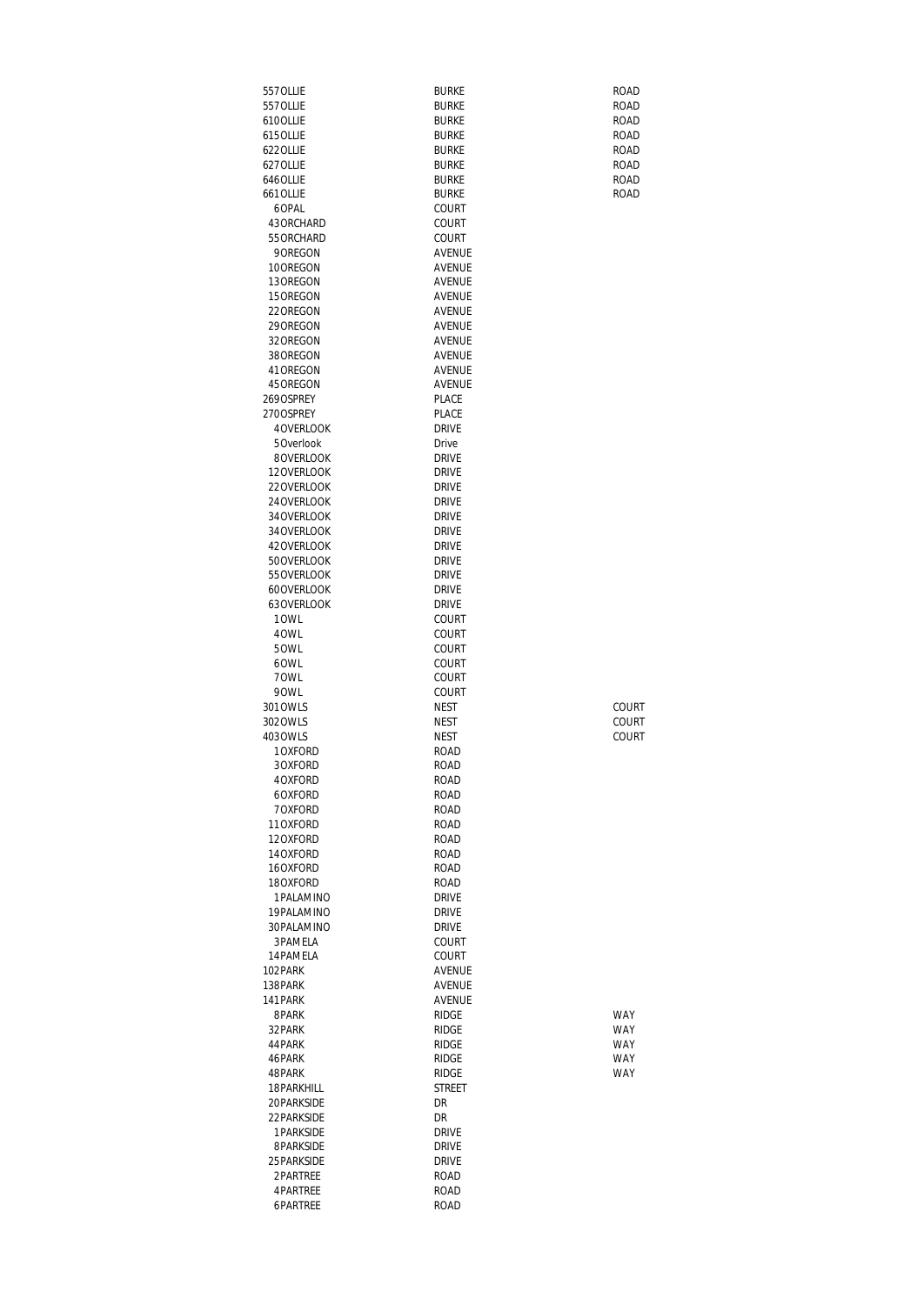7PARTREE ROAD<br>8PARTREE ROAD 8PARTREE 11PARTREE ROAD<br>14PARTREE ROAD 14PARTREE ROAD 832PATTERSON ROAD 856PATTERSON ROAD<br>582PAUL ROAD 582PAUL ROAD 598PAUL ROAD<br>15PEACH TREE 15PEACH STREET TREE STREET 4PEACOCK LANE<br>4PEBBLE BEACH 4PEBBLE BEACH BOULEVARD 10PEBBLE BEACH BOULEVARD 17PEBBLE BEACH BOULEVARD 20PEBBLE<br>26PEBBLE BEACH BEACH 26PEBBLE BEACH BOULEVARD 37PEBBLE BEACH BEACH BEACH 39PEBBLE<br>75PEBBLE BEACH BEACH 75PEBBLE BEACH BOULEVARD 95PEBBLE BEACH BEACH<br>95PEBBLE BEACH 95PEBBLE BEACH BEACH BOULEVARD 97PEBBLE BEACH BOULEVARD 14PEMBROKE DRIVE<br>15PEMBROKE DRIVE 15PEMBROKE DRIVE<br>16PEMBROKE DRIVE 16PEMBROKE DRIVE<br>17PEMBROKE DRIVE 17PEMBROKE DRIVE<br>25PEMBROKE DRIVE 25 PEMBROKE DRIVE<br>40 PEMBROKE DRIVE 40PEMBROKE DRIVE<br>42PEMBROKE DRIVE 42 PEMBROKE<br>43 PEMBROKE DRIVE 43PEMBROKE DRIVE<br>3PENNSYLVANIA AVENUE 3PENNSYLVANIA AVENUE 3PENNSYLVANIA 7 PENNSYLVANIA AVENUE 8PENNSYLVANIA AVENUE 10PENNSYLVANIA AVENUE 18PENNSYLVANIA AVENUE 28PENNSYLVANIA AVENUE 29 PENNSYLVANIA 37PENNSYLVANIA AVENUE 46PENNSYLVANIA AVENUE 52PENNSYLVANIA 53PENNSYLVANIA AVENUE 58PENNSYLVANIA AVEN<br>1PFNNY IANF 1 PENNY LANE<br>1 PENNY LANE 1 PENNY LANE<br>6 PENNY LANE 6PENNY 7PENNY LANE<br>9PENNY LANE 9PENNY LANE<br>11 PENNY LANE 11PENNY 12PENNY LANE<br>20PENNY LANE 20PENNY 7PEPPERIDGE COURT 11PEPPERIDGE COURTERENT COURT<br>180PERRINEVILLE 180PERRINEVILLE 192PERRINEVILLE<br>261PERRINEVILLE ROAD 261 PERRINEVILLE ROAD<br>470 PERRINEVILLE ROAD 470PERRINEVILLE 846PERRINEVILLE ROAD 862PERRINEVILLE ROAD 8PERSIMMON DRIVE 12PERSIMMON 376PFISTER ROAD 384PFISTER ROAD<br>422PFISTER ROAD 422PFISTER<br>435PFISTER ROAD 435 PFISTER 436 PFISTER ROAD<br>440 PFISTER ROAD 440PFISTER 444PFISTER ROAD<br>9PHEONIX COURT PHEONIX COURT<br>10PHOENIX COURT 10PHOENIX 14PHOENIX COURT<br>15PHOENIX COURT 15PHOENIX COURT 30PICCADILLY DRIVE<br>40PICCADILLY DRIVE 40PICCADILLY DRIVE<br>40PICCADILLY DRIVE 40PICCADILLY<br>46PICCADILLY DRIVE 46PICCADILLY 57PICCADILLY DRIVE<br>65PICCADILLY DRIVE 65PICCADILLY

| BOULFVARD        |
|------------------|
| BOULFVARD        |
| BOULFVARD        |
| BOULFVARD        |
| <b>BOULFVARD</b> |
| BOULFVARD        |
| <b>BOULFVARD</b> |
| BOULFVARD        |
| BOULFVARD        |
| <b>BOULFVARD</b> |
| ROLILEVARD       |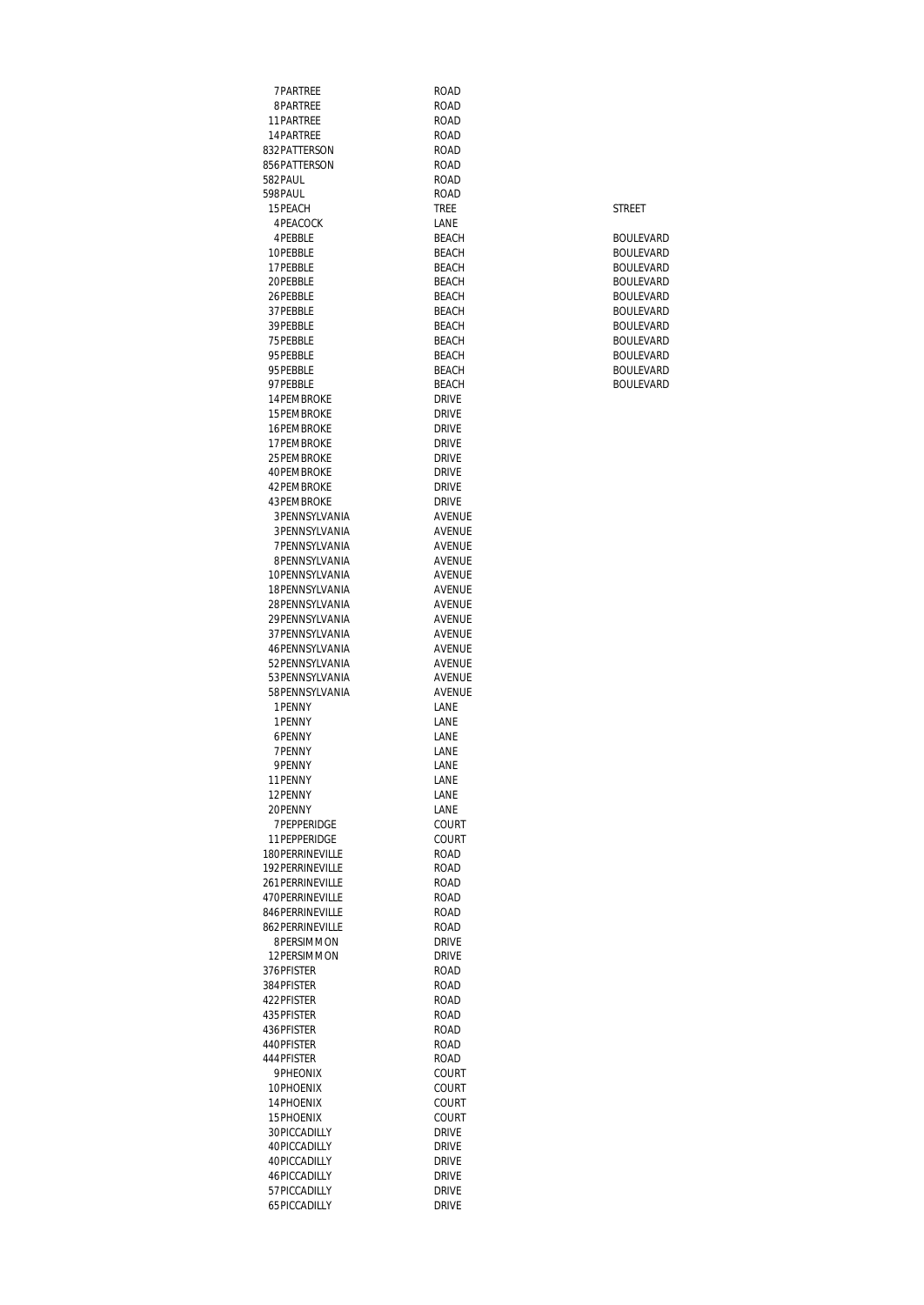| 67PICCADILLY                   | <b>DRIVE</b>                   |               |
|--------------------------------|--------------------------------|---------------|
| 95PICCADILLY                   | <b>DRIVE</b>                   |               |
| 103PICCADILLY                  | <b>DRIVE</b>                   |               |
| 104 PICCADILLY                 | <b>DRIVE</b>                   |               |
| 106PICCADILLY                  | <b>DRIVE</b>                   |               |
| 108PICCADILLY                  | <b>DRIVE</b>                   |               |
| 110PICCADILLY                  | <b>DRIVE</b>                   |               |
| 114 PICCADILLY                 | <b>DRIVE</b>                   |               |
| 115PICCADILLY<br>118PICCADILLY | <b>DRIVE</b><br><b>DRIVE</b>   |               |
| 120PICCADILLY                  | <b>DRIVE</b>                   |               |
| 122PICCADILLY                  | <b>DRIVE</b>                   |               |
| 124 PICCADILLY                 | <b>DRIVE</b>                   |               |
| 127 PICCADILLY                 | <b>DRIVE</b>                   |               |
| 128PICCADILLY                  | <b>DRIVE</b>                   |               |
| 130PICCADILLY                  | <b>DRIVE</b>                   |               |
| 131 PICCADILLY                 | <b>DRIVE</b>                   |               |
| 131 PICCADILLY                 | <b>DRIVE</b>                   |               |
| 2PINE                          | HILL                           | ROAD          |
| 6PINE                          | HILL                           | ROAD          |
| 14PINE                         | HILL                           | ROAD          |
| 16PINE<br>213PINE              | HILL<br><b>MEADOWS</b>         | ROAD<br>COURT |
| 613PINF                        | <b>STREET</b>                  |               |
| 618PINF                        | STREET                         |               |
| 620PINE                        | STREET                         |               |
| 623PINE                        | STREET                         |               |
| 4PINE                          | VALLEY                         | ROAD          |
| 7PINE                          | VALLEY                         | <b>ROAD</b>   |
| 16PINE                         | VALLEY                         | ROAD          |
| 17PINE                         | VALLEY                         | <b>ROAD</b>   |
| 21 PINE                        | VALLEY                         | ROAD          |
| 24PINE                         | VALLEY                         | ROAD          |
| 31 PINE                        | VALLEY                         | ROAD          |
| 35 PINE<br>36PINE              | VALLEY<br>VALLEY               | ROAD<br>ROAD  |
| 36PINE                         | VALLEY                         | ROAD          |
| 45 PINE                        | VALLEY                         | ROAD          |
| 51 PINE                        | VALLEY                         | ROAD          |
| 21 PINECREST                   | AVENUE                         |               |
| 35 PINECREST                   | AVENUE                         |               |
| 36PINECREST                    | <b>AVENUE</b>                  |               |
| 37PINECREST                    | <b>AVENUE</b>                  |               |
| 40PINECREST                    | AVENUE                         |               |
| 45 PINEOAKA                    | ROAD                           |               |
| 1PINEWOOD                      | ROAD                           |               |
| 11 PITNEY<br>17 PITNEY         | LANE                           |               |
| 18PITNEY                       | LANE<br>LANE                   |               |
| 23PITNEY                       | LANE                           |               |
| 26PITNEY                       | LANE                           |               |
| 45 PITNEY                      | LANE                           |               |
| 31 PITNEY                      | LN                             |               |
| 1 PLASNER                      | COURT                          |               |
| 3PLASNER                       | COURT                          |               |
| 6PLASNER                       | COURT                          |               |
| 1POINTE                        | <b>CIRCLE</b>                  |               |
| 3POINTE                        | <b>CIRCLE</b>                  |               |
| 5POINTE<br>10POINTE            | <b>CIRCLE</b><br><b>CIRCLE</b> |               |
| 14 POINTE                      | <b>CIRCLE</b>                  |               |
| 16POINTE                       | <b>CIRCLE</b>                  |               |
| 27 POINTE                      | <b>CIRCLE</b>                  |               |
| 29 POINTE                      | <b>CIRCLE</b>                  |               |
| 30POINTE                       | <b>CIRCLE</b>                  |               |
| 34 POINTE                      | <b>CIRCLE</b>                  |               |
| 37 POINTE                      | <b>CIRCLE</b>                  |               |
| 1POLE                          | <b>BROOK</b>                   | ROAD          |
| 3POLE                          | <b>BROOK</b>                   | ROAD          |
| 5POLE                          | <b>BROOK</b>                   | ROAD          |
| 4POMEROY                       | COURT                          |               |
| 5POMEROY<br>9POMEROY           | COURT<br>COURT                 |               |
| 5POPLAR                        | STREET                         |               |
| 15POPLAR                       | STREET                         |               |
| 1102POPPY                      | PL                             |               |
| 31 PORTCHESTER                 | COURT                          |               |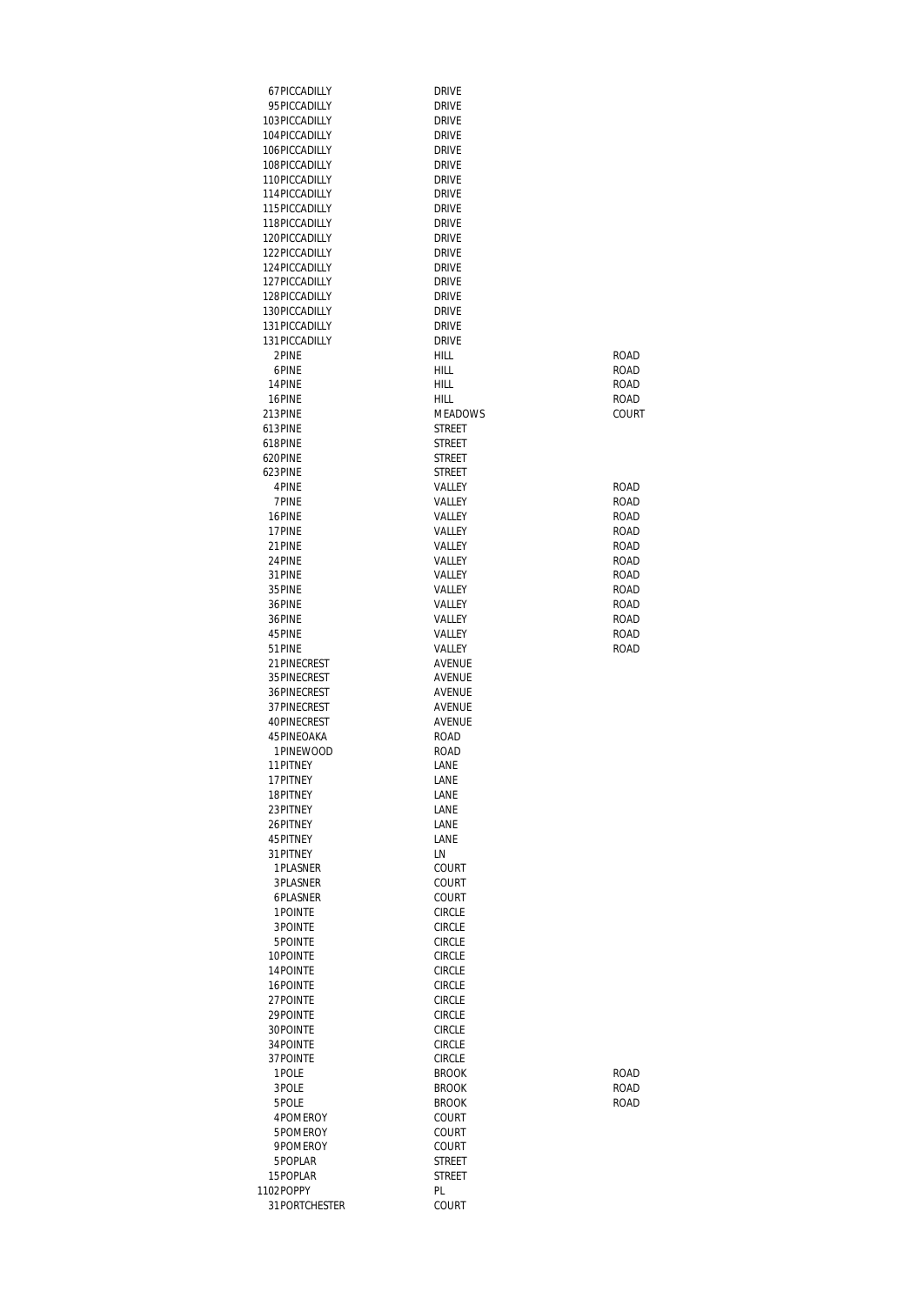| 37PORTCHESTER                   | COURT                        |                          |
|---------------------------------|------------------------------|--------------------------|
| 8PORTCHESTER                    | DRIVE                        |                          |
| 21PORTCHESTER                   | DRIVE                        |                          |
| 24PORTCHESTER                   | <b>DRIVE</b>                 |                          |
| 30PORTCHESTER<br>41 PORTCHESTER | DRIVE<br><b>DRIVE</b>        |                          |
| 45 PORTCHESTER                  | <b>DRIVE</b>                 |                          |
| 2PORTEBELLO                     | ROAD                         |                          |
| 6PORTEBELLO                     | ROAD                         |                          |
| 7PORTEBELLO                     | ROAD                         |                          |
| 8PORTEBELLO                     | <b>ROAD</b>                  |                          |
| 10PORTEBELLO                    | ROAD                         |                          |
| 13PORTEBELLO                    | ROAD                         |                          |
| 12BPRIMROSE                     | LANE                         |                          |
| 14BPRIMROSE<br>14CPRIMROSE      | LANE<br>LANE                 |                          |
| 14CPRIMROSE                     | LANE                         |                          |
| 2BPRIMROSE                      | LANE                         |                          |
| 2BPRIMROSE                      | LANE                         |                          |
| 1 PRINCE                        | COURT                        |                          |
| 2PRINCE                         | COURT                        |                          |
| 2PRINCE                         | <b>WAY</b>                   |                          |
| 14 PRINCE                       | <b>WAY</b>                   |                          |
| 16PRINCF<br>1 PRINCETON         | <b>WAY</b><br><b>DRIVE</b>   |                          |
| 2PRINCETON                      | <b>DRIVE</b>                 |                          |
| 3 PRINCETON                     | <b>DRIVE</b>                 |                          |
| 3 PRINCETON                     | <b>DRIVE</b>                 |                          |
| 4PRINCFTON                      | <b>DRIVE</b>                 |                          |
| 6Princeton                      | Drive                        |                          |
| 12PRINCETON                     | DRIVE                        |                          |
| 13 PRINCETON<br>16 PRINCETON    | <b>DRIVE</b><br><b>DRIVE</b> |                          |
| 18 PRINCETON                    | <b>DRIVE</b>                 |                          |
| 29 PRINCETON                    | <b>DRIVE</b>                 |                          |
| 4PURPLE                         | ASH                          | COURT                    |
| 17 QUAIL                        | ROAD                         |                          |
| 24 QUAIL                        | <b>ROAD</b>                  |                          |
| 3QUAKER<br>3QUAKER              | <b>HILL</b><br>HILL          | <b>ROAD</b><br>ROAD      |
| 1 RACHEL                        | COURT                        |                          |
| 2RACHEL                         | COURT                        |                          |
| 3RACHEL                         | COURT                        |                          |
| 10RACHEL                        | COURT                        |                          |
| 11 RACHEL                       | COURT                        |                          |
| 12 RACHEL<br>5RALPH             | COURT<br>PLACE               |                          |
| 11RALPH                         | PLACE                        |                          |
| 15 RALPH                        | PLACE                        |                          |
| 2REAGAN                         | <b>DRIVE</b>                 |                          |
| 4 REAGAN                        | DRIVE                        |                          |
| 5REAGAN                         | <b>DRIVE</b>                 |                          |
| 8REAGAN                         | <b>DRIVE</b>                 |                          |
| 15RED<br>1RED                   | CEDAR<br>CEDAR               | COURT<br><b>RUN</b>      |
| 6RED                            | CEDAR                        | <b>RUN</b>               |
| 8RED                            | CEDAR                        | <b>RUN</b>               |
| 9RED                            | CEDAR                        | <b>RUN</b>               |
| 10RED                           | CEDAR                        | <b>RUN</b>               |
| 11RED                           | CEDAR                        | <b>RUN</b>               |
| 12RED<br>18RED                  | CEDAR<br>CEDAR               | <b>RUN</b><br><b>RUN</b> |
| 7RED                            | <b>FOX</b>                   | <b>DRIVE</b>             |
| 7RED                            | <b>FOX</b>                   | <b>DRIVE</b>             |
| 11RED                           | <b>FOX</b>                   | <b>DRIVE</b>             |
| 15RED                           | <b>FOX</b>                   | <b>DRIVE</b>             |
| 17RED                           | FOX                          | <b>DRIVE</b>             |
| 50REDWOOD                       | PL                           |                          |
| 45REDWOOD<br>49REDWOOD          | <b>PLACE</b><br>PLACE        |                          |
| 55REDWOOD                       | <b>PLACE</b>                 |                          |
| 58REDWOOD                       | <b>PLACE</b>                 |                          |
| 63REDWOOD                       | <b>PLACE</b>                 |                          |
| 65REDWOOD                       | PLACE                        |                          |
| 590REED<br>595REED              | ROAD                         |                          |
| 598REED                         | ROAD<br><b>ROAD</b>          |                          |
|                                 |                              |                          |

| COURT        |
|--------------|
| RUN          |
| RUN          |
| RUN          |
| RUN          |
| RUN          |
| RUN          |
| RUN          |
| RUN          |
| <b>DRIVE</b> |
| drivf        |
| drivf        |
| drivf        |
| drivf        |
|              |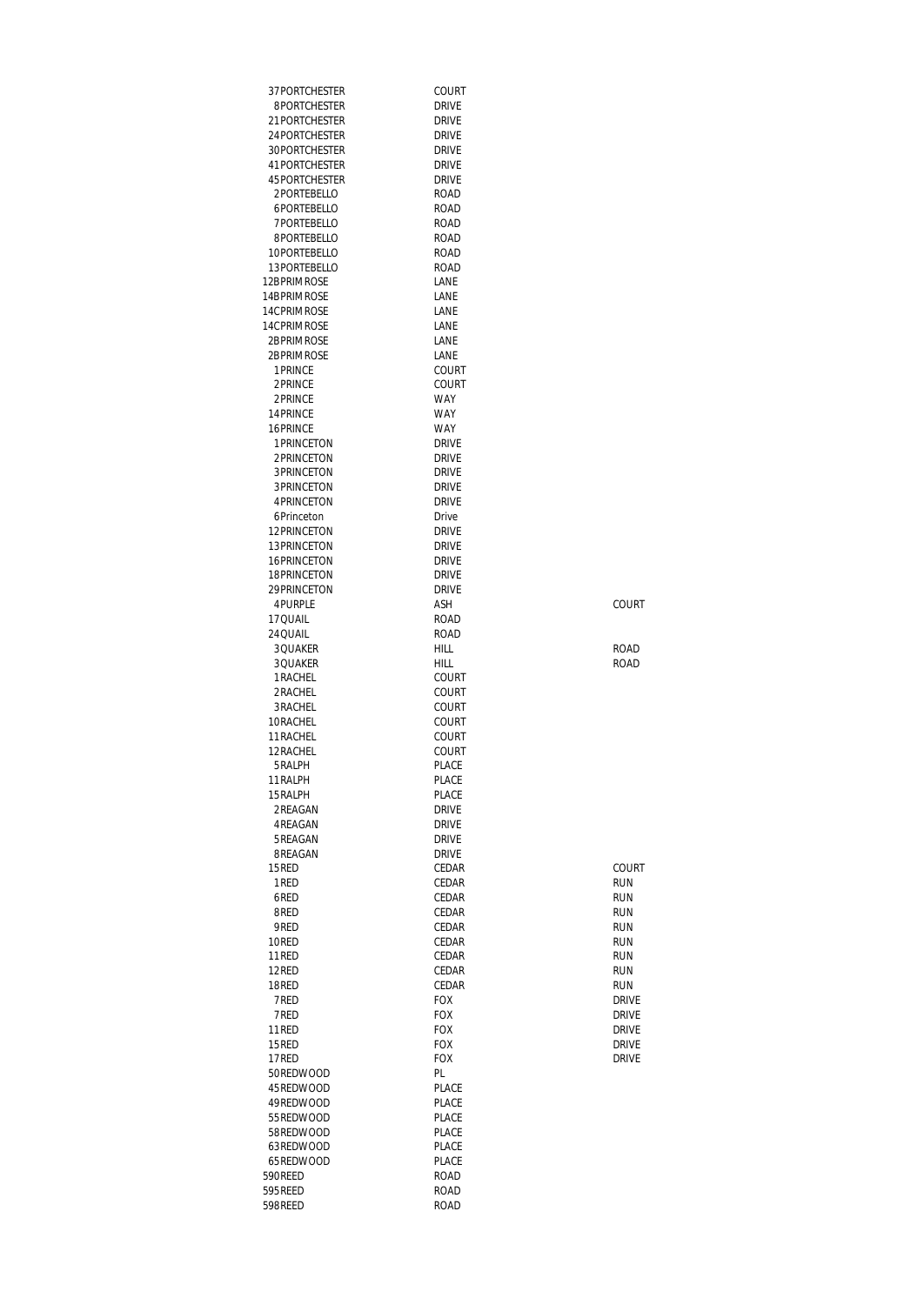| 627REED                                     | ROAD                           |                              |
|---------------------------------------------|--------------------------------|------------------------------|
| 628REED                                     | ROAD                           |                              |
| 636REED                                     | ROAD                           |                              |
| 718REED                                     | ROAD                           |                              |
| 738REED                                     | ROAD                           |                              |
| 756REED<br>1422REED                         | ROAD<br>ROAD                   |                              |
| 5REESE                                      | COURT                          |                              |
| 10REGENT                                    | SQUARE                         |                              |
| 57 RENEE                                    | COURT                          |                              |
| 1 REVERE                                    | COURT                          |                              |
| 5RHODE                                      | <b>ISLAND</b>                  | <b>DRIVE</b>                 |
| 5RHODE                                      | <b>ISLAND</b>                  | <b>DRIVE</b>                 |
| 6RHODE                                      | <b>ISLAND</b>                  | <b>DRIVE</b>                 |
| 7RHODE                                      | <b>ISI AND</b>                 | <b>DRIVE</b>                 |
| 7RHODE                                      | <b>ISLAND</b>                  | <b>DRIVE</b>                 |
| 12RHODE                                     | <b>ISLAND</b>                  | <b>DRIVE</b>                 |
| 15RHODE                                     | <b>ISLAND</b>                  | <b>DRIVE</b>                 |
| 21RHODE                                     | <b>ISLAND</b>                  | <b>DRIVE</b>                 |
| 23RHODE                                     | <b>ISLAND</b>                  | <b>DRIVE</b><br><b>DRIVE</b> |
| 24 RHODE<br>35RHODE                         | <b>ISLAND</b><br><b>ISLAND</b> | <b>DRIVE</b>                 |
| 44RHODE                                     | <b>ISLAND</b>                  | <b>DRIVE</b>                 |
| 50RHODE                                     | <b>ISLAND</b>                  | <b>DRIVE</b>                 |
| 52RHODF                                     | <b>ISLAND</b>                  | <b>DRIVE</b>                 |
| 55RHODE                                     | <b>ISLAND</b>                  | <b>DRIVE</b>                 |
| 57RHODE                                     | <b>ISLAND</b>                  | <b>DRIVE</b>                 |
| 61RHODE                                     | <b>ISLAND</b>                  | <b>DRIVE</b>                 |
| 74RHODE                                     | <b>ISLAND</b>                  | <b>DRIVE</b>                 |
| 75RHODE                                     | <b>ISLAND</b>                  | <b>DRIVE</b>                 |
| 4 RICCI <sup>S</sup>                        | Drive                          |                              |
| <b>7RICCIS</b>                              | DRIVE                          |                              |
| <b>7RICCIS</b>                              | DRIVE                          |                              |
| 8RICCI <sup>S</sup><br>10RICCI <sup>S</sup> | <b>DRIVE</b><br>DRIVE          |                              |
| 16RICCI <sup>S</sup>                        | DRIVE                          |                              |
| 18RICCI <sup>S</sup>                        | DRIVE                          |                              |
| 20RICCI <sup>S</sup>                        | <b>DRIVE</b>                   |                              |
| 45 RICHTER                                  | ROAD                           |                              |
| 55 RICHTER                                  | ROAD                           |                              |
| 92 RICHTER                                  | ROAD                           |                              |
| 100RICHTER                                  | ROAD                           |                              |
| 104 RICHTER                                 | ROAD                           |                              |
| 14 RIDGEDAI F                               | <b>AVENUE</b>                  |                              |
| 15RIDGEDALE                                 | AVENUE                         |                              |
| 22RIDGEDALE<br>28RIDGEDALE                  | <b>AVENUE</b><br>AVENUE        |                              |
| 32RIDGEDALE                                 | AVENUE                         |                              |
| 72RITA                                      | LANE                           |                              |
| 76RITA                                      | LANE                           |                              |
| 77RITA                                      | LANE                           |                              |
| 87RITA                                      | LANE                           |                              |
| 8RIVER                                      | <b>EDGE</b>                    | <b>DRIVE</b>                 |
| 15RIVER                                     | <b>EDGE</b>                    | <b>DRIVE</b>                 |
| 16RIVER                                     | <b>EDGE</b>                    | <b>DRIVE</b>                 |
| 18RIVER                                     | EDGE                           | <b>DRIVE</b>                 |
| 21RIVER                                     | <b>EDGE</b>                    | <b>DRIVE</b>                 |
| 1 ROBERT                                    | <b>TERRACE</b>                 |                              |
| 6ROBERT                                     | TERRACE                        |                              |
| 11ROBERT<br>12ROBERT                        | TERRACE<br>TERRACE             |                              |
| 2ROCOCO                                     | COURT                          |                              |
| 7ROCOCO                                     | COURT                          |                              |
| 8ROCOCO                                     | COURT                          |                              |
| 8ROCOCO                                     | COURT                          |                              |
| 13ROCOCO                                    | COURT                          |                              |
| 14ROCOCO                                    | <b>COURT</b>                   |                              |
| 13ROCOCO                                    | СT                             |                              |
| 1 RODEO                                     | Drive                          |                              |
| 3RODEO                                      | Drive                          |                              |
| 22RODEO                                     | Drive                          |                              |
| 661 RODRIGUEZ                               | LANE                           |                              |
| 667 RODRIGUEZ<br>10ROSECLIFF                | LANE<br><b>DRIVE</b>           |                              |
| 134 ROSS                                    | LANE                           |                              |
| 175ROSS                                     | LANE                           |                              |
| 207ROSS                                     | LANE                           |                              |
|                                             |                                |                              |

| drivf |
|-------|
| drivf |
| drivf |
| drivf |
| drivf |

| drive |
|-------|
| drivf |
| DRIVF |
| DRIVF |
| DRIVF |
| DRIVF |
| drivf |
| DRIVF |
| DRIVF |
| DRIVF |
| DRIVF |
| drivf |
| DRIVF |
| drivf |
| drivf |
| drivf |
| DRIVF |
| DRIVF |
| drivf |
|       |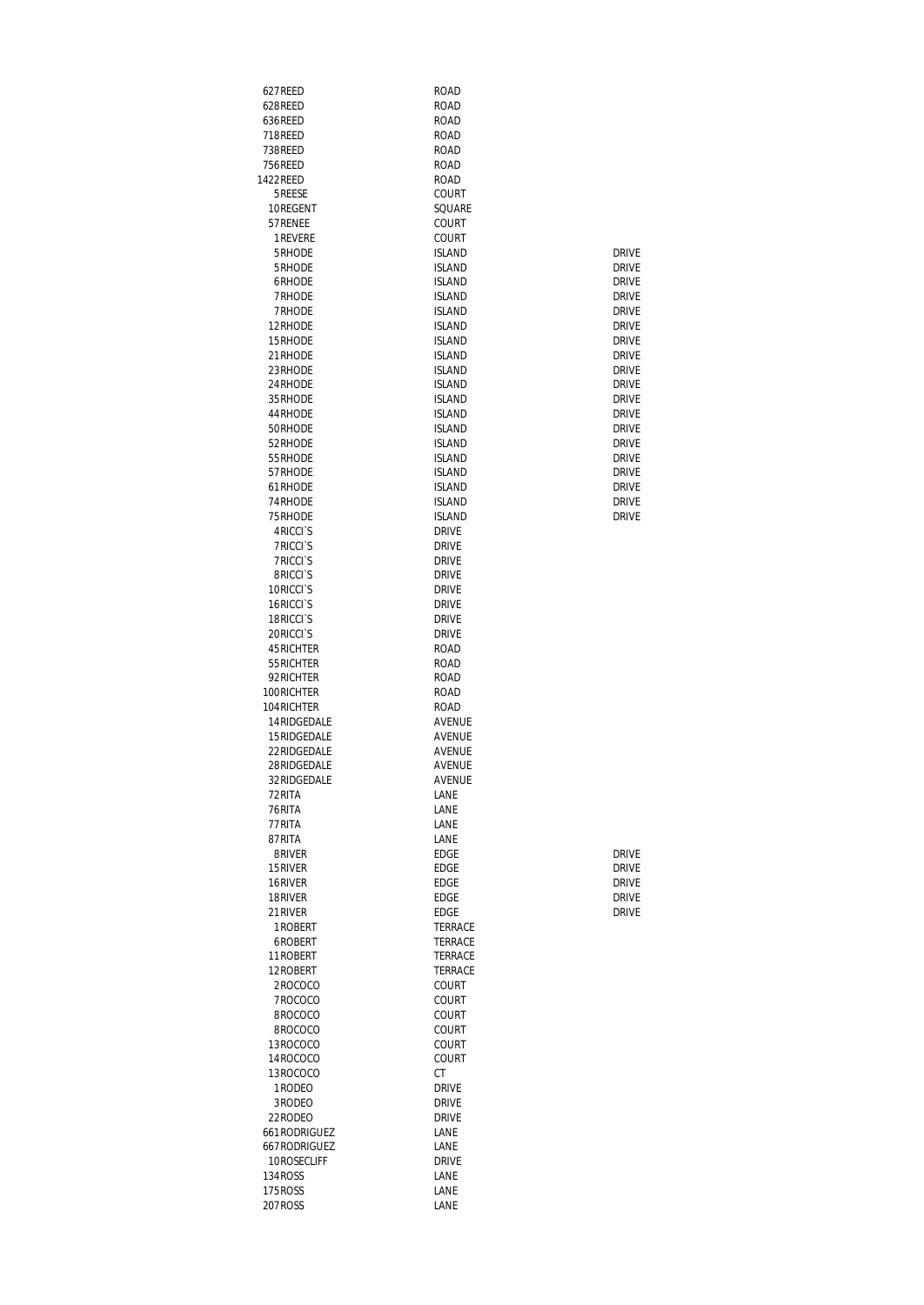| 5ROUND                   | HILL                         | <b>ROAD</b>                    |                   |
|--------------------------|------------------------------|--------------------------------|-------------------|
| 14ROUND                  | HILL                         | <b>ROAD</b>                    |                   |
| 16ROUND                  | <b>HILL</b>                  | <b>ROAD</b>                    |                   |
| 21 ROUND                 | HILL                         | <b>ROAD</b>                    |                   |
| 24 ROUND<br>15 ROYAL     | HILL<br><b>GROVE</b>         | <b>ROAD</b><br><b>DRIVE</b>    |                   |
| 17 ROYAL                 | <b>GROVE</b>                 | <b>DRIVE</b>                   |                   |
| 14RUE                    | <b>MONET</b>                 |                                |                   |
| 14RUE                    | <b>MONET</b>                 |                                |                   |
| 17RUE                    | <b>MONET</b>                 |                                |                   |
| 7RUMFORD                 | COURT                        |                                |                   |
| 11 RUMFORD               | COURT                        |                                |                   |
| 13RUMFORD                | COURT                        |                                |                   |
| 14 RUMFORD               | COURT                        |                                |                   |
| 18RUMFORD<br>18RUMFORD   | COURT<br>COURT               |                                |                   |
| 21 RUMFORD               | COURT                        |                                |                   |
| 9RUSSELL                 | <b>CHILDS</b>                | <b>ROAD</b>                    |                   |
| 16RUSSELL                | <b>CHILDS</b>                | <b>ROAD</b>                    |                   |
| 9RUTGERS                 | <b>ROAD</b>                  |                                |                   |
| 14 RUTGERS               | <b>ROAD</b>                  |                                |                   |
| 15 RUTGERS               | ROAD                         |                                |                   |
| 17RUTGERS                | ROAD                         |                                |                   |
| 27 RUTGERS<br>33 RUTGERS | <b>ROAD</b><br>ROAD          |                                |                   |
| 35 RUTGERS               | ROAD                         |                                |                   |
| 6RUTHERFORD              | COURT                        |                                |                   |
| 14 RUTHERFORD            | COURT                        |                                |                   |
| 10RUTHERFORD             | СT                           |                                |                   |
| 3RYANS                   | <b>WAY</b>                   |                                |                   |
| 9RYANS                   | <b>WAY</b>                   |                                |                   |
| 3RYE                     | COURT                        |                                |                   |
| 7RYE                     | COURT                        |                                |                   |
| 10RYE<br>12RYE           | COURT<br>COURT               |                                |                   |
| 32S                      | AVON                         | <b>DRIVE</b>                   |                   |
| 40S                      | <b>AVON</b>                  | <b>DRIVE</b>                   |                   |
| 42S                      | AVON                         | <b>DRIVE</b>                   |                   |
| 42S                      | AVON                         | <b>DRIVE</b>                   |                   |
| 45S                      | AVON                         | <b>DRIVE</b>                   |                   |
| 11 S                     | <b>BAKER</b>                 | <b>DRIVE</b>                   |                   |
| 11 S                     | <b>BAKER</b><br><b>BAKER</b> | <b>DRIVE</b><br><b>DRIVE</b>   |                   |
| 23S<br>28S               | <b>BAKER</b>                 | <b>DRIVE</b>                   |                   |
| 38S                      | <b>BAKER</b>                 | <b>DRIVE</b>                   |                   |
| 42S                      | <b>BAKER</b>                 | <b>DRIVE</b>                   |                   |
| 47S                      | <b>BAKER</b>                 | <b>DRIVE</b>                   |                   |
| 54S                      | <b>BAKER</b>                 | <b>DRIVE</b>                   |                   |
| 56S                      | <b>BAKER</b>                 | <b>DRIVE</b>                   |                   |
| 63S                      | <b>BAKER</b>                 | <b>DRIVE</b>                   |                   |
| 3S<br>1S                 | CAROLINA<br>CAROLINA         | ST                             |                   |
| 8S                       | CAROLINA                     | STREET<br><b>STREET</b>        |                   |
| 28S                      | COOKS                        | <b>BRIDGE</b>                  | <b>ROAD</b>       |
| <b>78S</b>               | COOKS                        | <b>BRIDGE</b>                  | ROAD              |
| 78S                      | COOKS                        | <b>BRIDGE</b>                  | ROAD              |
| 79S                      | COOKS                        | <b>BRIDGE</b>                  | ROAD              |
| 82S                      | COOKS                        | <b>BRIDGE</b>                  | ROAD              |
| 89S                      | COOKS                        | <b>BRIDGE</b>                  | ROAD              |
| 396S<br>414S             | COOKS<br>COOKS               | <b>BRIDGE</b><br><b>BRIDGE</b> | ROAD<br><b>RD</b> |
| 414S                     | COOKS                        | <b>BRIDGE</b>                  | ROAD              |
| 451S                     | COOKS                        | <b>BRIDGE</b>                  | ROAD              |
| 471S                     | COOKS                        | <b>BRIDGE</b>                  | ROAD              |
| 477S                     | COOKS                        | <b>BRIDGE</b>                  | ROAD              |
| 495S                     | COOKS                        | <b>BRIDGE</b>                  | ROAD              |
| 535S                     | COOKS                        | <b>BRIDGE</b>                  | ROAD              |
| 548S                     | COOKS                        | <b>BRIDGE</b>                  | ROAD              |
| 554S<br>2S               | COOKS<br>DAKOTA              | <b>BRIDGE</b><br>AVENUE        | ROAD              |
| 8S                       | DAKOTA                       | AVENUE                         |                   |
| 39S                      | HOPE                         | CHAPEL                         | ROAD              |
| 193S                     | HOPE                         | CHAPEL                         | ROAD              |
| 194S                     | <b>HOPE</b>                  | CHAPEL                         | ROAD              |
| 294S                     | HOPE                         | CHAPEL                         | ROAD              |
| 6S                       | LAKEVIEW                     | <b>DRIVE</b>                   |                   |
| 20S                      | LAKEVIEW                     | <b>DRIVE</b>                   |                   |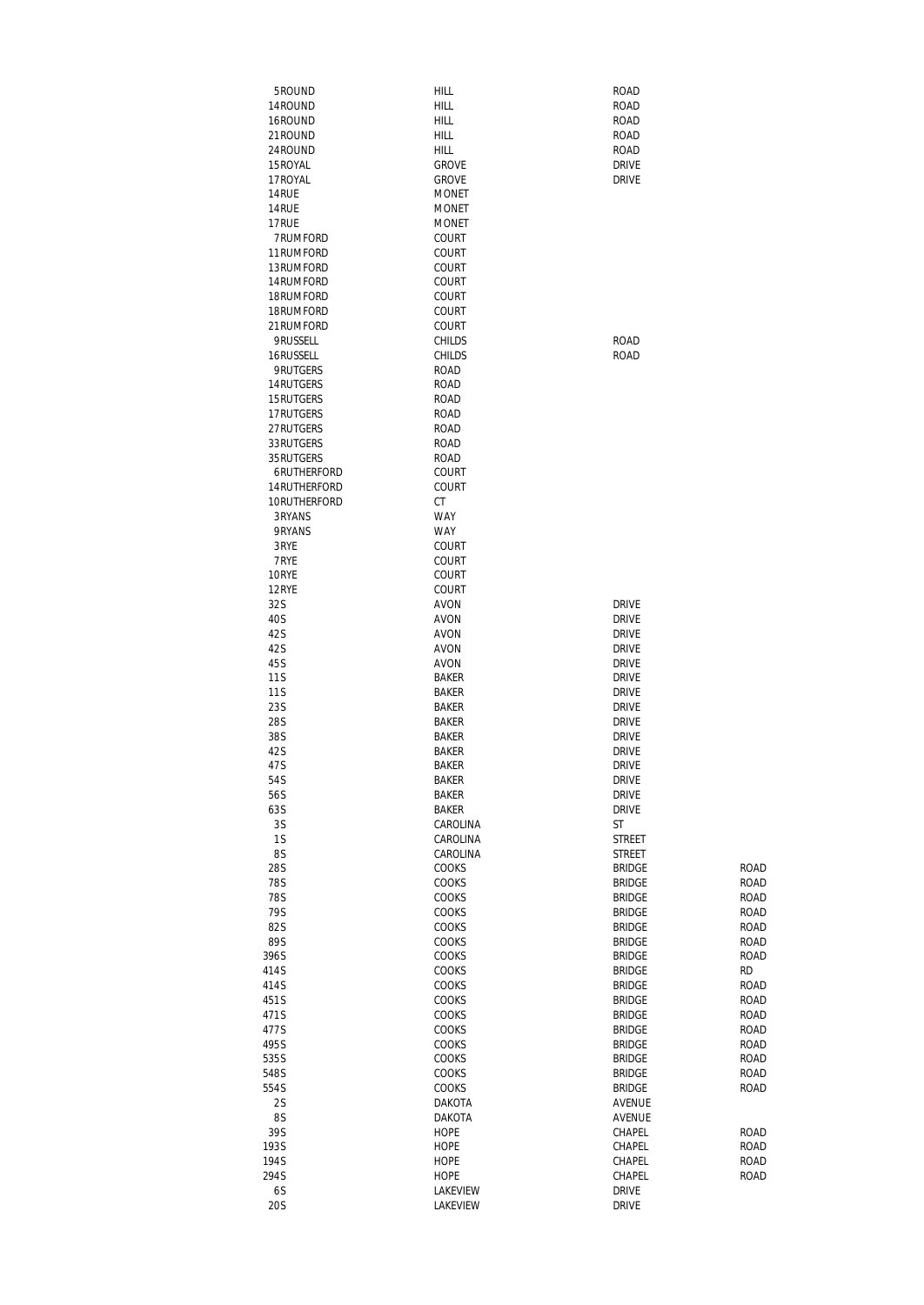| 44 S           | LAKEVIEW                     | <b>DRIVE</b>  |             |
|----------------|------------------------------|---------------|-------------|
| 58S            | <b>NEW</b>                   | PROSPECT      | <b>ROAD</b> |
| 123S           | <b>NEW</b>                   | PROSPECT      | <b>ROAD</b> |
| 156S           | <b>NEW</b>                   | PROSPECT      | <b>ROAD</b> |
| 305S           | <b>NEW</b>                   | PROSPECT      | <b>ROAD</b> |
| 320S           | <b>NEW</b>                   | PROSPECT      | <b>ROAD</b> |
| 520S           | <b>NEW</b>                   | PROSPECT      | <b>ROAD</b> |
| 87S            | <b>STUMP</b>                 | <b>TAVERN</b> | <b>ROAD</b> |
| 161S           | <b>STUMP</b>                 | <b>TAVERN</b> | <b>ROAD</b> |
| 233S           | <b>STUMP</b>                 | <b>TAVERN</b> | <b>ROAD</b> |
| 322S           | <b>STUMP</b>                 | <b>TAVERN</b> | <b>ROAD</b> |
| 332S           | <b>STUMP</b>                 | <b>TAVERN</b> | ROAD        |
| 577S           | <b>STUMP</b>                 | <b>TAVERN</b> | <b>ROAD</b> |
| 581S           | <b>STUMP</b>                 | <b>TAVERN</b> | <b>ROAD</b> |
| 613S           | <b>STUMP</b>                 | <b>TAVERN</b> | ROAD        |
| 613S           | <b>STUMP</b>                 | <b>TAVERN</b> | <b>ROAD</b> |
| 401 SAGE       | COURT                        |               |             |
| 4 SAHALEE      | <b>COURT</b>                 |               |             |
| 4SALEM         | LANE                         |               |             |
| 6SALEM         | LANE                         |               |             |
| 13SALEM        | LANE                         |               |             |
| 14 SALEM       | LANE                         |               |             |
| 117SAMS        |                              |               |             |
|                | <b>ROAD</b>                  |               |             |
| 132SAMS        | <b>ROAD</b>                  |               |             |
| 140SAMS        | <b>ROAD</b>                  |               |             |
| 164SAMS        | <b>ROAD</b>                  |               |             |
| 179SAMS        | <b>ROAD</b>                  |               |             |
| 5SANDCASTLE    | COURT                        |               |             |
| 7SANDCASTLE    | COURT                        |               |             |
| 8SANDCASTLE    | COURT                        |               |             |
| 11SANDCASTLE   | COURT                        |               |             |
| 1SANDPIPER     | <b>COURT</b>                 |               |             |
| 3SANDPIPER     | COURT                        |               |             |
| 6SANDPIPER     | <b>COURT</b>                 |               |             |
| 7SANDPIPER     | <b>COURT</b>                 |               |             |
| 323SAPPHIRE    | <b>DRIVE</b>                 |               |             |
|                |                              |               |             |
| 333SAPPHIRE    | <b>DRIVE</b>                 |               |             |
| 370SAPPHIRE    | <b>DRIVE</b>                 |               |             |
| 375 SAPPHIRE   | <b>DRIVE</b>                 |               |             |
| 377 SAPPHIRE   | <b>DRIVE</b>                 |               |             |
| 6SAVANNAH      | <b>ROAD</b>                  |               |             |
| 26SAVANNAH     | <b>ROAD</b>                  |               |             |
| 45 SAVANNAH    | <b>ROAD</b>                  |               |             |
| 53SAVANNAH     | <b>ROAD</b>                  |               |             |
| 138SAVANNAH    | ROAD                         |               |             |
| 2SAWGRASS      | <b>STREET</b>                |               |             |
| 11SAWGRASS     | <b>STREET</b>                |               |             |
| 27SAWGRASS     | <b>STREET</b>                |               |             |
| 33SAWGRASS     | STREET                       |               |             |
| 35 SAWGRASS    | <b>STREET</b>                |               |             |
| 47SAWGRASS     | STREET                       |               |             |
| 2SCARBOROUGH   |                              |               |             |
| 9SCARBOROUGH   | <b>DRIVE</b><br><b>DRIVE</b> |               |             |
|                |                              |               |             |
| 11SCARBOROUGH  | DRIVE                        |               |             |
| 16SCARBOROUGH  | <b>DRIVE</b>                 |               |             |
| 2SCARLET       | OAK                          | COURT         |             |
| 3SCARLET       | OAK                          | COURT         |             |
| 4SCARLET       | OAK                          | COURT         |             |
| 5SCARLET       | OAK                          | COURT         |             |
| 7SCARLET       | OAK                          | COURT         |             |
| 8SCARLET       | OAK                          | COURT         |             |
| 490SCOTLAND    | <b>DRIVE</b>                 |               |             |
| 492SCOTLAND    | <b>DRIVE</b>                 |               |             |
| 494 SCOTLAND   | <b>DRIVE</b>                 |               |             |
| 496SCOTLAND    | <b>DRIVE</b>                 |               |             |
| 3SCOTTSDALE    | COURT                        |               |             |
| 5SCOTTSDALE    | COURT                        |               |             |
| 6SCOTTSDALE    | COURT                        |               |             |
|                |                              |               |             |
| 10SCOTTSDALE   | COURT                        |               |             |
| 11SCOTTSDALE   | COURT                        |               |             |
| 6SEMINOLE      | COURT                        |               |             |
| 11 SEMINOLE    | COURT                        |               |             |
| 17SEMINOLE     | COURT                        |               |             |
| 17SEMINOLE     | COURT                        |               |             |
| 14 SERENDIPITY | <b>DRIVE</b>                 |               |             |
| 18SERENDIPITY  | <b>DRIVE</b>                 |               |             |
| 28SERENDIPITY  | <b>DRIVE</b>                 |               |             |
|                |                              |               |             |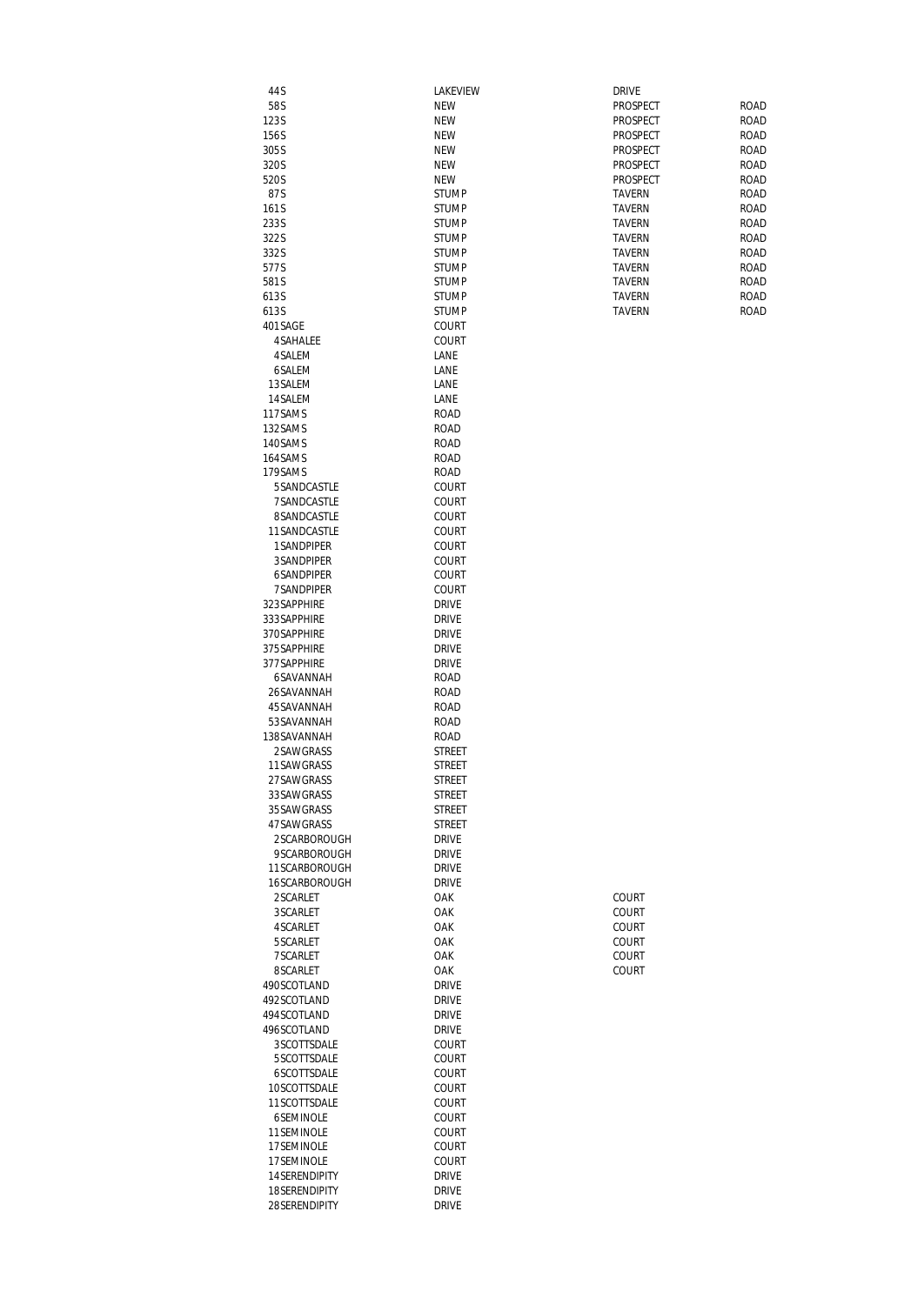|                           | <b>DRIVE</b>                 |                |
|---------------------------|------------------------------|----------------|
| 4SHADOW<br>10SHADOW       | <b>CREEK</b><br><b>CREEK</b> | COURT<br>COURT |
| 15SHADOW                  | <b>CREEK</b>                 | COURT          |
| 21SHADOW                  | <b>CREEK</b>                 | COURT          |
| 3 SHELDON                 | <b>DRIVE</b>                 |                |
| 6SHELDON                  | <b>DRIVE</b>                 |                |
| 2SHEPHERDS                | <b>WAY</b>                   |                |
| 5 SHEPHERDS<br>8SHEPHERDS | <b>WAY</b><br><b>WAY</b>     |                |
| 4SHERWOOD                 | COURT                        |                |
| 10SHERWOOD                | COURT                        |                |
| 20SHERWOOD                | COURT                        |                |
| 22SHERWOOD                | COURT                        |                |
| 30SHERWOOD                | COURT                        |                |
| 5 SHILLING                | <b>WAY</b>                   |                |
| 16SHILLING<br>20SHILLING  | <b>WAY</b><br><b>WAY</b>     |                |
| 29 SHILLING               | <b>WAY</b>                   |                |
| 43 SHILLING               | <b>WAY</b>                   |                |
| 46SHILLING                | <b>WAY</b>                   |                |
| 61 SHILLING               | <b>WAY</b>                   |                |
| 5SHOAL                    | <b>ROAD</b>                  |                |
| 7SHOAL<br>8SHOAL          | <b>ROAD</b><br>ROAD          |                |
| 10SHOAL                   | <b>ROAD</b>                  |                |
| 15SHOAL                   | ROAD                         |                |
| 19SHOAL                   | <b>ROAD</b>                  |                |
| 47 SHOAL                  | <b>ROAD</b>                  |                |
| 48SHOAL                   | ROAD                         |                |
| 50SHOAL<br>54 SHOAL       | <b>ROAD</b><br>ROAD          |                |
| 57SHOAL                   | ROAD                         |                |
| 8SHORT                    | <b>HILLS</b>                 | <b>BOULE</b>   |
| 12SHORT                   | <b>HILLS</b>                 | <b>BOULE</b>   |
| 22SHORT                   | <b>HILLS</b>                 | <b>BOULE\</b>  |
| 4 SIENA                   | <b>DRIVE</b>                 |                |
| 8SIENA<br>9SIENA          | <b>DRIVE</b><br><b>DRIVE</b> |                |
|                           |                              | COURT          |
| 2SILVER                   | TAIL                         |                |
| 12SINGER                  | SQUARE                       |                |
| <b>4SKYLARK</b>           | <b>DRIVE</b>                 |                |
| 5 SKYLARK                 | <b>DRIVE</b>                 |                |
| <b>6SKYLARK</b>           | <b>DRIVE</b>                 |                |
| 8SKYLARK<br>40SNAPDRAGON  | <b>DRIVE</b>                 |                |
| 2SOLOMON                  | COURT<br>COURT               |                |
| 5SOLOMON                  | COURT                        |                |
| 8SOLOMON                  | COURT                        |                |
| 9SOLOMON                  | COURT                        |                |
| 10SOLOMON                 | <b>COURT</b>                 |                |
| 3SONG                     | <b>BIRD</b>                  | COURT          |
| 4SONG<br>7SONG            | <b>BIRD</b><br><b>BIRD</b>   | COURT<br>COURT |
| 8SONG                     | <b>BIRD</b>                  | COURT          |
| 3SOUTHFORK                | <b>DRIVE</b>                 |                |
| 6SOUTHFORK                | <b>DRIVE</b>                 |                |
| 7SOUTHFORK                | <b>DRIVE</b>                 |                |
| 9SOUTHFORK<br>12SOUTHFORK | <b>DRIVE</b><br><b>DRIVE</b> |                |
| 61SOUTHWIND               | <b>CIRCLE</b>                |                |
| 9SPECTRUM                 | COURT                        |                |
| 3SPENCER                  | <b>DRIVE</b>                 |                |
| 5SPENCER                  | <b>DRIVE</b>                 |                |
| 6SPENCER                  | <b>DRIVE</b>                 |                |
| 9SPENCER<br>28SPENCER     | <b>DRIVE</b><br><b>DRIVE</b> |                |
| 31 SPENCER                | <b>DRIVE</b>                 |                |
| 32SPENCER                 | <b>DRIVE</b>                 |                |
| 34 SPENCER                | <b>DRIVE</b>                 |                |
| 42SPENCER                 | <b>DRIVE</b>                 |                |
| 50SPENCER<br>23SPRING     | <b>DRIVE</b>                 |                |
| 10SPRINGBROOK             | STREET<br><b>DRIVE</b>       |                |
| 16SPRINGBROOK             | <b>DRIVE</b>                 |                |
| 18SPRINGBROOK<br>7SPRUCE  | <b>DRIVE</b><br>TERRACE      |                |

**BOULEVARD** BOULEVARD BOULEVARD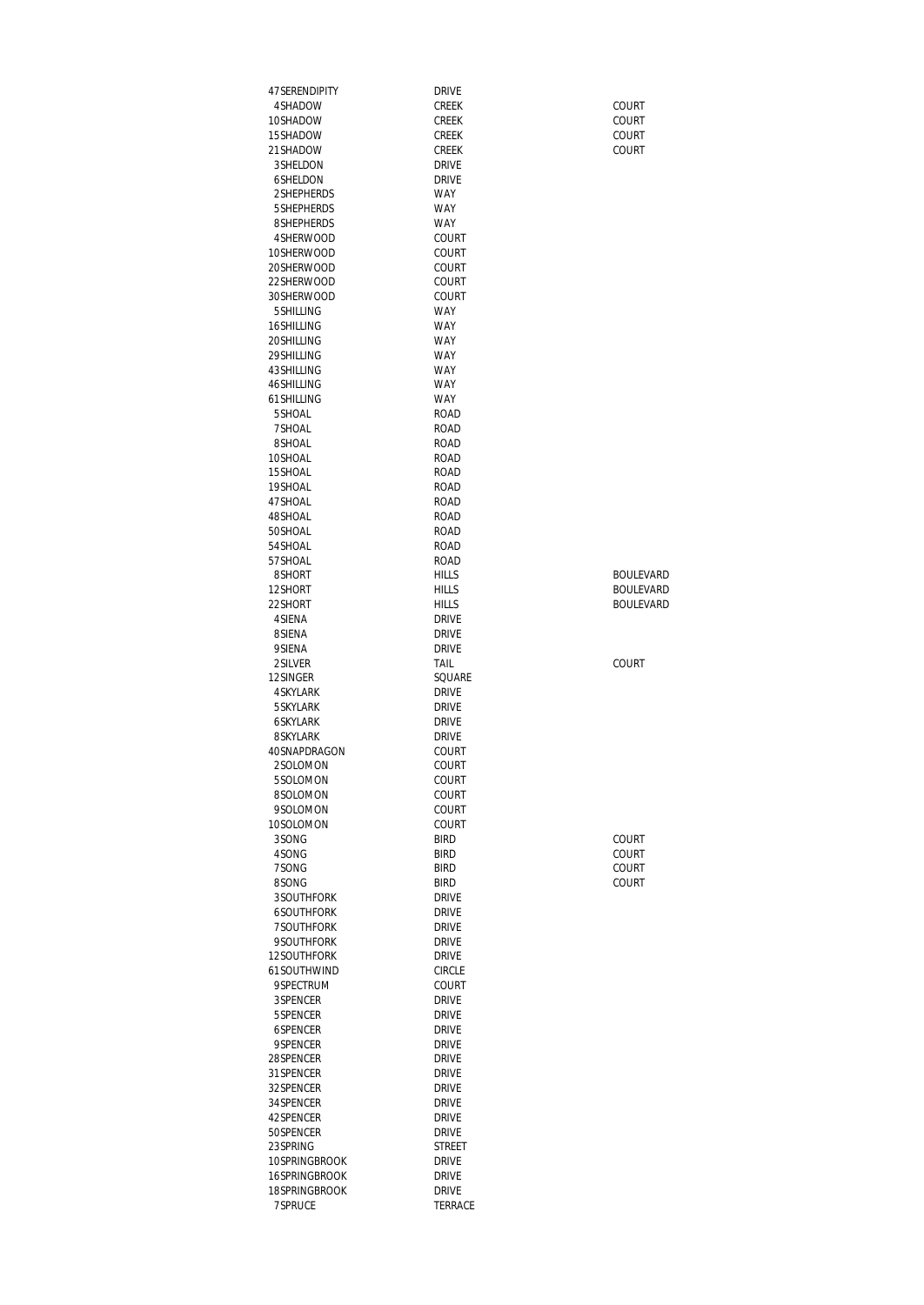| 12SPRUCE                            | TERRACE                      |                |
|-------------------------------------|------------------------------|----------------|
| 1 SPYGLASS                          | <b>DRIVE</b>                 |                |
| 4SPYGLASS                           | DRIVE                        |                |
| 8SPYGLASS<br>9SPYGLASS              | <b>DRIVE</b><br><b>DRIVE</b> |                |
| 24 SPYGLASS                         | <b>DRIVE</b>                 |                |
| 36SPYGLASS                          | <b>DRIVE</b>                 |                |
| 51 SPYGLASS                         | <b>DRIVE</b>                 |                |
| 53SPYGLASS                          | <b>DRIVE</b>                 |                |
| 59SPYGLASS                          | <b>DRIVE</b>                 |                |
| 62SPYGLASS<br>66SPYGLASS            | <b>DRIVE</b><br><b>DRIVE</b> |                |
| 71 SPYGLASS                         | <b>DRIVE</b>                 |                |
| 3ST                                 | ANDREWS                      | <b>ROAD</b>    |
| 12ST                                | <b>ANDRFWS</b>               | <b>ROAD</b>    |
| 6STACY                              | COURT                        |                |
| 14STAMFORD                          | <b>DRIVE</b>                 |                |
| 26STAMFORD<br>43STAMFORD            | <b>DRIVE</b><br><b>DRIVE</b> |                |
| 53STAMFORD                          | <b>DRIVE</b>                 |                |
| 57STAMFORD                          | <b>DRIVE</b>                 |                |
| 91STAMFORD                          | <b>DRIVE</b>                 |                |
| 97STAMFORD                          | <b>DRIVE</b>                 |                |
| 3STARLING                           | COURT                        |                |
| 7STARLING<br>9STARI ING             | COURT<br>COURT               |                |
| <b>3STEPHANIE</b>                   | COURT                        |                |
| 5STEPHANIE                          | COURT                        |                |
| <b>9STFPHANIF</b>                   | COURT                        |                |
| 2STEVEN                             | PI ACF                       |                |
| 3STEVEN                             | PLACE                        |                |
| 4STEVEN<br>7STEVEN                  | PLACE<br>PLACE               |                |
| 8STEVEN                             | PLACE                        |                |
| 16STEVEN                            | PLACE                        |                |
| 1STEWART                            | COURT                        |                |
| 7STONECRESS                         | COURT                        |                |
| <b>11STONECRESS</b>                 | COURT                        |                |
| <b>14STONECRESS</b><br>19STONECRESS | COURT<br>COURT               |                |
| 6STONEHENGE                         | COURT                        |                |
| 12STONEHENGE                        | COURT                        |                |
| 15STONFHENGF                        | COURT                        |                |
| 28STONEHENGE                        | COURT                        |                |
| 52STURM                             | <b>I ANF</b>                 |                |
| 1 SUGAR<br>7SUGAR                   | <b>MAPLE</b><br>MAPLE        | COURT<br>COURT |
| 8SUGAR                              | MAPLE                        | COURT          |
| 5SUGAR                              | PINE                         | <b>DRIVE</b>   |
| 6SUGAR                              | PINE                         | <b>DRIVE</b>   |
| 7SUGAR                              | <b>PINE</b>                  | <b>DRIVE</b>   |
| 13SUGARBUSH                         | COURT                        |                |
| 14SUGARBUSH<br>12SUMMERHILL         | <b>COURT</b><br>AVE          |                |
| 14SUMMERHILL                        | AVE                          |                |
| 8SUMMERHILL                         | AVENUE                       |                |
| 18SUMMERHILL                        | AVENUE                       |                |
| 20SUMMERHILL                        | AVENUE                       |                |
| 21 SUMMERHILL                       | <b>AVENUE</b>                |                |
| 27SUMMERHILL<br>32SUMMERHILL        | AVENUE<br>AVENUE             |                |
| 37SUMMERHILL                        | AVENUE                       |                |
| 44 SUMMERHILL                       | AVENUE                       |                |
| 4SUMMERS                            | <b>DRIVE</b>                 |                |
| 19SUMMERS                           | DRIVE                        |                |
| 3SUNBIRD                            | COURT                        |                |
| 5SUNNINGDALE<br>6SUNNINGDALE        | <b>COURT</b><br>COURT        |                |
| 11SUNNINGDALE                       | COURT                        |                |
| 11SUNNINGDALE                       | COURT                        |                |
| 1SUNNY                              | <b>WOODS</b>                 | LANE           |
| 4SUNNY                              | <b>WOODS</b>                 | LANE           |
| 15SUNNY                             | <b>WOODS</b>                 | LANE           |
| 19SUNNY<br>21SUNNY                  | <b>WOODS</b><br><b>WOODS</b> | LANE<br>LANE   |
| 22SUNNY                             | <b>WOODS</b>                 | LANE           |
| 23SUNNY                             | <b>WOODS</b>                 | LANE           |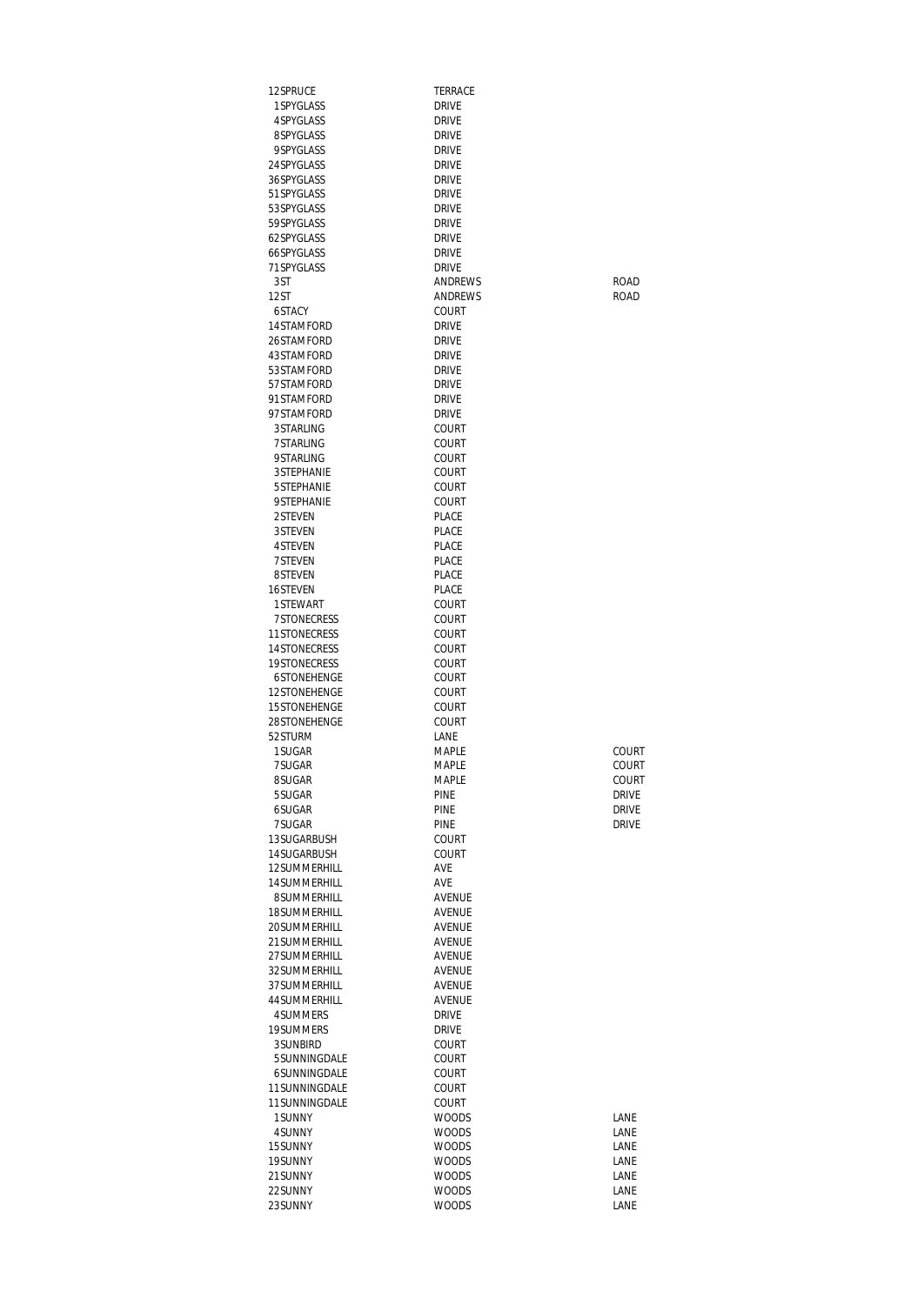| 25 SUNNY                  | <b>WOODS</b>                 | LANE         |
|---------------------------|------------------------------|--------------|
| 29SUNNY                   | <b>WOODS</b>                 | LANE         |
| 45SUNNY                   | <b>WOODS</b><br>Woods        | LANE         |
| 16Sunny<br>20SUNNY        | <b>WOODS</b>                 | Ln<br>LN     |
| 125SUNNYBROOK             | ROAD                         |              |
| 161SUNNYBROOK             | <b>ROAD</b>                  |              |
| 172SUNNYBROOK             | ROAD                         |              |
| 195SUNNYBROOK             | ROAD                         |              |
| 235SUNNYBROOK             | ROAD                         |              |
| 250SUNNYBROOK             | <b>ROAD</b>                  |              |
| 254 SUNNYBROOK            | ROAD                         |              |
| 263SUNNYBROOK             | ROAD                         |              |
| 563SUNNYBROOK             | <b>ROAD</b>                  |              |
| 563SUNNYBROOK             | ROAD                         |              |
| 4SUNSET                   | <b>DRIVE</b>                 |              |
| 12SUNSET                  | <b>DRIVE</b>                 |              |
| 11 SUNSHINE<br>18SUNSHINE | <b>WAY</b><br><b>WAY</b>     |              |
| 19SUNSHINE                | <b>WAY</b>                   |              |
| 83SUSAN                   | <b>DRIVE</b>                 |              |
| 88SUSAN                   | <b>DRIVE</b>                 |              |
| 91SUSAN                   | <b>DRIVE</b>                 |              |
| 94SUSAN                   | <b>DRIVE</b>                 |              |
| 106SUSAN                  | <b>DRIVE</b>                 |              |
| 123SUSAN                  | <b>DRIVE</b>                 |              |
| 123SUSAN                  | <b>DRIVE</b>                 |              |
| 124SUSAN                  | <b>DRIVE</b>                 |              |
| 142SUSAN                  | <b>DRIVE</b>                 |              |
| 150SUSAN                  | <b>DRIVE</b>                 |              |
| 150SUSAN                  | <b>DRIVE</b>                 |              |
| 151 SUSAN<br>152SUSAN     | <b>DRIVE</b><br><b>DRIVE</b> |              |
| 155SUSAN                  | <b>DRIVE</b>                 |              |
| 157SUSAN                  | <b>DRIVE</b>                 |              |
| 158SUSAN                  | <b>DRIVE</b>                 |              |
| 165SUSAN                  | <b>DRIVE</b>                 |              |
| 166SUSAN                  | <b>DRIVE</b>                 |              |
| 167SUSAN                  | <b>DRIVE</b>                 |              |
| 168SUSAN                  | <b>DRIVE</b>                 |              |
| 171SUSAN                  | <b>DRIVE</b>                 |              |
| 175SUSAN                  | <b>DRIVE</b>                 |              |
| 8SUSIE                    | LANE                         |              |
| 17SUSIE                   | LANE                         |              |
| 14 SUSSEX<br>15SUSSEX     | PLACE<br>PLACE               |              |
| 18SUSSEX                  | PLACE                        |              |
| 19SUSSEX                  | PLACE                        |              |
| 8SUTFIELD                 | ROAD                         |              |
| 10SUTFIELD                | <b>ROAD</b>                  |              |
| 12SUTFIELD                | ROAD                         |              |
| 6SWALLOW                  | TAIL                         | COURT        |
| 11SWALLOW                 | TAIL                         | COURT        |
| 605SYMPHONY               | COURT                        |              |
| 610SYMPHONY               | COURT                        |              |
| 2TALL                     | OAKS                         | <b>DRIVE</b> |
| 4TALL<br>36TARANOFF       | OAKS<br>AVENUE               | <b>DRIVE</b> |
| 95TARANOFF                | AVENUE                       |              |
| 2TAYLOR                   | LANE                         |              |
| 3TAYLOR                   | LANE                         |              |
| 5TAYLOR                   | LANE                         |              |
| 5TAYLOR                   | LANE                         |              |
| 20TEAKWOOD                | COURT                        |              |
| 18TEAKWOOD                | DR.                          |              |
| 36TEAKWOOD                | DR                           |              |
| 21TEAKWOOD                | <b>DRIVE</b>                 |              |
| 22TEAKWOOD                | <b>DRIVE</b>                 |              |
| 23TEAKWOOD                | <b>DRIVE</b>                 |              |
| 24 TEAKWOOD<br>25TEAKWOOD | <b>DRIVE</b>                 |              |
| 27TEAKWOOD                | <b>DRIVE</b><br><b>DRIVE</b> |              |
| 29TEAKWOOD                | <b>DRIVE</b>                 |              |
| 32TEAKWOOD                | <b>DRIVE</b>                 |              |
| 34 TEAKWOOD               | <b>DRIVE</b>                 |              |
| 35TEAKWOOD                | <b>DRIVE</b>                 |              |
| 37TEAKWOOD                | <b>DRIVE</b>                 |              |
|                           |                              |              |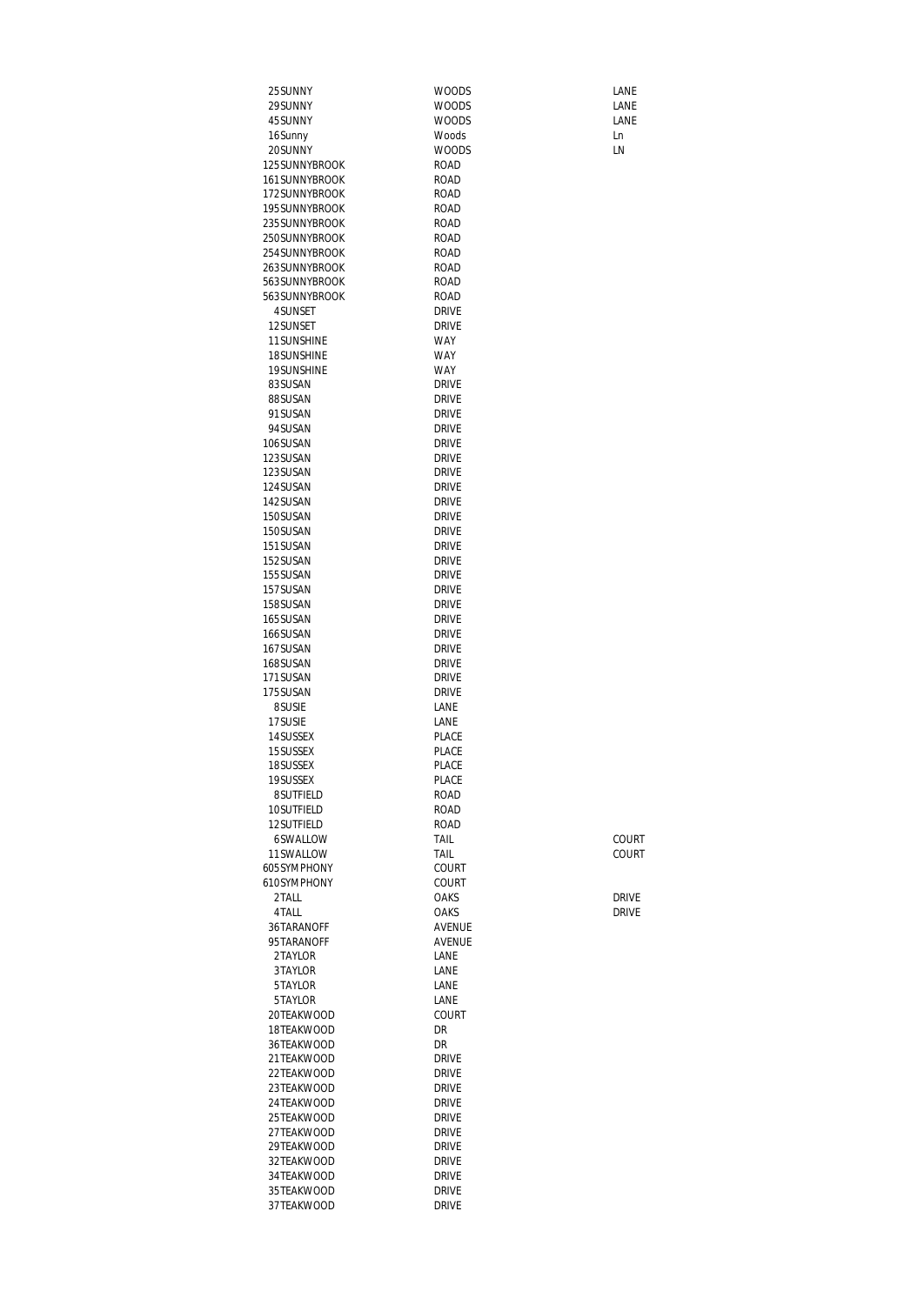| 39TEAKWOOD                 | <b>DRIVE</b>                 |              |
|----------------------------|------------------------------|--------------|
| 41TEAKWOOD                 | <b>DRIVE</b>                 |              |
| 4 TERI                     | COURT                        |              |
| 6TERI                      | COURT                        |              |
| 7 TERI                     | COURT                        |              |
| 8TEXAS<br>9TEXAS           | <b>DRIVE</b><br><b>DRIVE</b> |              |
| 9THATCHER                  | COURT                        |              |
| 12THATCHER                 | COURT                        |              |
| 12THOMPSON                 | <b>BRIDGE</b>                | ROAD         |
| 71THOMPSON                 | <b>BRIDGE</b>                | ROAD         |
| 88THOMPSON                 | <b>BRIDGE</b>                | ROAD         |
| 103THOMPSON                | <b>BRIDGE</b>                | ROAD         |
| 151THOMPSON                | <b>BRIDGE</b>                | <b>ROAD</b>  |
| 171THOMPSON                | <b>BRIDGE</b>                | ROAD         |
| 183THOMPSON                | <b>BRIDGE</b>                | <b>ROAD</b>  |
| 6THREE                     | PENCE                        | LANE         |
| 305TIGER                   | LILLY                        | COURT        |
| 11 TILFORD                 | <b>STREET</b>                |              |
| 4TIMBER                    | COURT                        |              |
| 1223TOMS                   | <b>RIVER</b>                 | <b>RD</b>    |
| 39TOMS<br>155TOMS          | <b>RIVER</b><br><b>RIVER</b> | ROAD<br>ROAD |
| 166TOMS                    | <b>RIVER</b>                 | <b>ROAD</b>  |
| 174TOMS                    | <b>RIVER</b>                 | <b>ROAD</b>  |
| 184TOMS                    | <b>RIVER</b>                 | <b>ROAD</b>  |
| 185TOMS                    | <b>RIVER</b>                 | <b>ROAD</b>  |
| 243TOMS                    | <b>RIVER</b>                 | ROAD         |
| 359TOMS                    | <b>RIVER</b>                 | ROAD         |
| 397TOMS                    | <b>RIVER</b>                 | ROAD         |
| 526TOMS                    | <b>RIVER</b>                 | ROAD         |
| 542TOMS                    | <b>RIVER</b>                 | ROAD         |
| 623TOMS                    | <b>RIVER</b>                 | <b>ROAD</b>  |
| 627TOMS                    | <b>RIVER</b>                 | <b>ROAD</b>  |
| 641TOMS                    | <b>RIVER</b>                 | ROAD         |
| 865TOMS                    | <b>RIVER</b>                 | ROAD         |
| 871TOMS<br>951TOMS         | <b>RIVER</b><br><b>RIVER</b> | ROAD         |
| 1265TOMS                   | <b>RIVER</b>                 | ROAD<br>ROAD |
| 1275TOMS                   | <b>RIVER</b>                 | ROAD         |
| 1391TOMS                   | <b>RIVER</b>                 | <b>ROAD</b>  |
| 3TOPAZ                     | <b>DRIVE</b>                 |              |
| 5TOPAZ                     | <b>DRIVE</b>                 |              |
| 11TOPAZ                    | <b>DRIVE</b>                 |              |
| 17TOPAZ                    | <b>DRIVE</b>                 |              |
| 25TOPAZ                    | <b>DRIVE</b>                 |              |
| 7TOSHI                     | COURT                        |              |
| 11 TRENTON                 | ST                           |              |
| 5TRINITY                   | PLACE                        |              |
| 7 TRINITY                  | PLACE                        |              |
| 9TROTTERS                  | <b>WAY</b><br><b>WAY</b>     |              |
| 10TROTTERS<br>1 TROY       | SQUARE                       |              |
| 7 TROY                     | SQUARE                       |              |
| 9TRUMBULL                  | COURT                        |              |
| 15TRUMBULL                 | COURT                        |              |
| 17TRUMBULL                 | COURT                        |              |
| 19TRUMBULL                 | COURT                        |              |
| 12TUDOR                    | COURT                        |              |
| 15TUDOR                    | COURT                        |              |
| 22TUDOR                    | COURT                        |              |
| 7 TULIP                    | COURT                        |              |
| 4TURNBERRY                 | PLACE                        |              |
| 10TURNBERRY                | PLACE                        |              |
| 12TURNBERRY                | PLACE                        |              |
| 17TURNBERRY                | <b>PLACE</b>                 |              |
| 24TURNBERRY<br>1TURNBRIDGE | PLACE<br>COURT               |              |
| 11TURNBRIDGE               | COURT                        |              |
| 21TURNBRIDGE               | COURT                        |              |
| 29TURNBRIDGE               | COURT                        |              |
| 29TURNBRIDGE               | COURT                        |              |
| 3TUSCANY                   | <b>DRIVE</b>                 |              |
| 8TUSCANY                   | <b>DRIVE</b>                 |              |
| 9TUSCANY                   | <b>DRIVE</b>                 |              |
| 10TUSCANY                  | <b>DRIVE</b>                 |              |
| 11TUSCANY                  | <b>DRIVE</b>                 |              |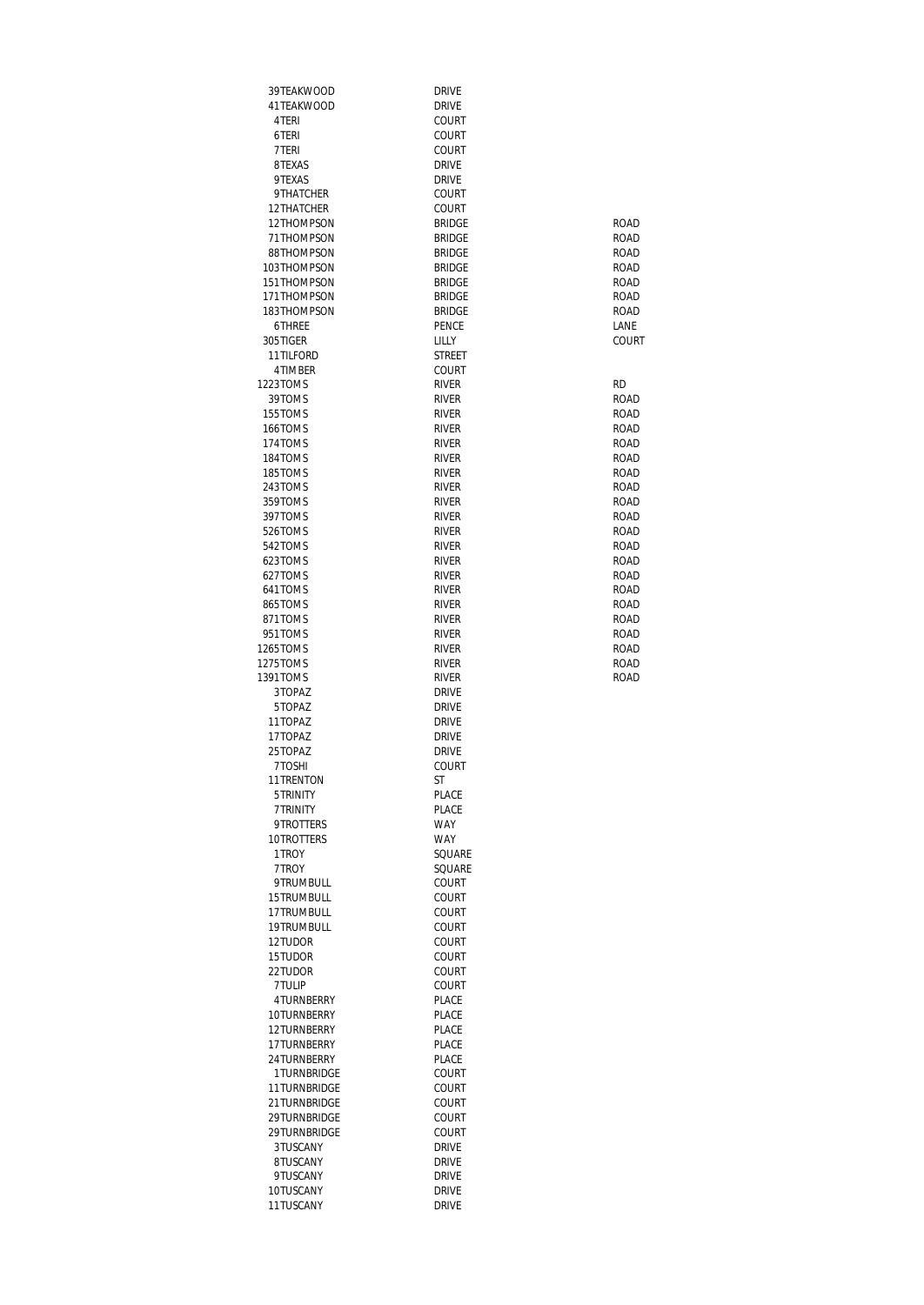| 12TUSCANY       | DRIVE         |        |
|-----------------|---------------|--------|
| 13TUSCANY       | DRIVE         |        |
| 25TUSCANY       | DRIVE         |        |
| 39TUSCANY       | <b>DRIVE</b>  |        |
| 43TUSCANY       | DRIVE         |        |
| 45TUSCANY       | <b>DRIVE</b>  |        |
| 46TUSCANY       | <b>DRIVE</b>  |        |
| 47TUSCANY       | <b>DRIVE</b>  |        |
| 51TUSCANY       | <b>DRIVE</b>  |        |
| 52TUSCANY       | <b>DRIVE</b>  |        |
| 57TUSCANY       | <b>DRIVE</b>  |        |
| 63TUSCANY       | <b>DRIVE</b>  |        |
| 65TUSCANY       | <b>DRIVE</b>  |        |
| 71TUSCANY       | <b>DRIVE</b>  |        |
| 76TUSCANY       | <b>DRIVE</b>  |        |
|                 |               |        |
| 79TUSCANY       | <b>DRIVE</b>  |        |
| 3TWINOAKS       | COURT         |        |
| 5TWINOAKS       | COURT         |        |
| 6TWINOAKS       | COURT         |        |
| 6TWINOAKS       | COURT         |        |
| 9TWINOAKS       | COURT         |        |
| 15TWINOAKS      | COURT         |        |
| 16TWINOAKS      | COURT         |        |
| 17TWINOAKS      | COURT         |        |
| 20TWINOAKS      | COURT         |        |
| 22TWINOAKS      | COURT         |        |
| 2UPPER          | PENNSYLVANIA  | AVE    |
| 3UPPER          | PFNNSYI VANIA | AVE    |
| 7UPPER          | PENNSYLVANIA  | AVE    |
| 8UPPER          | PENNSYLVANIA  | AVE    |
| 9UPPER          | PENNSYLVANIA  | AVE    |
| 17UPPER         | PENNSYLVANIA  | AVENUE |
| 1UTICA          | COURT         |        |
| 3UTICA          | COURT         |        |
| 35 VALLEY       | ROAD          |        |
| 37 VALLEY       | ROAD          |        |
| 45 VALLEY       | ROAD          |        |
| 51 VALLEY       | ROAD          |        |
| 56 VALLEY       | ROAD          |        |
| 68VALLEY        | ROAD          |        |
| 93 VALLEY       | ROAD          |        |
| 99 VALLEY       | ROAD          |        |
| 103 VALLEY      | ROAD          |        |
| 115VALLEY       | ROAD          |        |
| 130VALLEY       | ROAD          |        |
| 1 VASSAR        | COURT         |        |
| 3 VASSAR        | COURT         |        |
| 4VASSAR         | COURT         |        |
| 437 VATH        | STREET        |        |
| 545VATH         | STREET        |        |
| 58VERMONT       | AVE           |        |
| 78VERMONT       | AVE           |        |
| <b>4VERMONT</b> | AVENUE        |        |
| 8VERMONT        | AVENUE        |        |
| 12VERMONT       | AVENUE        |        |
| 14 VERMONT      | AVENUE        |        |
| 15 VERMONT      | AVENUE        |        |
| 17 VERMONT      | AVENUE        |        |
| 21 VERMONT      | AVENUE        |        |
| 27 VERMONT      | <b>AVENUE</b> |        |
| 30VERMONT       | AVENUE        |        |
| 31 VERMONT      | AVENUE        |        |
| 32VERMONT       | AVENUE        |        |
| 36VERMONT       | AVENUE        |        |
| 37 VERMONT      | AVENUE        |        |
| 40VERMONT       | AVENUE        |        |
| 41 VERMONT      | AVENUE        |        |
| 42 VERMONT      | AVENUE        |        |
|                 |               |        |
| 43VERMONT       | AVENUE        |        |
| 44 VERMONT      | AVENUE        |        |
| 45 VERMONT      | AVENUE        |        |
| 47 VERMONT      | AVENUE        |        |
| 48VERMONT       | AVENUE        |        |
| 50VERMONT       | AVENUE        |        |
| 52 VERMONT      | AVENUE        |        |
| 54 VERMONT      | AVENUE        |        |
| 54 VERMONT      | AVENUE        |        |

| drive            |
|------------------|
| drive            |
| drive            |
| drive            |
| drive            |
| drive            |
| drive            |
| drive            |
| drive            |
| drive            |
| drive            |
| <b>DRIVE</b>     |
| <b>DRIVE</b>     |
| COURT            |
| COURT            |
| COURT            |
| COURT            |
| COURT            |
| COURT            |
| COURT            |
| COURT            |
| COURT            |
| COURT            |
| PENNSYLVANIA     |
| PENNSYLVANIA     |
| PENNSYLVANIA     |
| PENNSYLVANIA     |
| PENNSYLVANIA     |
|                  |
| PENNSYLVANIA     |
| COURT            |
| COURT            |
| road             |
| road             |
| ROAD             |
| <b>ROAD</b>      |
|                  |
| ROAD             |
| ROAD             |
| ROAD             |
| ROAD             |
| road             |
| road             |
| ROAD             |
| COURT            |
| COURT            |
| COURT            |
| STREET           |
| <b>STREET</b>    |
| AVE              |
| ave              |
| AVENUE           |
| AVENUE           |
| AVENUE           |
| AVENUE           |
|                  |
| AVENUE<br>AVENUE |
|                  |
| AVENUE           |
| AVENUE           |
| AVENUE           |
| AVENUE           |
| AVENUE           |
| AVENUE           |
| AVENUE           |
| AVENUE           |
| AVENUE           |
| AVENUE           |
| AVENUE           |
| AVENUE           |
| AVENUE           |
| AVENUE           |
| AVENUE           |
| AVENUE<br>AVENUE |

| AVF           |
|---------------|
| AVF           |
| AVF           |
| AVF           |
| AVF           |
| <b>AVFNUF</b> |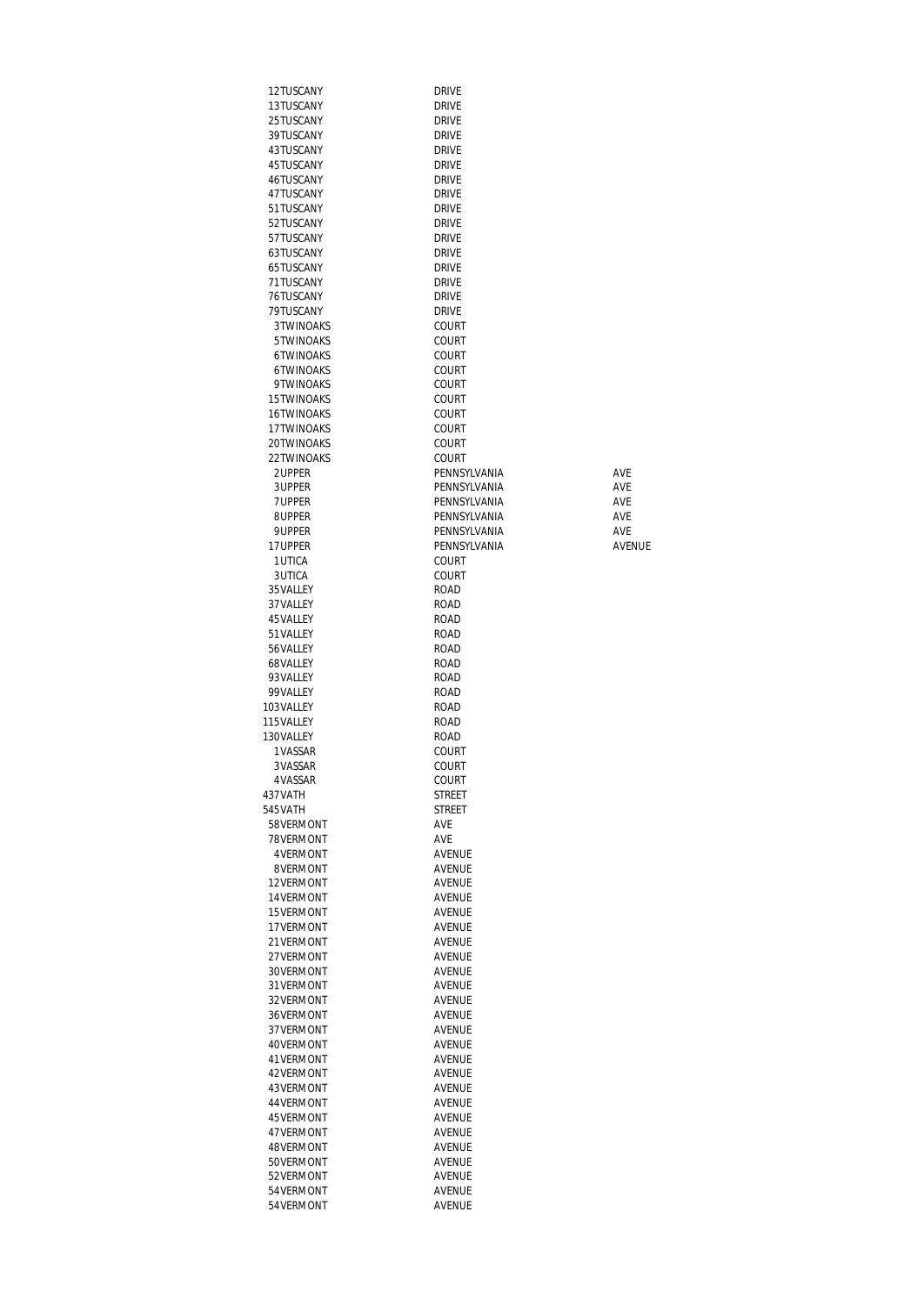| 59 VERMONT   | AVENUE        |                  |
|--------------|---------------|------------------|
| 60VERMONT    | AVENUE        |                  |
|              |               |                  |
| 62VERMONT    | AVENUE        |                  |
| 68VERMONT    | AVENUE        |                  |
| 70VERMONT    | AVENUE        |                  |
| 77 VERMONT   | AVENUE        |                  |
| 79 VERMONT   | <b>AVENUE</b> |                  |
| 2VERONICA    | COURT         |                  |
| 3 VERONICA   | COURT         |                  |
| 5 VERONICA   | <b>COURT</b>  |                  |
| 12 VERONICA  | COURT         |                  |
| 2VICTORIA    | <b>CIRCLE</b> |                  |
| 5VICTORIA    | <b>CIRCLE</b> |                  |
| 11 VICTORIA  | <b>CIRCLE</b> |                  |
|              |               |                  |
| 12VICTORIA   | <b>CIRCLE</b> |                  |
| 14 VICTORIA  | <b>CIRCLE</b> |                  |
| 15 VICTORIA  | <b>CIRCLE</b> |                  |
| 18 VICTORIA  | <b>CIRCLE</b> |                  |
| 28 VICTORIA  | <b>CIRCLE</b> |                  |
| 29 VICTORIA  | <b>CIRCLE</b> |                  |
| 31 VICTORIA  | <b>CIRCLE</b> |                  |
| 34 VICTORIA  | <b>CIRCLE</b> |                  |
| 38 VICTORIA  | <b>CIRCLE</b> |                  |
| 42 VICTORIA  | <b>CIRCLE</b> |                  |
| 44 VICTORIA  | <b>CIRCLE</b> |                  |
| 6VILLANOVA   | <b>DRIVE</b>  |                  |
| 7 VILLANOVA  | <b>DRIVE</b>  |                  |
| 9VILLANOVA   | <b>DRIVE</b>  |                  |
| 10VILLANOVA  | <b>DRIVE</b>  |                  |
| 11 VILLANOVA | <b>DRIVE</b>  |                  |
| 12VILLANOVA  | <b>DRIVE</b>  |                  |
|              |               |                  |
| 14 VILLANOVA | <b>DRIVE</b>  |                  |
| 14 VILLANOVA | <b>DRIVE</b>  |                  |
| 17 VILLANOVA | <b>DRIVE</b>  |                  |
| 19 VILLANOVA | <b>DRIVE</b>  |                  |
| 20 VILLANOVA | <b>DRIVE</b>  |                  |
| 22 VILLANOVA | <b>DRIVE</b>  |                  |
| 24 VILLANOVA | <b>DRIVE</b>  |                  |
| 26 VILLANOVA | <b>DRIVE</b>  |                  |
| 28 VILLANOVA | <b>DRIVE</b>  |                  |
| 30VILLANOVA  | <b>DRIVE</b>  |                  |
| 31 VILLANOVA | <b>DRIVE</b>  |                  |
| 33 VILLANOVA | <b>DRIVE</b>  |                  |
| 34 VILLANOVA | <b>DRIVE</b>  |                  |
| 35 VILLANOVA | <b>DRIVE</b>  |                  |
| 38VILLANOVA  | <b>DRIVE</b>  |                  |
|              | <b>DRIVE</b>  |                  |
| 40VILLANOVA  |               |                  |
| 48 VILLANOVA | <b>DRIVE</b>  |                  |
| 50VILLANOVA  | <b>DRIVE</b>  |                  |
| 52 VILLANOVA | <b>DRIVE</b>  |                  |
| 56VILLANOVA  | <b>DRIVE</b>  |                  |
| 58 VILLANOVA | <b>DRIVE</b>  |                  |
| 68VILLANOVA  | <b>DRIVE</b>  |                  |
| 70VILLANOVA  | <b>DRIVE</b>  |                  |
| 72VILLANOVA  | DRIVE         |                  |
| 73VILLANOVA  | <b>DRIVE</b>  |                  |
| 74 VILLANOVA | <b>DRIVE</b>  |                  |
| 76VILLANOVA  | <b>DRIVE</b>  |                  |
| 78 VILLANOVA | <b>DRIVE</b>  |                  |
| 203VIOLET    | LANE          |                  |
| 501 VIOLET   | LANE          |                  |
| 706VIOLET    | LANE          |                  |
| 1005 VIOLET  | LANE          |                  |
| 1008VIOLET   | LANE          |                  |
| 1308VIOLET   | LANE          |                  |
|              |               |                  |
| 1405 VIOLET  | LANE          |                  |
| 193W         | COMMODORE     | BOULEVARD        |
| 209W         | COMMODORE     | BOULEVARD        |
| 265W         | COMMODORE     | <b>BOULEVARD</b> |
| 269W         | COMMODORE     | <b>BOULEVARD</b> |
| 371W         | COMMODORE     | BOULEVARD        |
| 372W         | COMMODORE     | <b>BOULEVARD</b> |
| 488W         | COMMODORE     | <b>BOULEVARD</b> |
| 545W         | COMMODORE     | <b>BOULEVARD</b> |
| 647W         | COMMODORE     | <b>BOULEVARD</b> |
| 657W         | COMMODORE     | <b>BOULEVARD</b> |
| 671W         | COMMODORE     | <b>BOULEVARD</b> |
|              |               |                  |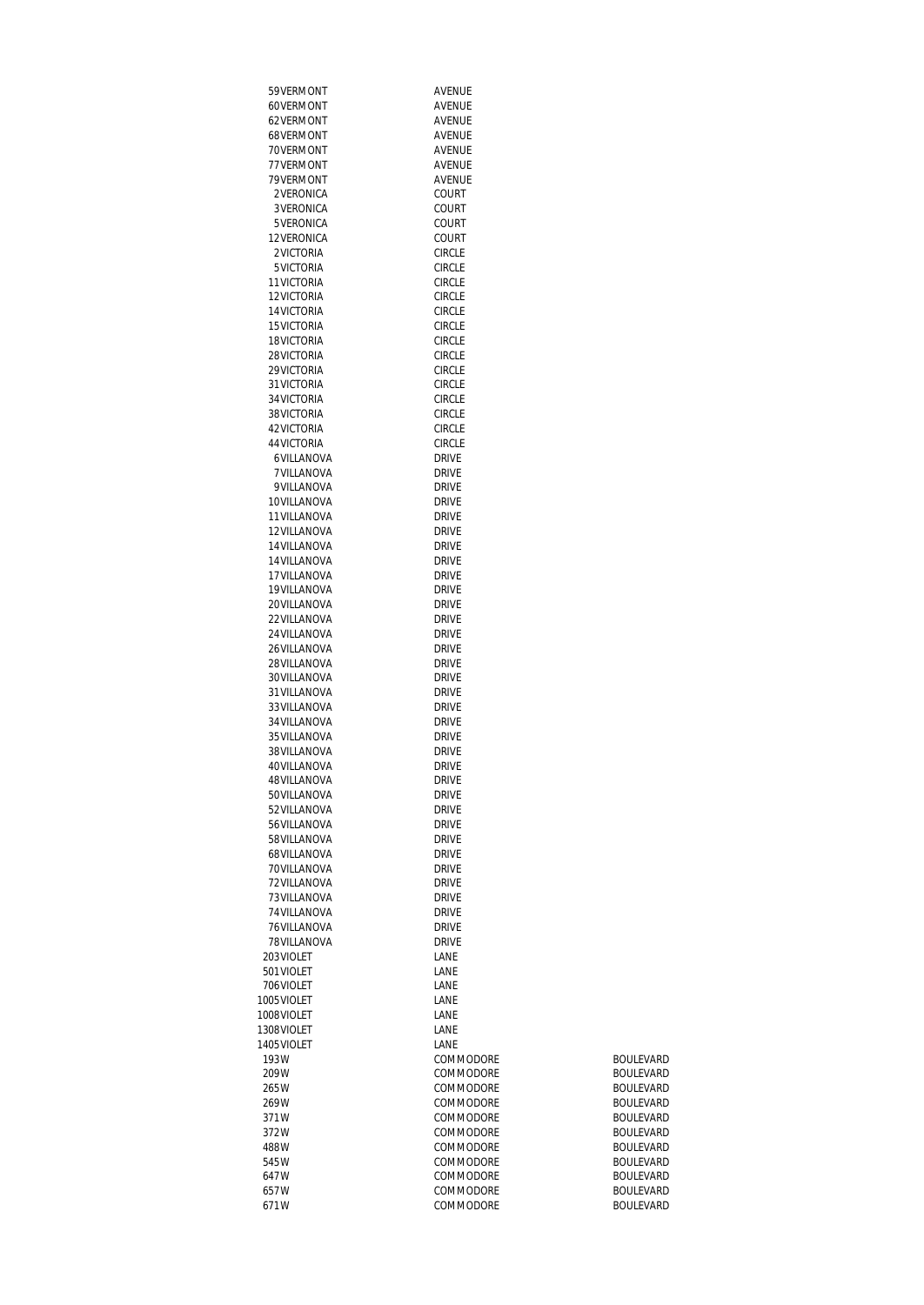| 685W               | COMMODORE       | <b>BOULEVARD</b> |             |
|--------------------|-----------------|------------------|-------------|
| 701W               | COMMODORE       | <b>BOULEVARD</b> |             |
| 719W               | COMMODORE       | <b>BOULEVARD</b> |             |
| 724W               | COMMODORE       | <b>BOULEVARD</b> |             |
| 742W               | COMMODORE       | <b>BOULEVARD</b> |             |
| 870W               | COMMODORE       | <b>BOULEVARD</b> |             |
| 912W               | COMMODORE       | <b>BOULEVARD</b> |             |
| 960W               | COMMODORE       | <b>BOULEVARD</b> |             |
| 13W                | CONNECTICUT     | <b>CONCOURS</b>  |             |
| 22W                | CONNECTICUT     | <b>CONCOURS</b>  |             |
| 32W                | CONNECTICUT     | <b>CONCOURS</b>  |             |
| 34W                | CONNECTICUT     | <b>CONCOURS</b>  |             |
| 36W                | CONNECTICUT     | CONCOURS         |             |
| 43W                | CONNECTICUT     | CONCOURS         |             |
| 49W                | CONNECTICUT     | <b>CONCOURS</b>  |             |
| 7W                 | CONNECTICUT     | CONCOURSE        |             |
| 8W                 | CONNECTICUT     | CONCOURSE        |             |
| 9W                 | CONNECTICUT     | CONCOURSE        |             |
| 2042W              | <b>COUNTY</b>   | LINE             | <b>RD</b>   |
| 2250W              | <b>COUNTY</b>   | LINE             | <b>ROAD</b> |
| 2250W              | <b>COUNTY</b>   | LINE             | ROAD        |
| 2270W              | <b>COUNTY</b>   | LINE             | ROAD        |
| 25W                | PLEASANT        | <b>GROVE</b>     | ROAD        |
| 74W                | PLEASANT        | <b>GROVE</b>     | ROAD        |
| 142W               | PLEASANT        | <b>GROVE</b>     | <b>ROAD</b> |
| 164W               | PLEASANT        | <b>GROVE</b>     | ROAD        |
| 169W               | PLEASANT        | <b>GROVE</b>     | <b>ROAD</b> |
| 97W                | VETERANS        | <b>HIGHWAY</b>   |             |
| 172W               | VETERANS        | <b>HIGHWAY</b>   |             |
| 178W               | VETERANS        | <b>HIGHWAY</b>   |             |
| 217W               | VETERANS        | <b>HIGHWAY</b>   |             |
| 236W               | VETERANS        | <b>HIGHWAY</b>   |             |
| 272W               | VETERANS        | <b>HIGHWAY</b>   |             |
|                    | <b>VETERANS</b> | <b>HIGHWAY</b>   |             |
| 281W               |                 |                  |             |
| 317W               | VETERANS        | <b>HIGHWAY</b>   |             |
| 357W               | VETERANS        | <b>HIGHWAY</b>   |             |
| 430W               | VETERANS        | <b>HIGHWAY</b>   |             |
| 495W               | VETERANS        | <b>HIGHWAY</b>   |             |
| 500W               | VETERANS        | <b>HIGHWAY</b>   |             |
| 515W               | VETERANS        | <b>HIGHWAY</b>   |             |
| 536W               | VETERANS        | <b>HIGHWAY</b>   |             |
| 542W               | <b>VETERANS</b> | <b>HIGHWAY</b>   |             |
| 577W               | VETERANS        | <b>HIGHWAY</b>   |             |
| 602W               | VETERANS        | <b>HIGHWAY</b>   |             |
| 614W               | VETERANS        | <b>HIGHWAY</b>   |             |
| 622W               | VETERANS        | <b>HIGHWAY</b>   |             |
| 668W               | VETERANS        | <b>HIGHWAY</b>   |             |
| 676W               | VETERANS        | <b>HIGHWAY</b>   |             |
| 679W               | VETERANS        | <b>HIGHWAY</b>   |             |
| 727W               | VETERANS        | <b>HIGHWAY</b>   |             |
| 731W               | VETERANS        | <b>HIGHWAY</b>   |             |
| 785W               | <b>VETERANS</b> | <b>HIGHWAY</b>   |             |
| 899W               | VETERANS        | <b>HIGHWAY</b>   |             |
| 964W               | VETERANS        | <b>HIGHWAY</b>   |             |
| 990W               | VETERANS        | <b>HIGHWAY</b>   |             |
| 1066W              | VETERANS        | <b>HIGHWAY</b>   |             |
| 1107W              | VETERANS        | <b>HIGHWAY</b>   |             |
| 1338W              | VETERANS        | <b>HIGHWAY</b>   |             |
| 1352W              | VETERANS        | <b>HIGHWAY</b>   |             |
| 9W                 | <b>VIRGINIA</b> | AVENUE           |             |
| 22W                | <b>VIRGINIA</b> | AVENUE           |             |
| 21 WALTER          | <b>DRIVE</b>    |                  |             |
| 22 WALTER          | <b>DRIVE</b>    |                  |             |
| 43 WALTER          | <b>DRIVE</b>    |                  |             |
| 54 WALTER          | <b>DRIVE</b>    |                  |             |
| 58 WALTER          | <b>DRIVE</b>    |                  |             |
| 58 WALTER          | <b>DRIVE</b>    |                  |             |
| 3 WALTHAM          | COURT           |                  |             |
| 6WALTHAM           | <b>COURT</b>    |                  |             |
| 4 WALTHAM          | <b>WAY</b>      |                  |             |
|                    | <b>WAY</b>      |                  |             |
| 6WALTHAM           |                 |                  |             |
| 8WALTHAM           | <b>WAY</b>      |                  |             |
| 10WALTHAM          | <b>WAY</b>      |                  |             |
| 7 WARWICK          | <b>WAY</b>      |                  |             |
| 14 WARWICK         | <b>WAY</b>      |                  |             |
| <b>7WASHINGTON</b> | <b>COURT</b>    |                  |             |
| 11WASHINGTON       | COURT           |                  |             |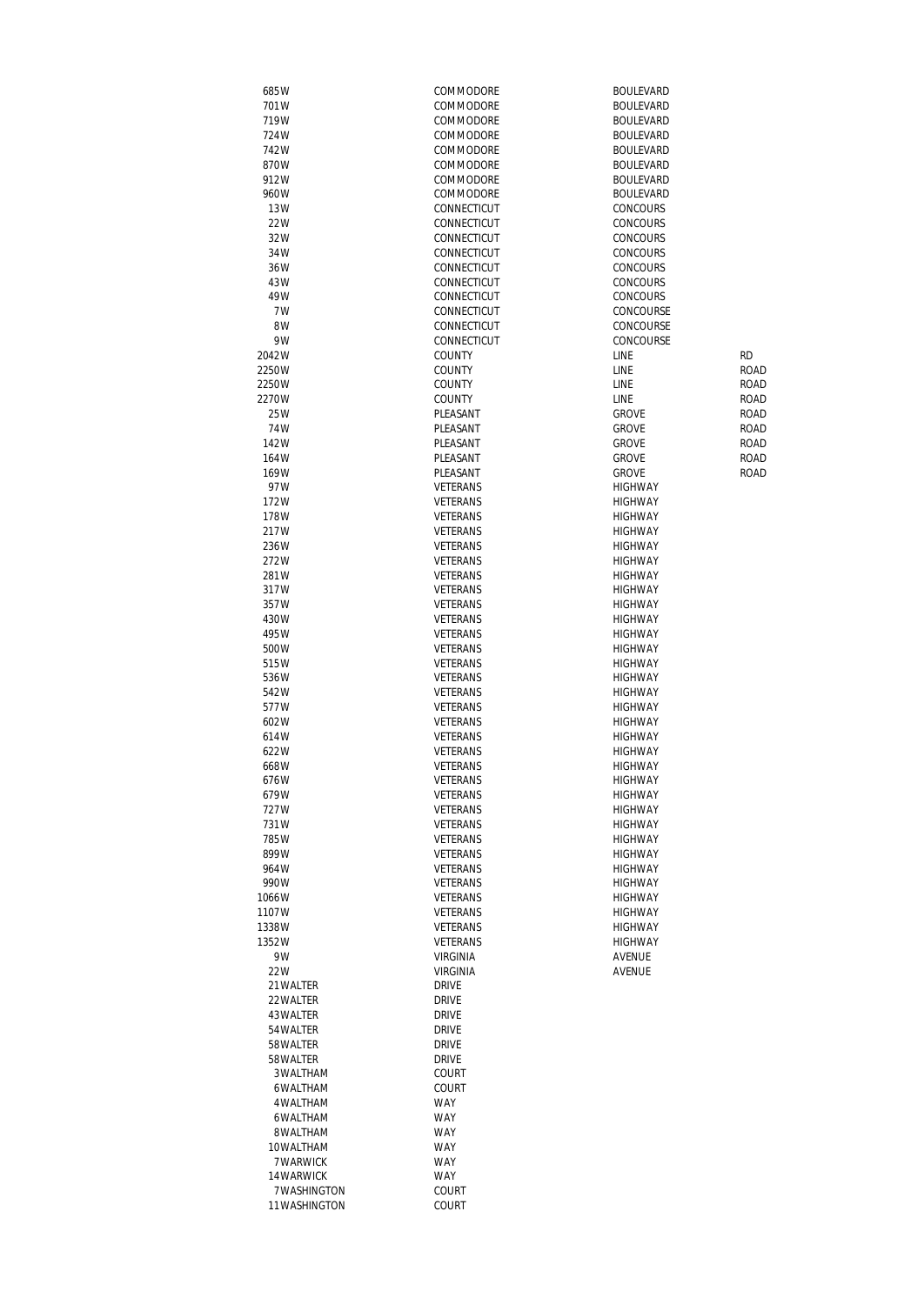| 310WELLINGTON                    | COURT                         |                            |
|----------------------------------|-------------------------------|----------------------------|
| 317 WELLINGTON<br>322 WELLINGTON | COURT<br>COURT                |                            |
| 10WFNDY                          | COURT                         |                            |
| 15WENDY                          | COURT                         |                            |
| 16WENDY                          | COURT                         |                            |
| 18WENDY                          | COURT                         |                            |
| 20WFNDY                          | COURT                         |                            |
| 24 WENDY                         | COURT                         |                            |
| 3WENDY                           | СT                            |                            |
| 15CWEST<br>5 WESTLAKE            | ROAD<br>COURT                 |                            |
| 10WESTLAKE                       | COURT                         |                            |
| 55 WESTLAKE                      | COURT                         |                            |
| 5WESTMINSTER                     | <b>DRIVE</b>                  |                            |
| 6WESTMINSTER                     | <b>DRIVE</b>                  |                            |
| 3WESTON                          | COURT                         |                            |
| 5WESTON                          | COURT                         |                            |
| 8WESTON                          | <b>COURT</b>                  |                            |
| 2WHISPERING<br>3 WHISPERING      | <b>GROVE</b><br><b>GROVE</b>  | <b>BLVD</b><br><b>BLVD</b> |
| 6WHISPERING                      | <b>GROVE</b>                  | <b>BLVD</b>                |
| <b>7WHISPERING</b>               | <b>GROVE</b>                  | <b>BLVD</b>                |
| 15 WHISPERING                    | <b>OAKS</b>                   | <b>WAY</b>                 |
| 16 WHISPERING                    | <b>OAKS</b>                   | <b>WAY</b>                 |
| 111 WHISPERING                   | OAKS                          | <b>WAY</b>                 |
| 122 WHISPERING                   | <b>OAKS</b>                   | <b>WAY</b>                 |
| 65WHITE                          | <b>ROAD</b>                   |                            |
| 71 WHITE<br>79 WHITE             | <b>ROAD</b><br><b>ROAD</b>    |                            |
| 95 WHITE                         | <b>ROAD</b>                   |                            |
| 144 WHITE                        | <b>ROAD</b>                   |                            |
| 169 WHITE                        | <b>ROAD</b>                   |                            |
| 256 WHITE                        | ROAD                          |                            |
| 576 WHITECOMB                    | STREET                        |                            |
| 600 WHITE COMB<br>87 WHITESVILLE | <b>STREET</b><br><b>ROAD</b>  |                            |
| 134 WHITESVILLE                  | ROAD                          |                            |
| 181 WHITESVILLE                  | ROAD                          |                            |
| 390 WHITESVILLE                  | ROAD                          |                            |
| 441 WHITESVILLE                  | ROAD                          |                            |
| 4 WILD                           | <b>DUNES</b>                  | <b>WAY</b>                 |
| 6WILD                            | <b>DUNES</b>                  | <b>WAY</b>                 |
| 6WILD<br>8 WILD                  | <b>DUNES</b><br><b>DUNES</b>  | <b>WAY</b><br>WAY          |
| 22 WILD                          | <b>DUNES</b>                  | <b>WAY</b>                 |
| 45 WILD                          | <b>DUNES</b>                  | <b>WAY</b>                 |
| 50 WILD                          | DUNES                         | WAY                        |
| 53 WILD                          | <b>DUNES</b>                  | <b>WAY</b>                 |
| 59 WILD                          | <b>DUNES</b>                  | <b>WAY</b>                 |
| 68 WILD<br>71 WILD               | <b>DUNES</b>                  | <b>WAY</b>                 |
| 75 WILD                          | <b>DUNES</b><br><b>DUNES</b>  | <b>WAY</b><br><b>WAY</b>   |
| 82 WILD                          | <b>DUNES</b>                  | <b>WAY</b>                 |
| 83WILD                           | <b>DUNES</b>                  | <b>WAY</b>                 |
| 85 WILD                          | <b>DUNES</b>                  | <b>WAY</b>                 |
| 96 WILD                          | <b>DUNES</b>                  | <b>WAY</b>                 |
| 107 WILD                         | <b>DUNES</b>                  | WAY                        |
| 111 WILD<br>114 WILD             | <b>DUNES</b><br><b>DUNES</b>  | WAY<br><b>WAY</b>          |
| 122 WILD                         | <b>DUNES</b>                  | <b>WAY</b>                 |
| 126 WILD                         | <b>DUNES</b>                  | <b>WAY</b>                 |
| 141 WILD                         | <b>DUNES</b>                  | <b>WAY</b>                 |
| 143 WILD                         | <b>DUNES</b>                  | <b>WAY</b>                 |
| 151 WILD                         | <b>DUNES</b>                  | <b>WAY</b>                 |
| 156 WILD                         | <b>DUNES</b>                  | <b>WAY</b>                 |
| 160 WILD<br>164 WILD             | <b>DUNES</b><br><b>DUNES</b>  | <b>WAY</b><br><b>WAY</b>   |
| 186 WILD                         | <b>DUNES</b>                  | <b>WAY</b>                 |
| 187 WILD                         | <b>DUNES</b>                  | <b>WAY</b>                 |
| 195 WILD                         | <b>DUNES</b>                  | WAY                        |
| 200 WILD                         | <b>DUNES</b>                  | WAY                        |
| 208 WILD                         | <b>DUNES</b>                  | <b>WAY</b>                 |
| 214 WILD<br>307 WILD             | <b>DUNES</b><br><b>FLOWER</b> | <b>WAY</b><br>COURT        |
| 1 WILLETTA                       | <b>DRIVE</b>                  |                            |
| 16WILLETTA                       | <b>DRIVE</b>                  |                            |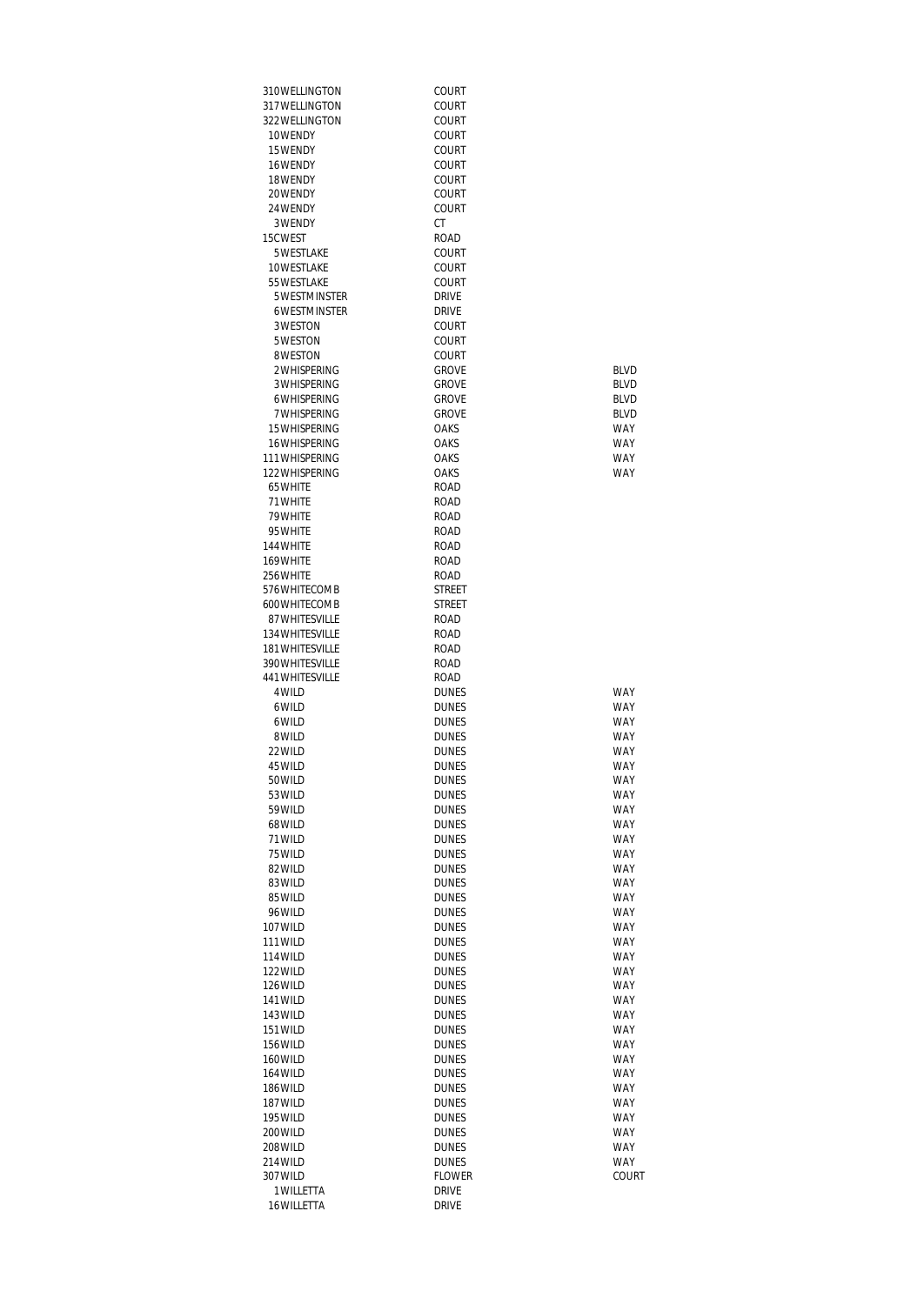| 20 WILLETTA                        | <b>DRIVE</b>                         |              |
|------------------------------------|--------------------------------------|--------------|
| 90WILLOW                           | <b>DRIVE</b>                         |              |
| 105 WILLOW                         | <b>DRIVE</b>                         |              |
| 111 WILLOW                         | <b>DRIVE</b>                         |              |
| 128 WILLOW                         | <b>DRIVE</b>                         |              |
| 129WII10W                          | <b>DRIVE</b>                         |              |
| 133WII1OW<br>156WILLOW             | <b>DRIVE</b><br><b>DRIVE</b>         |              |
| 188 WILLOW                         | <b>DRIVE</b>                         |              |
| 684 WILLY'S                        | LANE                                 |              |
| 685 WILLY'S                        | LANE                                 |              |
| <b>3WINCHESTER</b>                 | <b>DRIVE</b>                         |              |
| 4 WINCHESTER                       | <b>DRIVE</b>                         |              |
| 5 WINCHESTER                       | <b>DRIVE</b>                         |              |
| 8 WINCHESTER<br>10WINCHESTER       | <b>DRIVE</b><br><b>DRIVE</b>         |              |
| <b>11 WINCHESTER</b>               | <b>DRIVE</b>                         |              |
| 14 WINCHESTER                      | <b>DRIVE</b>                         |              |
| 20 WINCHESTER                      | <b>DRIVE</b>                         |              |
| 30 WINCHESTER                      | <b>DRIVE</b>                         |              |
| 5 WINGED                           | FOOT                                 | ROAD         |
| 16WINGED                           | FOOT                                 | ROAD         |
| 22WINGED<br>28 WINGED              | FOOT<br>FOOT                         | ROAD<br>ROAD |
| 39 WINGED                          | FOOT                                 | <b>ROAD</b>  |
| 41 WINGED                          | FOOT                                 | ROAD         |
| 48 WINGED                          | FOOT                                 | ROAD         |
| 5WINSLOW                           | DR                                   |              |
| 22 WINSLOW                         | DR                                   |              |
| 560 WINTERBERRY                    | <b>BOULEVARD</b>                     |              |
| 567 WINTERBERRY                    | <b>BOULEVARD</b>                     |              |
| 571 WINTERBERRY<br>575 WINTERBERRY | <b>BOULEVARD</b><br><b>BOULEVARD</b> |              |
| 584 WINTERBERRY                    | <b>BOULEVARD</b>                     |              |
| 586 WINTERBERRY                    | <b>BOULEVARD</b>                     |              |
| 595 WINTERBERRY                    | <b>BOULEVARD</b>                     |              |
| 602 WINTERBERRY                    | <b>BOULEVARD</b>                     |              |
| 603 WINTERBERRY                    | <b>BOULEVARD</b>                     |              |
| 613 WINTERBERRY<br>615 WINTERBERRY | <b>BOULEVARD</b><br><b>BOULEVARD</b> |              |
| 617 WINTERBERRY                    | <b>BOULEVARD</b>                     |              |
| 618 WINTERBERRY                    | <b>BOULFVARD</b>                     |              |
| 620 WINTERBERRY                    | <b>BOULEVARD</b>                     |              |
| 621 WINTERBERRY                    | <b>BOULFVARD</b>                     |              |
| 634 WINTERBERRY                    | <b>BOULEVARD</b>                     |              |
| 635 WINTERBERRY                    | <b>BOULEVARD</b>                     |              |
| 636 WINTERBERRY<br>638 WINTERBERRY | <b>BOULEVARD</b><br><b>BOULEVARD</b> |              |
| 638 WINTERBERRY                    | <b>BOULEVARD</b>                     |              |
| 639 WINTERBERRY                    | <b>BOULEVARD</b>                     |              |
| 640 WINTERBERRY                    | <b>BOULEVARD</b>                     |              |
| 642 WINTERBERRY                    | <b>BOULEVARD</b>                     |              |
| 644 WINTERBERRY                    | <b>BOULEVARD</b>                     |              |
| 647 WINTERBERRY                    | <b>BOULEVARD</b>                     |              |
| 651 WINTERBERRY<br>2 WINTERGREEN   | <b>BOULEVARD</b><br><b>COURT</b>     |              |
| <b>4 WINTERGREEN</b>               | COURT                                |              |
| 5WINTERGREEN                       | COURT                                |              |
| 15 WINTERGREEN                     | COURT                                |              |
| 16 WINTERGREEN                     | COURT                                |              |
| 17 WINTERGREEN                     | COURT                                |              |
| 19 WINTERGREEN<br>20WINTERGREEN    | COURT<br>COURT                       |              |
| 23WINTERGREEN                      | COURT                                |              |
| 20WINTHROP                         | <b>DRIVE</b>                         |              |
| 26 WINTHROP                        | <b>DRIVE</b>                         |              |
| 4 WISCONSIN                        | <b>DRIVE</b>                         |              |
| 5WISCONSIN                         | <b>DRIVE</b>                         |              |
| 7 WISCONSIN                        | <b>DRIVE</b>                         |              |
| 10WISCONSIN<br>70WISEMAN           | <b>DRIVE</b><br>ROAD                 |              |
| 76 WISEMAN                         | ROAD                                 |              |
| 103 WISEMAN                        | ROAD                                 |              |
| 117 WISEMAN                        | ROAD                                 |              |
| 2 WOLVERTON                        | COURT                                |              |
| 2 WOLVERTON                        | COURT                                |              |
| 2WOLVERTON                         | <b>COURT</b>                         |              |

| )RIVE                                                          |  |
|----------------------------------------------------------------|--|
|                                                                |  |
| RIVE                                                           |  |
|                                                                |  |
| )RIVE                                                          |  |
| )RIVE                                                          |  |
| )RIVE                                                          |  |
| RIVE                                                           |  |
|                                                                |  |
| )RIVE                                                          |  |
| ANE                                                            |  |
| ANE                                                            |  |
| )RIVE                                                          |  |
| )RIVE                                                          |  |
|                                                                |  |
| )RIVE                                                          |  |
| RIVE                                                           |  |
| )RIVE                                                          |  |
| )RIVE                                                          |  |
| )RIVE                                                          |  |
|                                                                |  |
| )RIVE                                                          |  |
| )RIVE                                                          |  |
| OOT                                                            |  |
| <b>OOT</b>                                                     |  |
| <b>OOT</b>                                                     |  |
|                                                                |  |
| $\Omega$<br>ЭT                                                 |  |
| <b>OOT</b>                                                     |  |
| OC<br>$\mathfrak{I}$                                           |  |
| <b>OOT</b>                                                     |  |
|                                                                |  |
| )R                                                             |  |
| ЭR                                                             |  |
| <b>SOULEVARD</b>                                               |  |
| <b>OULEVARD</b>                                                |  |
| <b>OULEVARD</b>                                                |  |
|                                                                |  |
| <b>OULEVARD</b>                                                |  |
| <b>OULEVARD</b>                                                |  |
| <b>OULEVARD</b>                                                |  |
| <b>OULEVARD</b>                                                |  |
| <b>OULEVARD</b>                                                |  |
|                                                                |  |
| <b>SOULEVARE</b><br>)                                          |  |
| <b>OULEVARD</b>                                                |  |
| <b>OULEVARD</b>                                                |  |
| <b>OULEVARD</b>                                                |  |
|                                                                |  |
| <b>OULEVARD</b>                                                |  |
|                                                                |  |
| <b>OULEVARD</b><br>€                                           |  |
|                                                                |  |
| <b>OULEVARD</b>                                                |  |
| <b>SOULEVARE</b><br>)                                          |  |
| <b>OULEVARD</b>                                                |  |
| <b>OULEVARD</b>                                                |  |
| <b>OULEVARD</b>                                                |  |
|                                                                |  |
| <b>SOULEVARD</b>                                               |  |
| <b>SOULEVARD</b>                                               |  |
| <b>OULEVARD</b>                                                |  |
| <b>OULEVARD</b>                                                |  |
| <b>OULEVARD</b>                                                |  |
| <b>OULEVARD</b>                                                |  |
|                                                                |  |
|                                                                |  |
| <b>OULEVARD</b><br>:OURT                                       |  |
| :ourt                                                          |  |
| :OURT                                                          |  |
|                                                                |  |
| :OURT                                                          |  |
|                                                                |  |
| :OURT<br>:OURT                                                 |  |
| :Ourt                                                          |  |
|                                                                |  |
| :OURT                                                          |  |
| :Ourt                                                          |  |
| )RIVE                                                          |  |
|                                                                |  |
|                                                                |  |
|                                                                |  |
| )RIVE<br>RIVE<br>)RIVE                                         |  |
|                                                                |  |
|                                                                |  |
|                                                                |  |
|                                                                |  |
|                                                                |  |
|                                                                |  |
|                                                                |  |
|                                                                |  |
| )RIVE<br>)RIVE<br>:OAD<br>OAD<br>:OAD<br>OAD<br>:Ourt<br>:OURT |  |

| ROAD |
|------|
| ROAD |
| ROAD |
| ROAD |
| ROAD |
| ROAD |
|      |